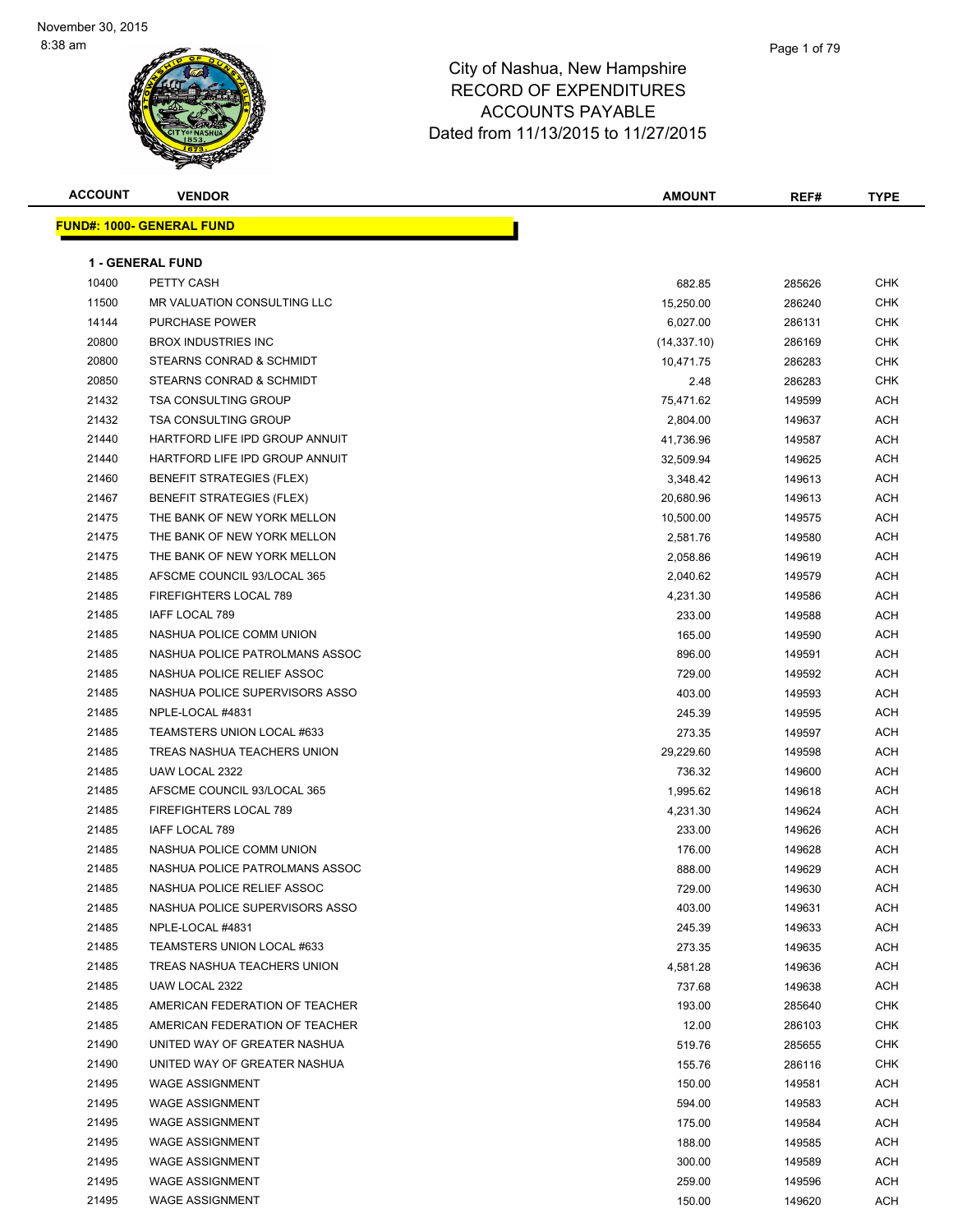| <b>ACCOUNT</b> | <b>VENDOR</b>                                    | <b>AMOUNT</b> | REF#   | <b>TYPE</b> |
|----------------|--------------------------------------------------|---------------|--------|-------------|
|                | <b>FUND#: 1000- GENERAL FUND</b>                 |               |        |             |
|                |                                                  |               |        |             |
|                | <b>1 - GENERAL FUND</b>                          |               |        |             |
| 21495          | <b>WAGE ASSIGNMENT</b>                           | 175.00        | 149622 | <b>ACH</b>  |
| 21495          | <b>WAGE ASSIGNMENT</b>                           | 188.00        | 149623 | <b>ACH</b>  |
| 21495          | <b>WAGE ASSIGNMENT</b><br><b>WAGE ASSIGNMENT</b> | 300.00        | 149627 | <b>ACH</b>  |
| 21495          |                                                  | 259.00        | 149634 | <b>ACH</b>  |
| 21495          | <b>WAGE ASSIGNMENT</b>                           | 1,329.25      | 285641 | <b>CHK</b>  |
| 21495          | <b>WAGE ASSIGNMENT</b>                           | 1.15          | 285642 | <b>CHK</b>  |
| 21495          | <b>WAGE ASSIGNMENT</b>                           | 293.85        | 285643 | <b>CHK</b>  |
| 21495          | <b>WAGE ASSIGNMENT</b>                           | 56.25         | 285644 | <b>CHK</b>  |
| 21495          | <b>WAGE ASSIGNMENT</b>                           | 46.80         | 285645 | <b>CHK</b>  |
| 21495          | <b>WAGE ASSIGNMENT</b>                           | 495.38        | 285646 | CHK         |
| 21495          | <b>WAGE ASSIGNMENT</b>                           | 103.85        | 285647 | CHK         |
| 21495          | <b>WAGE ASSIGNMENT</b>                           | 104.00        | 285648 | <b>CHK</b>  |
| 21495          | <b>WAGE ASSIGNMENT</b>                           | 1,368.39      | 285649 | <b>CHK</b>  |
| 21495          | <b>WAGE ASSIGNMENT</b>                           | 11.54         | 285650 | <b>CHK</b>  |
| 21495          | <b>WAGE ASSIGNMENT</b>                           | 11.54         | 285651 | <b>CHK</b>  |
| 21495          | <b>WAGE ASSIGNMENT</b>                           | 311.88        | 285652 | <b>CHK</b>  |
| 21495          | <b>WAGE ASSIGNMENT</b>                           | 237.00        | 285653 | <b>CHK</b>  |
| 21495          | <b>WAGE ASSIGNMENT</b>                           | 75.00         | 285654 | <b>CHK</b>  |
| 21495          | <b>WAGE ASSIGNMENT</b>                           | 453.87        | 285656 | <b>CHK</b>  |
| 21495          | <b>WAGE ASSIGNMENT</b>                           | 164.96        | 285657 | <b>CHK</b>  |
| 21495          | <b>WAGE ASSIGNMENT</b>                           | 1,329.25      | 286104 | CHK         |
| 21495          | <b>WAGE ASSIGNMENT</b>                           | 1.15          | 286105 | <b>CHK</b>  |
| 21495          | <b>WAGE ASSIGNMENT</b>                           | 56.25         | 286106 | <b>CHK</b>  |
| 21495          | <b>WAGE ASSIGNMENT</b>                           | 54.71         | 286107 | <b>CHK</b>  |
| 21495          | <b>WAGE ASSIGNMENT</b>                           | 103.85        | 286108 | <b>CHK</b>  |
| 21495          | <b>WAGE ASSIGNMENT</b>                           | 104.00        | 286109 | <b>CHK</b>  |
| 21495          | <b>WAGE ASSIGNMENT</b>                           | 1,222.39      | 286110 | <b>CHK</b>  |
| 21495          | <b>WAGE ASSIGNMENT</b>                           | 11.54         | 286111 | <b>CHK</b>  |
| 21495          | <b>WAGE ASSIGNMENT</b>                           | 11.54         | 286112 | <b>CHK</b>  |
| 21495          | <b>WAGE ASSIGNMENT</b>                           | 311.88        | 286113 | <b>CHK</b>  |
| 21495          | <b>WAGE ASSIGNMENT</b>                           | 237.00        | 286114 | <b>CHK</b>  |
| 21495          | <b>WAGE ASSIGNMENT</b>                           | 25.00         | 286115 | <b>CHK</b>  |
| 21538          | NASHUA TEACHERS UNION                            | 3,959.96      | 149594 | ACH         |
| 21538          | NASHUA TEACHERS UNION                            | 84.56         | 149632 | ACH         |
| 21921          | STATE OF NH-MV                                   | 12,348.92     | 149574 | ACH         |
| 21921          | STATE OF NH-MV                                   | 20,150.33     | 149576 | ACH         |
| 21921          | STATE OF NH -MV                                  | 22,938.59     | 149577 | ACH         |
| 21921          | STATE OF NH-MV                                   | 34,515.64     | 149578 | ACH         |
| 21921          | STATE OF NH-MV                                   | 10,384.43     | 149601 | ACH         |
| 21921          | STATE OF NH-MV                                   | 25,068.24     | 149610 | ACH         |
| 21921          | STATE OF NH-MV                                   | 21,536.00     | 149616 | ACH         |
| 21921          | STATE OF NH-MV                                   | 21,271.03     | 149617 | ACH         |
| 21921          | STATE OF NH-MV                                   | 25,983.06     | 149639 | ACH         |
| 21922          | STATE OF NH DEPT OF SAFETY                       | 14.75         | 285658 | CHK         |
| 21922          | STATE OF NH DEPT OF SAFETY                       | 14.75         | 285725 | CHK         |
| 21922          | STATE OF NH DEPT OF SAFETY                       | 29.50         | 286144 | CHK         |
|                |                                                  |               |        |             |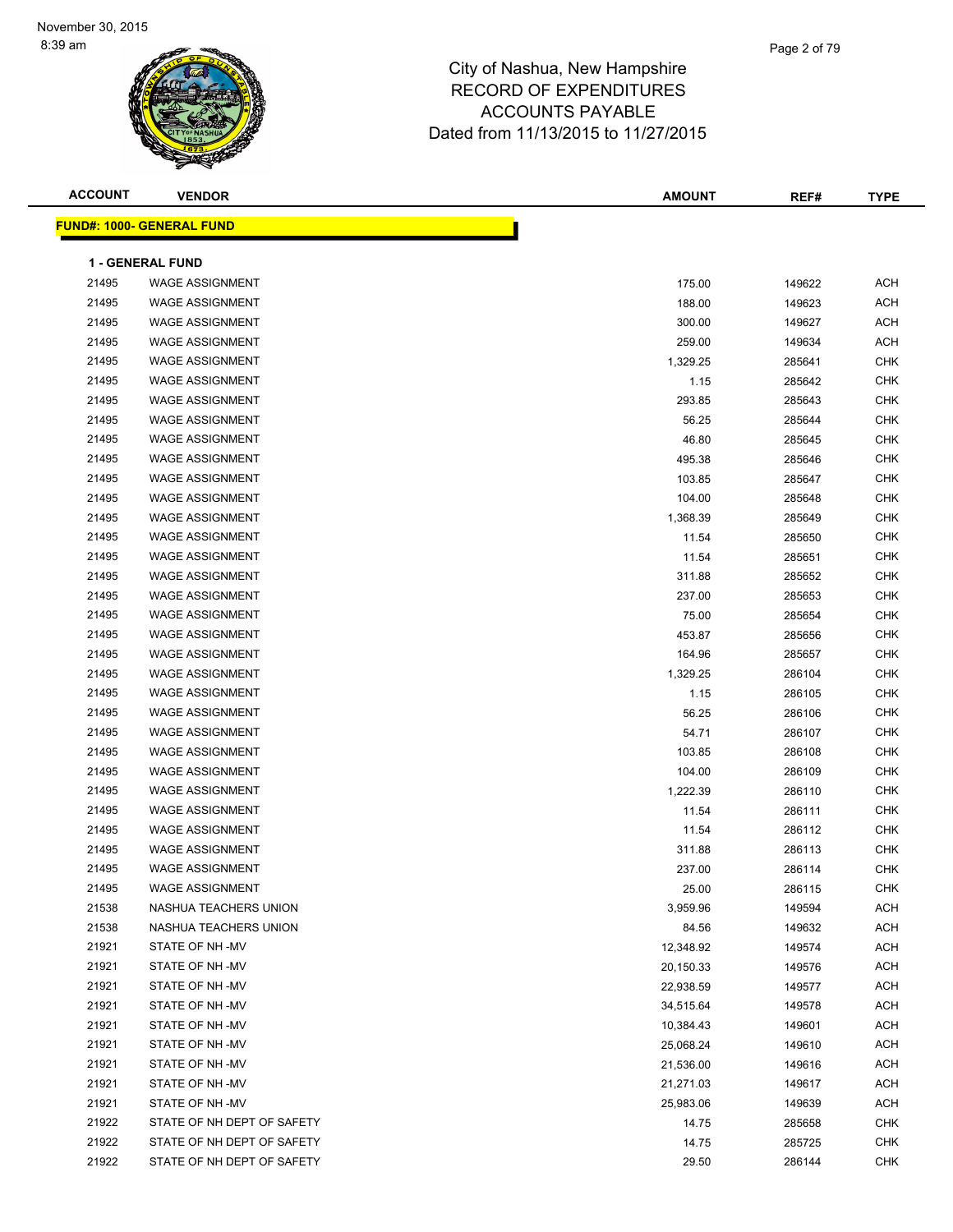| <b>ACCOUNT</b>     | <b>VENDOR</b>                                 | <b>AMOUNT</b> | REF#   | <b>TYPE</b> |
|--------------------|-----------------------------------------------|---------------|--------|-------------|
|                    | <b>FUND#: 1000- GENERAL FUND</b>              |               |        |             |
|                    | <b>TOTAL 1 - GENERAL FUND</b>                 | \$473,917.26  |        |             |
| <b>101 - MAYOR</b> |                                               |               |        |             |
| 54828              | US BANK EQUIPMENT FINANCE                     | 85.24         | 285627 | <b>CHK</b>  |
| 68300              | A W EMBOSS LLC                                | 55.00         | 285731 | <b>CHK</b>  |
|                    | <b>TOTAL 101 - MAYOR</b>                      | \$140.24      |        |             |
|                    | <b>102 - BOARD OF ALDERMEN</b>                |               |        |             |
| 54828              | US BANK EQUIPMENT FINANCE                     | 150.40        | 285632 | <b>CHK</b>  |
| 61100              | WB MASON CO INC                               | 60.96         | 286299 | <b>CHK</b>  |
|                    | <b>TOTAL 102 - BOARD OF ALDERMEN</b>          | \$211.36      |        |             |
| <b>103 - LEGAL</b> |                                               |               |        |             |
| 54828              | US BANK EQUIPMENT FINANCE                     | 125.50        | 285631 | <b>CHK</b>  |
| 61100              | WB MASON CO INC                               | 218.72        | 286299 | <b>CHK</b>  |
| 61807              | <b>MATTHEW BENDER &amp; CO</b>                | 65.08         | 285827 | <b>CHK</b>  |
|                    | <b>TOTAL 103 - LEGAL</b>                      | \$409.30      |        |             |
|                    | 107 - CITY CLERK                              |               |        |             |
| 42508              | TREASURER STATE OF NH                         | 1,591.00      | 285660 | <b>CHK</b>  |
| 44149              | TREASURER STATE OF NH                         | 7,125.00      | 285660 | <b>CHK</b>  |
|                    | <b>TOTAL 107 - CITY CLERK</b>                 | \$8,716.00    |        |             |
|                    | <b>109 - CIVIC &amp; COMMUNITY ACTIVITIES</b> |               |        |             |
| 56200              | NASHUA VFW POST 483                           | 1,000.00      | 286128 | <b>CHK</b>  |
|                    | TOTAL 109 - CIVIC & COMMUNITY ACTIVITIES      | \$1,000.00    |        |             |
|                    | <b>111 - HUMAN RESOURCES</b>                  |               |        |             |
| 55425              | PEOPLEFACTS LLC                               | 72.30         | 286258 | <b>CHK</b>  |
| 55699              | SHRED-IT USA-NEW YORK                         | 23.15         | 286276 | <b>CHK</b>  |
| 61100              | WB MASON CO INC                               | 243.09        | 285901 | <b>CHK</b>  |
|                    | <b>TOTAL 111 - HUMAN RESOURCES</b>            | \$338.54      |        |             |
|                    | <b>120 - TELECOMMUNICATIONS</b>               |               |        |             |
| 55109              | <b>BAYRING COMMUNICATIONS</b>                 | 2,170.96      | 285691 | <b>CHK</b>  |
| 55109              | <b>FAIRPOINT COMMUNICATIONS</b>               | 823.67        | 285694 | <b>CHK</b>  |
| 55109              | <b>FAIRPOINT COMMUNICATIONS</b>               | 91.99         | 286138 | <b>CHK</b>  |
|                    |                                               |               |        |             |

#### **122 - INFORMATION TECHNOLOGY**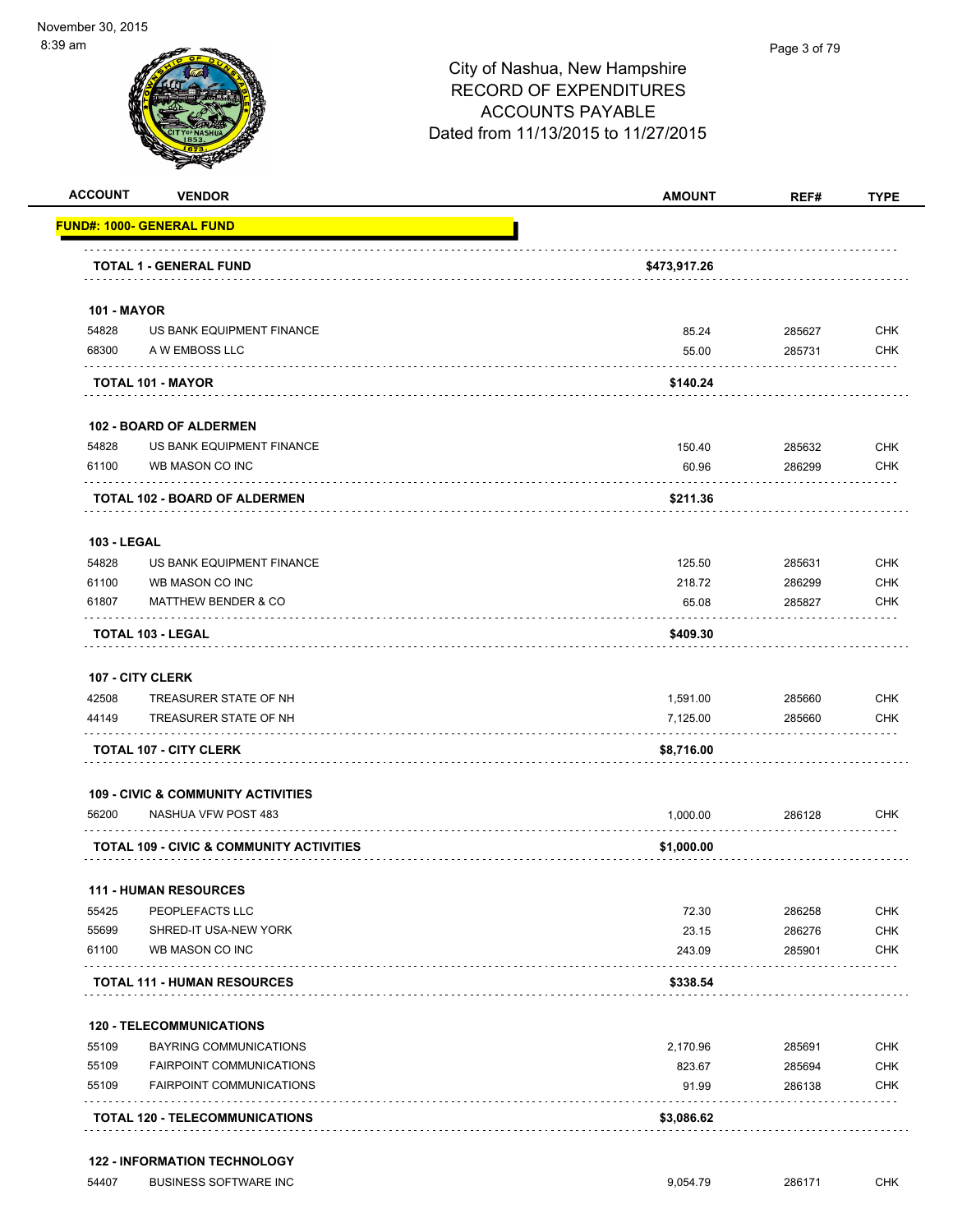

| <b>ACCOUNT</b> | <b>VENDOR</b>                         | AMOUNT      | REF#   | <b>TYPE</b> |
|----------------|---------------------------------------|-------------|--------|-------------|
|                | <u> FUND#: 1000- GENERAL FUND</u>     |             |        |             |
|                | <b>122 - INFORMATION TECHNOLOGY</b>   |             |        |             |
| 54407          | SHI INTERNATIONAL CORP                | 274.50      | 286275 | <b>CHK</b>  |
| 54487          | SOUTHWORTH-MILTON INC                 | 1,201.60    | 286143 | <b>CHK</b>  |
| 55300          | <b>BRUCE CODAGNONE</b>                | 194.60      | 286118 | <b>CHK</b>  |
| 71221          | <b>CDW GOVERNMENT</b>                 | 1,229.06    | 285758 | <b>CHK</b>  |
| 71221          | <b>VOLOGY DATA SYSTEMS</b>            | 773.24      | 285899 | <b>CHK</b>  |
|                | TOTAL 122 - INFORMATION TECHNOLOGY    | \$12,727.79 |        |             |
|                |                                       |             |        |             |
|                | <b>126 - FINANCIAL SERVICES</b>       |             |        |             |
| 42200          | <b>SCOTT W MOHLER</b>                 | 209.20      | 286239 | <b>CHK</b>  |
| 42200          | OFFICE OF PUBLIC GUARDIAN             | 3.00        | 286255 | <b>CHK</b>  |
| 42200          | <b>MICHAEL RHODES</b>                 | 220.20      | 286265 | <b>CHK</b>  |
| 42200          | THOMAS R ST LAWRENCE                  | 765.00      | 286281 | <b>CHK</b>  |
| 42200          | PHYLLIS J TANSEY                      | 91.00       | 286285 | <b>CHK</b>  |
| 53467          | <b>MAILINGS UNLIMITED</b>             | 830.87      | 286229 | <b>CHK</b>  |
| 54828          | US BANK EQUIPMENT FINANCE             | 28.14       | 285628 | <b>CHK</b>  |
| 54828          | US BANK EQUIPMENT FINANCE             | 96.71       | 285633 | <b>CHK</b>  |
| 54828          | US BANK EQUIPMENT FINANCE             | 87.58       | 285637 | <b>CHK</b>  |
| 55307          | <b>JANET GRAZIANO</b>                 | 25.95       | 286123 | <b>CHK</b>  |
| 55421          | NH MUNICIPAL ASSOCIATION LLC          | 90.00       | 285718 | <b>CHK</b>  |
| 55607          | <b>MAILINGS UNLIMITED</b>             | (77.94)     | 286229 | <b>CHK</b>  |
| 55699          | SHRED-IT USA-NEW YORK                 | 46.31       | 286276 | <b>CHK</b>  |
| 61100          | WB MASON CO INC                       | 1,071.03    | 285901 | <b>CHK</b>  |
| 61100          | COMPUTER HUT dba IT INSIDERS          | 2,799.50    | 286182 | <b>CHK</b>  |
| 61100          | WB MASON CO INC                       | 19.81       | 286299 | <b>CHK</b>  |
|                | <b>TOTAL 126 - FINANCIAL SERVICES</b> | \$6,306.36  |        |             |
|                |                                       |             |        |             |
|                | <b>129 - CITY BUILDINGS</b>           |             |        |             |
| 54114          | LIBERTY UTILITIES - NH                | 359.19      | 285697 | <b>CHK</b>  |
| 54114          | DIRECT ENERGY BUSINESS                | 372.81      | 285774 | <b>CHK</b>  |
| 54243          | J LAWRENCE HALL INC                   | 534.05      | 285814 | <b>CHK</b>  |
| 54280          | POWER UP GENERATOR SERVICE CO         | 140.00      | 285854 | <b>CHK</b>  |
| 61428          | HILLYARD/MANCHESTER                   | 113.25      | 285804 | <b>CHK</b>  |
| 61428          | NEW ENGLAND PAPER & SUPPLY            | 756.96      | 285844 | <b>CHK</b>  |
| 61428          | THE WIPER CONNECTION                  | 169.48      | 285902 | <b>CHK</b>  |
|                | <b>TOTAL 129 - CITY BUILDINGS</b>     | \$2,445.74  |        |             |
|                | <b>130 - PURCHASING</b>               |             |        |             |
| 54828          | US BANK EQUIPMENT FINANCE             | 361.36      | 285629 | <b>CHK</b>  |
| 55500          | MASSACHUSETTS MUNICIPAL ASSOC         | 270.00      | 285826 | <b>CHK</b>  |
| 61242          | WB MASON CO INC                       | 369.50      | 286299 | <b>CHK</b>  |
|                | <b>TOTAL 130 - PURCHASING</b>         | \$1,000.86  |        |             |
|                |                                       |             |        |             |

#### **132 - ASSESSING**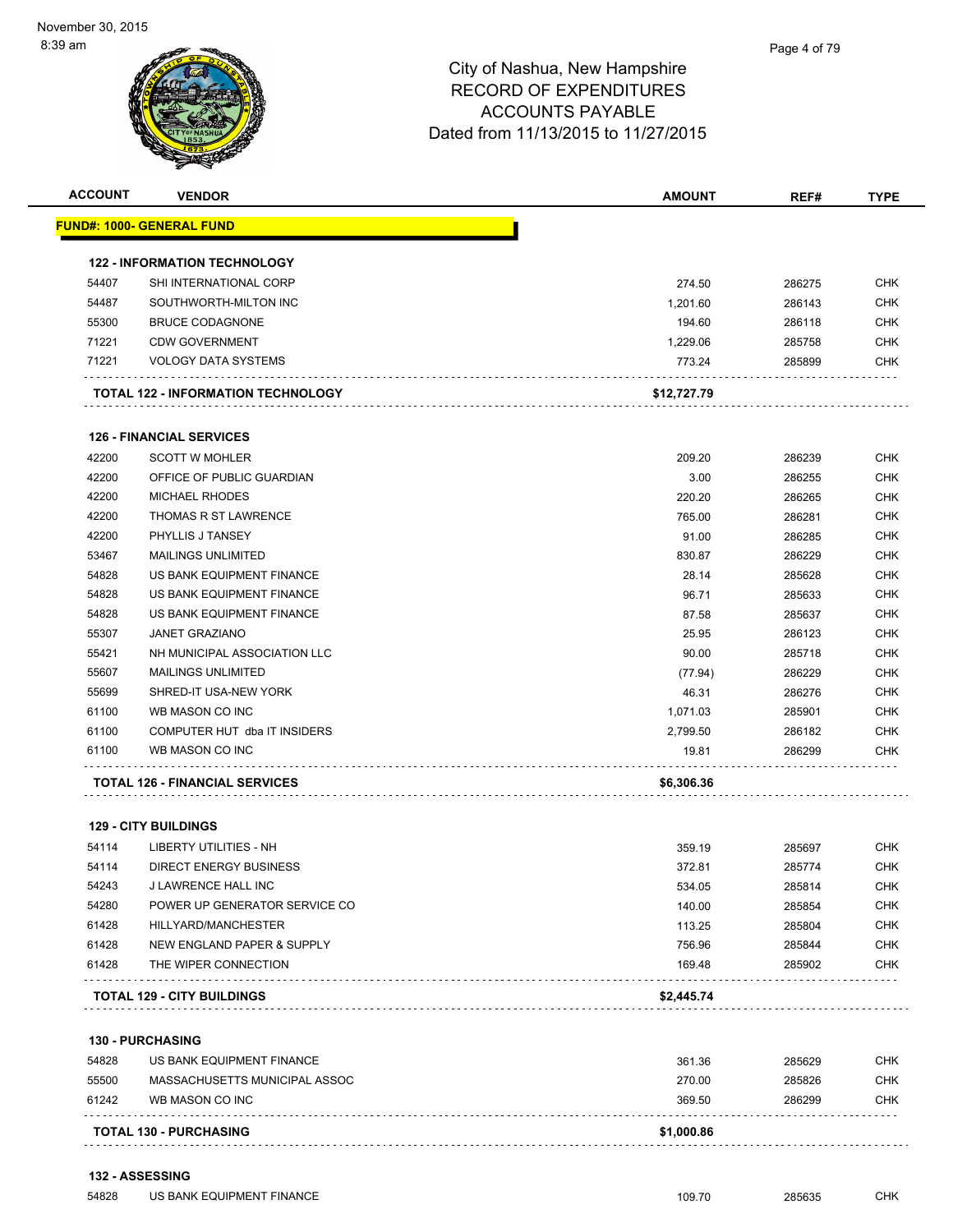|                | <b>VENDOR</b>                                                     | <b>AMOUNT</b>    | REF#             | <b>TYPE</b>              |
|----------------|-------------------------------------------------------------------|------------------|------------------|--------------------------|
|                | <u> FUND#: 1000- GENERAL FUND</u>                                 |                  |                  |                          |
|                | <b>132 - ASSESSING</b>                                            |                  |                  |                          |
| 55200          | <b>NRAAO</b>                                                      | 40.00            | 285721           | <b>CHK</b>               |
| 55421          | ANGELO MARINO                                                     | 757.96           | 285676           | <b>CHK</b>               |
| 61830          | <b>NEREJ</b>                                                      | 139.00           | 285717           | <b>CHK</b>               |
|                | <b>TOTAL 132 - ASSESSING</b>                                      | \$1,046.66       |                  |                          |
|                | <b>142 - WOODLAWN CEMETERY</b>                                    |                  |                  |                          |
| 54114          | <b>LIBERTY UTILITIES - NH</b>                                     | 112.58           | 285705           | <b>CHK</b>               |
| 54280          | CARROT-TOP INDUSTRIES INC                                         | 268.89           | 286174           | <b>CHK</b>               |
| 54487          | <b>STILL'S POWER EQUIPMENT</b>                                    | 28.34            | 285881           | <b>CHK</b>               |
| 54600          | TURNER GLASS LLC                                                  | 235.00           | 285892           | <b>CHK</b>               |
| 54600          | MORIN ENGINE SERVICES LLC                                         | 383.50           | 286127           | <b>CHK</b>               |
|                | TOTAL 142 - WOODLAWN CEMETERY                                     | \$1,028.31       |                  |                          |
|                |                                                                   |                  |                  |                          |
|                | <b>144 - EDGEWOOD &amp; SUBURBAN CEMETERIES</b>                   |                  |                  |                          |
| 54487          | F W WEBB CO                                                       | 28.52            | 285781           | <b>CHK</b>               |
| 61300          | DENNIS K BURKE INC                                                | 421.89           | 285770           | <b>CHK</b>               |
| 61307          | SHATTUCK MALONE OIL CO                                            | 168.62           | 285724           | <b>CHK</b>               |
|                | CRISP CONTRACTING LLC                                             | 288.00           | 286119           | <b>CHK</b>               |
| 61521          |                                                                   |                  |                  |                          |
|                | TOTAL 144 - EDGEWOOD & SUBURBAN CEMETERIES                        | \$907.03         |                  |                          |
| 150 - POLICE   |                                                                   |                  |                  |                          |
| 44184          | NASHUA POLICE DEPARTMENT                                          | 9.99             | 285680           | <b>CHK</b>               |
| 45999          | <b>JANET TAIPALE-ALI</b>                                          | 593.00           | 285671           | <b>CHK</b>               |
| 52800          | <b>WILLIAM ADAMSON</b>                                            | 765.50           |                  | <b>CHK</b>               |
| 52800          | <b>AMY MICHAUD</b>                                                | 400.00           | 285664<br>285677 | <b>CHK</b>               |
| 52809          | <b>KEVIN O'BRIEN</b>                                              |                  |                  | <b>CHK</b>               |
| 53135          | OCCUPATIONAL DRUG TESTING LLC                                     | 250.00<br>60.00  | 285681<br>285850 | <b>CHK</b>               |
| 53135          | WARREN D FITZGERALD PHD                                           |                  | 285900           | <b>CHK</b>               |
|                | <b>EVERSOURCE</b>                                                 | 450.00           |                  |                          |
| 54100<br>54114 | LIBERTY UTILITIES - NH                                            | 142.05           | 286137           | <b>CHK</b><br><b>CHK</b> |
| 54114          | LIBERTY UTILITIES - NH                                            | 1,463.89         | 285700           |                          |
|                | <b>LIBERTY UTILITIES - NH</b>                                     | 48.22            | 285704           | <b>CHK</b>               |
| 54114          |                                                                   | 54.18            | 285714           | CHK                      |
| 54114          | DIRECT ENERGY BUSINESS                                            | 2,803.35         | 285774           | <b>CHK</b>               |
| 54114          | LIBERTY UTILITIES - NH                                            | 26.65            | 286140           | <b>CHK</b>               |
| 54141          | PENNICHUCK WATER WORKS INC                                        | 813.23           | 285722           | <b>CHK</b>               |
| 54243          | J LAWRENCE HALL INC                                               | 2,753.22         | 285814           | <b>CHK</b>               |
| 54280          | NORMAN E DAY INC                                                  | 425.00           | 285846           | <b>CHK</b>               |
| 54280          | NORTHERN FOREIGN CAR PARTS INC                                    | 37.20            | 285847           | <b>CHK</b>               |
| 54280          | NASHUA WALLPAPER & PAINT CO                                       | 215.92           | 286247           | <b>CHK</b>               |
| 54487<br>54600 | <b>BROWNELLS INC</b><br>SULLIVAN TIRE COMPANY                     | 622.22           | 285753           | <b>CHK</b><br><b>CHK</b> |
| 54828          | US BANK EQUIPMENT FINANCE                                         | 42.00            | 285883           |                          |
|                |                                                                   | 1,349.31         | 285634           | <b>CHK</b>               |
| 54849<br>54849 | COMCAST CABLE COMMUNICATIONS I<br><b>FAIRPOINT COMMUNICATIONS</b> | 242.85<br>259.49 | 285692<br>285694 | <b>CHK</b><br><b>CHK</b> |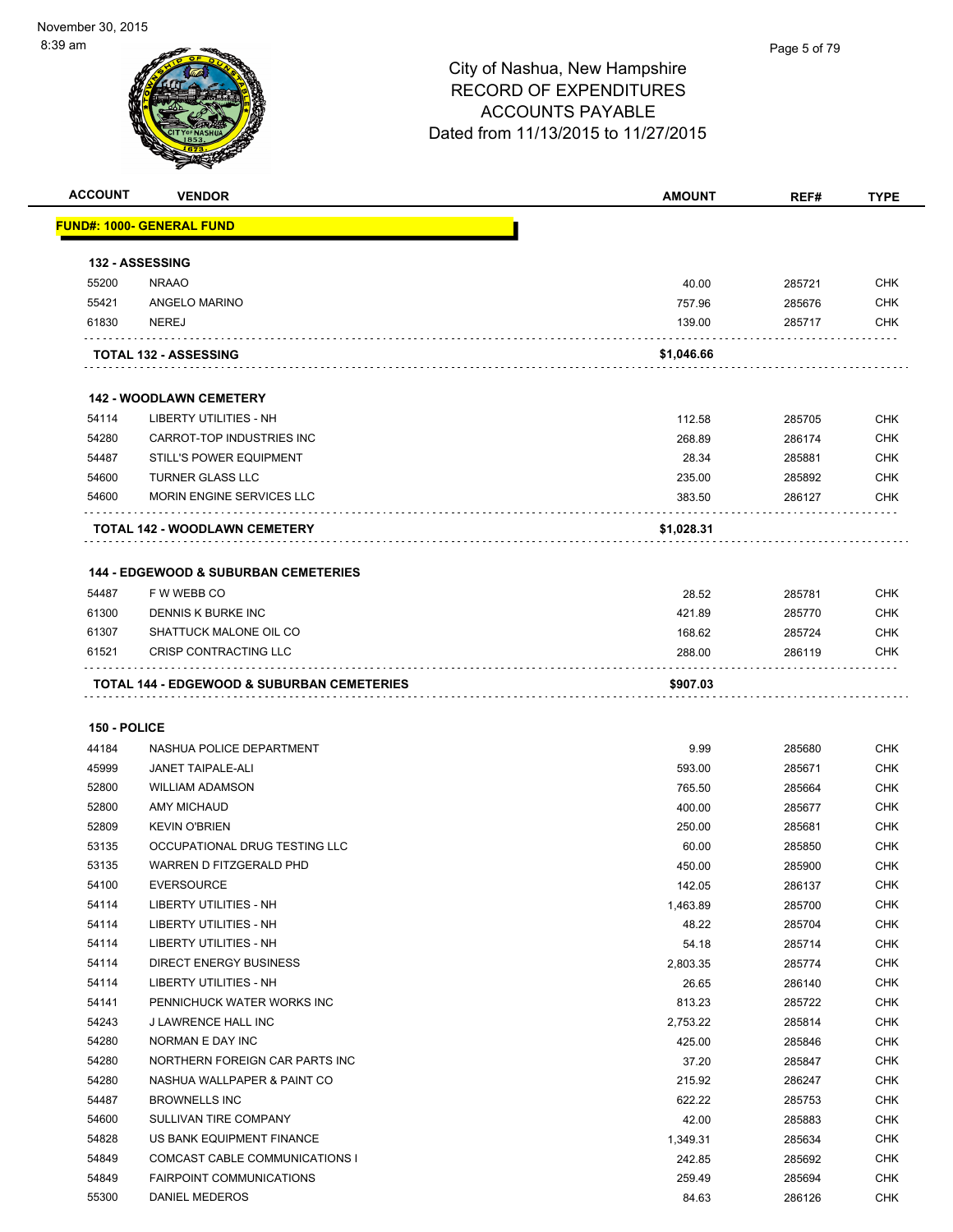| <b>ACCOUNT</b> | <b>VENDOR</b>                    | <b>AMOUNT</b> | REF#   | TYPE       |
|----------------|----------------------------------|---------------|--------|------------|
|                | <b>FUND#: 1000- GENERAL FUND</b> |               |        |            |
| 150 - POLICE   |                                  |               |        |            |
| 55307          | <b>JEFFREY DILLON</b>            | 46.00         | 285669 | <b>CHK</b> |
| 55307          | DAVID LAVOIE                     | 46.00         | 285674 | <b>CHK</b> |
| 55307          | <b>RYAN MALO</b>                 | 46.00         | 285675 | <b>CHK</b> |
| 55307          | <b>ADAM RAYHO</b>                | 46.00         | 286117 | <b>CHK</b> |
| 55307          | <b>HEATHER WEST</b>              | 46.00         | 286135 | <b>CHK</b> |
| 55400          | <b>JOSHUA ALBERT</b>             | 350.00        | 285665 | <b>CHK</b> |
| 55400          | <b>ROBERT POWERS</b>             | 350.00        | 285685 | <b>CHK</b> |
| 55400          | <b>TIMOTHY ROACH</b>             | 39.98         | 285686 | <b>CHK</b> |
| 55400          | <b>BRIAN TREFRY</b>              | 350.00        | 285687 | <b>CHK</b> |
| 55400          | <b>JOHN YURCAK</b>               | 350.00        | 285689 | <b>CHK</b> |
| 55400          | ROGER WILLIAMS UNIVERSITY        | 2,875.00      | 285723 | <b>CHK</b> |
| 55400          | PAT MCCARTHY PROUDCTIONS INC     | 399.00        | 285852 | <b>CHK</b> |
| 55400          | <b>VELOCITY PERFORMANCE</b>      | 6,250.00      | 286295 | <b>CHK</b> |
| 55421          | <b>NE LEEDS</b>                  | 750.00        | 285663 | <b>CHK</b> |
| 55607          | USPS-CMRS-PB #14658595           | 1,000.00      | 149604 | <b>ACH</b> |
| 55607          | UNITED PARCEL SERVICE            | 55.18         | 286148 | <b>CHK</b> |
| 55699          | <b>CANAL ART &amp; FRAMING</b>   | 213.00        | 285755 | <b>CHK</b> |
| 55699          | <b>D &amp; R TOWING INC</b>      | 187.50        | 285768 | CHK        |
| 55699          | STANLEY ELEVATOR CO INC          | 25.00         | 285879 | <b>CHK</b> |
| 55699          | AMERICAN FITNESS CENTER LLC      | 150.00        | 286156 | <b>CHK</b> |
| 55699          | SHRED-IT USA-NEW YORK            | 75.97         | 286276 | <b>CHK</b> |
| 61100          | EMPLOYEE DATA FORMS OF MO LLC    | 108.75        | 285780 | <b>CHK</b> |
| 61100          | WB MASON CO INC                  | 28.93         | 285901 | <b>CHK</b> |
| 61100          | WB MASON CO INC                  | 1,028.91      | 286299 | <b>CHK</b> |
| 61107          | <b>BEN'S UNIFORMS</b>            | 73.00         | 285745 | <b>CHK</b> |
| 61107          | DICK AVARD'S HABERDASHERY        | 425.00        | 286122 | <b>CHK</b> |
| 61107          | <b>BEN'S UNIFORMS</b>            | 506.00        | 286166 | <b>CHK</b> |
| 61110          | <b>BEN'S UNIFORMS</b>            | 135.00        | 285745 | <b>CHK</b> |
| 61110          | ATLANTIC TACTICAL INC            | 1,445.00      | 286160 | <b>CHK</b> |
| 61110          | <b>BEN'S UNIFORMS</b>            | 1,292.40      | 286166 | CHK        |
| 61121          | CHIEF SUPPLY CORP INC            | 601.95        | 285760 | <b>CHK</b> |
| 61142          | BOUND TREE MEDICAL, LLC          | 59.09         | 286168 | CHK        |
| 61185          | TRI-TECH FORENSICS INC           | 239.61        | 285887 | <b>CHK</b> |
| 61299          | SAM'S CLUB DIRECT-0860           | 68.71         | 286269 | <b>CHK</b> |
| 61300          | <b>WEX BANK</b>                  | 930.95        | 285727 | <b>CHK</b> |
| 61428          | THE DURKIN CO INC                | 606.51        | 285775 | <b>CHK</b> |
| 61650          | WB MASON CO INC                  | 389.82        | 286299 | <b>CHK</b> |
| 61705          | MAYNARD & LESIEUR INC            | 474.24        | 285829 | <b>CHK</b> |
| 61799          | <b>CARPARTS OF NASHUA</b>        | 75.10         | 285756 | <b>CHK</b> |

 MACMULKIN CHEVROLET INC 256.36 285822 CHK MANCHESTER HARLEY-DAVIDSON 11.12 285823 CHK NORTHERN FOREIGN CAR PARTS INC 398.56 285847 CHK et and the state of the state of the state of the state of the state of the state of the state of the state of the state of the state of the state of the state of the state of the state of the state of the state of the sta QUIRK GM PARTS DEPOT 790.49 285859 CHK SAFETY KLEEN SYSTEMS INC 80.00 285867 CHK

 DEPENDABLE LOCK SERVICE INC 75.62 285771 CHK FISHER AUTO PARTS INC 9.59 285786 CHK IRWIN MARINE 139.95 285813 CHK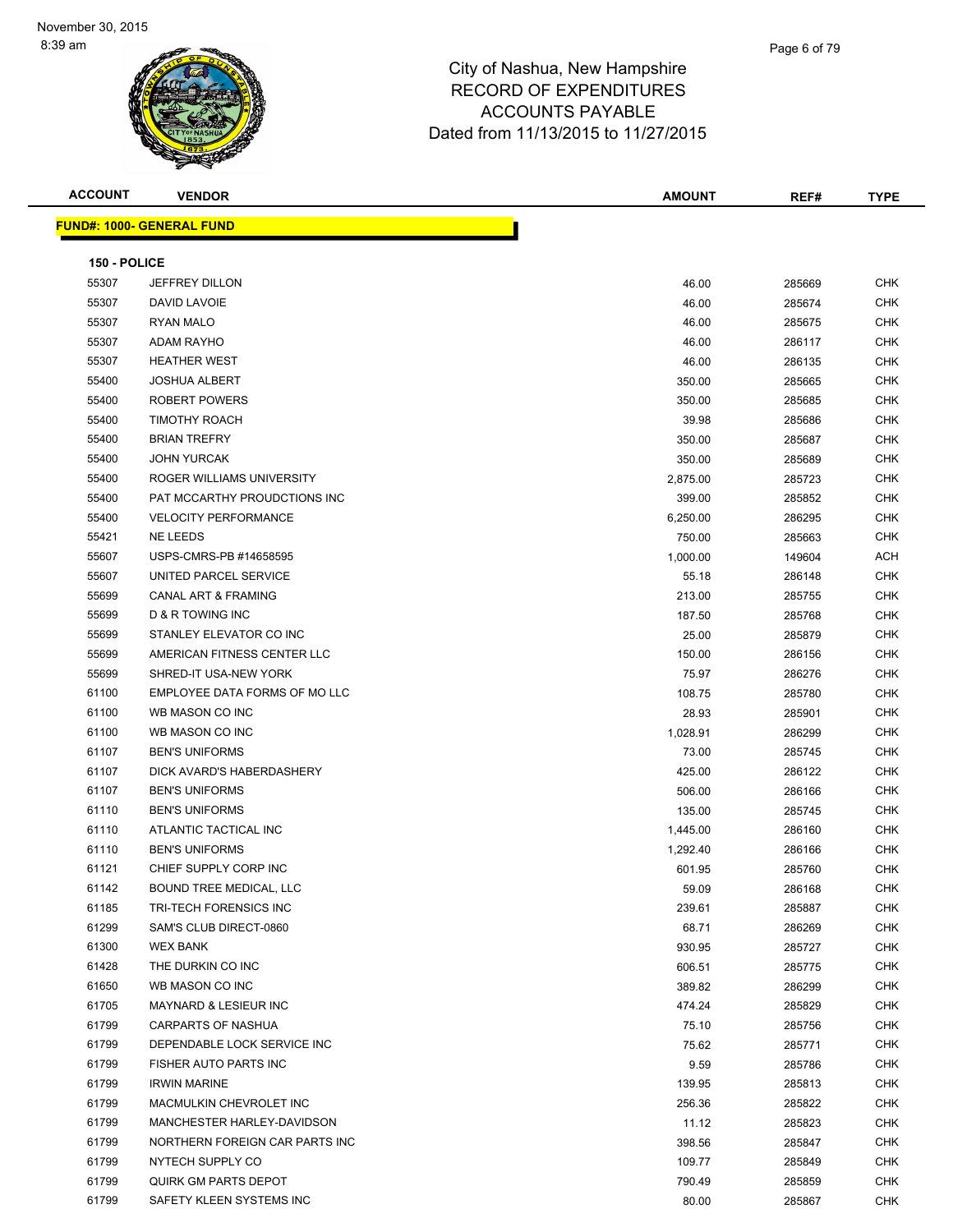| <b>ACCOUNT</b> | <b>VENDOR</b>                    | <b>AMOUNT</b> | REF#   | <b>TYPE</b> |
|----------------|----------------------------------|---------------|--------|-------------|
|                | <b>FUND#: 1000- GENERAL FUND</b> |               |        |             |
| 150 - POLICE   |                                  |               |        |             |
| 61799          | CARPARTS OF NASHUA               | 715.37        | 286173 | <b>CHK</b>  |
| 71221          | AXIS BUSINESS SOLUTIONS          | 6,220.00      | 285739 | <b>CHK</b>  |
| 71221          | <b>GOVCONNECTION INC</b>         | 666.00        | 285797 | <b>CHK</b>  |
| 71221          | <b>HTH ENGINEERING</b>           | 389.00        | 285807 | <b>CHK</b>  |
| 71221          | DELL MARKETING LP                | 2,366.40      | 286185 | <b>CHK</b>  |
| 71221          | <b>GOVCONNECTION INC</b>         | 1,050.00      | 286202 | <b>CHK</b>  |
| 71400          | NIGHT VISION DEPOT               | 117.00        | 286251 | <b>CHK</b>  |
| 71999          | LA POLICE GEAR INC               | 587.00        | 285819 | <b>CHK</b>  |
|                | <b>TOTAL 150 - POLICE</b>        | \$50,033.73   |        |             |

#### **152 - FIRE**

| 52800 | DARREN DESJADON                     | 1,053.00  | 285772 | <b>CHK</b> |
|-------|-------------------------------------|-----------|--------|------------|
| 54114 | <b>LIBERTY UTILITIES - NH</b>       | 142.30    | 285696 | <b>CHK</b> |
| 54114 | LIBERTY UTILITIES - NH              | 97.19     | 285699 | <b>CHK</b> |
| 54114 | <b>LIBERTY UTILITIES - NH</b>       | 421.82    | 285701 | <b>CHK</b> |
| 54114 | <b>LIBERTY UTILITIES - NH</b>       | 316.54    | 285703 | <b>CHK</b> |
| 54114 | <b>DIRECT ENERGY BUSINESS</b>       | 604.07    | 285774 | <b>CHK</b> |
| 54228 | J P PEST SERVICES                   | 89.00     | 285815 | <b>CHK</b> |
| 54228 | J P PEST SERVICES                   | 89.00     | 286214 | <b>CHK</b> |
| 54243 | AE MECHANICAL INC                   | 10,618.20 | 286153 | <b>CHK</b> |
| 54280 | <b>FIMBEL GARAGE DOORS</b>          | 270.00    | 285783 | <b>CHK</b> |
| 54280 | <b>FIMBEL GARAGE DOORS</b>          | 1,205.00  | 286194 | <b>CHK</b> |
| 54487 | FIRE TECH & SAFETY OF NEW ENGL      | 380.00    | 286195 | <b>CHK</b> |
| 54600 | FIRE TECH & SAFETY OF NEW ENGL      | 45.49     | 285784 | <b>CHK</b> |
| 54600 | SANEL AUTO PARTS CO                 | 184.46    | 285870 | <b>CHK</b> |
| 54600 | <b>FASTENAL CO</b>                  | 71.24     | 286192 | <b>CHK</b> |
| 54600 | <b>GRANITE CITY ELECTRIC SUPPLY</b> | 79.64     | 286204 | <b>CHK</b> |
| 54600 | HOME DEPOT CREDIT SERVICE 3065      | 140.51    | 286207 | <b>CHK</b> |
| 54600 | JACK YOUNG CO INC                   | 815.22    | 286215 | <b>CHK</b> |
| 54600 | SANEL AUTO PARTS CO                 | 19.87     | 286271 | <b>CHK</b> |
| 55699 | TRUE BLUE CLEANERS                  | 98.02     | 285888 | <b>CHK</b> |
| 55699 | TRUE BLUE CLEANERS                  | 30.16     | 285889 | <b>CHK</b> |
| 55699 | TRUE BLUE CLEANERS                  | 77.32     | 285890 | <b>CHK</b> |
| 61100 | WB MASON CO INC                     | 1,141.99  | 285901 | <b>CHK</b> |
| 61100 | WB MASON CO INC                     | 240.39    | 286299 | <b>CHK</b> |
| 61110 | BERGERON PROTECTIVE CLOTHING        | 2,206.37  | 285746 | <b>CHK</b> |
| 61166 | ARCSOURCE INC                       | 144.00    | 286158 | <b>CHK</b> |
| 61299 | HOME DEPOT CREDIT SERVICE 3065      | 96.85     | 285806 | <b>CHK</b> |
| 61299 | <b>FASTENAL CO</b>                  | 65.47     | 286192 | <b>CHK</b> |
| 61299 | M & M ELECTRICAL SUPPLY CO INC      | 16.12     | 286227 | <b>CHK</b> |
| 61307 | NEW ENGLAND KENWORTH                | 75.18     | 285843 | <b>CHK</b> |
| 61428 | NEW ENGLAND PAPER & SUPPLY          | 212.15    | 286249 | <b>CHK</b> |
| 61428 | WB MASON CO INC                     | 301.02    | 286299 | <b>CHK</b> |
| 61538 | <b>BIRCH HILL LANDSCAPING</b>       | 526.00    | 285750 | <b>CHK</b> |
| 61705 | <b>MAYNARD &amp; LESIEUR INC</b>    | 962.36    | 285830 | <b>CHK</b> |
| 61799 | BAILEYS TOWING & AUTOBODY           | 629.00    | 285741 | CHK        |
| 61799 | <b>BELLETETES INC</b>               | 35.00     | 285744 | CHK        |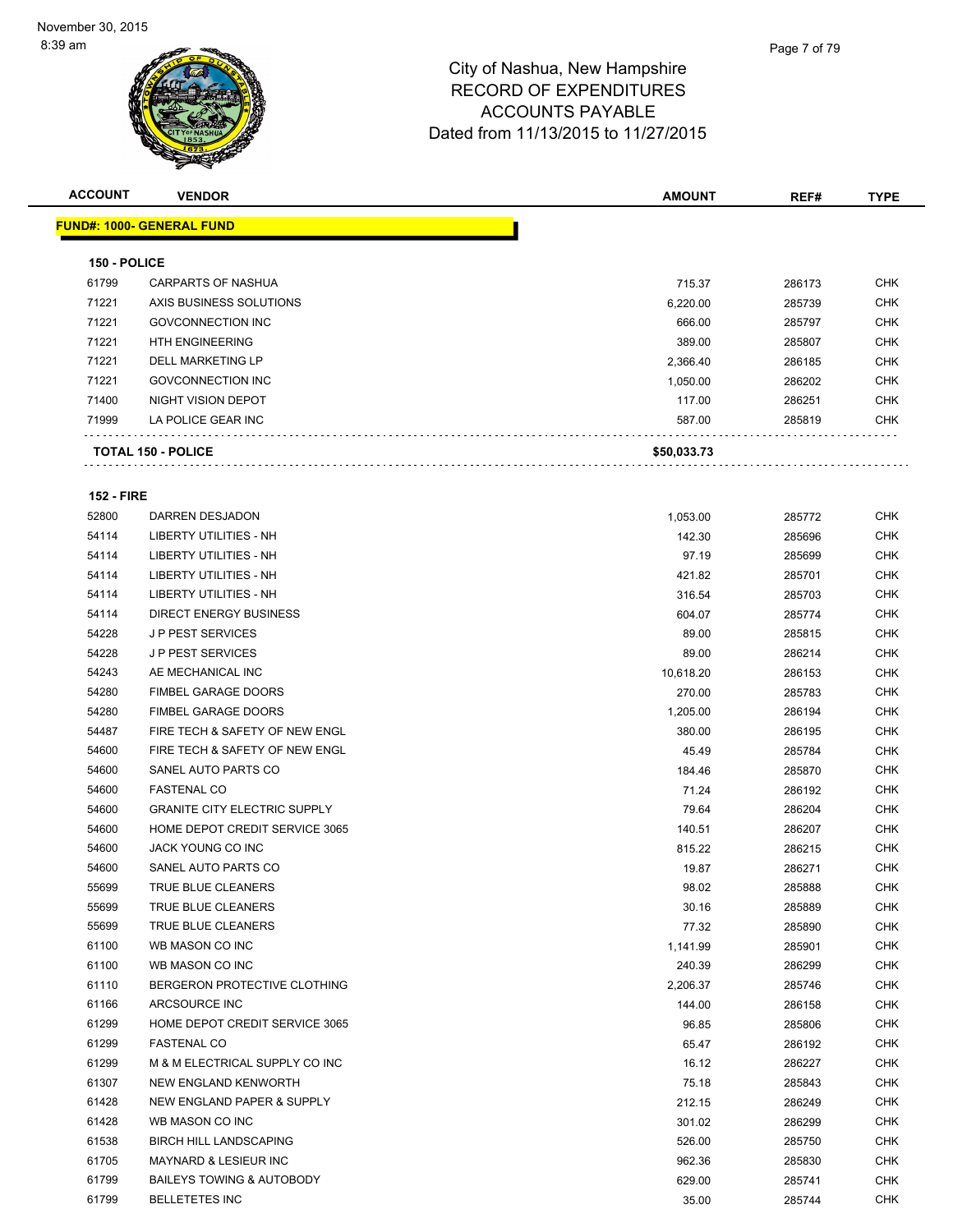

| <b>ACCOUNT</b>    | <b>VENDOR</b>                              | <b>AMOUNT</b> | REF#   | <b>TYPE</b> |
|-------------------|--------------------------------------------|---------------|--------|-------------|
|                   | <b>FUND#: 1000- GENERAL FUND</b>           |               |        |             |
|                   |                                            |               |        |             |
| <b>152 - FIRE</b> |                                            |               |        |             |
| 61799             | MACMULKIN CHEVROLET INC                    | 471.08        | 285822 | <b>CHK</b>  |
| 61799             | MAYNARD & LESIEUR INC                      | 95.00         | 285830 | <b>CHK</b>  |
| 61799             | NASHUA OUTDOOR POWER EQUIPMENT             | 480.51        | 285841 | <b>CHK</b>  |
| 61799             | BEARDS AUTO & TRUCK REPAIR                 | 425.00        | 286165 | <b>CHK</b>  |
| 61799             | <b>MINUTEMAN TRUCKS INC</b>                | 331.88        | 286238 | <b>CHK</b>  |
| 61830             | <b>NHAFC</b>                               | 10.00         | 285720 | <b>CHK</b>  |
| 71800             | <b>G &amp; G FITNESS EQUIPMENT</b>         | 3,393.70      | 285790 | <b>CHK</b>  |
| 71800             | HOME DEPOT CREDIT SERVICE 3065             | 3.88          | 285806 | <b>CHK</b>  |
| 71800             | SAM'S CLUB DIRECT-0860                     | 2,399.68      | 285868 | <b>CHK</b>  |
|                   | <b>TOTAL 152 - FIRE</b>                    | \$31,110.68   |        |             |
|                   | <b>153 - BUILDING INSPECTION</b>           |               |        |             |
| 42300             | <b>CHRISTOPHER BRACKETT</b>                | 96.50         | 285761 | <b>CHK</b>  |
| 42300             | <b>SOLAR CITY</b>                          | 5.00          | 285876 | <b>CHK</b>  |
| 42307             | <b>SOLAR CITY</b>                          | 16.50         | 285876 | <b>CHK</b>  |
| 42321             | <b>CHRISTOPHER BRACKETT</b>                | 16.50         | 285761 | <b>CHK</b>  |
| 55118             | VERIZON WIRELESS-642044677                 | 80.02         | 286149 | <b>CHK</b>  |
| 55200             | <b>NHBOA</b>                               | 120.00        | 286250 | <b>CHK</b>  |
| 55421             | <b>NHBOA</b>                               | 1,140.00      | 286250 | <b>CHK</b>  |
|                   | <b>TOTAL 153 - BUILDING INSPECTION</b>     | \$1,474.52    |        |             |
|                   | <b>155 - CODE ENFORCEMENT</b>              |               |        |             |
| 55421             | <b>NELSON ORTEGA</b>                       | 30.75         | 285682 | <b>CHK</b>  |
|                   | <b>TOTAL 155 - CODE ENFORCEMENT</b>        | \$30.75       |        |             |
|                   | <b>156 - EMERGENCY MANAGEMENT</b>          |               |        |             |
| 55607             | UNITED PARCEL SERVICE                      | 5.96          | 285662 | <b>CHK</b>  |
|                   | <b>TOTAL 156 - EMERGENCY MANAGEMENT</b>    | \$5.96        |        |             |
|                   | <b>157 - CITYWIDE COMMUNICATIONS</b>       |               |        |             |
| 54243             | J LAWRENCE HALL INC                        | 466.20        | 286213 | <b>CHK</b>  |
| 54435             | <b>TESSCO INC</b>                          | 127.16        | 286287 | <b>CHK</b>  |
| 54487             | SOUTHWORTH-MILTON INC                      | 926.62        | 286143 | <b>CHK</b>  |
| 55699             | PAGE STREET LEASING LLC                    | 75.00         | 286257 | <b>CHK</b>  |
| 61299             | FISHER AUTO PARTS INC                      | 0.88          | 286196 | <b>CHK</b>  |
|                   | <b>TOTAL 157 - CITYWIDE COMMUNICATIONS</b> | \$1,595.86    |        |             |
|                   | <b>159 - OTHER PUBLIC SAFETY</b>           |               |        |             |
| 54835             | PENNICHUCK WATER WORKS INC                 | 220,085.74    | 285722 | <b>CHK</b>  |
|                   | TOTAL 159 - OTHER PUBLIC SAFETY            |               |        |             |
|                   |                                            | \$220,085.74  |        |             |
|                   |                                            |               |        |             |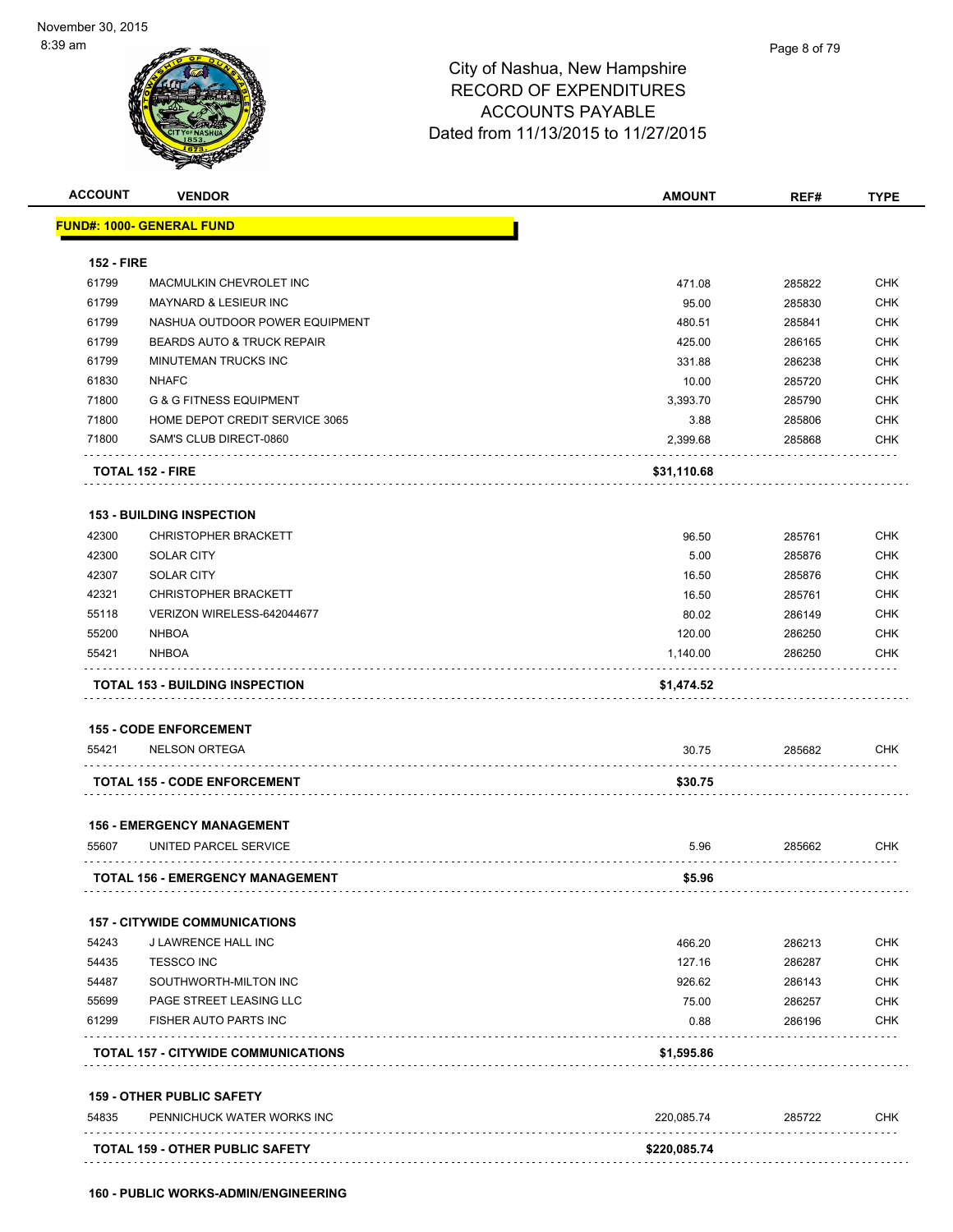| <b>ACCOUNT</b> | <b>VENDOR</b>                               | AMOUNT     | REF#   | <b>TYPE</b> |
|----------------|---------------------------------------------|------------|--------|-------------|
|                | <u> FUND#: 1000- GENERAL FUND</u>           |            |        |             |
|                |                                             |            |        |             |
|                | <b>160 - PUBLIC WORKS-ADMIN/ENGINEERING</b> |            |        |             |
| 54114          | <b>DIRECT ENERGY BUSINESS</b>               | 77.27      | 285774 | <b>CHK</b>  |
| 54114          | LIBERTY UTILITIES - NH                      | 56.44      | 286140 | <b>CHK</b>  |
| 54141          | PENNICHUCK WATER WORKS INC                  | 91.35      | 285722 | <b>CHK</b>  |
| 54828          | US BANK EQUIPMENT FINANCE                   | 198.72     | 285632 | <b>CHK</b>  |
| 55200          | <b>ASCE MEMBERSHIP</b>                      | 250.00     | 285690 | <b>CHK</b>  |
| 55200          | INSTITUTE OF TRNSPRTN ENGINEER              | 280.00     | 286139 | <b>CHK</b>  |
| 55307          | <b>WILLIAM TOOMEY</b>                       | 409.40     | 286134 | <b>CHK</b>  |
| 61100          | WB MASON CO INC                             | 40.11      | 286299 | <b>CHK</b>  |
| 61299          | NEW ENGLAND PAPER & SUPPLY                  | 92.63      | 285844 | <b>CHK</b>  |
| 61310          | AVSG LP                                     | 265.96     | 286161 | CHK         |
|                | TOTAL 160 - PUBLIC WORKS-ADMIN/ENGINEERING  | \$1,761.88 |        |             |
|                |                                             |            |        |             |
| 161 - STREETS  |                                             |            |        |             |
| 54100          | <b>EVERSOURCE</b>                           | 1,528.07   | 285693 | CHK         |
| 54100          | <b>EVERSOURCE</b>                           | 1,147.84   | 286137 | <b>CHK</b>  |
| 54114          | LIBERTY UTILITIES - NH                      | 850.34     | 285702 | <b>CHK</b>  |
| 54114          | <b>DIRECT ENERGY BUSINESS</b>               | 1,432.33   | 285774 | <b>CHK</b>  |
| 54141          | PENNICHUCK WATER WORKS INC                  | 403.53     | 285722 | <b>CHK</b>  |
| 54236          | CALLOGIX INC                                | 121.55     | 286172 | <b>CHK</b>  |
| 54243          | J LAWRENCE HALL INC                         | 376.66     | 286213 | <b>CHK</b>  |
| 54280          | M & M ELECTRICAL SUPPLY CO INC              | 242.23     | 286227 | <b>CHK</b>  |
| 54600          | CARPARTS OF NASHUA                          | 102.60     | 285756 | <b>CHK</b>  |
| 54600          | EASTERN NE HYDRAULICS INC                   | 230.00     | 285778 | <b>CHK</b>  |
| 54600          | <b>FASTENAL CO</b>                          | 365.95     | 285782 | <b>CHK</b>  |
| 54600          | LIBERTY INTNL TRUCKS OF NH LLC              | 1,663.03   | 285820 | <b>CHK</b>  |
| 54600          | MACMULKIN CHEVROLET INC                     | 137.70     | 285822 | <b>CHK</b>  |
| 54600          | MCNEILUS TRUCK & MANUFACTURING              | 882.51     | 285832 | <b>CHK</b>  |
| 54600          | NAPA AUTO PARTS                             | 1,198.47   | 285838 | <b>CHK</b>  |
| 54600          | NUERA TRANSPORT INC                         | 47.83      | 285848 | <b>CHK</b>  |
| 54600          | SOUTHWORTH-MILTON INC                       | 450.19     | 286143 | <b>CHK</b>  |
| 54600          | ATLANTIC BROOM SERVICE INC                  | 880.00     | 286159 | CHK         |
| 54600          | <b>CARPARTS OF NASHUA</b>                   | 181.66     | 286173 | <b>CHK</b>  |
| 54600          | DONOVAN SPRING CO INC                       | 431.18     | 286187 | <b>CHK</b>  |
| 54600          | LIBERTY INTNL TRUCKS OF NH LLC              | 1,371.52   | 286224 | <b>CHK</b>  |
| 54600          | NAPA AUTO PARTS                             | 6.85       | 286241 | <b>CHK</b>  |
| 54600          | SANEL AUTO PARTS CO                         | 178.57     | 286273 | <b>CHK</b>  |
| 54828          | US BANK EQUIPMENT FINANCE                   | 109.70     | 285636 | <b>CHK</b>  |
| 55699          | <b>IDENTIFIX INC</b>                        | 1,308.00   | 286209 | <b>CHK</b>  |
| 61107          | UNIFIRST CORPORATION                        | 378.35     | 285895 | CHK         |
| 61107          | UNIFIRST CORPORATION                        | 920.94     | 286290 | <b>CHK</b>  |
| 61299          | <b>BELLETETES INC</b>                       | 23.48      | 285744 | <b>CHK</b>  |
| 61299          | <b>FASTENAL CO</b>                          | 184.30     | 285782 | <b>CHK</b>  |
| 61299          | <b>FASTENAL CO</b>                          | 48.25      | 286192 | <b>CHK</b>  |
| 61299          | M & M ELECTRICAL SUPPLY CO INC              | 9.84       | 286227 | <b>CHK</b>  |
| 61300          | DENNIS K BURKE INC                          | 10,907.76  | 286186 | <b>CHK</b>  |
| 61307          | SHATTUCK MALONE OIL CO                      | 15,737.05  | 285724 | <b>CHK</b>  |
| 61310          | AVSG LP                                     | 1,518.16   | 286161 | <b>CHK</b>  |
|                |                                             |            |        |             |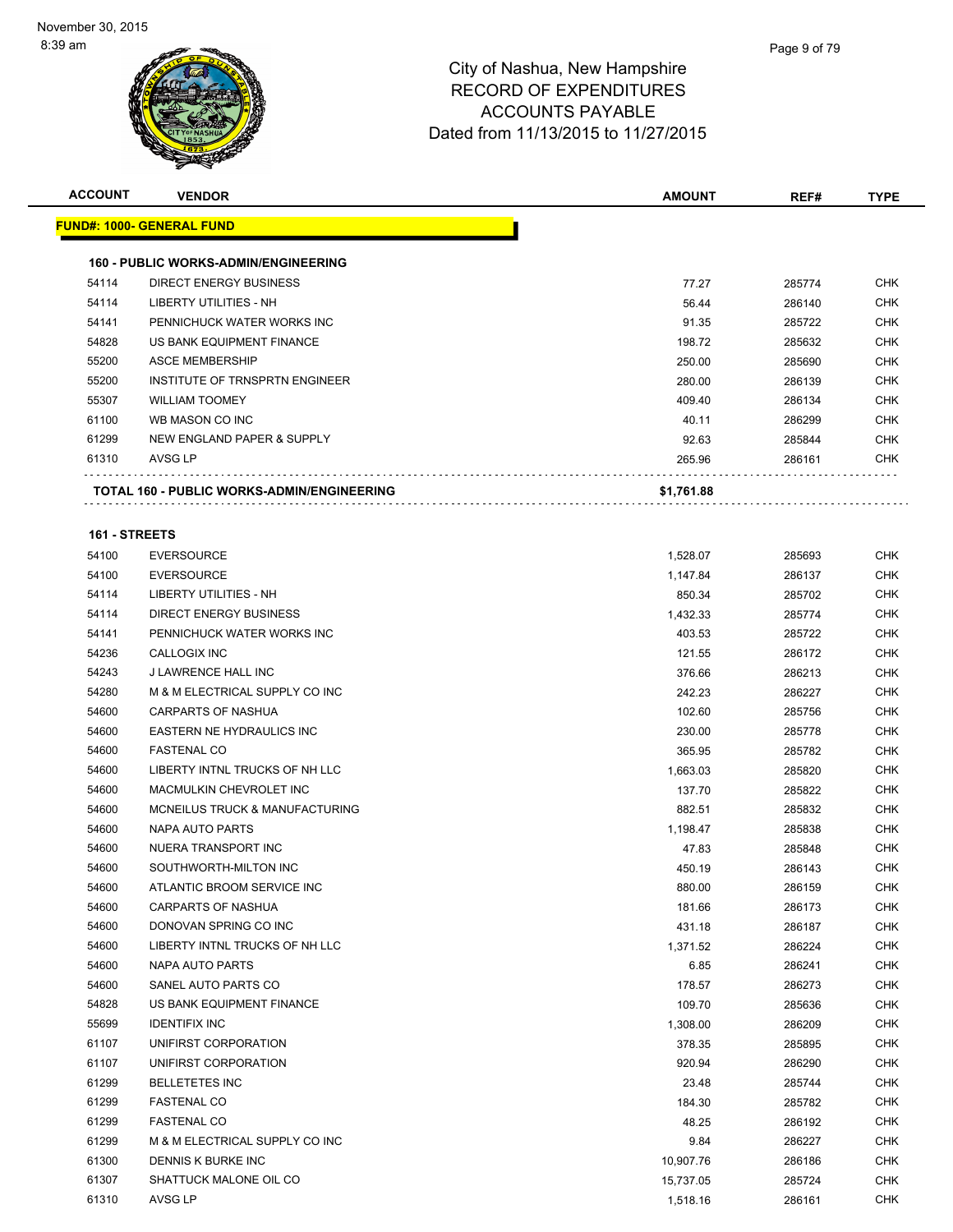|               | <b>VENDOR</b>                                      | <b>AMOUNT</b>           | REF#   | TYPE                                                                                                  |
|---------------|----------------------------------------------------|-------------------------|--------|-------------------------------------------------------------------------------------------------------|
|               | <u> FUND#: 1000- GENERAL FUND</u>                  |                         |        |                                                                                                       |
| 161 - STREETS |                                                    |                         |        |                                                                                                       |
| 61507         | <b>BROX INDUSTRIES INC</b>                         | 418.60                  | 285754 | <b>CHK</b>                                                                                            |
| 61507         | <b>BROX INDUSTRIES INC</b>                         | 159.80                  | 286170 | <b>CHK</b>                                                                                            |
| 61535         | <b>BROX INDUSTRIES INC</b>                         | 62.58                   | 285754 | CHK                                                                                                   |
| 61542         | PERMA LINE CORP OF NEW ENGLAND                     | 1,337.60                | 285853 | <b>CHK</b>                                                                                            |
| 61542         | PERMA LINE CORP OF NEW ENGLAND                     | 50.60                   | 286259 | <b>CHK</b>                                                                                            |
| 61560         | <b>HUDSON QUARRY CORP</b>                          | 475.40                  | 285808 | <b>CHK</b>                                                                                            |
| 61560         | FUTURE SUPPLY CO                                   | 3,017.58                | 286198 | <b>CHK</b>                                                                                            |
| 61562         | <b>FRANKLIN PAINT CO INC</b>                       | 175.88                  | 285788 | <b>CHK</b>                                                                                            |
| 61705         | <b>MAYNARD &amp; LESIEUR INC</b>                   | 983.60                  | 285831 | <b>CHK</b>                                                                                            |
| 61709         | <b>G H BERLIN WINDWARD</b>                         | 1,011.54                | 285791 | <b>CHK</b>                                                                                            |
| 61799         | <b>CARPARTS OF NASHUA</b>                          | 2.56                    | 285756 | <b>CHK</b>                                                                                            |
| 61799         | <b>FASTENAL CO</b>                                 | 74.48                   | 285782 | <b>CHK</b>                                                                                            |
| 61799         | LIBERTY INTNL TRUCKS OF NH LLC                     |                         |        | <b>CHK</b>                                                                                            |
|               |                                                    | 1.34                    | 285820 |                                                                                                       |
| 61799         | NAPA AUTO PARTS                                    | 46.99                   | 285838 | <b>CHK</b>                                                                                            |
| 61799         | SANEL AUTO PARTS CO                                | 18.00                   | 285871 | <b>CHK</b>                                                                                            |
| 61799         | JOHNSON SUPPLY CO INC                              | 199.76                  | 286218 | CHK                                                                                                   |
| 61799         | NAPA AUTO PARTS                                    | 6.98                    | 286241 | CHK                                                                                                   |
| 61830         | THE TELEGRAPH                                      | 208.00                  | 286286 | <b>CHK</b>                                                                                            |
| 71025         | <b>GMS HYDRAULICS INC</b>                          | 122.00                  | 285795 | CHK                                                                                                   |
|               |                                                    |                         |        |                                                                                                       |
| 71999         | TOOL & EQUIPMENT CONNECTION<br>TOTAL 161 - STREETS | 2,064.16<br>\$55,813.89 | 285886 |                                                                                                       |
| 54100         | <b>162 - STREET LIGHTING</b><br><b>EVERSOURCE</b>  | 389.90                  | 285693 |                                                                                                       |
|               |                                                    |                         |        |                                                                                                       |
|               | <b>TOTAL 162 - STREET LIGHTING</b>                 | \$389.90                |        |                                                                                                       |
|               | <b>166 - PARKING LOTS</b>                          |                         |        |                                                                                                       |
| 54100         | <b>EVERSOURCE</b>                                  | 673.99                  | 285693 |                                                                                                       |
| 54487         | NASHUA OUTDOOR POWER EQUIPMENT                     | 31.84                   | 285841 |                                                                                                       |
|               | <b>TOTAL 166 - PARKING LOTS</b>                    | \$705.83                |        |                                                                                                       |
|               |                                                    |                         |        |                                                                                                       |
|               | <b>171 - COMMUNITY SERVICES</b>                    |                         |        |                                                                                                       |
| 54100         | <b>EVERSOURCE</b>                                  | 1,035.35                | 285693 |                                                                                                       |
| 54828         | US BANK EQUIPMENT FINANCE                          | 339.00                  | 285639 |                                                                                                       |
| 61100         | WB MASON CO INC                                    | 358.73                  | 285901 |                                                                                                       |
| 61100         | WB MASON CO INC                                    | 13.32                   | 286299 |                                                                                                       |
|               | <b>TOTAL 171 - COMMUNITY SERVICES</b>              | \$1,746.40              |        |                                                                                                       |
|               | <b>172 - COMMUNITY HEALTH</b>                      |                         |        |                                                                                                       |
| 55307         | <b>KAYLA O'BRIEN</b>                               | 48.80                   | 285673 |                                                                                                       |
| 61144         | SMITH MEDICAL PARTNERS LLC                         | 6,409.71                | 286279 | CHK<br>CHK<br>CHK<br>CHK<br>CHK<br><b>CHK</b><br><b>CHK</b><br><b>CHK</b><br><b>CHK</b><br><b>CHK</b> |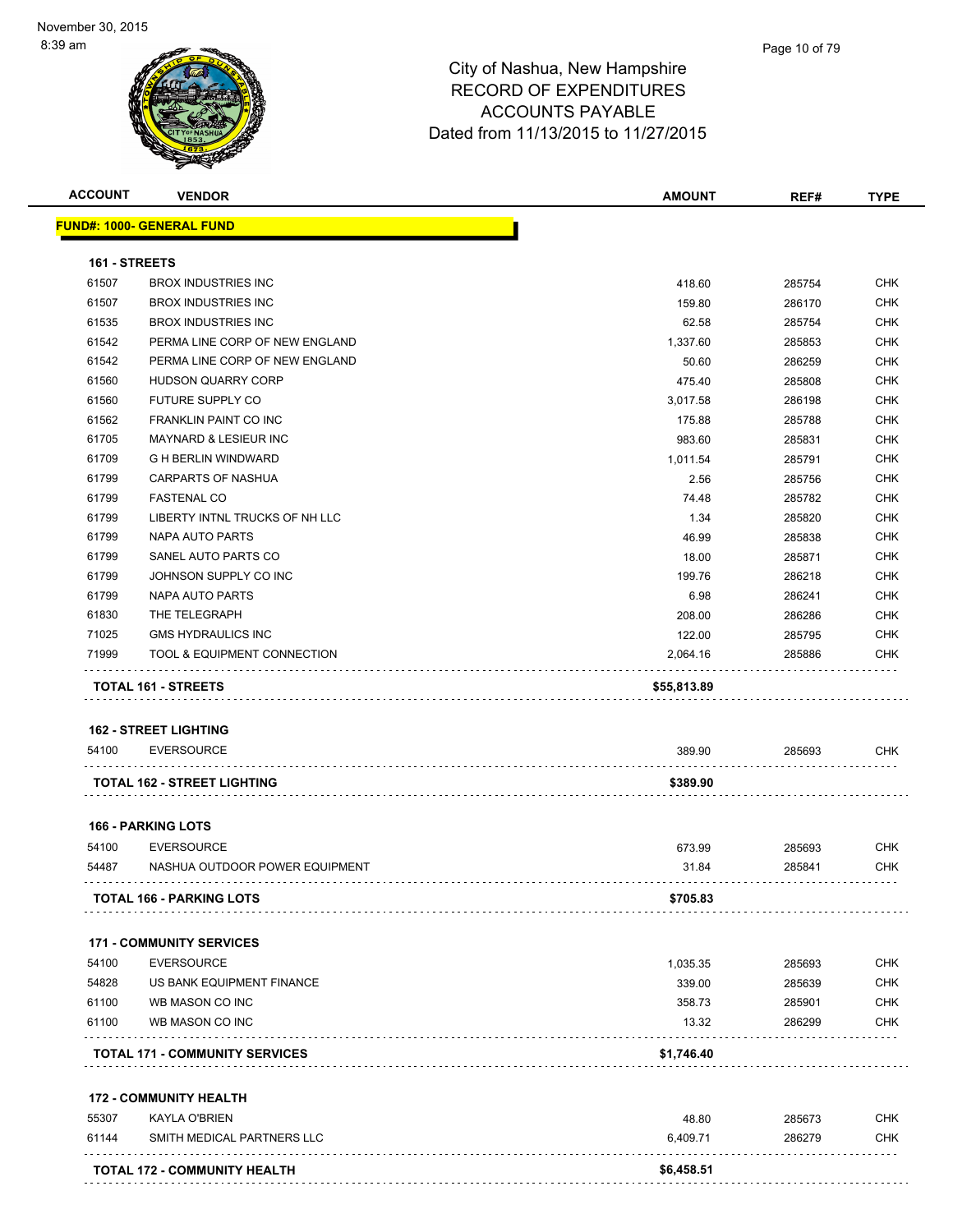| <b>ACCOUNT</b> | <b>VENDOR</b>                       | <b>AMOUNT</b> | REF#             | <b>TYPE</b>              |
|----------------|-------------------------------------|---------------|------------------|--------------------------|
|                | <u> FUND#: 1000- GENERAL FUND</u>   |               |                  |                          |
|                | <b>174 - WELFARE ADMINISTRATION</b> |               |                  |                          |
| 55307          | ROBERT MACK                         | 29.40         | 286125           | <b>CHK</b>               |
| 55307          | YOLY RIVERO LARA                    | 28.83         | 286132           | <b>CHK</b>               |
|                | TOTAL 174 - WELFARE ADMINISTRATION  | \$58.23       |                  |                          |
|                |                                     |               |                  |                          |
|                | <b>175 - WELFARE ASSISTANCE</b>     |               |                  |                          |
| 55810          | 23-25 TEMPLE ST REALTY LLC          | 1,530.00      | 286075           | <b>CHK</b>               |
| 55810          | <b>GILBERT G CAMPBELL</b>           | 365.00        | 286076           | <b>CHK</b>               |
| 55810          | RICHARD A DUVARNEY                  | 122.42        | 286077           | CHK                      |
| 55810          | <b>CONSTANCE GAUTHIER</b>           | 1,666.57      | 286078           | CHK                      |
| 55810          | <b>LAMERAND ENTERPRISES</b>         | 1,360.00      | 286079           | <b>CHK</b>               |
| 55810          | LTA INVESTMENTS LLC                 | 390.00        | 286080           | CHK                      |
| 55810          | MARGUERITES PLACE INC               | 368.00        | 286081           | <b>CHK</b>               |
| 55810          | MIGRELA REALTY TRUST                | 650.00        | 286083           | <b>CHK</b>               |
| 55810          | MWH HOLDINGS LLC                    | 287.00        | 286084           | <b>CHK</b>               |
| 55810          | NASHUA HOUSING AUTHORITY            | 750.00        | 286085           | <b>CHK</b>               |
| 55810          | RIVER WITH PEBBLY BOTTOM LLC        | 450.00        | 286086           | <b>CHK</b>               |
| 55810          | <b>NEERAJ SEN</b>                   | 212.94        | 286087           | <b>CHK</b>               |
| 55810          | WRN II REAL ESTATE LLC              | 220.00        | 286088           | <b>CHK</b>               |
| 55810          | WRN REAL ESTATE LLC                 | 876.68        | 286089           | <b>CHK</b>               |
| 55810          | MOTEL 6                             | 3,742.77      | 286403           | <b>CHK</b>               |
| 55810          | 188 CONCORD ST LLC                  | 1,753.54      | 286404           | <b>CHK</b>               |
| 55810          | 23-25 TEMPLE ST REALTY LLC          | 650.00        | 286405           | <b>CHK</b>               |
| 55810          | 28-34 RAILROAD SQUARE LLC           | 575.00        | 286406           | <b>CHK</b>               |
| 55810          | 49 HARBOR AVE LLC                   | 595.00        | 286407           | <b>CHK</b>               |
| 55810          | 82 WEST HOLLIS ST LLC               | 361.69        | 286408           | CHK                      |
| 55810          | <b>JOSEPH BIANCHINI</b>             | 500.00        | 286409           | <b>CHK</b>               |
| 55810          | <b>CAPITAL POINT REALTY LLC</b>     | 900.97        | 286410           | CHK                      |
| 55810          | <b>COUNTRY BARN MOTEL</b>           | 2,059.48      |                  | CHK                      |
| 55810          | <b>FAMILIES IN TRANSITION</b>       | 243.00        | 286411           | <b>CHK</b>               |
| 55810          | <b>GP NASHUA LTD PARTNERSHIP</b>    | 750.00        | 286412<br>286413 | <b>CHK</b>               |
| 55810          | <b>JACQUES POULIN</b>               |               |                  | <b>CHK</b>               |
|                |                                     | 312.00        | 286414           |                          |
| 55810          | JKL REALTY INVEST LLC               | 675.00        | 286415           | <b>CHK</b><br><b>CHK</b> |
| 55810          | <b>JAMES W KIRK</b>                 | 800.00        | 286416           |                          |
| 55810          | LTA INVESTMENTS LLC                 | 386.00        | 286417           | <b>CHK</b>               |
| 55810          | <b>ANTOINE NADER</b>                | 129.83        | 286418           | <b>CHK</b>               |
| 55810          | NASHUA HOUSING AUTHORITY            | 271.00        | 286419           | <b>CHK</b>               |
| 55810          | PINE HILL GARDENS ASSOC             | 500.00        | 286420           | <b>CHK</b>               |
| 55810          | DANIEL G STEVENS                    | 820.00        | 286422           | <b>CHK</b>               |
| 55812          | RITE AID ACCT#1009804               | 23.79         | 286421           | <b>CHK</b>               |
| 55814          | <b>EVERSOURCE</b>                   | 125.39        | 286073           | <b>CHK</b>               |
| 55814          | LIBERTY UTILITIES                   | 306.21        | 286074           | CHK                      |
| 55814          | <b>EVERSOURCE</b>                   | 128.29        | 286401           | <b>CHK</b>               |
| 55814          | <b>LIBERTY UTILITIES</b>            | 429.25        | 286402           | <b>CHK</b>               |
| 55816          | MARKET BASKET ACCT 2589096          | 622.13        | 286082           | <b>CHK</b>               |
| 55818          | MARKET BASKET ACCT 2589096          | 102.73        | 286082           | <b>CHK</b>               |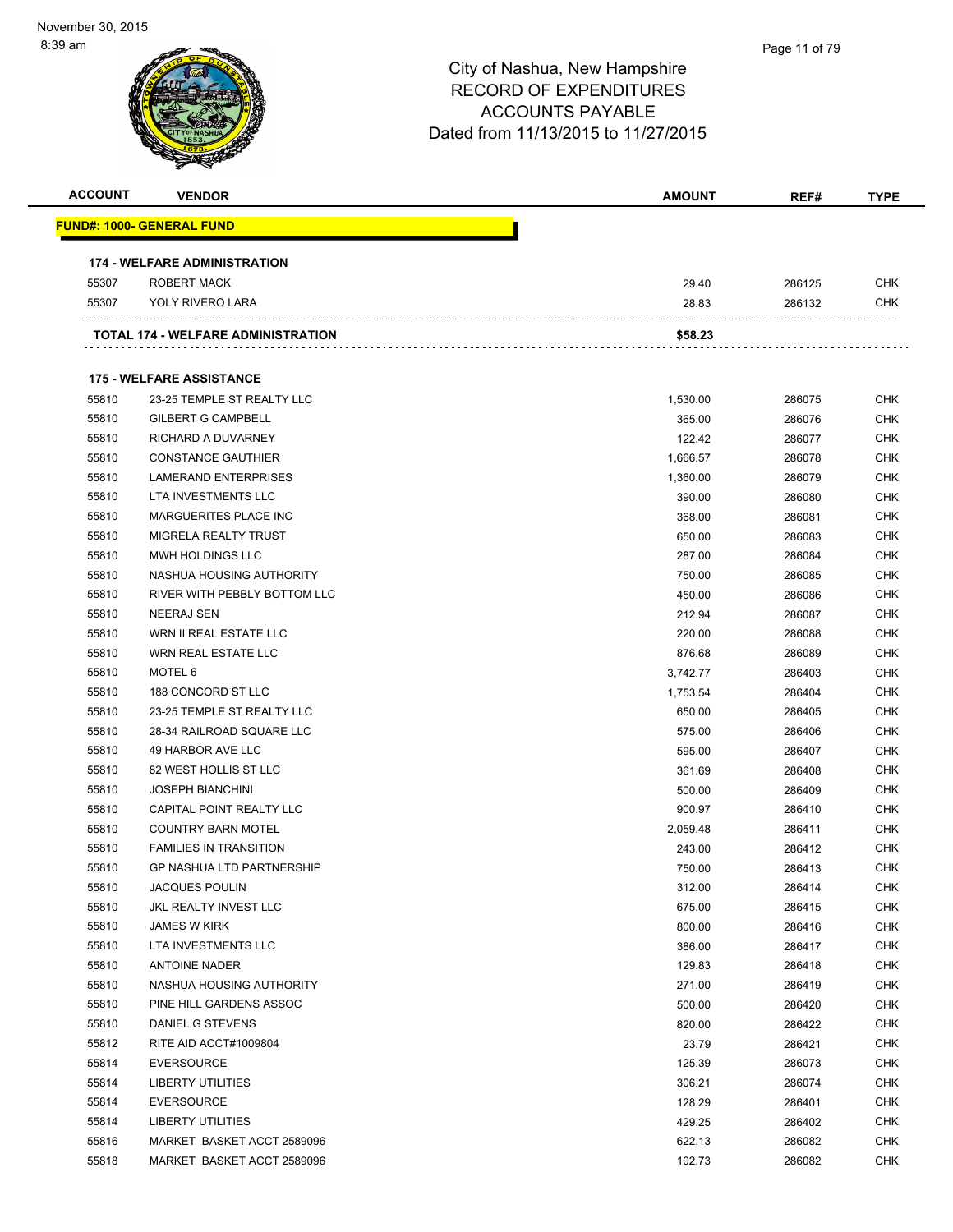

| <b>ACCOUNT</b> | <b>VENDOR</b>                         | AMOUNT      | REF#   | <b>TYPE</b> |
|----------------|---------------------------------------|-------------|--------|-------------|
|                | <u> FUND#: 1000- GENERAL FUND</u>     |             |        |             |
|                |                                       |             |        |             |
|                | <b>TOTAL 175 - WELFARE ASSISTANCE</b> | \$27,011.68 |        |             |
|                |                                       |             |        |             |
|                | <b>177 - PARKS &amp; RECREATION</b>   |             |        |             |
| 54100          | <b>EVERSOURCE</b>                     | 140.71      | 285693 | <b>CHK</b>  |
| 54114          | LIBERTY UTILITIES - NH                | 46.63       | 285706 | <b>CHK</b>  |
| 54114          | <b>LIBERTY UTILITIES - NH</b>         | 182.66      | 285715 | <b>CHK</b>  |
| 54114          | <b>DIRECT ENERGY BUSINESS</b>         | 264.39      | 285774 | <b>CHK</b>  |
| 54114          | WB MASON CO INC                       | 72.36       | 286299 | <b>CHK</b>  |
| 54141          | PENNICHUCK WATER WORKS INC            | 4,478.81    | 285722 | <b>CHK</b>  |
| 54250          | STONE EDGE DESIGN CORP                | 6,637.00    | 285882 | <b>CHK</b>  |
| 54280          | ASAP SPRINKLER LLC                    | 1,030.00    | 285737 | <b>CHK</b>  |
| 54280          | <b>B &amp; S LOCKSMITHS INC</b>       | 6.75        | 285740 | <b>CHK</b>  |
| 54280          | <b>FASTENAL CO</b>                    | 193.14      | 285782 | CHK         |
| 54280          | FORCIER CONTRACTING & BUILDING        | 1,675.00    | 285787 | <b>CHK</b>  |
| 54280          | <b>HAJOCA CORPORATION</b>             | 327.05      | 285801 | <b>CHK</b>  |
| 54280          | HOME DEPOT CREDIT SERVICE 3065        | 154.72      | 285806 | CHK         |
| 54280          | JOHNSONS ELECTRIC INC                 | 1,145.14    | 285817 | <b>CHK</b>  |
| 54280          | M & M ELECTRICAL SUPPLY CO INC        | 313.14      | 285821 | <b>CHK</b>  |
| 54280          | <b>MARSHALL SIGNS INC</b>             | 450.00      | 285824 | <b>CHK</b>  |
| 54280          | NASHUA WALLPAPER & PAINT CO           | 218.24      | 285842 | <b>CHK</b>  |
| 54280          | <b>QUIKLOC COMPANY</b>                | 209.58      | 285858 | <b>CHK</b>  |
| 54280          | <b>READ CUSTOM SOILS</b>              | 254.60      | 285862 | <b>CHK</b>  |
| 54280          | <b>SIMPLEX GRINNELL</b>               | 1,384.75    | 285873 | <b>CHK</b>  |
| 54280          | SITEONE LANDSCAPE SUPPLY LLC          | 408.52      | 285874 | <b>CHK</b>  |
| 54280          | TREASURER STATE OF NH                 | 800.00      | 286147 | <b>CHK</b>  |
| 54280          | BANNER SYSTEMS OF MASSACHUSETT        | 457.50      | 286164 | <b>CHK</b>  |
| 54280          | F W WEBB CO                           | 4.79        | 286191 | <b>CHK</b>  |
| 54280          | JOHNSONS ELECTRIC INC                 | 104.60      | 286219 | <b>CHK</b>  |
| 54280          | TUCKAHOE TURF FARMS INC               | 4,410.00    | 286288 | <b>CHK</b>  |
| 54487          | <b>TURF PRODUCTS</b>                  | 106.47      | 285891 | <b>CHK</b>  |
| 54487          | <b>TURF PRODUCTS</b>                  | 199.89      | 286289 | <b>CHK</b>  |
| 54600          | HK POWERSPORTS-HOOKSETT               | 79.99       | 285805 | <b>CHK</b>  |
| 54821          | UNITED SITE SERVICES NORTHEAST        | 54.97       | 286293 | <b>CHK</b>  |
| 54828          | US BANK EQUIPMENT FINANCE             | 83.85       | 285638 | <b>CHK</b>  |
| 55200          | NH RECREATION AND PARK ASSOC          | 195.00      | 285719 | <b>CHK</b>  |
| 55400          | <b>VERMONT GREENSCAPE ASSOC</b>       | 400.00      | 285898 | <b>CHK</b>  |
| 55656          | AMERICAN LEGION BAND                  | 600.00      | 286157 | <b>CHK</b>  |
| 55658          | MARY L BINGHAM                        | 100.00      | 285748 | <b>CHK</b>  |
| 61100          | WB MASON CO INC                       | 329.46      | 285901 | <b>CHK</b>  |
| 61299          | A G LANDSCAPING SERVICES LLC          | 985.00      | 285729 | CHK         |
| 61310          | AVSG LP                               | 467.22      | 286161 | <b>CHK</b>  |
| 61705          | MAYNARD & LESIEUR INC                 | 469.80      | 286232 | <b>CHK</b>  |
| 61705          | MAYNARD & LESIEUR INC                 | 187.40      | 286233 | CHK         |
| 61799          | <b>CARPARTS OF NASHUA</b>             | 256.57      | 285756 | CHK         |
| 61799          | <b>GRANITE STATE GLASS</b>            | 150.00      | 285799 | <b>CHK</b>  |
| 61799          | POWERPLAN                             | 104.48      | 285855 | <b>CHK</b>  |
| 61799          | <b>TURF PRODUCTS</b>                  | 1,165.24    | 285891 | <b>CHK</b>  |
| 61799          | NAPA AUTO PARTS                       | 43.67       | 286242 | <b>CHK</b>  |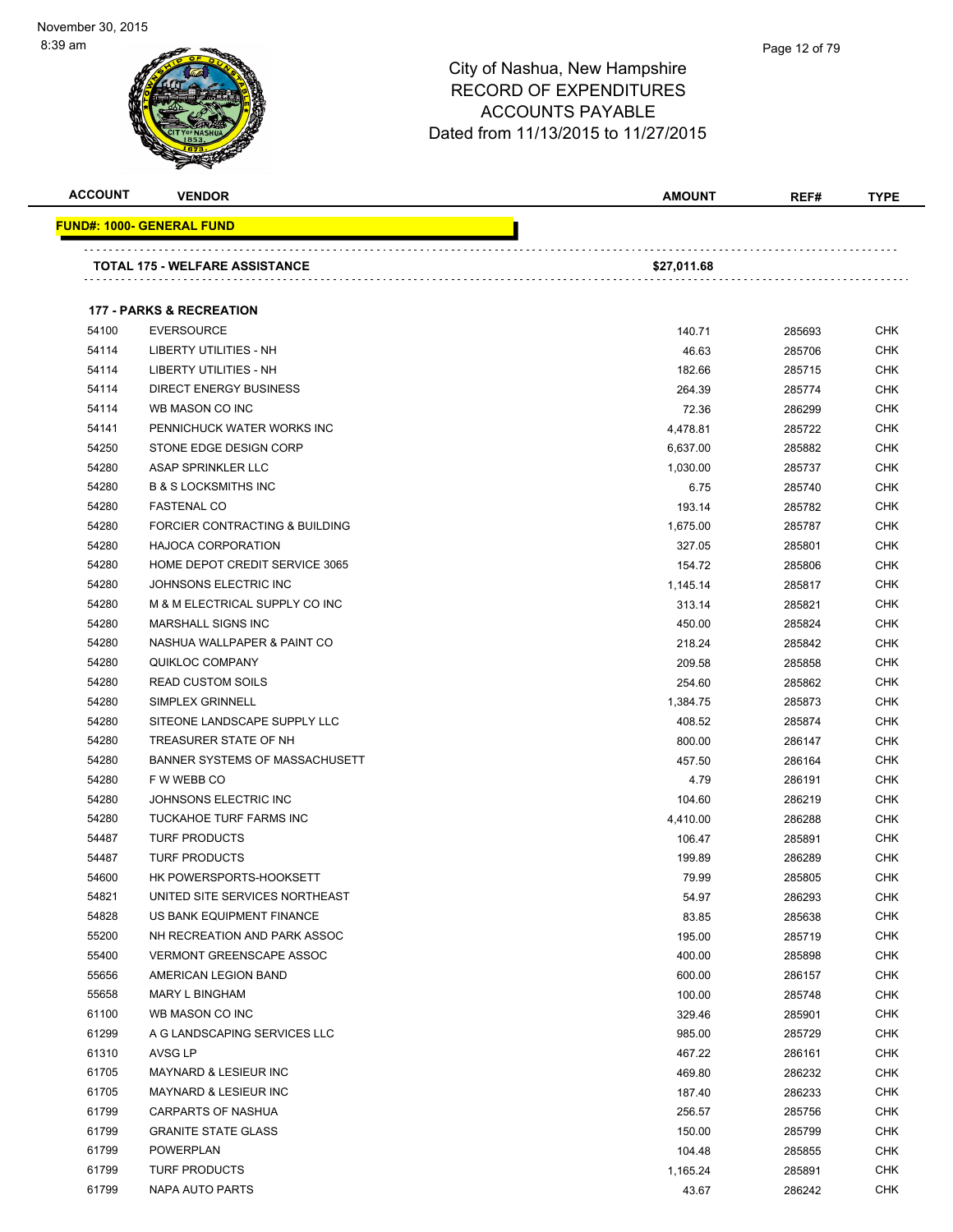

| <b>ACCOUNT</b> | <b>VENDOR</b>                         | <b>AMOUNT</b> | REF#   | <b>TYPE</b> |
|----------------|---------------------------------------|---------------|--------|-------------|
|                | <u> FUND#: 1000- GENERAL FUND</u>     |               |        |             |
|                | <b>177 - PARKS &amp; RECREATION</b>   |               |        |             |
| 61799          | <b>NORTH AMERICAN EQUIP UPFITTERS</b> | 157.50        | 286252 | <b>CHK</b>  |
| 61799          | NUERA TRANSPORT INC                   | 201.97        | 286253 | <b>CHK</b>  |
| 61799          | SANEL AUTO PARTS CO                   | 102.96        | 286272 | <b>CHK</b>  |
| 61799          | <b>TURF PRODUCTS</b>                  | 782.61        | 286289 | <b>CHK</b>  |
| 71999          | HUDSON SMALL ENGINE                   | 60.00         | 285809 | CHK         |
|                | TOTAL 177 - PARKS & RECREATION        | \$32,654.13   |        |             |
| 179 - LIBRARY  |                                       |               |        |             |
| 54114          | LIBERTY UTILITIES - NH                | 462.86        | 285698 | <b>CHK</b>  |
| 54114          | <b>DIRECT ENERGY BUSINESS</b>         | 596.46        | 285774 | <b>CHK</b>  |
| 54280          | <b>JP PEST SERVICES</b>               | 114.00        | 286214 | CHK         |
| 54828          | US BANK EQUIPMENT FINANCE             | 133.06        | 285630 | <b>CHK</b>  |
| 55307          | <b>CAROL EYMAN</b>                    | 26.53         | 286190 | CHK         |
| 55307          | ASHLEE LINGARD LYKANSION              | 29.90         | 286226 | CHK         |
| 61100          | WB MASON CO INC                       | 317.90        | 285901 | <b>CHK</b>  |
| 61100          | WB MASON CO INC                       | 90.36         | 286299 | <b>CHK</b>  |
| 61299          | <b>DEMCO</b>                          | 135.12        | 285769 | <b>CHK</b>  |
| 61299          | <b>COLLINS FLAGS</b>                  | 36.45         | 286180 | <b>CHK</b>  |
| 61428          | NEW ENGLAND PAPER & SUPPLY            | 489.32        | 285844 | <b>CHK</b>  |
| 61650          | WB MASON CO INC                       | 58.06         | 286299 | <b>CHK</b>  |
| 61807          | <b>BAKER &amp; TAYLOR</b>             | 713.13        | 285742 | <b>CHK</b>  |
| 61807          | <b>INGRAM LIBRARY SERVICES</b>        | 11.49         | 285811 | CHK         |
| 61807          | <b>BAKER &amp; TAYLOR</b>             | 652.63        | 286163 | <b>CHK</b>  |
| 61807          | <b>INGRAM LIBRARY SERVICES</b>        | 1,417.65      | 286210 | <b>CHK</b>  |
| 61807          | SIMON & SCHUSTER                      | 26.88         | 286278 | <b>CHK</b>  |
| 61814          | <b>BLACKSTONE AUDIO INC</b>           | 61.95         | 285751 | <b>CHK</b>  |
| 61814          | MICRO MARKETING ASSOCIATES            | 182.70        | 285835 | CHK         |
| 61814          | <b>MIDWEST TAPE</b>                   | 771.60        | 285836 | CHK         |
| 61814          | <b>RANDOM HOUSE LLC</b>               | 67.50         | 285861 | <b>CHK</b>  |
| 61814          | <b>BAKER &amp; TAYLOR</b>             | 27.78         | 286163 | <b>CHK</b>  |
| 61814          | <b>BLACKSTONE AUDIO INC</b>           | 140.00        | 286167 | <b>CHK</b>  |
| 61814          | <b>MIDWEST TAPE</b>                   | 79.84         | 286237 | <b>CHK</b>  |
| 61814          | RANDOM HOUSE LLC                      | 91.50         | 286264 | <b>CHK</b>  |
| 61821          | <b>EBSCO INFORMATION SERVICES</b>     | 10,565.59     | 285779 | <b>CHK</b>  |
| 61830          | A TO Z DATABASES                      | 4,200.00      | 285730 | <b>CHK</b>  |
| 68322          | <b>JEANNIE MACK KIDS' MUSIC</b>       | 295.00        | 285672 | <b>CHK</b>  |
| 68322          | NANETTE PERROTTE                      | 400.00        | 285684 | <b>CHK</b>  |
| 68322          | AC MOORE INC                          | 88.22         | 285732 | CHK         |
| 68322          | ORIENTAL TRADING CO INC               | 39.71         | 285851 | <b>CHK</b>  |
| 68322          | AC MOORE INC                          | 19.98         | 286151 | <b>CHK</b>  |
| 71221          | <b>COMPULOCKS</b>                     | 151.95        | 285764 | CHK         |
|                |                                       |               |        |             |
|                | TOTAL 179 - LIBRARY                   | \$22,495.12   |        |             |

# **181 - COMMUNITY DEVELOPMENT**

| 54828 | US BANK EQUIPMENT FINANCE | 364.19 | 285632 | СНК |
|-------|---------------------------|--------|--------|-----|
| 61100 | WB MASON CO INC           | 64.19  | 286299 | снк |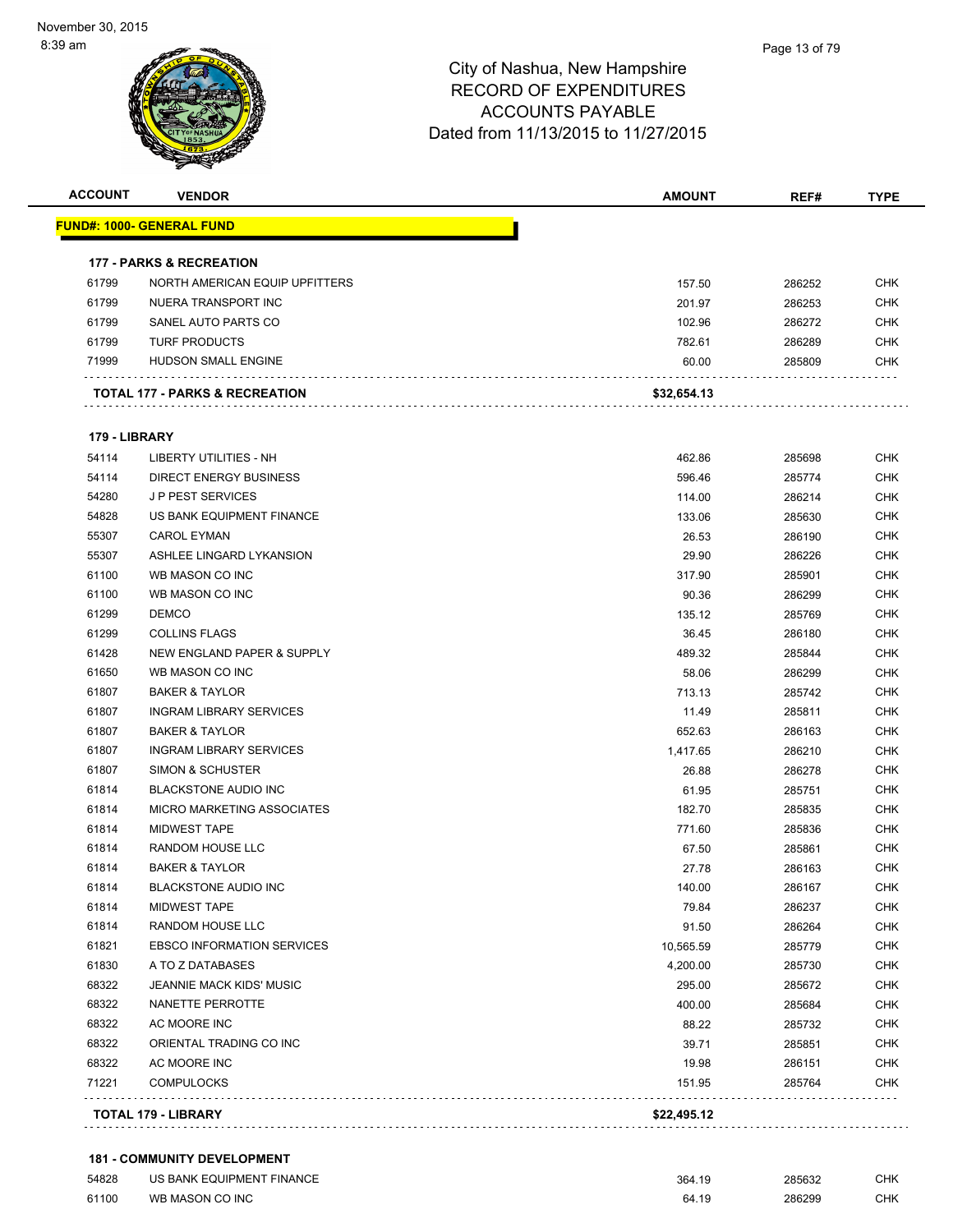| <b>ACCOUNT</b>      | <b>VENDOR</b>                           | <b>AMOUNT</b> | REF#   | <b>TYPE</b> |
|---------------------|-----------------------------------------|---------------|--------|-------------|
|                     | <u> FUND#: 1000- GENERAL FUND</u>       |               |        |             |
|                     | <b>181 - COMMUNITY DEVELOPMENT</b>      |               |        |             |
| 61650               | CONWAY OFFICE SOLUTIONS                 | 8.64          | 285765 | <b>CHK</b>  |
| 61650               | WB MASON CO INC                         | 29.03         | 286299 | <b>CHK</b>  |
|                     | TOTAL 181 - COMMUNITY DEVELOPMENT       | \$466.05      |        |             |
|                     |                                         |               |        |             |
|                     | <b>183 - ECONOMIC DEVELOPMENT</b>       |               |        |             |
| 54828               | US BANK EQUIPMENT FINANCE               | 85.24         | 285627 | CHK         |
|                     | <b>TOTAL 183 - ECONOMIC DEVELOPMENT</b> | \$85.24       |        |             |
| <b>191 - SCHOOL</b> |                                         |               |        |             |
| 52800               | <b>JOEL IWASKIEWICZ</b>                 | 2,072.00      | 285993 | <b>CHK</b>  |
| 52800               | <b>SHANNON LACASSE</b>                  | 3,009.60      | 285999 | <b>CHK</b>  |
| 52800               | <b>MEGAN MILLER</b>                     | 3,009.60      | 286016 | <b>CHK</b>  |
| 52800               | <b>TERESA PERRON</b>                    | 1,596.40      | 286037 | <b>CHK</b>  |
| 52800               | <b>JESSICA RAINS</b>                    | 1,504.80      | 286040 | <b>CHK</b>  |
| 52800               | <b>BARI SHERMAN</b>                     | 1,702.40      | 286055 | <b>CHK</b>  |
| 52800               | DANIELLE ST PIERRE                      | 3,009.60      | 286061 | <b>CHK</b>  |
| 53600               | <b>HEATH HASKELL</b>                    | 1,500.00      | 285981 | <b>CHK</b>  |
| 53614               | <b>CLARK ASSOC</b>                      | 37,085.50     | 285942 | <b>CHK</b>  |
| 53614               | AMY MCCARTNEY                           | 9,165.60      | 286013 | <b>CHK</b>  |
| 53614               | N <sub>2</sub> Y, INC                   | 1,796.00      | 286019 | CHK         |
| 53614               | READYNURSE STAFFING SERVICES            | 325.02        | 286041 | <b>CHK</b>  |
| 53614               | VIDEO CONTINUING EDUCATION              | 1,100.00      | 286066 | <b>CHK</b>  |
| 53614               | FIRST STUDENT INC                       | 157.36        | 286342 | <b>CHK</b>  |
| 53628               | STATE OF NH CRIMINAL RECORDS            | 3,149.50      | 285914 | <b>CHK</b>  |
| 53628               | HOMETOWN FORECAST SERVICES INC          | 950.00        | 285988 | <b>CHK</b>  |
| 53628               | <b>I.T. INSIDERS</b>                    | 407.45        | 285991 | <b>CHK</b>  |
| 53628               | <b>MULTI STATE BILLING SERVICES L</b>   | 1,816.87      | 286018 | <b>CHK</b>  |
| 53628               | MICROSOCIETY ACADEMY                    | 1,666.00      | 286368 | CHK         |
| 53628               | MULTI STATE BILLING SERVICES L          | 248.00        | 286369 | <b>CHK</b>  |
| 53628               | DANIELLE TROY                           | 660.00        | 286392 | <b>CHK</b>  |
| 54100               | <b>EVERSOURCE</b>                       | 5,673.32      | 285912 | <b>CHK</b>  |
| 54100               | <b>EVERSOURCE</b>                       | 127,947.13    | 286302 | <b>CHK</b>  |
| 54114               | <b>LIBERTY UTILITIES</b>                | 7,466.97      | 285903 | <b>CHK</b>  |
| 54114               | DIRECT ENERGY BUSINESS                  | 19,880.28     | 285905 | <b>CHK</b>  |
| 54114               | LIBERTY UTILITIES                       | 2,743.95      | 286303 | <b>CHK</b>  |
| 54114               | DIRECT ENERGY BUSINESS                  | 3,709.07      | 286305 | <b>CHK</b>  |
| 54141               | PENNICHUCK WATER WORKS INC              | 2,452.34      | 285904 | <b>CHK</b>  |
| 54141               | PENNICHUCK WATER WORKS INC              | 2,969.33      | 286304 | <b>CHK</b>  |
| 54280               | <b>B &amp; S LOCKSMITHS INC</b>         | 101.31        | 285920 | <b>CHK</b>  |
| 54280               | HIGH OUTPUT INC                         | 480.00        | 285985 | <b>CHK</b>  |
| 54280               | A & M ROOFING SERVICES LLC              | 3,550.00      | 286308 | <b>CHK</b>  |
| 54280               | DONALD M THERIAULT                      | 4,500.00      | 286390 | <b>CHK</b>  |
| 54280               | WINDOW REPAIR SYSTEMS, INC              | 2,037.66      | 286398 | <b>CHK</b>  |
| 54487               | <b>CB SEATING</b>                       | 230.00        | 285936 | CHK         |
| 54487               | D R GUILBEAULT AIR COMP LLC             | 355.75        | 285947 | <b>CHK</b>  |
| 54487               | DGS 9.9                                 | 18.53         | 285952 | <b>CHK</b>  |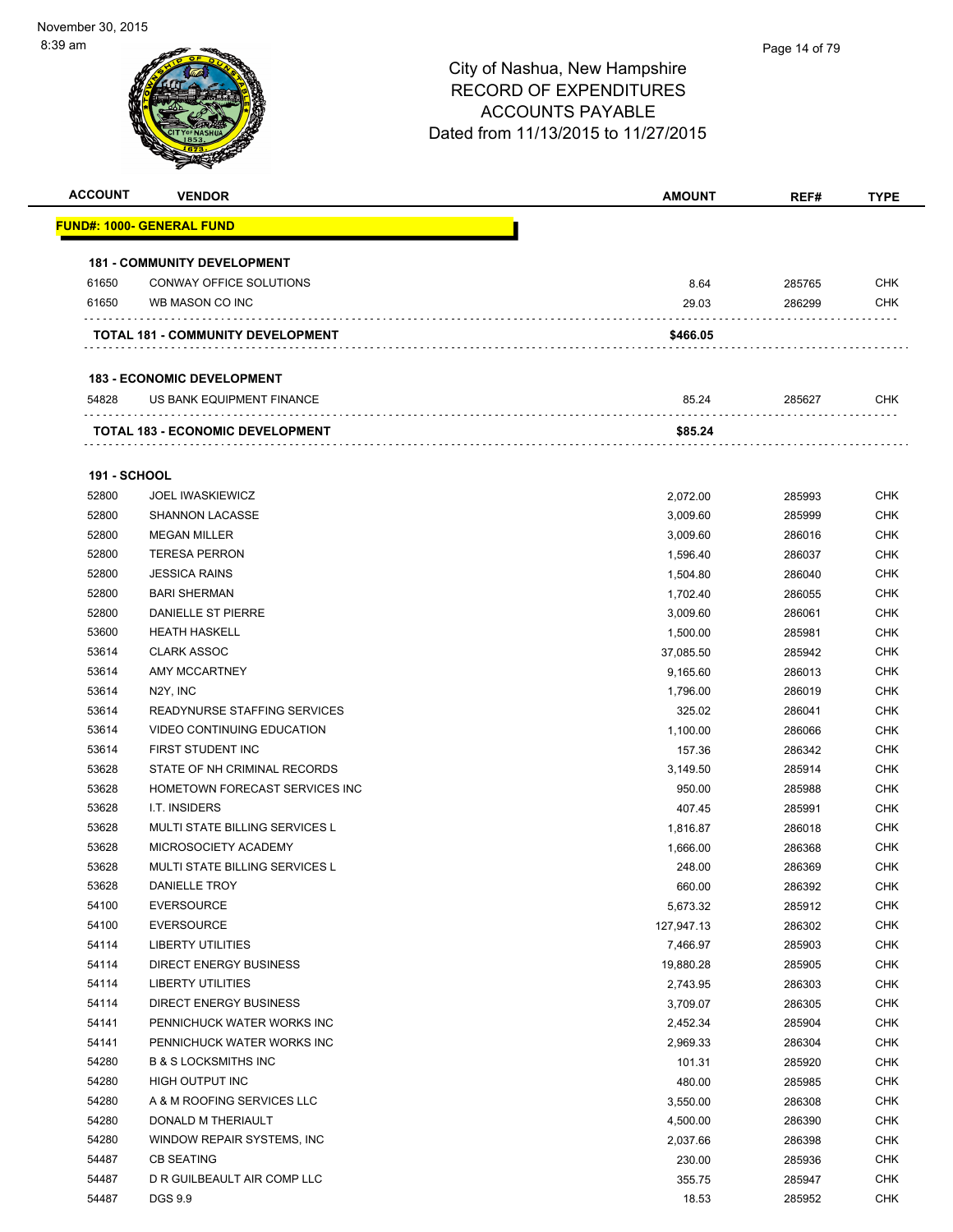| <b>ACCOUNT</b> | <b>VENDOR</b>                    | <b>AMOUNT</b> | REF#   | <b>TYPE</b> |
|----------------|----------------------------------|---------------|--------|-------------|
|                | <b>FUND#: 1000- GENERAL FUND</b> |               |        |             |
|                |                                  |               |        |             |
| 191 - SCHOOL   |                                  |               |        |             |
| 54487          | HILLYARD/MANCHESTER              | 865.60        | 285986 | CHK         |
| 54487          | HOWARD P FAIRFIELD LLC           | 1,152.00      | 285990 | CHK         |
| 54487          | D A BUCCI & SONS INC             | 54.00         | 286338 | <b>CHK</b>  |
| 54487          | F W WEBB CO                      | 32.40         | 286341 | <b>CHK</b>  |
| 54487          | J SALLESE & SONS LOCKSMITH       | 855.45        | 286359 | CHK         |
| 54487          | <b>NELSON PIANO SERVICE</b>      | 315.00        | 286372 | CHK         |
| 54487          | DAVID QUIMBY                     | 73.44         | 286381 | <b>CHK</b>  |
| 54600          | DONOVAN EQUIPMENT CO INC         | 1,056.76      | 285953 | <b>CHK</b>  |
| 54600          | LIBERTY INTNL TRUCKS OF NH LLC   | 1,001.93      | 286005 | <b>CHK</b>  |
| 54600          | SANEL AUTO PARTS CO              | 353.50        | 286045 | <b>CHK</b>  |
| 54600          | LIBERTY INTNL TRUCKS OF NH LLC   | 64.95         | 286362 | CHK         |
| 54899          | <b>SERESC</b>                    | 13,116.24     | 286052 | <b>CHK</b>  |
| 55109          | <b>FAIRPOINT COMMUNICATIONS</b>  | 857.03        | 285694 | <b>CHK</b>  |
| 55109          | <b>EARTHLINK BUSINESS</b>        | 1,143.35      | 285909 | <b>CHK</b>  |
| 55109          | <b>EARTHLINK BUSINESS</b>        | 262.24        | 285910 | <b>CHK</b>  |
| 55109          | <b>FAIRPOINT COMMUNICATIONS</b>  | 43.05         | 285913 | CHK         |
| 55200          | <b>NH-SMASH TREASURER</b>        | 95.00         | 286027 | <b>CHK</b>  |
| 55200          | CPI INC                          | 150.00        | 286335 | <b>CHK</b>  |
| 55200          | <b>NHIAA</b>                     | 80.00         | 286373 | <b>CHK</b>  |
| 55300          | <b>NHSAA</b>                     | 280.00        | 286374 | <b>CHK</b>  |
| 55307          | LYNNE ANDREWS                    | 40.48         | 285918 | <b>CHK</b>  |
| 55307          | <b>CHERYL CAISSE</b>             | 29.90         | 285932 | <b>CHK</b>  |
| 55307          | <b>MARIANNE DUSTIN</b>           | 171.35        | 285955 | CHK         |
| 55307          | ERIN FALABELLA                   | 23.28         | 285959 | <b>CHK</b>  |
| 55307          | ROSE FRANCOEUR                   | 51.89         | 285966 | <b>CHK</b>  |
| 55307          | <b>CARMEN KOSOW</b>              | 24.72         | 285998 | <b>CHK</b>  |
| 55307          | MICHELLE PAPANICOLAU             | 306.76        | 286034 | CHK         |
| 55307          | <b>KATHLEEN SAAD</b>             | 23.14         | 286043 | <b>CHK</b>  |
| 55307          | <b>JENNIFER SEUSING</b>          | 190.29        | 286053 | <b>CHK</b>  |
| 55307          | <b>ALAN VERLEY</b>               | 21.65         | 286065 | CHK         |
| 55307          | PAUL CALABRIA                    | 9.78          | 286325 | CHK         |
| 55307          | KIMBERLY CALLAN                  | 107.23        | 286326 | CHK         |
| 55307          | <b>DENISE PETZ</b>               | 22.64         | 286379 | <b>CHK</b>  |
| 55400          | JOANNE DEL GRECO                 | 207.00        | 285950 | CHK         |
| 55400          | KATHY SPEIDEL                    | 90.00         | 286060 | <b>CHK</b>  |
| 55400          | ELIZABETH ULLRICH                | 249.00        | 286063 | <b>CHK</b>  |
| 55400          | WILSON LANGUAGE TRAINING CORP    | 509.00        | 286071 | CHK         |
| 55400          | SARAH ALMEIDA                    | 75.00         | 286311 | CHK         |
| 55400          | <b>CAROL DUFFY</b>               | 75.00         | 286339 | CHK         |
| 55600          | THE COPY SHOP                    | 112.00        | 286333 | <b>CHK</b>  |
| 55600          | <b>JOSTENS INC</b>               | 8.15          | 286360 | CHK         |
| 55607          | <b>BROAD ST PETTY CASH</b>       | 47.08         | 285908 | CHK         |
| 55607          | ELM ST PETTY CASH                | 5.95          | 285911 | <b>CHK</b>  |
| 55642          | JOHN FULTON                      | 142.00        | 285968 | <b>CHK</b>  |
| 55642          | JEFFERY JOUSSET                  | 100.00        | 285995 | CHK         |
| 55642          | PHIL MCCARTHY                    | 86.00         | 286012 | CHK         |
| 55642          | <b>WARREN BOUCHARD</b>           | 66.00         | 286323 | <b>CHK</b>  |
| 55649          | NAWGJ - NH                       | 60.00         | 286024 | <b>CHK</b>  |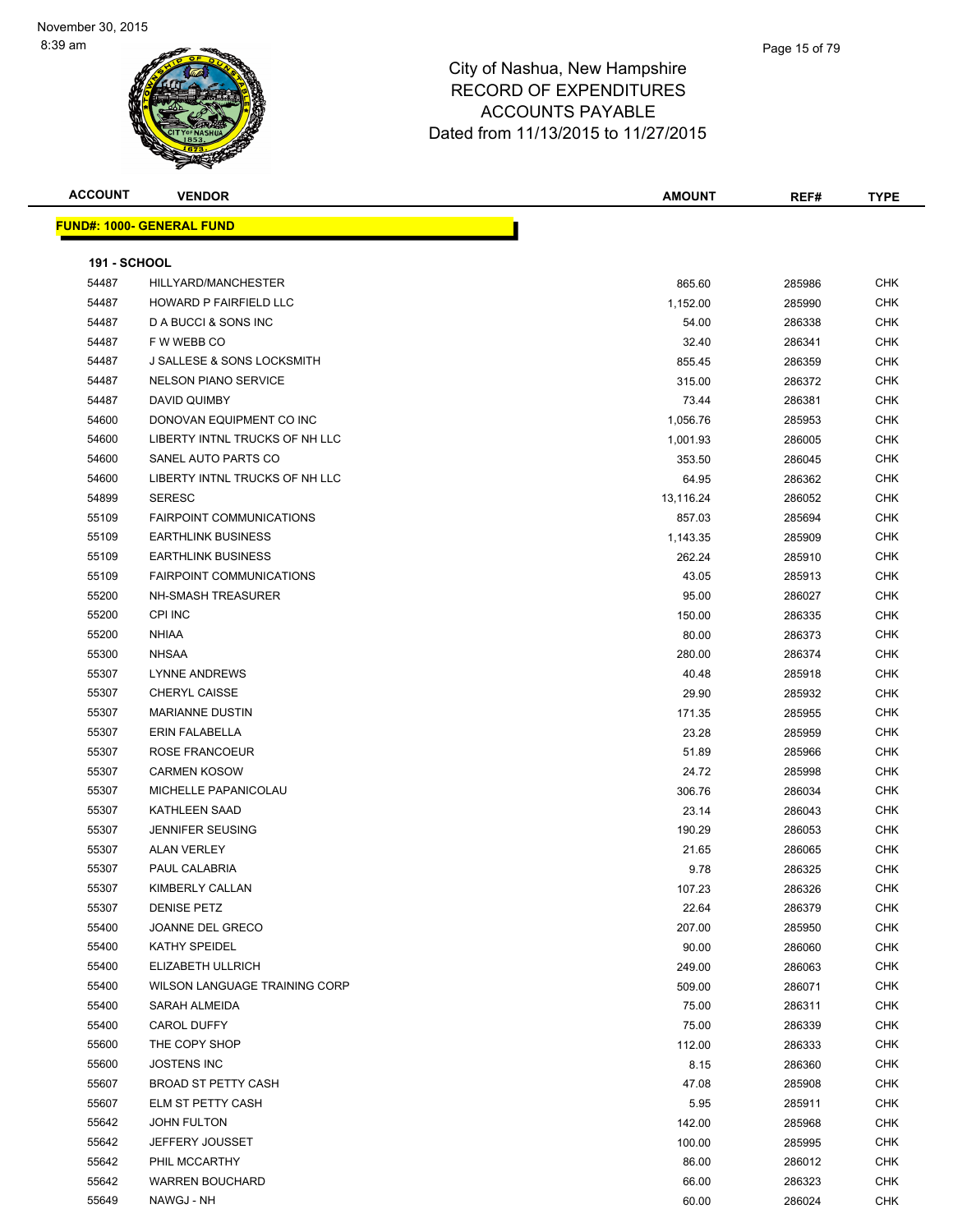| <b>ACCOUNT</b>      | <b>VENDOR</b>                         | <b>AMOUNT</b> | REF#   | <b>TYPE</b> |
|---------------------|---------------------------------------|---------------|--------|-------------|
|                     | <b>FUND#: 1000- GENERAL FUND</b>      |               |        |             |
|                     |                                       |               |        |             |
| <b>191 - SCHOOL</b> |                                       |               |        |             |
| 55649               | <b>JAMES CHARLAND</b>                 | 130.00        | 286331 | CHK         |
| 55690               | FIRST STUDENT INC                     | 6,148.13      | 285961 | <b>CHK</b>  |
| 55690               | U-HAUL                                | 83.46         | 286062 | CHK         |
| 55690               | <b>FIRST STUDENT INC</b>              | 681.07        | 286342 | CHK         |
| 55691               | <b>CARING HANDS TRANSPORTATION LL</b> | 5,145.00      | 286327 | <b>CHK</b>  |
| 55691               | FIRST STUDENT INC                     | 81,272.91     | 286342 | CHK         |
| 55691               | THE PROVIDER ENTERPRISES INC          | 9,396.87      | 286380 | CHK         |
| 55694               | <b>VERMONT PERMANENCY INITIATIVE</b>  | 15,559.80     | 285924 | CHK         |
| 55694               | <b>BOOTHBY THERAPY SERVICES LLC</b>   | 971.78        | 285927 | CHK         |
| 55694               | CHAMBERLAIN INTERNATIONAL SCH         | 11,612.60     | 285939 | <b>CHK</b>  |
| 55694               | EASTER SEALS OF NEW HAMPSHIRE         | 9,527.50      | 285956 | <b>CHK</b>  |
| 55694               | LEARNING CENTER FOR THE DEAF          | 9,884.91      | 286001 | CHK         |
| 55694               | LEARNING PREP SCHOOL                  | 4,087.65      | 286002 | <b>CHK</b>  |
| 55694               | LIGHTHOUSE SCHOOL INC                 | 135,982.80    | 286006 | CHK         |
| 55694               | <b>MARLENE S MORGAN</b>               | 787.50        | 286017 | CHK         |
| 55694               | NASHOBA LEARNING GROUP                | 16,129.60     | 286020 | CHK         |
| 55694               | NASHUA CHILDRENS HOME                 | 37,638.40     | 286021 | CHK         |
| 55694               | NFI NORTH INC                         | 2,203.08      | 286026 | CHK         |
| 55694               | <b>SEVEN HILLS</b>                    | 7,773.60      | 286054 | CHK         |
| 55694               | SPAULDING YOUTH CENTER                | 42,534.66     | 286059 | CHK         |
| 61100               | CENTRAL PAPER PRODUCTS CO             | 63.03         | 285938 | <b>CHK</b>  |
| 61100               | <b>SCHOOL SPECIALTY</b>               | 44.79         | 286050 | CHK         |
| 61100               | WB MASON CO INC                       | 1,279.36      | 286069 | CHK         |
| 61100               | 4IMPRINT                              | 761.85        | 286307 | <b>CHK</b>  |
| 61100               | <b>SCHOOL SPECIALTY</b>               | 65.86         | 286385 | CHK         |
| 61100               | WB MASON CO INC                       | 2,360.03      | 286396 | CHK         |
| 61135               | BICENTENNIAL SCHOOL PETTY CASH        | 88.41         | 285906 | <b>CHK</b>  |
| 61135               | <b>BROAD ST PETTY CASH</b>            | 31.89         | 285908 | CHK         |
| 61135               | <b>ELM ST PETTY CASH</b>              | 50.83         | 285911 | CHK         |
| 61135               | <b>CYNTHIA BANNON</b>                 | 19.76         | 285921 | CHK         |
| 61135               | <b>BELLETETES INC</b>                 | 119.76        | 285923 | CHK         |
| 61135               | BUYQUEST.COM                          | 226.00        | 285931 | CHK         |
| 61135               | CARD TECH ID                          | 293.81        | 285933 | CHK         |
| 61135               | CAROLINA BIOLOGICAL SUPPLY CO         | 14.75         | 285934 | <b>CHK</b>  |
| 61135               | CARTRIDGE WORLD NASHUA                | 142.00        | 285935 | <b>CHK</b>  |
| 61135               | <b>TRAVIS COTE</b>                    | 52.77         | 285946 | CHK         |
| 61135               | SANDY DEHNER                          | 52.97         | 285949 | CHK         |
| 61135               | <b>DEMCO</b>                          | 49.84         | 285951 | <b>CHK</b>  |
| 61135               | <b>FLAGHOUSE INC</b>                  | 75.32         | 285962 | CHK         |
| 61135               | <b>GENERAL LINEN SERVICE INC</b>      | 313.10        | 285970 | CHK         |
| 61135               | <b>KAREN GREEN</b>                    | 182.89        | 285975 | CHK         |
| 61135               | <b>HANNAFORD</b>                      | 240.12        | 285978 | CHK         |
| 61135               | HOME DEPOT CREDIT SERVICE             | 1,358.18      | 285987 | <b>CHK</b>  |
| 61135               | J W PEPPER & SON INC                  | 86.98         | 285994 | CHK         |
| 61135               | KATHLEEN KARVELAS                     | 74.11         | 285996 | CHK         |
| 61135               | MARKET BASKET ACCT 2589096            | 1,054.83      | 286010 | <b>CHK</b>  |
| 61135               | MCINTIRE BUSINESS PRODUCTS INC        | 1,011.56      | 286014 | CHK         |
| 61135               | NASHUA OUTDOOR POWER EQUIPMENT        | 19.82         | 286022 | CHK         |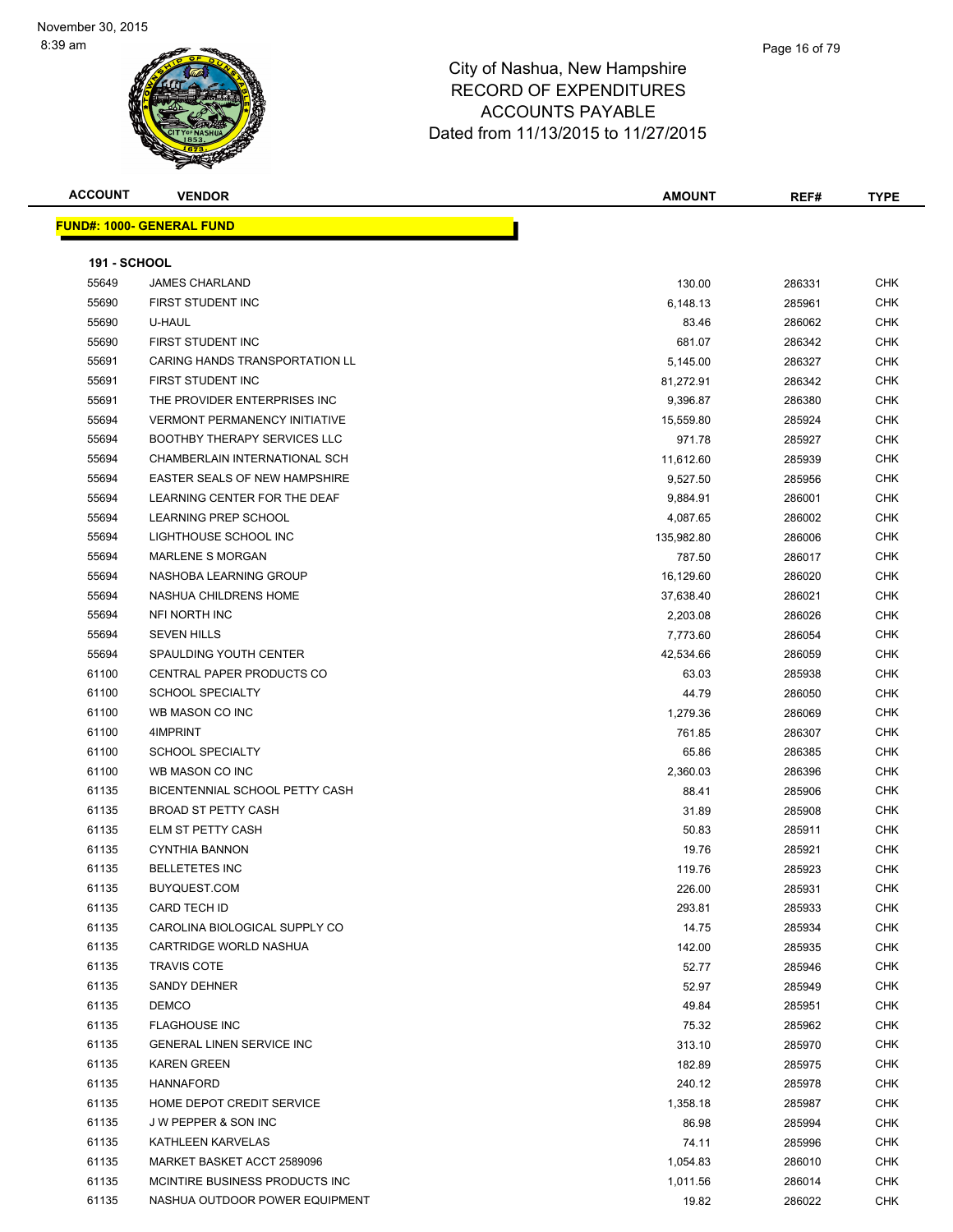| <b>ACCOUNT</b>      | <b>VENDOR</b>                    | <b>AMOUNT</b> | REF#   | <b>TYPE</b> |
|---------------------|----------------------------------|---------------|--------|-------------|
|                     | <b>FUND#: 1000- GENERAL FUND</b> |               |        |             |
|                     |                                  |               |        |             |
| <b>191 - SCHOOL</b> |                                  |               |        |             |
| 61135               | <b>NCS PEARSON</b>               | 282.49        | 286025 | CHK         |
| 61135               | NIXON CO INC                     | 255.75        | 286028 | CHK         |
| 61135               | NORTH CENTER FOOD SERVICE        | 841.02        | 286029 | <b>CHK</b>  |
| 61135               | P J CURRIER LUMBER CO            | 260.74        | 286032 | CHK         |
| 61135               | <b>PRO SALES</b>                 | 48.00         | 286039 | CHK         |
| 61135               | REALLY GOOD STUFF INC            | 79.30         | 286042 | <b>CHK</b>  |
| 61135               | <b>SCHOOL SPECIALTY</b>          | 2,977.78      | 286050 | CHK         |
| 61135               | <b>US GAMES</b>                  | 166.33        | 286064 | <b>CHK</b>  |
| 61135               | <b>WAL-MART</b>                  | 345.90        | 286067 | CHK         |
| 61135               | <b>WARD'S NATURAL SCIENCE</b>    | 39.60         | 286068 | CHK         |
| 61135               | WB MASON CO INC                  | 2,311.38      | 286069 | <b>CHK</b>  |
| 61135               | AUTOMOBLOX COMPANY LLC           | 202.73        | 286313 | CHK         |
| 61135               | <b>BAILEY POTTERY EQUIP CORP</b> | 35.00         | 286314 | CHK         |
| 61135               | <b>BELLETETES INC</b>            | 137.16        | 286316 | CHK         |
| 61135               | <b>BRAINPOP LLC</b>              | 1,460.00      | 286324 | CHK         |
| 61135               | CENTRAL PAPER PRODUCTS CO        | 456.71        | 286330 | CHK         |
| 61135               | ROSE FRANCOEUR                   | 48.34         | 286344 | CHK         |
| 61135               | <b>GENESIS INC</b>               | 1,279.69      | 286347 | CHK         |
| 61135               | <b>HANNAFORD</b>                 | 263.06        | 286353 | <b>CHK</b>  |
| 61135               | <b>JUDITH LOFTUS</b>             | 29.07         | 286363 | CHK         |
| 61135               | MARKET BASKET ACCT 2589096       | 408.69        | 286366 | CHK         |
| 61135               | NORTH CENTER FOOD SERVICE        | 24.25         | 286375 | <b>CHK</b>  |
| 61135               | <b>CHELSEY ROTHERMEL</b>         | 28.75         | 286382 | CHK         |
| 61135               | <b>SCHOOL SPECIALTY</b>          | 3,527.41      | 286385 | <b>CHK</b>  |
| 61135               | <b>KEVIN SWIFT</b>               | 98.00         | 286388 | <b>CHK</b>  |
| 61135               | <b>KATHLEEN VETRI</b>            | 128.00        | 286394 | CHK         |
| 61135               | <b>WAL-MART</b>                  | 12.80         | 286395 | CHK         |
| 61135               | WB MASON CO INC                  | 388.18        | 286396 | CHK         |
| 61135               | WORTHINGTON DIRECT INC           | 404.78        | 286399 | CHK         |
| 61142               | <b>SCHOOL HEALTH CORP</b>        | 284.58        | 286049 | CHK         |
| 61249               | <b>NCS PEARSON</b>               | 94.00         | 286025 | CHK         |
| 61249               | WESTERN PSYCHOLOGICAL SERVICES   | 62.15         | 286070 | <b>CHK</b>  |
| 61299               | <b>BRENTWOOD PETTY CASH</b>      | 191.29        | 285907 | <b>CHK</b>  |
| 61299               | TREASURER STATE OF NH            | 47.06         | 285915 | <b>CHK</b>  |
| 61299               | <b>BELLETETES INC</b>            | 470.33        | 285923 | <b>CHK</b>  |
| 61299               | BERRY DUNN MCNEIL & PARKER       | 40.09         | 285925 | <b>CHK</b>  |
| 61299               | <b>FASTENAL CO</b>               | 70.52         | 285960 | CHK         |
| 61299               | <b>ELLEN GREENBERG</b>           | 121.92        | 285976 | CHK         |
| 61299               | <b>IMTEK REPROGRAPHICS INC</b>   | 14.40         | 285992 | CHK         |
| 61299               | <b>MAVERICK'S SQUARE</b>         | 263.75        | 286011 | CHK         |
| 61299               | NASHUA WALLPAPER & PAINT CO      | 77.16         | 286023 | CHK         |
| 61299               | <b>PASEK CORP</b>                | 585.59        | 286035 | CHK         |
| 61299               | <b>SECURADYNE SYSTEMS</b>        | 827.23        | 286051 | CHK         |
| 61299               | AMERICAN VAN EQUIPMENT           | 187.56        | 286312 | <b>CHK</b>  |
| 61299               | <b>BELLETETES INC</b>            | 392.97        | 286316 | CHK         |
| 61299               | PASEK CORP                       | 68.80         | 286378 | CHK         |
| 61299               | WB MASON CO INC                  | 95.68         | 286396 | <b>CHK</b>  |
| 61407               | M & M ELECTRICAL SUPPLY CO INC   | 876.90        | 286007 | CHK         |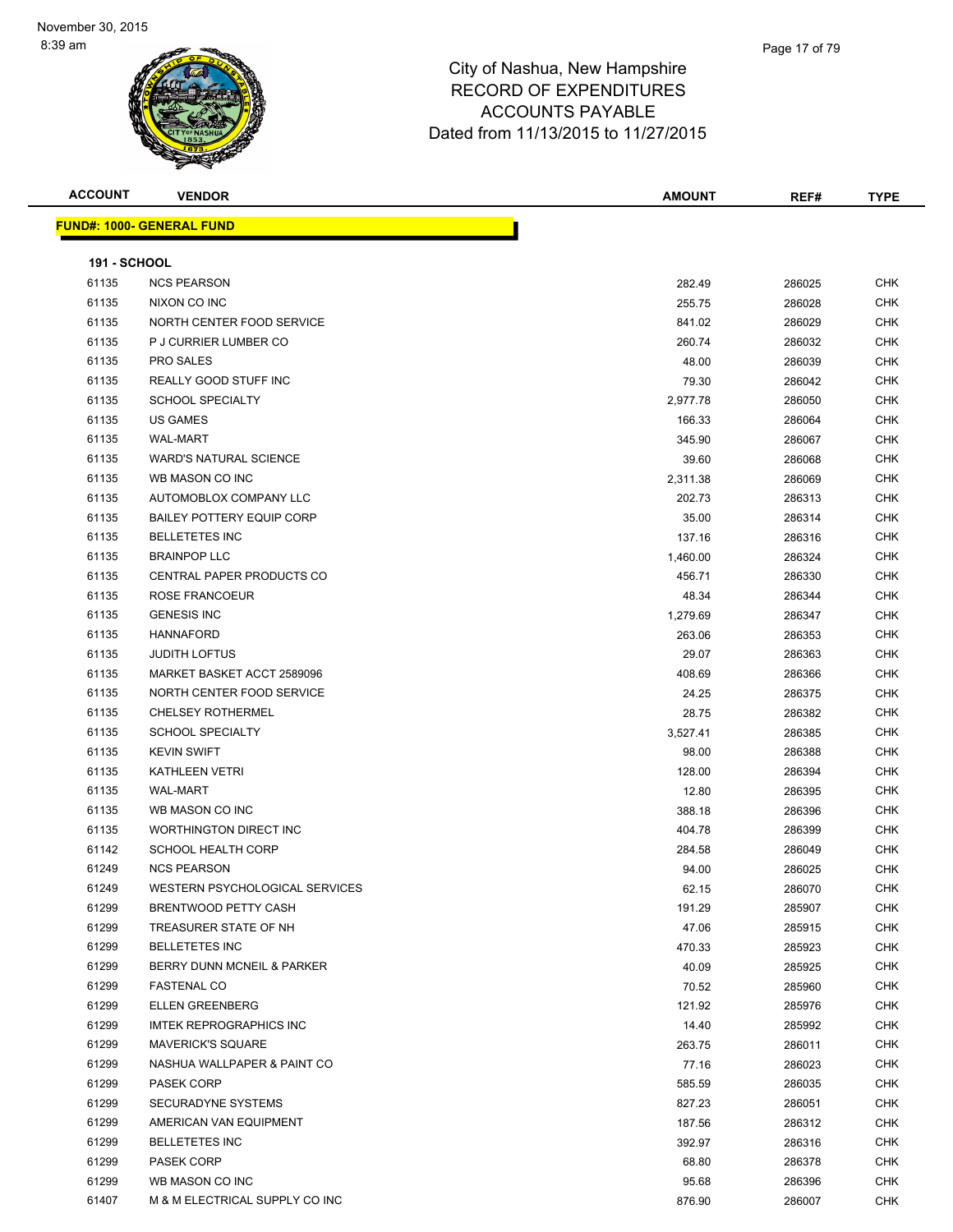| <b>ACCOUNT</b> | <b>VENDOR</b>                         | <b>AMOUNT</b> | REF#   | <b>TYPE</b> |
|----------------|---------------------------------------|---------------|--------|-------------|
|                | <b>FUND#: 1000- GENERAL FUND</b>      |               |        |             |
| 191 - SCHOOL   |                                       |               |        |             |
| 61407          | M & M ELECTRICAL SUPPLY CO INC        | 503.65        | 286364 | <b>CHK</b>  |
| 61414          | F W WEBB CO                           | 277.10        | 285958 | <b>CHK</b>  |
| 61414          | <b>GRANITE GROUP</b>                  | 19.89         | 285973 | CHK         |
| 61414          | <b>HAJOCA CORPORATION</b>             | 50.75         | 285977 | <b>CHK</b>  |
| 61414          | <b>HAYES PUMPS INC</b>                | 464.44        | 285982 | <b>CHK</b>  |
| 61414          | F W WEBB CO                           | 104.29        | 286341 | CHK         |
| 61414          | <b>HAJOCA CORPORATION</b>             | 127.45        | 286352 | <b>CHK</b>  |
| 61421          | <b>GRAINGER</b>                       | 914.95        | 285972 | <b>CHK</b>  |
| 61428          | CENTRAL PAPER PRODUCTS CO             | 232.32        | 285938 | CHK         |
| 61428          | <b>EXPENSE REDUCTION ANALYSIS</b>     | 8,735.00      | 286340 | <b>CHK</b>  |
| 61428          | NATIONWIDE SALES & SERVICE            | 1,561.76      | 286371 | <b>CHK</b>  |
| 61599          | OUTDOOR PRIDE LANDSCAPING INC         | 1,100.00      | 286031 | <b>CHK</b>  |
| 61599          | SITEONE LANDSCAPE SUPPLY LLC          | 10.18         | 286056 | CHK         |
| 61599          | HOLLIS CONSTRUCTION INC               | 102.00        | 286356 | CHK         |
| 61599          | NASHUA OUTDOOR POWER EQUIPMENT        | 321.00        | 286370 | CHK         |
| 61607          | COMPUTER HUT dba IT INSIDERS          | 119.80        | 285944 | CHK         |
| 61607          | <b>CARD TECH ID</b>                   | 1,079.17      | 286306 | CHK         |
| 61607          | TIGER DIRECT INC.                     | 142.98        | 286391 | CHK         |
| 61814          | <b>BARNES &amp; NOBLE INC</b>         | 143.87        | 285922 | <b>CHK</b>  |
| 61814          | FOLLETT SCHOOL SOLUTIONS INC          | 232.96        | 285964 | CHK         |
| 61814          | FOLLETT SCHOOL SOLUTIONS INC          | 536.14        | 285965 | <b>CHK</b>  |
| 61814          | PERMA-BOUND                           | 1,107.21      | 286036 | <b>CHK</b>  |
| 61814          | FOLLETT SCHOOL SOLUTIONS INC          | 492.86        | 286343 | <b>CHK</b>  |
| 61821          | <b>BRAINPOP LLC</b>                   | 380.00        | 285930 | CHK         |
| 61821          | ENCHANTED LEARNING LLC                | 125.00        | 285957 | CHK         |
| 61830          | <b>SCHOLASTIC INC</b>                 | 313.17        | 286048 | CHK         |
| 61875          | <b>BARNES &amp; NOBLE INC</b>         | 430.80        | 285922 | <b>CHK</b>  |
| 61875          | <b>CENGAGE LEARNING</b>               | 458.15        | 285937 | <b>CHK</b>  |
| 61875          | <b>JENNIFER CHANTLER</b>              | 217.56        | 285940 | <b>CHK</b>  |
| 61875          | <b>HOUGHTON MIFFLIN HARCOURT PUB.</b> | 5,200.00      | 285989 | <b>CHK</b>  |
| 61875          | <b>LINDA LENNON</b>                   | 153.85        | 286003 | CHK         |
| 61875          | WILSON LANGUAGE                       | 386.64        | 286072 | <b>CHK</b>  |
| 61875          | ROSE FRANCOEUR                        | 54.30         | 286344 | <b>CHK</b>  |
| 71221          | COMPUTER HUT dba IT INSIDERS          | 1,231.12      | 285944 | <b>CHK</b>  |
| 71221          | DTS COMMUNICATIONS LLC                | 4,201.00      | 285954 | <b>CHK</b>  |
| 71221          | <b>CUSTOM COMPUTER SPECIALIST INC</b> | 763.00        | 286337 | <b>CHK</b>  |
| 71999          | BORG EQUIPMENT & SUPPLY CO.           | 666.17        | 285928 | <b>CHK</b>  |
| 71999          | <b>JOCELYN KAUFFMAN</b>               | 124.90        | 285997 | <b>CHK</b>  |
| 71999          | BORG EQUIPMENT & SUPPLY CO.           | 523.98        | 286321 | <b>CHK</b>  |
| 71999          | <b>CEN-COM</b>                        | 253.00        | 286329 | <b>CHK</b>  |
| 71999          | OFFICE ALTERNATIVES LLC               | 295.00        | 286376 | <b>CHK</b>  |

**TOTAL FUND 1000 - GENERAL FUND \$1,715,176.98**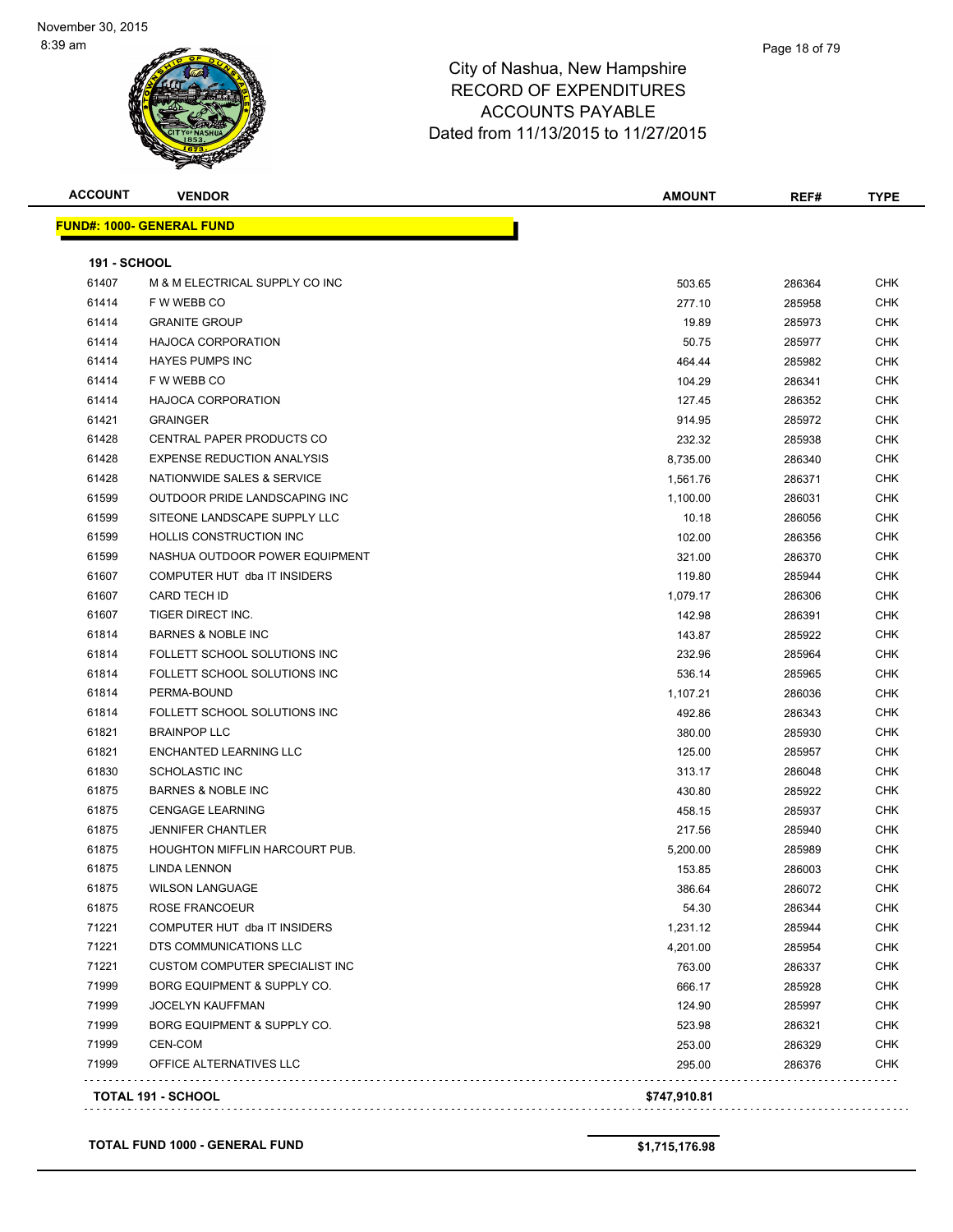

**172 - COMMUNITY HEALTH-PRIOR YEAR**

| 61144 | SANOFI PASTEUR INC                             | .549.12    | 286274 | CHK |
|-------|------------------------------------------------|------------|--------|-----|
|       | <b>TOTAL 172 - COMMUNITY HEALTH-PRIOR YEAR</b> | \$1.549.12 |        |     |
|       |                                                |            |        |     |

#### **177 - PARKS & RECREATION-PRIOR YEAR**

| 81650 | J G GRADING LLC                                      | 400.00   | 286212 | CHK |
|-------|------------------------------------------------------|----------|--------|-----|
|       | <b>TOTAL 177 - PARKS &amp; RECREATION-PRIOR YEAR</b> | \$400.00 |        |     |

**191 - SCHOOL**

| 71999 | BELLETETES INC            | 1.022.34   | 285923 | CHK |
|-------|---------------------------|------------|--------|-----|
|       | <b>TOTAL 191 - SCHOOL</b> | \$1,022.34 |        |     |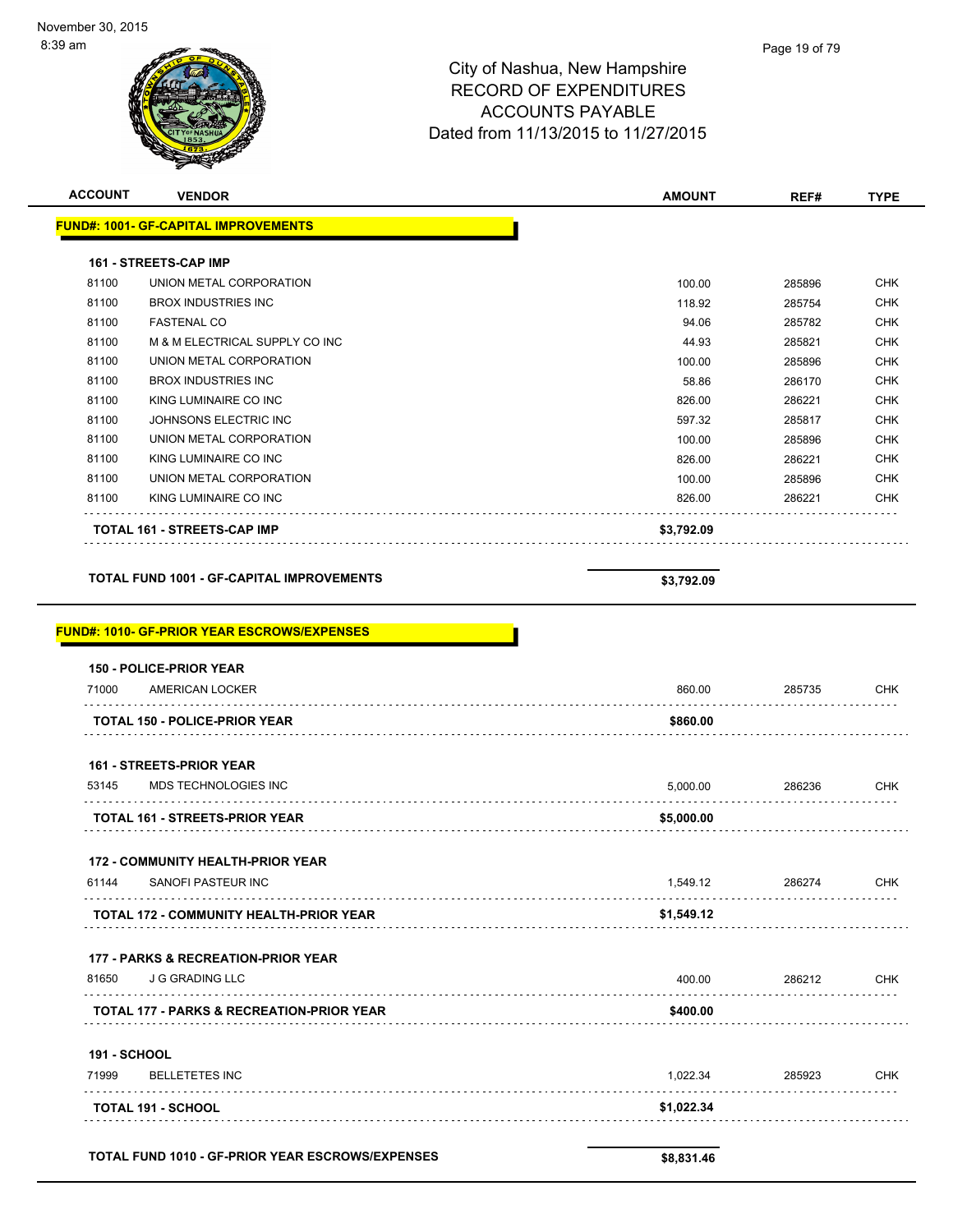

| <b>ACCOUNT</b> | <b>VENDOR</b>                                   | <b>AMOUNT</b> | REF#   | <b>TYPE</b> |
|----------------|-------------------------------------------------|---------------|--------|-------------|
|                | <b>FUND#: 2100- FOOD SERVICES FUND</b>          |               |        |             |
| 54487          | AFFILIATED HVAC SERVICES LLC                    | 156.00        | 286310 | <b>CHK</b>  |
| 54487          | <b>BASSETT SERVICES CORPORATION</b>             | 202.25        | 286315 | <b>CHK</b>  |
| 55307          | <b>ODETTE SLOSEK</b>                            | 98.90         | 286057 | <b>CHK</b>  |
| 55307          | <b>KAREN GUSTIN</b>                             | 92.69         | 286351 | <b>CHK</b>  |
| 55307          | WAYNE WIDTFELDT                                 | 3.45          | 286397 | <b>CHK</b>  |
| 55600          | ACE PRINTING CO                                 | 445.00        | 286309 | <b>CHK</b>  |
| 61214          | <b>BIMBO FOODS BAKERIES INC</b>                 | 1,821.10      | 285926 | <b>CHK</b>  |
| 61214          | <b>BOSTON PIE INC</b>                           | 1,664.40      | 285929 | <b>CHK</b>  |
| 61214          | COCA COLA BOTTLING CO                           | 1,372.50      | 285943 | <b>CHK</b>  |
| 61214          | COSTA FRUIT & PRODUCE CO INC                    | 29,621.58     | 285945 | <b>CHK</b>  |
| 61214          | <b>GARELICK FARMS LYNN</b>                      | 13,900.75     | 285969 | <b>CHK</b>  |
| 61214          | GILLS PIZZA CO                                  | 6,450.50      | 285971 | <b>CHK</b>  |
| 61214          | <b>GREAT STATE BEVERAGES INC</b>                | 1,192.13      | 285974 | <b>CHK</b>  |
| 61214          | <b>HERSHEY CREAMERY</b>                         | 794.92        | 285984 | <b>CHK</b>  |
| 61214          | <b>M SAUNDERS INC</b>                           | 7,401.10      | 286008 | <b>CHK</b>  |
| 61214          | OLNASHUA LLC                                    | 1,432.50      | 286030 | <b>CHK</b>  |
| 61214          | <b>SAL'S PIZZA</b>                              | 195.00        | 286044 | <b>CHK</b>  |
| 61214          | <b>BIMBO FOODS BAKERIES INC</b>                 | 971.25        | 286317 | <b>CHK</b>  |
| 61214          | <b>BOSTON PIE INC</b>                           | 638.40        | 286322 | <b>CHK</b>  |
| 61214          | COCA COLA BOTTLING CO                           | 1,256.75      | 286332 | <b>CHK</b>  |
| 61214          | COSTA FRUIT & PRODUCE CO INC                    | 43,679.73     | 286334 | <b>CHK</b>  |
| 61214          | GILLS PIZZA CO                                  | 6,445.50      | 286348 | <b>CHK</b>  |
| 61214          | <b>GREAT STATE BEVERAGES INC</b>                | 550.40        | 286350 | <b>CHK</b>  |
| 61214          | HERSHEY CREAMERY COMPANY                        | 156.32        | 286355 | <b>CHK</b>  |
| 61214          | <b>M SAUNDERS INC</b>                           | 3,494.45      | 286365 | <b>CHK</b>  |
| 61214          | OLNASHUA LLC                                    | 225.00        | 286377 | <b>CHK</b>  |
| 61214          | <b>SAL'S PIZZA</b>                              | 195.00        | 286384 | <b>CHK</b>  |
| 61299          | CENTRAL PAPER PRODUCTS CO                       | 18,480.65     | 286330 | <b>CHK</b>  |
| 71000          | KITTREDGE EQUIPMENT CO - NH                     | 73.31         | 286361 | <b>CHK</b>  |
|                | <b>TOTAL FUND 2100 - FOOD SERVICES FUND</b>     | \$143,011.53  |        |             |
|                | <b>FUND#: 2201- DRIVERS EDUCATION FUND</b>      |               |        |             |
| 55300          | RICHARD LANCOURT                                | 548.90        | 286000 | <b>CHK</b>  |
|                |                                                 |               |        |             |
|                | <b>TOTAL FUND 2201 - DRIVERS EDUCATION FUND</b> | \$548.90      |        |             |
|                | <b>FUND#: 2207- ADULT ED/CONTINUING ED</b>      |               |        |             |
| 55307          | <b>RENEE SANTOS</b>                             | 19.26         | 286046 | CHK         |
| 61299          | ADAM ROZUMEK                                    | 255.00        | 286383 | <b>CHK</b>  |
|                |                                                 |               |        |             |
|                | TOTAL FUND 2207 - ADULT ED/CONTINUING ED        | \$274.26      |        |             |
|                | <u> FUND#: 2212- ATHLETICS REVENUE FUND</u>     |               |        |             |
| 61299          | NATHAN MAZEROLLE                                | 50.00         | 286367 | <b>CHK</b>  |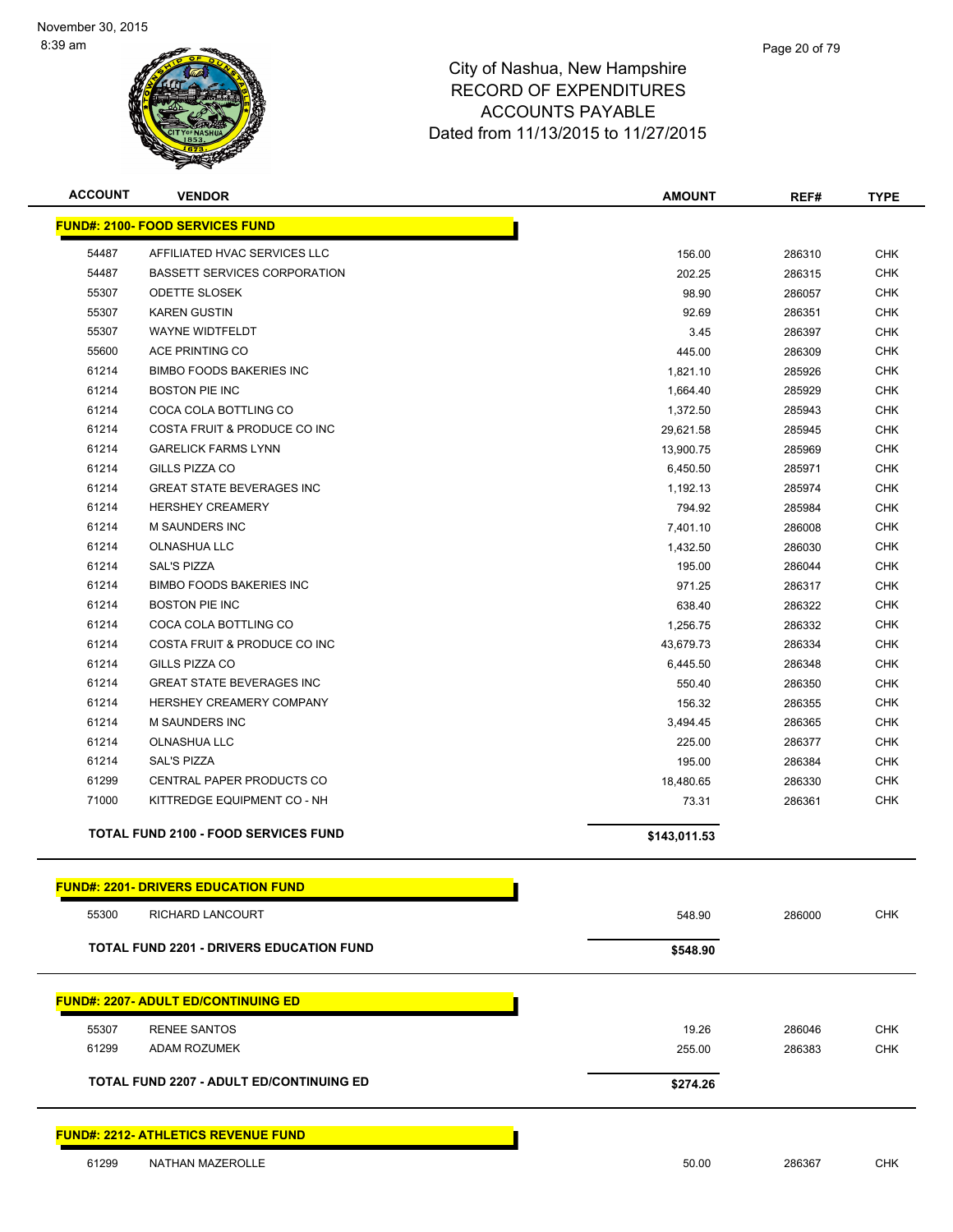| <b>ACCOUNT</b> | <b>VENDOR</b>                                           | <b>AMOUNT</b> | REF#   | <b>TYPE</b> |
|----------------|---------------------------------------------------------|---------------|--------|-------------|
|                | <b>TOTAL FUND 2212 - ATHLETICS REVENUE FUND</b>         | \$50.00       |        |             |
|                | <b>FUND#: 2222- AFTER SCHOOL PROGRAM</b>                |               |        |             |
| 61299          | AC MOORE INC                                            | 21.04         | 285917 | <b>CHK</b>  |
| 61299          | COSTA FRUIT & PRODUCE CO INC                            | 754.75        | 285945 | <b>CHK</b>  |
| 61299          | MARKET BASKET ACCT 2589096                              | 43.03         | 286010 | <b>CHK</b>  |
| 61299          | <b>WAL-MART</b>                                         | 18.68         | 286067 | <b>CHK</b>  |
| 61299          | <b>GARELICK FARMS LYNN</b>                              | 1,567.60      | 286346 | <b>CHK</b>  |
|                | <b>TOTAL FUND 2222 - AFTER SCHOOL PROGRAM</b>           | \$2,405.10    |        |             |
|                | <b>FUND#: 2501- PUBLIC HEALTH CLIENT FEES FUND</b>      |               |        |             |
| 55845          | STATE OF NH TREASURER                                   | 230.00        | 286145 | <b>CHK</b>  |
|                | <b>TOTAL FUND 2501 - PUBLIC HEALTH CLIENT FEES FUND</b> | \$230.00      |        |             |
|                | <b>FUND#: 2503- PARKS &amp; REC PROGRAMS FUND</b>       |               |        |             |
| 55658          | ANNA RIBAUDO                                            | 100.00        | 285864 | <b>CHK</b>  |
| 55658          | THE COACH CO                                            | 2,332.80      | 286179 | <b>CHK</b>  |
|                |                                                         |               |        |             |
|                | <b>TOTAL FUND 2503 - PARKS &amp; REC PROGRAMS FUND</b>  | \$2,432.80    |        |             |
|                | <b>FUND#: 2504- HOLMAN STADIUM EVENTS FUND</b>          |               |        |             |
| 54280          | GATE CITY MONUMENT INC                                  | 4,726.00      | 285695 | <b>CHK</b>  |
| 55699          | FIRST STUDENT INC                                       | 86.94         | 285785 | <b>CHK</b>  |
| 55699          | RECYCLE SMILES ENTERTAINMENT                            | 300.00        | 285863 | <b>CHK</b>  |
|                | <b>TOTAL FUND 2504 - HOLMAN STADIUM EVENTS FUND</b>     | \$5,112.94    |        |             |
|                | <u>FUND#: 2505- GOVT &amp; EDUCATION CHANNELS FUND</u>  |               |        |             |
| 53470          | <b>SCOTT SILVA</b>                                      | 575.00        | 285872 | <b>CHK</b>  |
| 53470          | JOHN COLLINS                                            | 150.00        | 286181 | <b>CHK</b>  |
| 53470          | <b>THOMAS KING</b>                                      | 200.00        | 286222 | <b>CHK</b>  |
| 53470          | <b>JIM MCLEAN</b>                                       | 275.00        | 286234 | <b>CHK</b>  |
| 53470          | TIM O'NEIL                                              | 475.00        | 286254 | <b>CHK</b>  |
| 53470          | <b>SCOTT SILVA</b>                                      | 275.00        | 286277 | <b>CHK</b>  |
| 53470          | FRANK J WALLENT                                         | 325.00        | 286297 | <b>CHK</b>  |
| 53470          | LOUISE WALLENT                                          | 50.00         | 286298 | <b>CHK</b>  |
| 54114          | <b>DIRECT ENERGY BUSINESS</b>                           | 21.46         | 285774 | <b>CHK</b>  |
| 54114          | LIBERTY UTILITIES - NH                                  | 15.68         | 286140 | <b>CHK</b>  |
| 54141          | PENNICHUCK WATER WORKS INC                              | 24.92         | 285722 | <b>CHK</b>  |
| 55300          | <b>JEFF POEHNERT</b>                                    | 350.75        | 286129 | <b>CHK</b>  |
| 81100          | HUFF & GAUTHIER INC                                     | 1,700.00      | 285810 | <b>CHK</b>  |
|                |                                                         |               |        |             |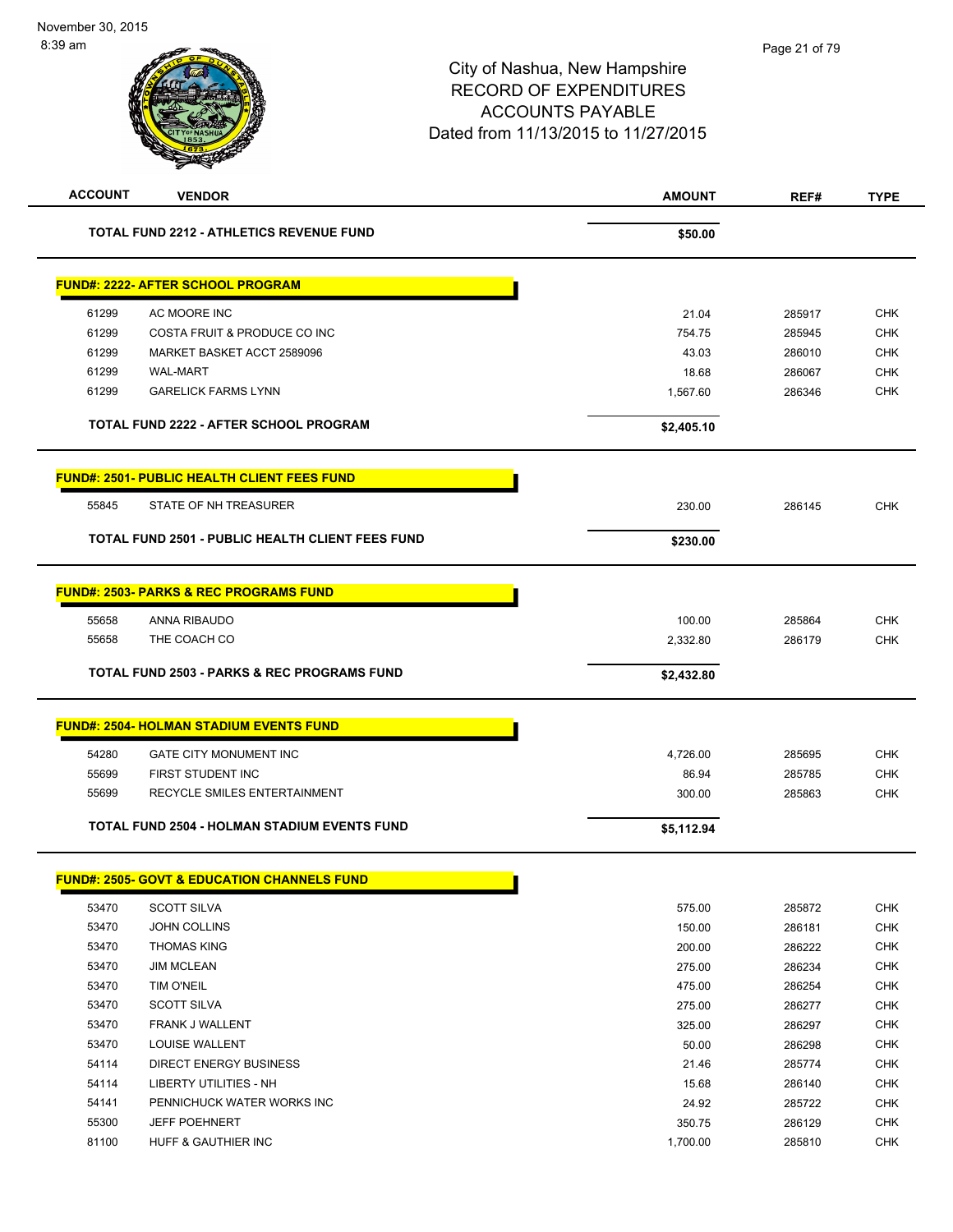| <b>ACCOUNT</b> | <b>VENDOR</b>                                               | <b>AMOUNT</b> | REF#   | <b>TYPE</b> |
|----------------|-------------------------------------------------------------|---------------|--------|-------------|
|                | <b>TOTAL FUND 2505 - GOVT &amp; EDUCATION CHANNELS FUND</b> | \$4,437.81    |        |             |
|                | <b>FUND#: 2506- HUNT BLDG FACILITY RENTAL FUND</b>          |               |        |             |
|                |                                                             |               |        |             |
| 54200          | <b>BIRCH</b>                                                | 102.00        | 285749 | <b>CHK</b>  |
|                | TOTAL FUND 2506 - HUNT BLDG FACILITY RENTAL FUND            | \$102.00      |        |             |
|                | <b>FUND#: 2508- SPECIAL ROAD &amp; HIGHWAY FUND</b>         |               |        |             |
| 81704          | <b>BROX INDUSTRIES INC</b>                                  | 223,362.63    | 286169 | <b>CHK</b>  |
|                | <b>TOTAL FUND 2508 - SPECIAL ROAD &amp; HIGHWAY FUND</b>    | \$223,362.63  |        |             |
|                | <b>FUND#: 3050- POLICE GRANTS FUND</b>                      |               |        |             |
| 61110          | ATLANTIC TACTICAL INC                                       | 1,445.00      | 286160 | <b>CHK</b>  |
|                | <b>TOTAL FUND 3050 - POLICE GRANTS FUND</b>                 | \$1,445.00    |        |             |
|                | <b>FUND#: 3068- COMMUNITY SERVICES GRANTS FUND</b>          |               |        |             |
| 53999          | <b>GREATER NASHUA MENTAL HEALTH</b>                         | 4,909.88      | 285800 | <b>CHK</b>  |
| 53999          | <b>GREATER NASHUA MENTAL HEALTH</b>                         | 6,318.22      | 285800 | <b>CHK</b>  |
| 55300          | <b>KAYLA O'BRIEN</b>                                        | 46.21         | 285673 | <b>CHK</b>  |
| 55300          | AMY MOUTENOT                                                | 73.00         | 285679 | <b>CHK</b>  |
| 55699          | SOUTHERN NH HIV AIDS                                        | 8,142.00      | 286280 | <b>CHK</b>  |
| 55810          | <b>HARBOR HOMES INC</b>                                     | 37,549.00     | 286205 | <b>CHK</b>  |
| 68235          | <b>HARBOR HOMES INC</b>                                     | 2,628.00      | 286205 | <b>CHK</b>  |
| 68235          | SOUTHERN NH HIV AIDS                                        | 661.00        | 286280 | <b>CHK</b>  |
| 69025          | SOUTHERN NH HIV AIDS                                        | 1,305.00      | 286280 | <b>CHK</b>  |
|                | <b>TOTAL FUND 3068 - COMMUNITY SERVICES GRANTS FUND</b>     | \$61,632.31   |        |             |
|                | <b>FUND#: 3070- COMMUNITY HEALTH GRANTS FUND</b>            |               |        |             |
| 55300          | <b>KAYLA O'BRIEN</b>                                        | 8.05          | 285673 | <b>CHK</b>  |
| 55300          | <b>JENNIFER BYATT</b>                                       | 98.00         | 286124 | <b>CHK</b>  |
| 55300          | <b>LUIS PORRES</b>                                          | 24.35         | 286130 | <b>CHK</b>  |
| 55300          | <b>LUIS PORRES</b>                                          | 24.53         | 286130 | <b>CHK</b>  |
| 61142          | NH MEDICAL DENTAL SUPPLY LLC                                | 982.50        | 285845 | <b>CHK</b>  |
|                | <b>TOTAL FUND 3070 - COMMUNITY HEALTH GRANTS FUND</b>       | \$1,137.43    |        |             |
|                | <b>FUND#: 3080- COMMUNITY DEVELOPMENT GRANTS</b>            |               |        |             |
| 55699          | <b>GEOINSIGHT INC</b>                                       | 6,252.14      | 285793 | <b>CHK</b>  |
|                | <b>TOTAL FUND 3080 - COMMUNITY DEVELOPMENT GRANTS</b>       | \$6,252.14    |        |             |
|                |                                                             |               |        |             |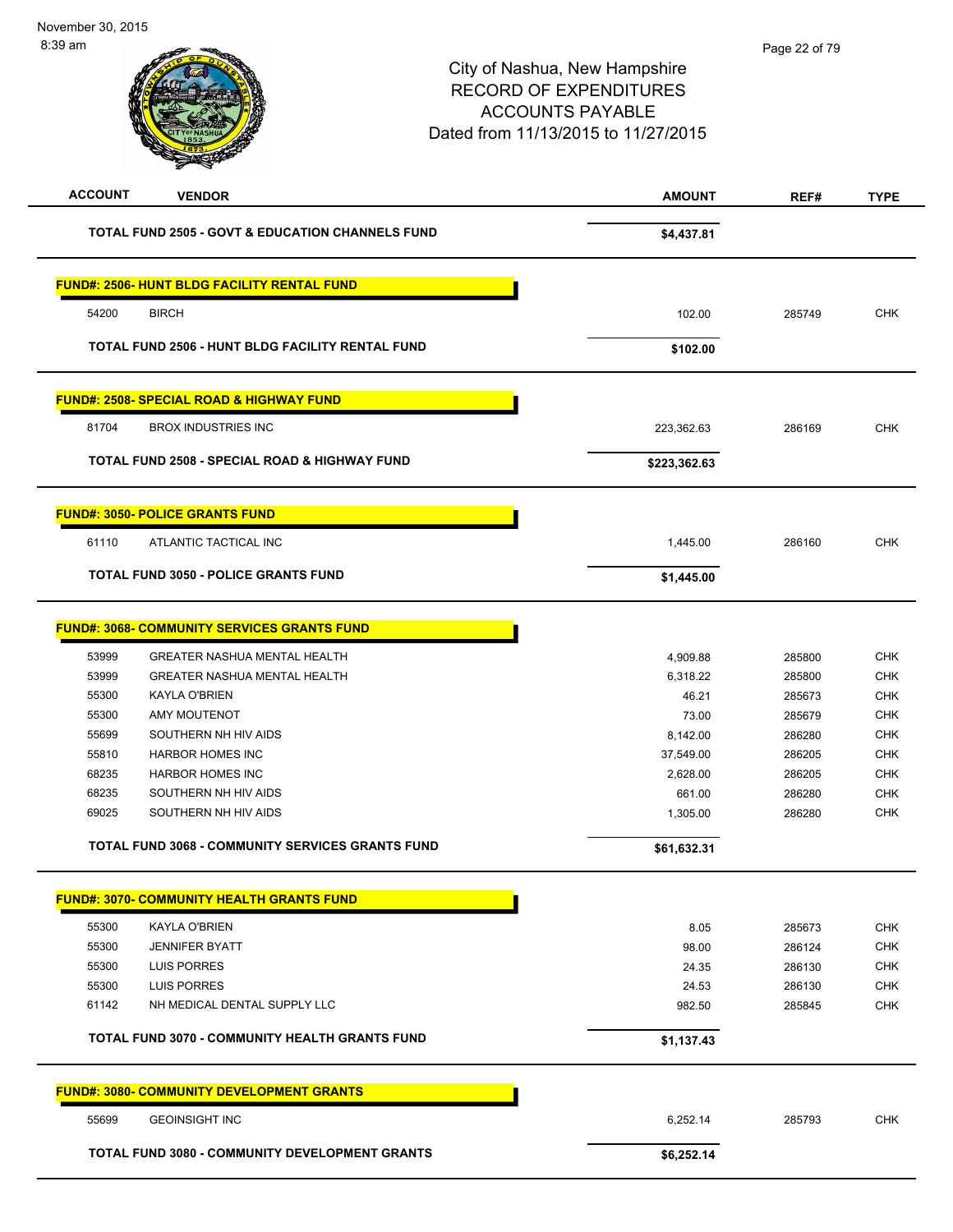

| <b>ACCOUNT</b>                              | <b>VENDOR</b>                                 | <b>AMOUNT</b> | REF#   | <b>TYPE</b> |
|---------------------------------------------|-----------------------------------------------|---------------|--------|-------------|
|                                             | <b>FUND#: 3090- URBAN PROGRAM GRANTS FUND</b> |               |        |             |
| 54210                                       | DAD'S ABATEMENT LLC                           | 30.000.00     | 286120 | <b>CHK</b>  |
| 55307                                       | <b>ELINETH MORE</b>                           | 58.72         | 285678 | <b>CHK</b>  |
| 68345                                       | NATHAN THERIAULT                              | 400.00        | 286133 | <b>CHK</b>  |
| 69010                                       | STONE EDGE DESIGN CORP                        | 34.182.00     | 285882 | <b>CHK</b>  |
| 69025                                       | NH HOUSING FINANCE AUTHORITY                  | 88.404.76     | 149603 | <b>ACH</b>  |
| 69025                                       | NH HOUSING FINANCE AUTHORITY                  | 19.076.54     | 149603 | <b>ACH</b>  |
| 69075                                       | ADULT LEARNING CENTER                         | 5,000.00      | 286152 | <b>CHK</b>  |
| 69075                                       | GIRLS INC OF GREATER NASHUA                   | 1,323.75      | 286201 | <b>CHK</b>  |
| TOTAL FUND 3090 - URBAN PROGRAM GRANTS FUND |                                               | \$178,445.77  |        |             |

г

| 54114 | <b>DIRECT ENERGY BUSINESS</b>   | 79.41     | 285774 | <b>CHK</b> |
|-------|---------------------------------|-----------|--------|------------|
| 54114 | <b>LIBERTY UTILITIES - NH</b>   | 58.01     | 286140 | <b>CHK</b> |
| 54114 | <b>LIBERTY UTILITIES - NH</b>   | 149.89    | 285716 | <b>CHK</b> |
| 54114 | <b>DIRECT ENERGY BUSINESS</b>   | 200.87    | 285774 | CHK        |
| 54141 | PENNICHUCK WATER WORKS INC      | 91.36     | 285722 | CHK        |
| 54141 | PENNICHUCK WATER WORKS INC      | 172.96    | 285722 | <b>CHK</b> |
| 54407 | ROUTEMATCH SOFTWARE INC         | 20,454.20 | 285865 | <b>CHK</b> |
| 55109 | <b>FAIRPOINT COMMUNICATIONS</b> | 182.65    | 286138 | <b>CHK</b> |
| 55400 | LOUISE WOODWORTH                | 45.59     | 285688 | CHK        |
| 55699 | CINTAS#016                      | 48.96     | 286177 | <b>CHK</b> |
| 55699 | UNITED RENTALS (NORTH AMERICA)  | 410.14    | 286292 | <b>CHK</b> |
| 61299 | PURE WATERS OF NEW ENGLAND LLC  | 31.50     | 285857 | <b>CHK</b> |
| 61299 | <b>CINTAS FIRE PROTECTION</b>   | 90.00     | 285762 | <b>CHK</b> |
| 61299 | HOME DEPOT CREDIT SERVICE 3065  | 141.55    | 285806 | <b>CHK</b> |
| 61299 | SPEEDTECH LIGHTS INC            | 187.67    | 285877 | <b>CHK</b> |
| 61299 | HOME DEPOT CREDIT SERVICE 3065  | 510.33    | 286207 | <b>CHK</b> |
| 61299 | <b>NASHUA GLASS</b>             | 396.00    | 286244 | <b>CHK</b> |
| 61299 | HOME DEPOT CREDIT SERVICE 3065  | 170.72    | 285806 | <b>CHK</b> |
| 61299 | <b>RYDER FLEET PRODUCTS</b>     | 166.75    | 285866 | <b>CHK</b> |
| 61300 | CITY OF NASHUA/TAX COLLECTORS   | 68.68     | 285667 | <b>CHK</b> |
| 61310 | AVSG LP                         | 1,723.91  | 286161 | CHK        |
| 61709 | PETRO CANADA AMERICA            | 1,270.15  | 286260 | CHK        |
| 61799 | <b>GILLIG LLC</b>               | 1,328.32  | 285794 | <b>CHK</b> |
| 61799 | <b>NAPA AUTO PARTS</b>          | 82.31     | 285839 | <b>CHK</b> |
| 61799 | ALLIANCE BUS GROUP INC          | 103.84    | 286154 | <b>CHK</b> |
| 61799 | <b>CUMMINS NORTHEAST LLC</b>    | 53.79     | 286184 | <b>CHK</b> |
| 61799 | <b>GILLIG LLC</b>               | 2,482.57  | 286200 | CHK        |
| 61799 | HOME DEPOT CREDIT SERVICE 3065  | 20.42     | 286207 | <b>CHK</b> |
| 61799 | <b>NAPA AUTO PARTS</b>          | 387.68    | 286243 | <b>CHK</b> |
| 61799 | NEW ENGLAND KENWORTH            | 742.17    | 286248 | <b>CHK</b> |
| 61799 | RYDER FLEET PRODUCTS            | 39.95     | 286266 | <b>CHK</b> |
| 61799 | NAPA AUTO PARTS                 | 170.90    | 285839 | CHK        |
| 61799 | NASHUA GLASS                    | 85.00     | 285840 | CHK        |
| 61799 | <b>NAPA AUTO PARTS</b>          | (12.88)   | 286243 | CHK        |
| 61799 | <b>QUIRK GM PARTS DEPOT</b>     | 238.70    | 286263 | <b>CHK</b> |
| 61799 | ALLIANCE BUS GROUP INC          | 268.40    | 285734 | CHK        |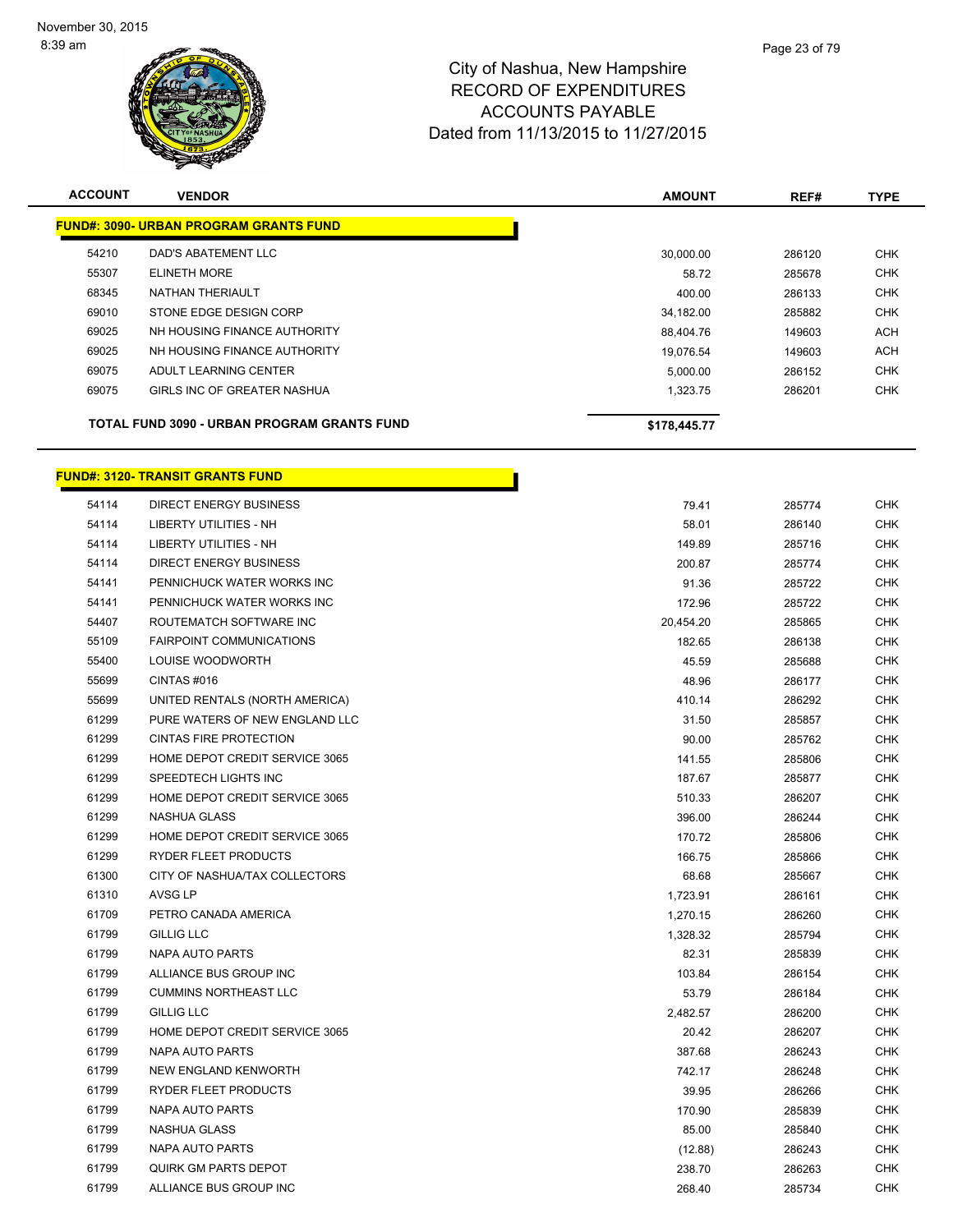

| <b>ACCOUNT</b> | <b>VENDOR</b>                                               | <b>AMOUNT</b> | REF#   | <b>TYPE</b> |
|----------------|-------------------------------------------------------------|---------------|--------|-------------|
|                | <b>FUND#: 3120- TRANSIT GRANTS FUND</b>                     |               |        |             |
| 61799          | <b>FASTENAL CO</b>                                          | 39.39         | 286192 | <b>CHK</b>  |
| 61799          | <b>RYDER FLEET PRODUCTS</b>                                 | 35.52         | 286266 | <b>CHK</b>  |
| 61799          | NAPA AUTO PARTS                                             | 21.95         | 285839 | <b>CHK</b>  |
| 61799          | NEW ENGLAND KENWORTH                                        | 399.30        | 286248 | <b>CHK</b>  |
| 61799          | <b>RYDER FLEET PRODUCTS</b>                                 | 76.78         | 286266 | <b>CHK</b>  |
| 61799          | <b>BOBCAT OF NEW HAMPSHIRE</b>                              | 67.56         | 285752 | <b>CHK</b>  |
| 61799          | NAPA AUTO PARTS                                             | 319.01        | 285839 | <b>CHK</b>  |
| 71000          | <b>TYCO INTEGRATED SECURITY LLC</b>                         | 3,868.91      | 285893 | <b>CHK</b>  |
| 71000          | PERMA LINE CORP OF NEW ENGLAND                              | 883.20        | 286259 | <b>CHK</b>  |
| 81500          | MHQ MUNICIPAL VEHICLES                                      | 26,999.00     | 285833 | <b>CHK</b>  |
|                | <b>TOTAL FUND 3120 - TRANSIT GRANTS FUND</b>                | \$65,353.09   |        |             |
|                | <b>FUND#: 3200- PARKS &amp; RECREATION GRANTS FUND</b>      |               |        |             |
| 61299          | <b>DW PIZZERIA</b>                                          | 131.78        | 285776 | <b>CHK</b>  |
| 61299          | HOME DEPOT CREDIT SERVICE 3065                              | 176.24        | 285806 | <b>CHK</b>  |
| 61299          | ANNA RIBAUDO                                                | 125.00        | 285864 | <b>CHK</b>  |
| 61299          | SAM'S CLUB DIRECT-0860                                      | 175.35        | 285868 | <b>CHK</b>  |
|                | <b>TOTAL FUND 3200 - PARKS &amp; RECREATION GRANTS FUND</b> | \$608.37      |        |             |

#### **FUND#: 3800- SCHOOL GRANTS FUND**

| 53600 | <b>SERESC</b>                       | 4,728.75  |
|-------|-------------------------------------|-----------|
| 53600 | <b>FRANKLIN COVEY CLIENT SALES</b>  | 4,250.15  |
| 53607 | <b>SERESC</b>                       | 7,684.00  |
| 53628 | <b>SERESC</b>                       | 2,980.00  |
| 53628 | <b>SERESC</b>                       | 14,513.62 |
| 53628 | <b>STEVE BLUNT</b>                  | 200.00    |
| 53628 | ASCENTRIA COMMUNITY SERVICES        | 594.00    |
| 53628 | <b>BOOTHBY THERAPY SERVICES LLC</b> | 1,402.72  |
| 53628 | <b>INTERIM HEALTH CARE</b>          | 5,142.50  |
| 53628 | <b>TERESA BOLICK PHD</b>            | 1,900.00  |
| 55109 | <b>FAIRPOINT COMMUNICATIONS</b>     | 171.40    |
| 55300 | <b>COLLEEN DARWISH</b>              | 42.55     |
| 55300 | <b>JAMES FOLEY</b>                  | 42.55     |
| 55300 | JEFFREY LEONE                       | 72.45     |
| 55300 | <b>DEBORAH POTHIER</b>              | 42.55     |
| 55300 | <b>CASTLETON UNIVERSITY</b>         | 750.00    |
| 55400 | ST JOHNSBURY ACADEMY AP INST.       | 4,335.00  |
| 55400 | <b>SCOTT ABERCROMBIE</b>            | 85.00     |
| 55400 | <b>SERESC</b>                       | 594.00    |
| 55400 | <b>CHERRIE FULTON</b>               | 55.20     |
| 55690 | <b>FIRST STUDENT INC</b>            | 105.20    |
| 55690 | <b>ROBERT CIOPPA</b>                | 175.00    |
| 55690 | <b>DOUGLAS HOWARD</b>               | 31.00     |
| 61135 | <b>JENNIFER SCARPATI</b>            | 244.08    |
| 61299 | <b>SPARK FUN ELECTRONICS</b>        | 5,837.26  |
|       |                                     |           |

n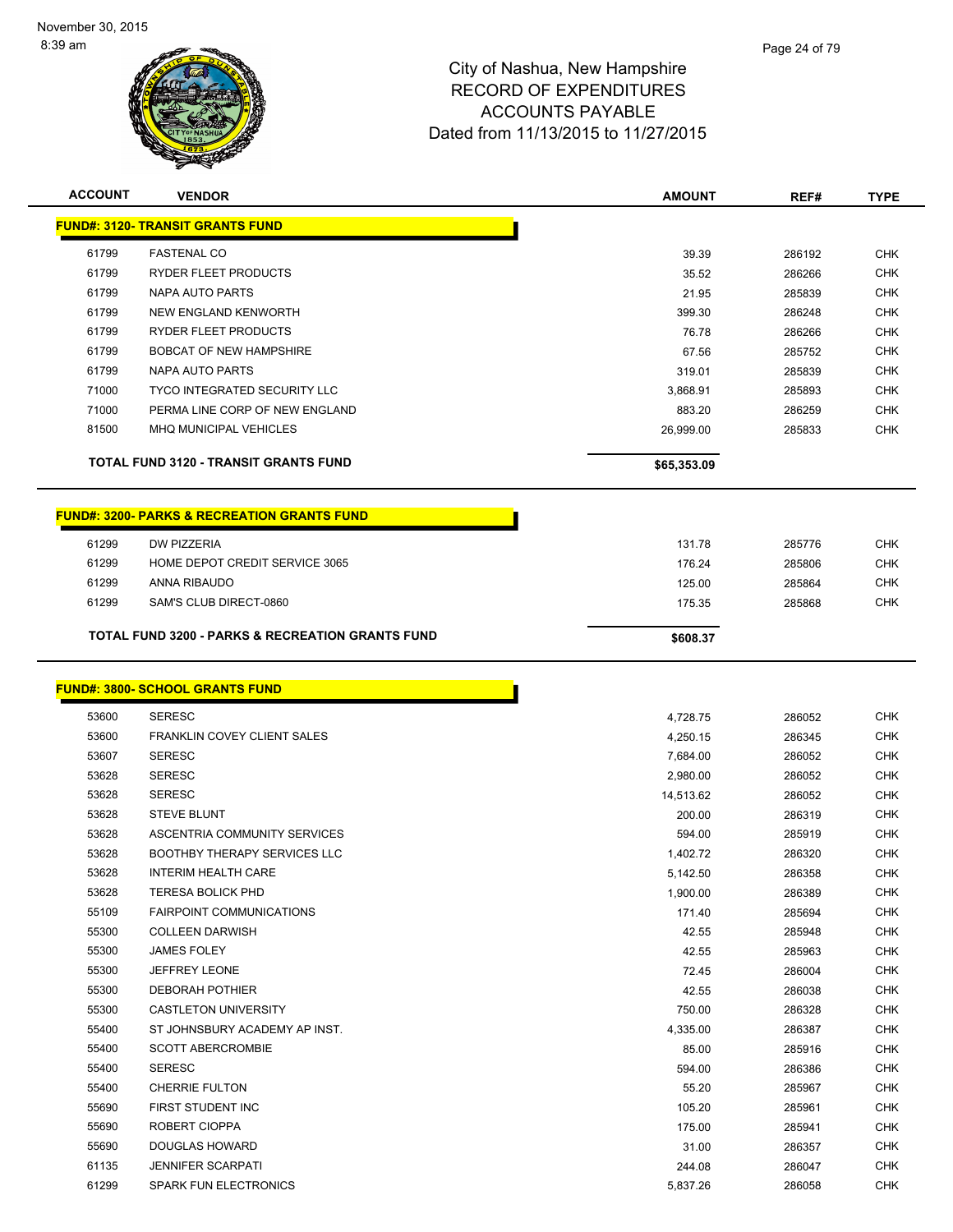

| <b>FUND#: 3800- SCHOOL GRANTS FUND</b><br>61299<br><b>USA TODAY</b> |                                             | 1,350.00    |        |            |
|---------------------------------------------------------------------|---------------------------------------------|-------------|--------|------------|
|                                                                     |                                             |             |        |            |
|                                                                     |                                             |             | 286393 | <b>CHK</b> |
| 61299                                                               | FOLLETT SCHOOL SOLUTIONS INC                | 3,824.74    | 285965 | CHK        |
| 61299<br><b>USA TODAY</b>                                           |                                             | 1,350.00    | 286393 | <b>CHK</b> |
| 61299<br><b>WAL-MART</b>                                            |                                             | 260.40      | 286395 | <b>CHK</b> |
| 61299                                                               | <b>BARNES &amp; NOBLE INC</b>               | 100.80      | 285922 | <b>CHK</b> |
| 61299                                                               | KATHLEEN MACINTYRE                          | 33.97       | 286009 | <b>CHK</b> |
| 61299                                                               | <b>CYNTHIA MICHAUD</b>                      | 116.54      | 286015 | <b>CHK</b> |
| 61299                                                               | LUCIE L CROWDER                             | 91.75       | 286336 | <b>CHK</b> |
| 61875                                                               | <b>GREAT ACTIVITIES PUBLISHING CO</b>       | 960.00      | 286349 | <b>CHK</b> |
| 61875                                                               | <b>JENNIFER SCARPATI</b>                    | 257.42      | 286047 | <b>CHK</b> |
| <b>HEINEMANN</b><br>61875                                           |                                             | 87.00       | 286354 | <b>CHK</b> |
| 61875<br><b>HEINEMANN</b>                                           |                                             | 750.00      | 285983 | <b>CHK</b> |
| 71221                                                               | COMPUTER HUT dba IT INSIDERS                | 1,231.12    | 285944 | <b>CHK</b> |
|                                                                     | <b>TOTAL FUND 3800 - SCHOOL GRANTS FUND</b> | \$66,392.72 |        |            |

#### **FUND#: 3810- FOOD SERVICE GRANTS FUND**

|       | <b>TOTAL FUND 3810 - FOOD SERVICE GRANTS FUND</b> | \$7,710.69 |        |            |
|-------|---------------------------------------------------|------------|--------|------------|
| 61299 | COSTA FRUIT & PRODUCE CO INC                      | 32.27      | 285945 | <b>CHK</b> |
| 61299 | CENTRAL PAPER PRODUCTS CO                         | 52.91      | 286330 | <b>CHK</b> |
| 61299 | COSTA FRUIT & PRODUCE CO INC                      | 32.27      | 285945 | <b>CHK</b> |
| 61299 | <b>CENTRAL PAPER PRODUCTS CO</b>                  | 104.65     | 286330 | <b>CHK</b> |
| 61299 | COSTA FRUIT & PRODUCE CO INC                      | 32.27      | 285945 | <b>CHK</b> |
| 61299 | COSTA FRUIT & PRODUCE CO INC                      | 64.54      | 285945 | <b>CHK</b> |
| 61299 | COSTA FRUIT & PRODUCE CO INC                      | 64.54      | 285945 | <b>CHK</b> |
| 61299 | COSTA FRUIT & PRODUCE CO INC                      | 64.54      | 286334 | <b>CHK</b> |
| 61299 | CENTRAL PAPER PRODUCTS CO                         | 145.25     | 286330 | <b>CHK</b> |
| 61299 | <b>CENTRAL PAPER PRODUCTS CO</b>                  | 34.95      | 286330 | <b>CHK</b> |
| 61214 | <b>M SAUNDERS INC</b>                             | 635.50     | 286008 | <b>CHK</b> |
| 61214 | <b>M SAUNDERS INC</b>                             | 652.45     | 286008 | <b>CHK</b> |
| 61214 | <b>M SAUNDERS INC</b>                             | 1.006.30   | 286008 | <b>CHK</b> |
| 61214 | <b>M SAUNDERS INC</b>                             | 1,511.10   | 286008 | <b>CHK</b> |
| 61214 | <b>M SAUNDERS INC</b>                             | 974.40     | 286008 | <b>CHK</b> |
| 61214 | <b>M SAUNDERS INC</b>                             | 640.95     | 286008 | <b>CHK</b> |
| 61214 | <b>M SAUNDERS INC</b>                             | 955.40     | 286008 | <b>CHK</b> |
| 61214 | <b>M SAUNDERS INC</b>                             | 706.40     | 286008 | <b>CHK</b> |

#### **FUND#: 4005- TRAFFIC VIOLATIONS FUND** DIANA GARCIA 35.00 285773 CHK FARHANA RAHMAN 200.00 285860 CHK MAILINGS UNLIMITED (33.39) 286229 CHK 1ST PRIORITY TOWING & RECOVERY 765.00 285728 CHK D & R TOWING INC 695.00 285768 CHK STATEWIDE COLLISION LLC 575.00 285880 CHK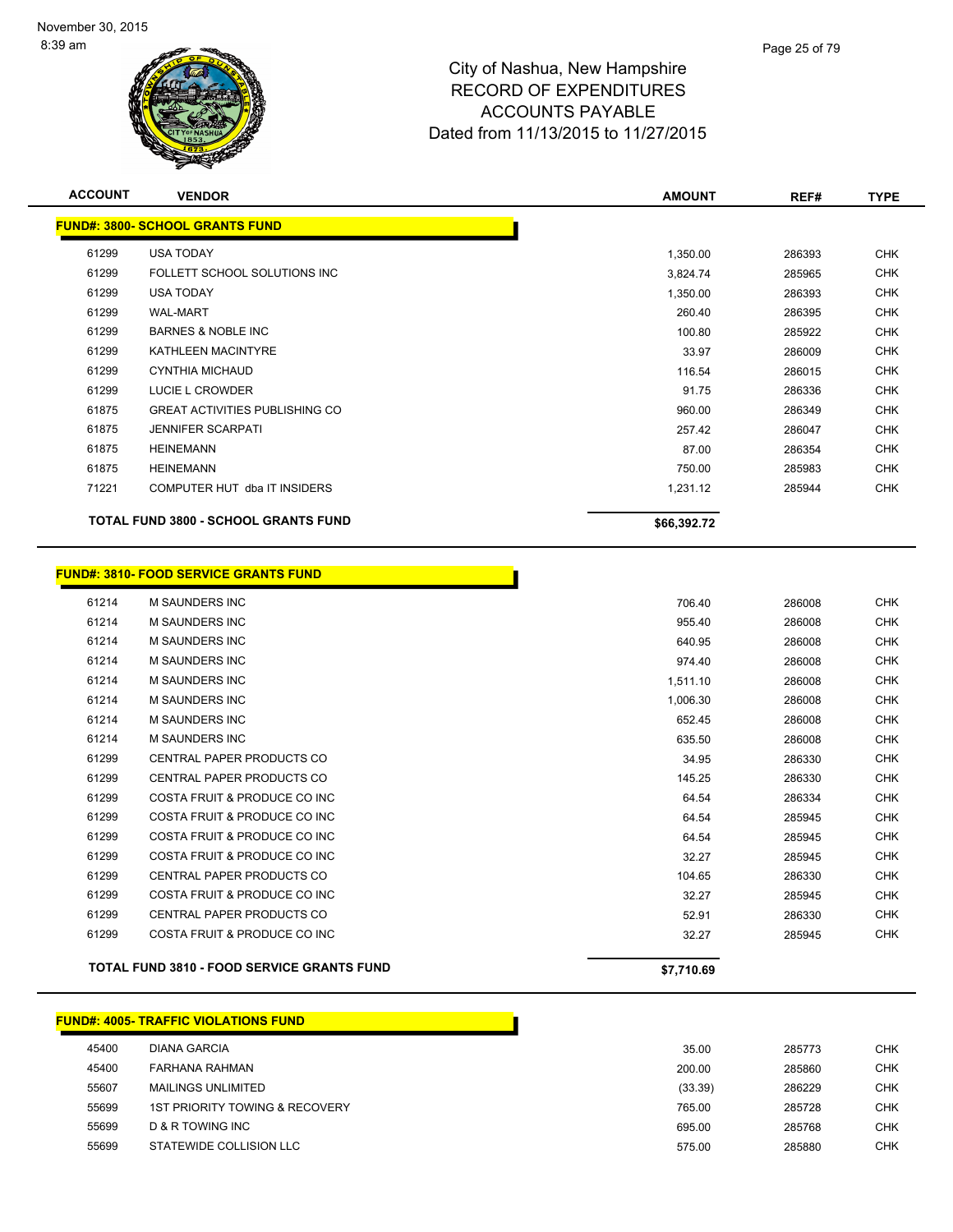| <b>ACCOUNT</b> | <b>VENDOR</b>                                         | <b>AMOUNT</b> | REF#   | <b>TYPE</b> |
|----------------|-------------------------------------------------------|---------------|--------|-------------|
|                | <b>TOTAL FUND 4005 - TRAFFIC VIOLATIONS FUND</b>      | \$2,236.61    |        |             |
|                | <b>FUND#: 4010- MOTOR VEHICLE ADMIN FUND</b>          |               |        |             |
| 53467          | <b>MAILINGS UNLIMITED</b>                             | 92.31         | 286229 | <b>CHK</b>  |
|                | <b>TOTAL FUND 4010 - MOTOR VEHICLE ADMIN FUND</b>     | \$92.31       |        |             |
|                | <b>FUND#: 4020- POLICE DRUG ENFORCEMENT FUND</b>      |               |        |             |
| 54899          | LAW REALTY CO INC                                     | 416.67        | 286223 | <b>CHK</b>  |
| 54899          | LITCHFIELD VANTAGE LLC                                | 1,583.33      | 286225 | <b>CHK</b>  |
|                | TOTAL FUND 4020 - POLICE DRUG ENFORCEMENT FUND        | \$2,000.00    |        |             |
|                | <b>FUND#: 4025- DOJ DRUG FORFEITURE FUND</b>          |               |        |             |
| 56315          | <b>GRANITE STATE CHILDREN'S</b>                       | 833.34        | 285798 | <b>CHK</b>  |
| 61799          | CARPARTS OF NASHUA                                    | 148.45        | 285756 | <b>CHK</b>  |
| 61799          | <b>GOODYEAR TIRE &amp; RUBBER CO</b>                  | 600.48        | 285796 | <b>CHK</b>  |
| 68343          | CASH                                                  | 9,500.00      | 285666 | <b>CHK</b>  |
| 81500          | IRA TOYOTA OF MANCHESTER                              | 25,000.00     | 285670 | <b>CHK</b>  |
|                | TOTAL FUND 4025 - DOJ DRUG FORFEITURE FUND            | \$36,082.27   |        |             |
|                | <b>FUND#: 4035- POLICE OVERTIME BILLING FUND</b>      |               |        |             |
| 21775          | FED BUREAU OF INVESTIGATION                           | 1,462.33      | 286193 | <b>CHK</b>  |
|                | <b>TOTAL FUND 4035 - POLICE OVERTIME BILLING FUND</b> | \$1,462.33    |        |             |
|                | <u>FUND#: 4053- FIRE REGIONAL HAZMAT FUND</u>         |               |        |             |
| 53135          | ST JOSEPHS BUSINESS & HEALTH                          | 24.10         | 285878 | <b>CHK</b>  |
| 55118          | VERIZON WIRELESS-842015493                            | 80.02         | 285726 | <b>CHK</b>  |
|                | TOTAL FUND 4053 - FIRE REGIONAL HAZMAT FUND           | \$104.12      |        |             |
|                | <b>FUND#: 4090- LIB-LOST/DAMAGED BOOK FINES</b>       |               |        |             |
| 55699          | UNIQUE MANAGEMENT SERVICES INC                        | 366.95        | 286291 | <b>CHK</b>  |
| 61807          | <b>KEENE PUBLIC LIBRARY</b>                           | 30.00         | 285818 | <b>CHK</b>  |
| 61814          | <b>MIDWEST TAPE</b>                                   | 10.99         | 286237 | <b>CHK</b>  |
|                | TOTAL FUND 4090 - LIB-LOST/DAMAGED BOOK FINES         | \$407.94      |        |             |
|                | <b>FUND#: 5010- CAP PROJECTS-INFO TECHNOLOGY</b>      |               |        |             |
| 81342          | TYLER TECHNOLOGIES INC                                | 2,350.00      | 285894 | <b>CHK</b>  |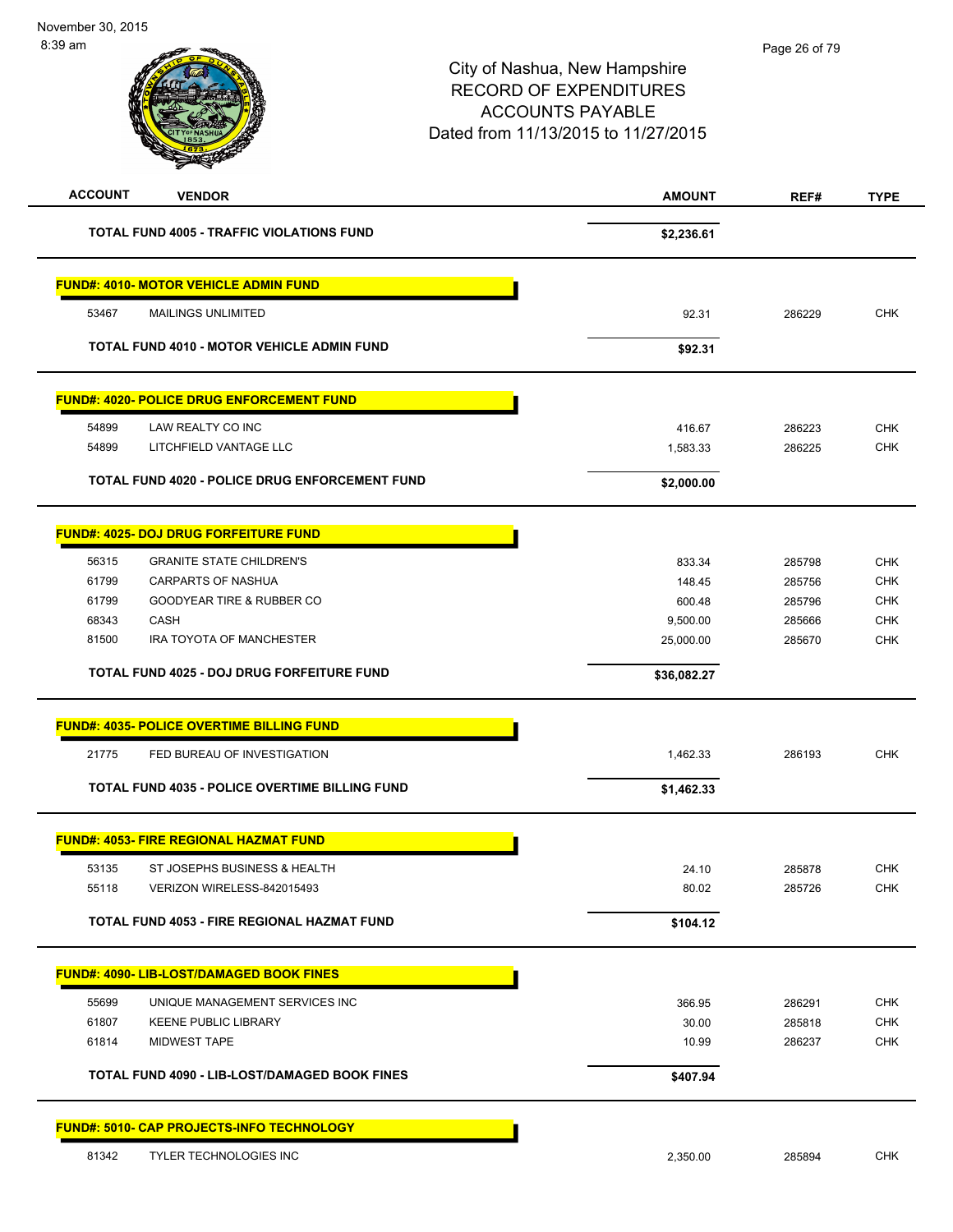| <b>ACCOUNT</b> | <b>VENDOR</b>                                         | <b>AMOUNT</b>         | REF#             | <b>TYPE</b>              |
|----------------|-------------------------------------------------------|-----------------------|------------------|--------------------------|
|                | TOTAL FUND 5010 - CAP PROJECTS-INFO TECHNOLOGY        | \$2,350.00            |                  |                          |
|                | <b>FUND#: 5050- CAP PROJECTS-COMMUNICATIONS</b>       |                       |                  |                          |
| 53999          | COMCAST CABLE COMMUNICATIONS I                        | 99.90                 | 286136           | <b>CHK</b>               |
| 81300          | MOTOROLA SOLUTIONS INC                                | 8,784.68              | 286141           | <b>CHK</b>               |
| 81300          | <b>DELL MARKETING LP</b>                              | 104.99                | 286185           | <b>CHK</b>               |
|                | <b>TOTAL FUND 5050 - CAP PROJECTS-COMMUNICATIONS</b>  | \$8,989.57            |                  |                          |
|                | <b>FUND#: 5200- CAPITAL PROJECTS-STREETS</b>          |                       |                  |                          |
| 81700          | <b>CLD CONSULTING ENGINEERS INC</b>                   | 1,724.77              | 286178           | <b>CHK</b>               |
|                | TOTAL FUND 5200 - CAPITAL PROJECTS-STREETS            | \$1,724.77            |                  |                          |
|                | <b>FUND#: 5700- CAP PROJECTS-BROAD ST PARKWAY</b>     |                       |                  |                          |
| 81700          |                                                       |                       |                  |                          |
| 81700          | HALL MORSE ANDERSON SPINELLA<br>P & L LANDSCAPING LLC | 1,357.20              | 285802<br>285683 | <b>CHK</b><br><b>CHK</b> |
| 81700          | <b>DUBE'S LANDSCAPING</b>                             | 36,113.50<br>1,140.00 | 286188           | <b>CHK</b>               |
|                |                                                       |                       |                  |                          |
|                | TOTAL FUND 5700 - CAP PROJECTS-BROAD ST PARKWAY       | \$38,610.70           |                  |                          |
|                | <b>FUND#: 5800- SCHOOL CAPITAL PROJECTS FUND</b>      |                       |                  |                          |
| 81200          | HARVEY CONSTRUCTION CO                                | 11,622.88             | 285980           | <b>CHK</b>               |
| 81200          | PAGE STREET LEASING LLC                               | 95.00                 | 286033           | <b>CHK</b>               |
| 81200          | <b>HARRIMAN ASSOCIATES</b>                            | 3,960.93              | 285979           | <b>CHK</b>               |
| 81200          | HARVEY CONSTRUCTION CO                                | 507,576.31            | 285980           | <b>CHK</b>               |
|                | <b>TOTAL FUND 5800 - SCHOOL CAPITAL PROJECTS FUND</b> | \$523,255.12          |                  |                          |
|                | <u> FUND#: 6000- SOLID WASTE FUND</u>                 |                       |                  |                          |
| 44514          | <b>ANTHONY MATARAZZO</b>                              | 370.62                | 286230           | <b>CHK</b>               |
| 53107          | SANBORN HEAD & ASSOC INC                              | 10,742.20             | 285869           | <b>CHK</b>               |
| 53107          | CHEMSERVE ENVIRONMENTAL ANALYS                        | 6,125.76              | 286176           | <b>CHK</b>               |
| 54100          | <b>EVERSOURCE</b>                                     | 524.75                | 286137           | <b>CHK</b>               |
| 54114          | <b>ENERGYNORTH PROPANE</b>                            | 347.82                | 286189           | <b>CHK</b>               |
| 54141          | PENNICHUCK WATER WORKS INC                            | 206.01                | 285722           | <b>CHK</b>               |
| 54200          | BILLS WORLD CLASS CLEANING SER                        | 780.00                | 285747           | <b>CHK</b>               |
| 54280          | ABLE AIR CORPORATION                                  | 164.84                | 286150           | <b>CHK</b>               |
| 54280          | M & M ELECTRICAL SUPPLY CO INC                        | 289.51                | 286227           | <b>CHK</b>               |
| 54600          | <b>BAYNE MACHINE WORKS</b>                            | 2,063.77              | 285743           | CHK                      |
| 54600          | CARPARTS OF NASHUA                                    | 58.95                 | 285756           | <b>CHK</b>               |
| 54600          | <b>CUMMINS NORTHEAST LLC</b>                          | 247.00                | 285767           | <b>CHK</b>               |
| 54600          | FREIGHTLINER OF NH INC                                | 170.13                | 285789           | CHK                      |
| 54600          | MCNEILUS TRUCK & MANUFACTURING                        | (745.77)              | 285832           | CHK                      |
| 54600          | <b>CHADWICK BAROSS INC</b>                            | 49.28                 | 286175           | <b>CHK</b>               |
| 54600          | <b>CUMMINS NORTHEAST LLC</b>                          | 209.38                | 286184           | CHK                      |
|                |                                                       |                       |                  |                          |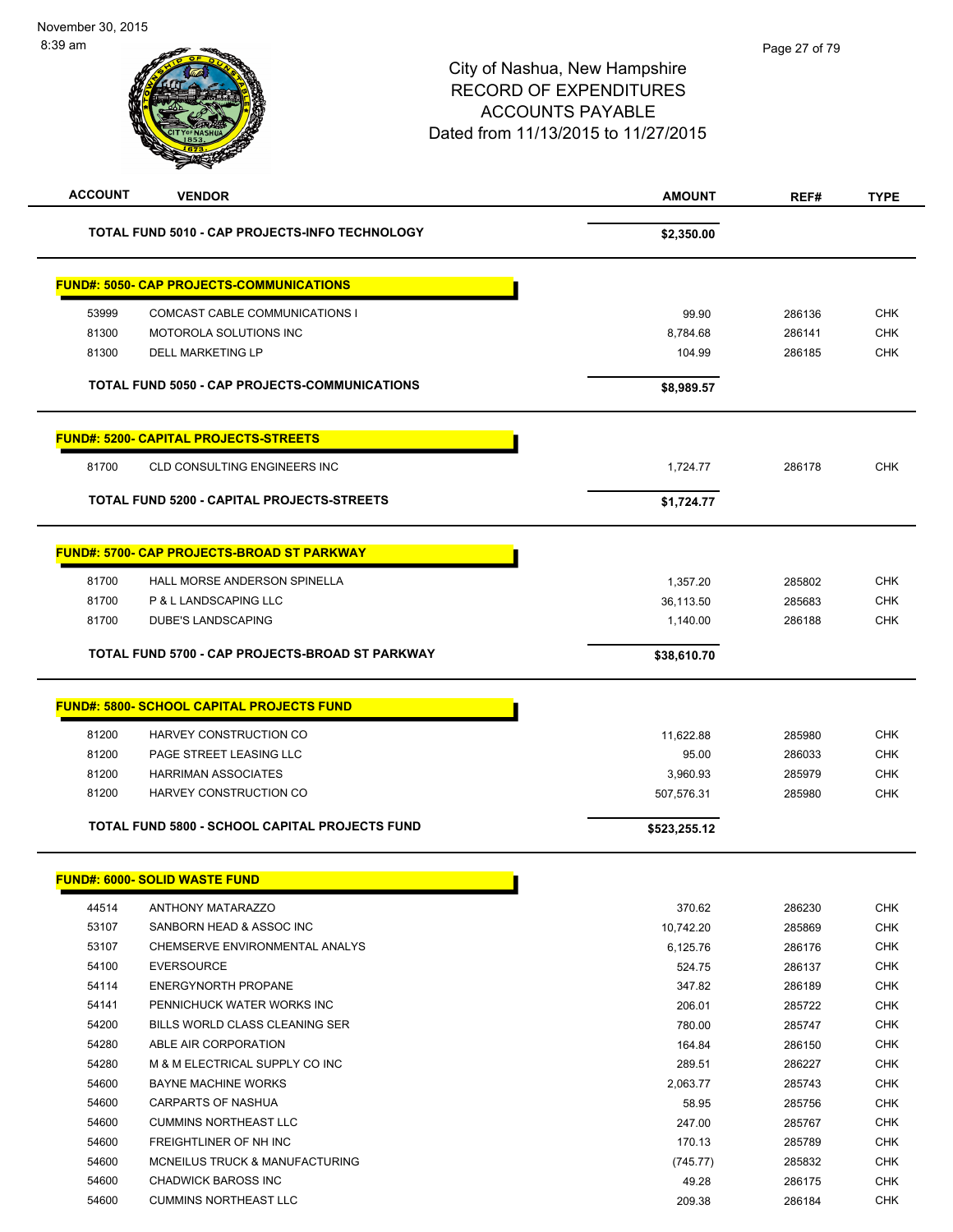

| <b>ACCOUNT</b> | <b>VENDOR</b>                             | <b>AMOUNT</b> | REF#   | <b>TYPE</b> |
|----------------|-------------------------------------------|---------------|--------|-------------|
|                | <b>FUND#: 6000- SOLID WASTE FUND</b>      |               |        |             |
| 54600          | NASHUA OUTDOOR POWER EQUIPMENT            | 448.00        | 286246 | <b>CHK</b>  |
| 54600          | <b>POWERPLAN</b>                          | 180.16        | 286262 | <b>CHK</b>  |
| 54600          | SANEL AUTO PARTS CO                       | 40.85         | 286270 | <b>CHK</b>  |
| 54828          | US BANK EQUIPMENT FINANCE                 | 113.54        | 285627 | <b>CHK</b>  |
| 54828          | US BANK EQUIPMENT FINANCE                 | 28.14         | 285628 | <b>CHK</b>  |
| 55109          | <b>FAIRPOINT COMMUNICATIONS</b>           | 33.05         | 286138 | <b>CHK</b>  |
| 55200          | <b>SWANA</b>                              | 424.00        | 285659 | <b>CHK</b>  |
| 55200          | <b>SWANA</b>                              | 212.00        | 286146 | <b>CHK</b>  |
| 55307          | <b>KERRY CONVERSE</b>                     | 63.25         | 286183 | <b>CHK</b>  |
| 55421          | TREASURER STATE OF NH                     | 25.00         | 285661 | <b>CHK</b>  |
| 55600          | <b>RYDIN DECAL</b>                        | 2,758.80      | 286267 | <b>CHK</b>  |
| 55699          | CHEMSERVE ENVIRONMENTAL ANALYS            | 1,050.12      | 285759 | <b>CHK</b>  |
| 55699          | <b>INTERSTATE REFRIGERANT</b>             | 1,296.00      | 285812 | <b>CHK</b>  |
| 55699          | UNIVERSAL RECYCLING TECH                  | 2,076.10      | 285897 | <b>CHK</b>  |
| 55699          | ALS GROUP USA CORP                        | 807.00        | 286155 | <b>CHK</b>  |
| 55699          | <b>CALLOGIX INC</b>                       | 52.10         | 286172 | <b>CHK</b>  |
| 55699          | <b>INTERSTATE REFRIGERANT</b>             | 594.00        | 286211 | CHK         |
| 55699          | JP ROUTHIER & SONS RECYCLING              | 1,038.60      | 286220 | <b>CHK</b>  |
| 55699          | UNIVERSAL RECYCLING TECH                  | 1,680.70      | 286294 | <b>CHK</b>  |
| 61100          | WB MASON CO INC                           | 55.77         | 286299 | <b>CHK</b>  |
| 61107          | UNIFIRST CORPORATION                      | 146.53        | 285895 | <b>CHK</b>  |
| 61107          | UNIFIRST CORPORATION                      | 284.88        | 286290 | <b>CHK</b>  |
| 61192          | STANLEY CONVERGENT SECURITY               | 89.04         | 286282 | <b>CHK</b>  |
| 61307          | SHATTUCK MALONE OIL CO                    | 1,116.41      | 285724 | <b>CHK</b>  |
| 61307          | SHATTUCK MALONE OIL CO                    | 615.79        | 286142 | <b>CHK</b>  |
| 61310          | <b>AVSG LP</b>                            | 16,092.41     | 286161 | <b>CHK</b>  |
| 61705          | <b>GCR TIRES AND SERVICE</b>              | 867.00        | 285792 | CHK         |
| 61705          | MAYNARD & LESIEUR INC                     | 2,157.08      | 285828 | <b>CHK</b>  |
| 61705          | <b>GCR TIRES AND SERVICE</b>              | 49.00         | 286199 | <b>CHK</b>  |
| 61705          | <b>MAYNARD &amp; LESIEUR INC</b>          | 2,807.10      | 286231 | <b>CHK</b>  |
|                | <b>TOTAL FUND 6000 - SOLID WASTE FUND</b> | \$58,806.67   |        |             |

#### **FUND#: 6200- WASTEWATER FUND**

| 21775 | <b>CONSTANT FAMILY LLC II</b>  | 401.00    | 286400 |
|-------|--------------------------------|-----------|--------|
| 53107 | EASTERN ANALYTICAL INC         | 321.75    | 285777 |
| 53107 | CHEMSERVE ENVIRONMENTAL ANALYS | 1,179.95  | 286176 |
| 53107 | <b>WRIGHT-PIERCE</b>           | 6,548.42  | 286301 |
| 53467 | <b>MAILINGS UNLIMITED</b>      | 548.92    | 286229 |
| 54100 | <b>EVERSOURCE</b>              | 39,120.65 | 285693 |
| 54114 | LIBERTY UTILITIES - NH         | 135.08    | 285707 |
| 54114 | LIBERTY UTILITIES - NH         | 212.48    | 285708 |
| 54114 | LIBERTY UTILITIES - NH         | 171.90    | 285709 |
| 54114 | LIBERTY UTILITIES - NH         | 139.88    | 285710 |
| 54114 | LIBERTY UTILITIES - NH         | 88.42     | 285711 |
| 54114 | LIBERTY UTILITIES - NH         | 48.34     | 285712 |
| 54114 | LIBERTY UTILITIES - NH         | 85.73     | 285713 |
| 54141 | PENNICHUCK WATER WORKS INC     | 57.21     | 285722 |

h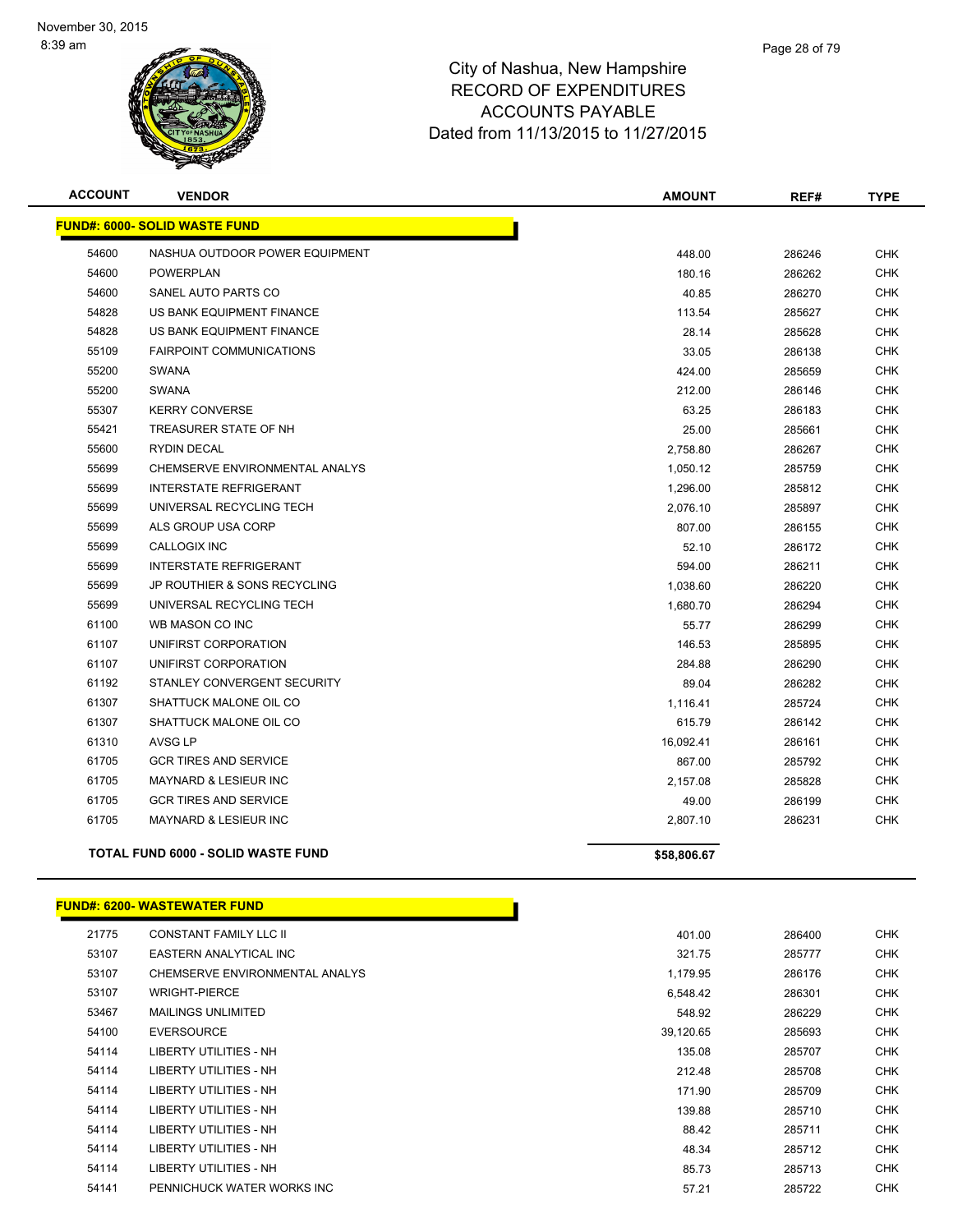

| <b>ACCOUNT</b> | <b>VENDOR</b>                       | <b>AMOUNT</b> | REF#   | <b>TYPE</b> |
|----------------|-------------------------------------|---------------|--------|-------------|
|                | <b>FUND#: 6200- WASTEWATER FUND</b> |               |        |             |
| 54200          | ALL GREEN COMMERCIAL JANITORS       | 693.33        | 285733 | CHK         |
| 54221          | CASELLA ORGANICS                    | 35,443.14     | 285757 | <b>CHK</b>  |
| 54280          | <b>CLARITY WATER TECHNOLOGIES</b>   | 749.16        | 285763 | <b>CHK</b>  |
| 54300          | HUDSON QUARRY CORP                  | 76.38         | 285808 | <b>CHK</b>  |
| 54487          | ATLANTIC FLUID TECHNOLOGY INC       | 1,023.72      | 285738 | <b>CHK</b>  |
| 54487          | F W WEBB CO                         | 1,770.28      | 285781 | CHK         |
| 54487          | M & M ELECTRICAL SUPPLY CO INC      | 2,650.00      | 285821 | <b>CHK</b>  |
| 54487          | MASS CRANE & HOIST SERVICE INC      | 3,774.54      | 285825 | CHK         |
| 54487          | F W WEBB CO                         | 1,348.16      | 286191 | CHK         |
| 54487          | <b>FASTENAL CO</b>                  | 365.67        | 286192 | CHK         |
| 54487          | <b>GRAINGER</b>                     | 2,087.70      | 286203 | <b>CHK</b>  |
| 54487          | <b>HIGHLAND POWER</b>               | 2,495.00      | 286206 | <b>CHK</b>  |
| 54487          | M & M ELECTRICAL SUPPLY CO INC      | 9,232.71      | 286227 | <b>CHK</b>  |
| 54487          | MCMASTER-CARR                       | 165.27        | 286235 | <b>CHK</b>  |
| 54487          | S & S FIRE SERVICE                  | 281.00        | 286268 | <b>CHK</b>  |
| 54487          | WOODARD & CURRAN INC                | 9,999.00      | 286300 | <b>CHK</b>  |
| 54600          | CARPARTS OF NASHUA                  | 115.03        | 286173 | CHK         |
| 54600          | <b>FASTENAL CO</b>                  | 9.84          | 286192 | <b>CHK</b>  |
| 54600          | MACMULKIN CHEVROLET INC             | 337.39        | 286228 | <b>CHK</b>  |
| 54828          | US BANK EQUIPMENT FINANCE           | 28.14         | 285628 | <b>CHK</b>  |
| 54828          | US BANK EQUIPMENT FINANCE           | 113.54        | 285631 | <b>CHK</b>  |
| 55109          | <b>BAYRING COMMUNICATIONS</b>       | 60.75         | 285691 | <b>CHK</b>  |
| 55109          | <b>FAIRPOINT COMMUNICATIONS</b>     | 738.15        | 285694 | CHK         |
| 55618          | <b>CITIZENS BANK</b>                | 1,479.69      | 149602 | ACH         |
| 55699          | PROGRESSIVE ALARM SERVICES INC      | 240.00        | 285856 | <b>CHK</b>  |
| 55699          | <b>TED BERRY COMPANY</b>            | 7,500.00      | 285885 | <b>CHK</b>  |
| 55699          | CALLOGIX INC                        | 166.00        | 286172 | <b>CHK</b>  |
| 55699          | WOODARD & CURRAN INC                | 6,749.80      | 286300 | CHK         |
| 61100          | WB MASON CO INC                     | 126.20        | 285901 | CHK         |
| 61107          | UNIFIRST CORPORATION                | 201.64        | 285895 | CHK         |
| 61107          | MCMASTER-CARR                       | 113.91        | 286235 | CHK         |
| 61107          | PHOENIX SCREEN PRINTING             | 1,074.80      | 286261 | <b>CHK</b>  |
| 61107          | UNIFIRST CORPORATION                | 458.58        | 286290 | <b>CHK</b>  |
| 61149          | <b>GRAINGER</b>                     | 33.30         | 286203 | <b>CHK</b>  |
| 61149          | <b>VWR INTERNATIONAL</b>            | 967.14        | 286296 | <b>CHK</b>  |
| 61156          | JCI JONES CHEMICALS INC             | 6,951.88      | 285816 | <b>CHK</b>  |
| 61156          | JCI JONES CHEMICALS INC             | 2,242.28      | 286216 | <b>CHK</b>  |
| 61299          | MICHIE CORP                         | 1,800.00      | 285834 | <b>CHK</b>  |
| 61299          | MOORE MEDICAL LLC                   | 113.24        | 285837 | <b>CHK</b>  |
| 61299          | F W WEBB CO                         | 610.97        | 286191 | <b>CHK</b>  |
| 61299          | <b>FASTENAL CO</b>                  | 492.80        | 286192 | <b>CHK</b>  |
| 61299          | <b>GRAINGER</b>                     | 772.82        | 286203 | <b>CHK</b>  |
| 61299          | OMEGA INDUSTRIAL SUPPLY INC         | 973.44        | 286256 | <b>CHK</b>  |
| 61300          | DENNIS K BURKE INC                  | 909.35        | 286186 | CHK         |
| 61310          | AVSG LP                             | 804.14        | 286161 | <b>CHK</b>  |
| 71000          | SUNBELT RENTALS                     | 804.44        | 285884 | <b>CHK</b>  |
| 71000          | F W WEBB CO                         | 316.88        | 286191 | CHK         |
| 71000          | <b>FASTENAL CO</b>                  | 66.48         | 286192 | <b>CHK</b>  |
| 71025          | <b>FASTENAL CO</b>                  | 142.47        | 286192 | <b>CHK</b>  |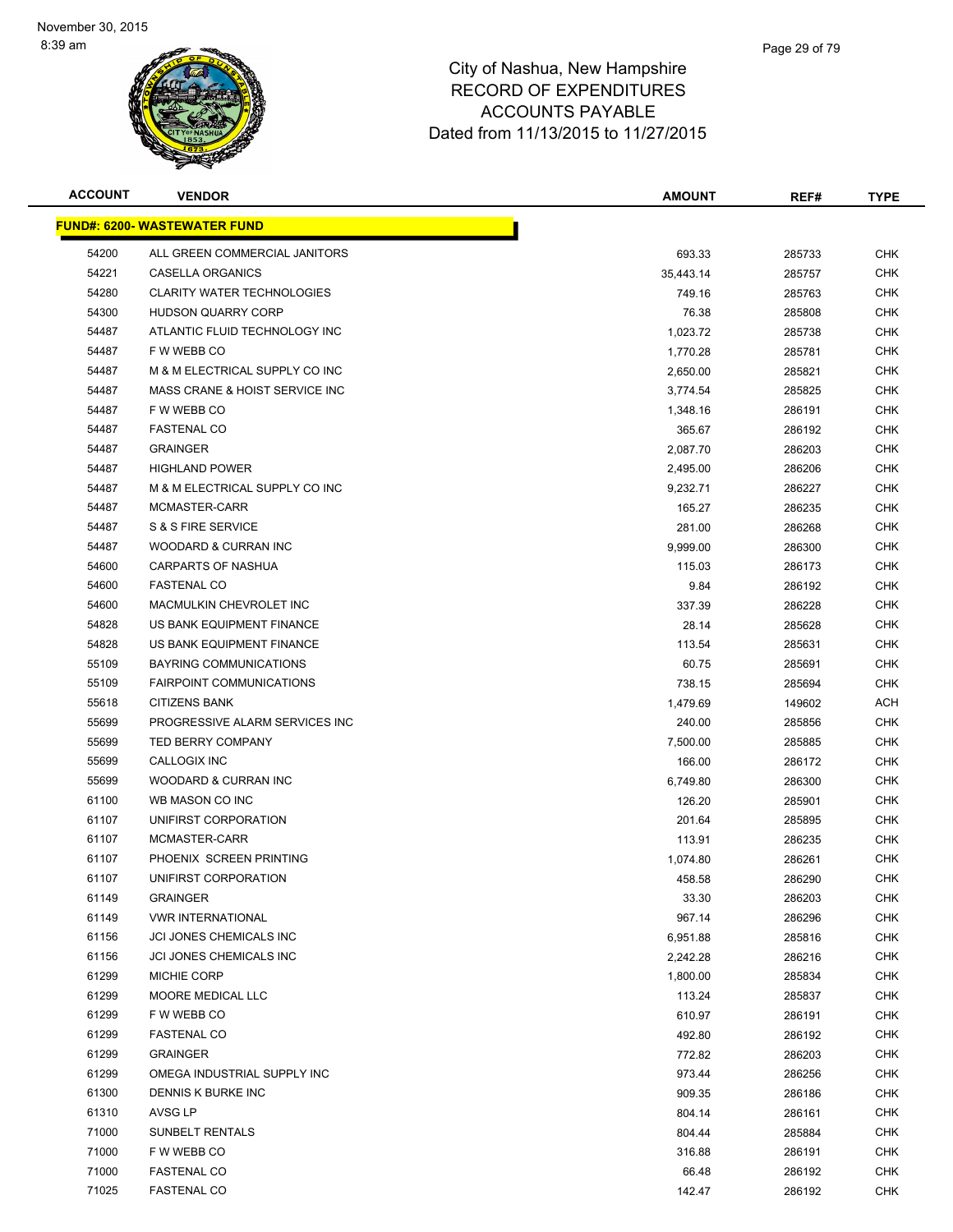

| <b>ACCOUNT</b> | <b>VENDOR</b>                                         | <b>AMOUNT</b> | REF#   | <b>TYPE</b> |
|----------------|-------------------------------------------------------|---------------|--------|-------------|
|                | <b>FUND#: 6200- WASTEWATER FUND</b>                   |               |        |             |
| 81200          | <b>HORIZON SOLUTIONS LLC</b>                          | 1,341.24      | 286208 | <b>CHK</b>  |
| 81700          | <b>BROX INDUSTRIES INC</b>                            | 18,592.28     | 286169 | <b>CHK</b>  |
| 81700          | <b>MICHIE CORP</b>                                    | 584.00        | 285834 | <b>CHK</b>  |
| 81700          | <b>WRIGHT-PIERCE</b>                                  | 3,031.37      | 286301 | <b>CHK</b>  |
| 81700          | <b>WRIGHT-PIERCE</b>                                  | 4,538.96      | 286301 | <b>CHK</b>  |
|                | <b>TOTAL FUND 6200 - WASTEWATER FUND</b>              |               |        |             |
|                |                                                       | \$186,817.73  |        |             |
|                | <b>FUND#: 6500- PROPERTY &amp; CASUALTY FUND</b>      |               |        |             |
| 55307          | <b>JENNIFER DESHAIES</b>                              | 36.80         | 286121 | <b>CHK</b>  |
| 59207          | ADVANCE ORTHOPEDIC & SPORTS                           | 532.61        | 286090 | <b>CHK</b>  |
| 59207          | APPLE NASHUA LLC                                      | 1,045.00      | 286091 | <b>CHK</b>  |
| 59207          | ASSOCIATED RADIOLOGISTS PA                            | 32.00         | 286092 | <b>CHK</b>  |
| 59207          | CENTERS FOR PAIN SOLUTIONS LLC                        | 2,550.00      | 286093 | <b>CHK</b>  |
| 59207          | ELLIOT PROFESSIONAL SERVICES                          | 740.00        | 286094 | <b>CHK</b>  |
| 59207          | <b>KEVIN S MORIARTY DC</b>                            | 161.00        | 286096 | <b>CHK</b>  |
| 59207          | NASHUA RADIOLOGY PA                                   | 37.00         | 286097 | <b>CHK</b>  |
| 59207          | ORTHOPEDIC SURGICAL ASSOCIATES                        | 175.00        | 286099 | <b>CHK</b>  |
| 59207          | PAIN SOLUTIONS PLLC                                   | 1,750.00      | 286100 | <b>CHK</b>  |
| 59207          | PERFORMANCE REHAB INC                                 | 490.00        | 286101 | <b>CHK</b>  |
| 59207          | STONERIVER PHARMACY SOLUTIONS                         | 288.35        | 286102 | <b>CHK</b>  |
| 59207          | APPLE NASHUA LLC                                      | 1,608.00      | 286424 | <b>CHK</b>  |
| 59207          | <b>BOSTON MEDICAL CENTER INC</b>                      | 189.00        | 286425 | <b>CHK</b>  |
| 59207          | <b>BOSTON UNIVERSITY ORTHOPAEDIC</b>                  | 256.00        | 286426 | <b>CHK</b>  |
| 59207          | <b>CPTE NASHUA</b>                                    | 2,198.00      | 286427 | <b>CHK</b>  |
| 59207          | FOUNDATION MEDICAL PARTNERS                           | 809.60        | 286429 | <b>CHK</b>  |
| 59207          | FOUR SEASONS ORTHOPEDIC CENTER                        | 321.00        | 286430 | <b>CHK</b>  |
| 59207          | INJURED WORKERS PHARMACY LLC                          | 269.95        | 286431 | <b>CHK</b>  |
| 59207          | LEWIS PHYSICAL MEDICINE ASSOC                         | 1,390.00      | 286432 | <b>CHK</b>  |
| 59207          | <b>KEVIN S MORIARTY DC</b>                            | 276.00        | 286433 | <b>CHK</b>  |
| 59207          | NASHUA RADIOLOGY PA                                   | 314.00        | 286434 | <b>CHK</b>  |
| 59207          | PERFORMANCE REHAB INC                                 | 490.00        | 286435 | <b>CHK</b>  |
| 59207          | PRATT ORTHOPAEDIC ASSOC INC                           | 354.00        | 286436 | <b>CHK</b>  |
| 59207          | SANG-GIL LEE MD                                       | 850.00        | 286437 | <b>CHK</b>  |
| 59207          | <b>ST JOSEPHS HOSPITAL</b>                            | 1,600.00      | 286438 | <b>CHK</b>  |
| 59207          | STONERIVER PHARMACY SOLUTIONS                         | 328.87        | 286439 | <b>CHK</b>  |
| 59207          | TUFTS MEDICAL CENTER INC                              | 1,017.00      | 286440 | <b>CHK</b>  |
| 59225          | DEVINE MILLIMET & BRANCH PA                           | 4,674.40      | 286428 | <b>CHK</b>  |
| 59275          | GATE CITY FENCE CO INC                                | 150.00        | 286095 | <b>CHK</b>  |
| 59275          | NORMAND BOISVERT                                      | 491.80        | 286098 | <b>CHK</b>  |
| 59275          | <b>EVERSOURCE</b>                                     | 2,189.63      | 286423 | <b>CHK</b>  |
| 61100          | <b>JENNIFER DESHAIES</b>                              | 59.99         | 285668 | <b>CHK</b>  |
| 61100          | WB MASON CO INC                                       | 381.06        | 285901 | <b>CHK</b>  |
|                | <b>TOTAL FUND 6500 - PROPERTY &amp; CASUALTY FUND</b> | \$28,056.06   |        |             |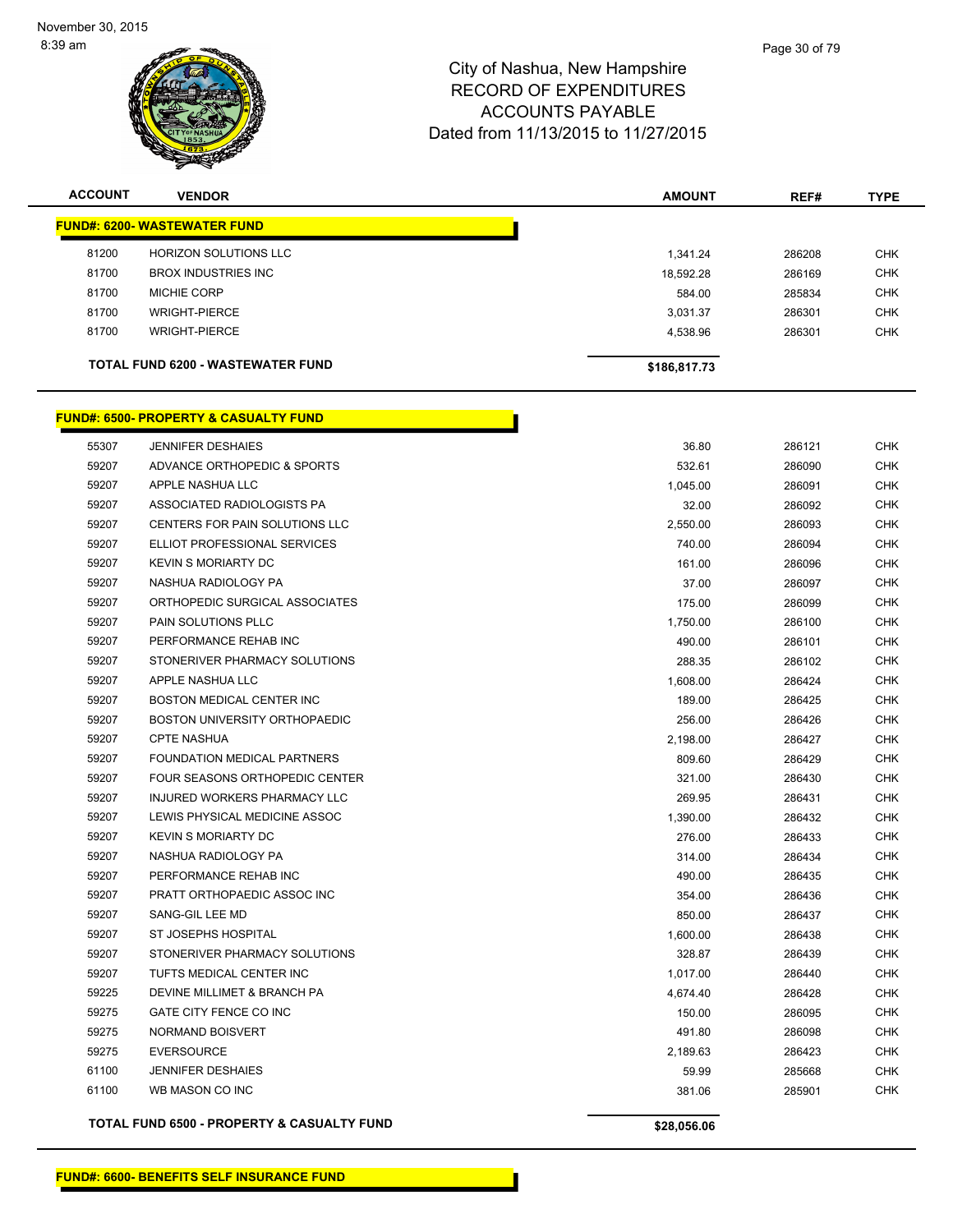

| <b>ACCOUNT</b> | <b>VENDOR</b>                                         | <b>AMOUNT</b>  | REF#   | <b>TYPE</b> |
|----------------|-------------------------------------------------------|----------------|--------|-------------|
|                | <b>FUND#: 6600- BENEFITS SELF INSURANCE FUND</b>      |                |        |             |
| 21520          | COLONIAL LIFE AND ACCIDENT INS                        | 3,836.31       | 149582 | <b>ACH</b>  |
| 21520          | COLONIAL LIFE AND ACCIDENT INS                        | 2,207.52       | 149621 | <b>ACH</b>  |
| 21553          | ANTHEM BLUE CROSS /BLUE SHIELD                        | 392,163.42     | 149612 | <b>ACH</b>  |
| 21553          | ANTHEM BLUE CROSS /BLUE SHIELD                        | 390,759.94     | 149640 | <b>ACH</b>  |
| 45623          | THE BANK OF NEW YORK MELLON                           | 6,000.00       | 149575 | <b>ACH</b>  |
| 55699          | SHRED-IT USA-NEW YORK                                 | 23.16          | 286276 | <b>CHK</b>  |
| 59500          | ANTHEM BCBS OF NE                                     | 93,026.00      | 149611 | <b>ACH</b>  |
| 59500          | NORTHEAST DELTA DENTAL                                | 23,469.50      | 149615 | <b>ACH</b>  |
| 59507          | ANTHEM BCBS OF NE                                     | 49,838.96      | 149611 | <b>ACH</b>  |
| 59507          | ANTHEM BCBS OF NE                                     | 435,306.78     | 149611 | <b>ACH</b>  |
| 59507          | ANTHEM BCBS OF NE                                     | 38,318.02      | 149611 | <b>ACH</b>  |
| 59507          | HARVARD PILGRIM HEALTH CARE                           | 147,869.30     | 149614 | <b>ACH</b>  |
| 59507          | HARVARD PILGRIM HEALTH CARE                           | 98,924.75      | 149641 | <b>ACH</b>  |
| 59525          | NORTHEAST DELTA DENTAL                                | 213,338.63     | 149642 | <b>ACH</b>  |
|                | TOTAL FUND 6600 - BENEFITS SELF INSURANCE FUND        | \$1,895,082.29 |        |             |
|                | <b>FUND#: 7026- CAPITAL EQUIPMENT RESERVE FUND</b>    |                |        |             |
| 81500          | FREIGHTLINER OF NH INC                                | 116,954.00     | 286197 | CHK         |
|                | TOTAL FUND 7026 - CAPITAL EQUIPMENT RESERVE FUND      | \$116,954.00   |        |             |
|                | <b>FUND#: 7052- MINE FALLS PARK ETF</b>               |                |        |             |
| 54280          | <b>B &amp; S LOCKSMITHS INC</b>                       | 13.50          | 286162 | <b>CHK</b>  |
| 54280          | JOHNSONS ELECTRIC INC                                 |                |        | <b>CHK</b>  |
|                |                                                       | 177.02         | 286219 |             |
|                | TOTAL FUND 7052 - MINE FALLS PARK ETF                 | \$190.52       |        |             |
|                | <b>FUND#: 7063- WATERWAYS &amp; WATER BODIES ETF</b>  |                |        |             |
| 55514          | TREASURER STATE OF NH                                 | 400.00         | 286147 | <b>CHK</b>  |
|                | TOTAL FUND 7063 - WATERWAYS & WATER BODIES ETF        | \$400.00       |        |             |
|                | <b>FUND#: 7064- JACKSON MILLS DAM OPERATIONS</b>      |                |        |             |
| 55109          | <b>FAIRPOINT COMMUNICATIONS</b>                       | 98.89          | 285694 | <b>CHK</b>  |
| 55514          | TREASURER STATE OF NH                                 |                | 286147 |             |
|                |                                                       | 750.00         |        | <b>CHK</b>  |
|                | <b>TOTAL FUND 7064 - JACKSON MILLS DAM OPERATIONS</b> | \$848.89       |        |             |
|                | <b>FUND#: 7078- CITY BUILDINGS ETF</b>                |                |        |             |
| 54280          | <b>JENNIFER DESHAIES</b>                              | 49.50          | 286121 | <b>CHK</b>  |
| 54280          | J LAWRENCE HALL INC                                   | 7,314.66       | 286213 | <b>CHK</b>  |
| 54280          | JIM ALLARD CONTRACTING LLC                            | 847.00         | 286217 | CHK         |
| 54280          | NASHUA LUMBER CO INC                                  | 232.90         | 286245 | CHK         |
| 81100          | SWENSON GRANITE WORKS                                 | 868.00         | 286284 | <b>CHK</b>  |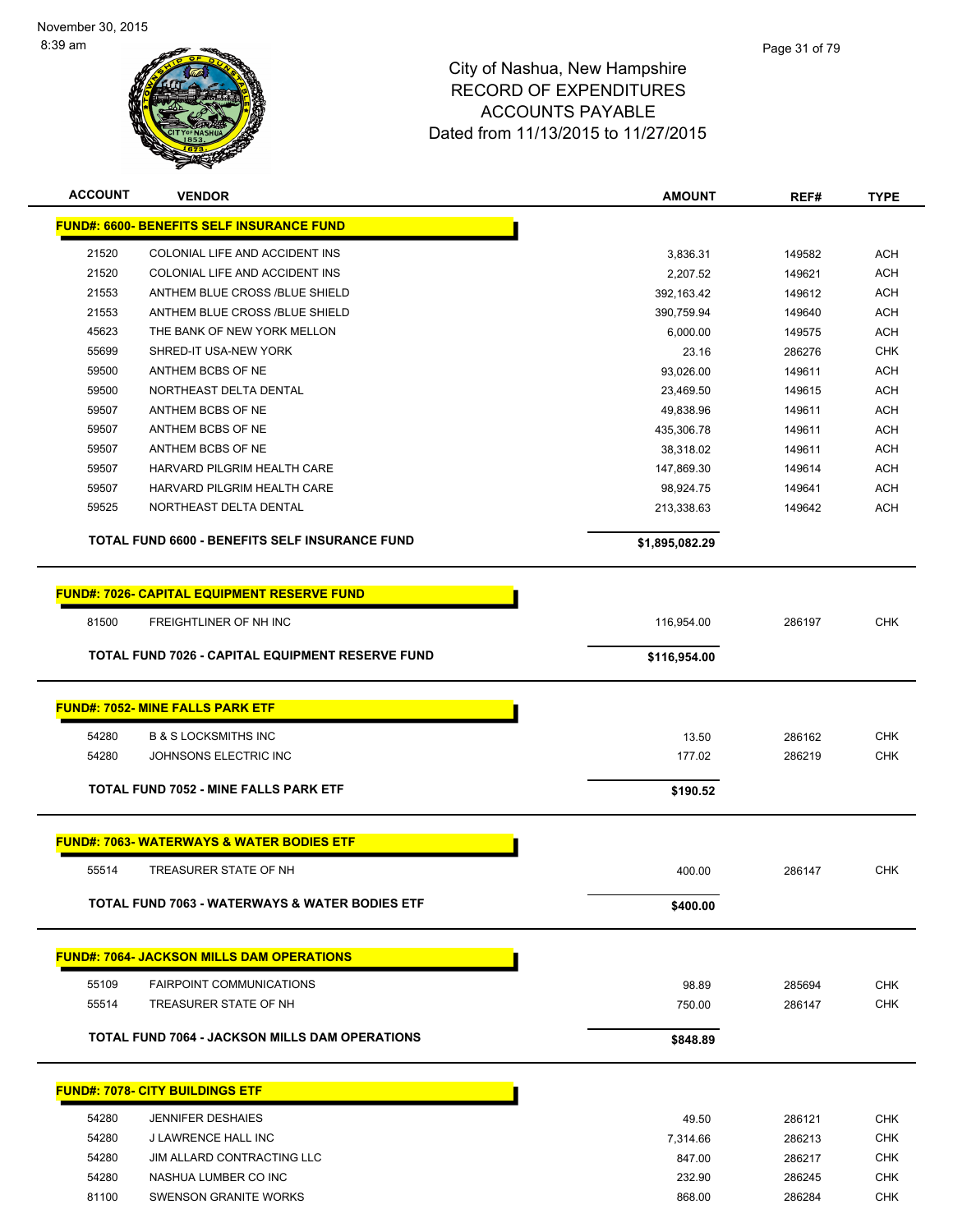| <b>ACCOUNT</b><br><b>VENDOR</b>                     | <b>AMOUNT</b> | REF#   | <b>TYPE</b> |
|-----------------------------------------------------|---------------|--------|-------------|
| <b>TOTAL FUND 7078 - CITY BUILDINGS ETF</b>         | \$9,312.06    |        |             |
| <b>FUND#: 7504- ETF CONTRIB EDGEWOOD-DEED FUND</b>  |               |        |             |
| 61299<br><b>HARDY DORIC INC</b>                     | 975.00        | 285803 | <b>CHK</b>  |
| TOTAL FUND 7504 - ETF CONTRIB EDGEWOOD-DEED FUND    | \$975.00      |        |             |
| <b>FUND#: 7565- SCHOOL RELATED PROGRAMS-ETF</b>     |               |        |             |
| <b>BLICK ART MATERIALS</b><br>61299                 | 1,864.00      | 286318 | <b>CHK</b>  |
| TOTAL FUND 7565 - SCHOOL RELATED PROGRAMS-ETF       | \$1,864.00    |        |             |
| <b>FUND#: 8050- LIBRARY-CHARLES ZYLONIS</b>         |               |        |             |
| 68322<br>DOVILE M COOPER                            | 600.00        | 285766 | <b>CHK</b>  |
| <b>TOTAL FUND 8050 - LIBRARY-CHARLES ZYLONIS</b>    | \$600.00      |        |             |
| <b>FUND#: 8063- LIBRARY-HENRY STEARNS FUND</b>      |               |        |             |
| 61807<br><b>BAKER &amp; TAYLOR</b>                  | 332.01        | 285742 | <b>CHK</b>  |
| 61807<br><b>BAKER &amp; TAYLOR</b>                  | 962.04        | 286163 | <b>CHK</b>  |
| <b>TOTAL FUND 8063 - LIBRARY-HENRY STEARNS FUND</b> | \$1,294.05    |        |             |
| <b>FUND#: 8400- AGENCY-DEVELOPER ESCROWS</b>        |               |        |             |
| 21730<br>APC CONSTRUCTION                           | 788.50        | 285736 | <b>CHK</b>  |
| <b>TOTAL FUND 8400 - AGENCY-DEVELOPER ESCROWS</b>   | \$788.50      |        |             |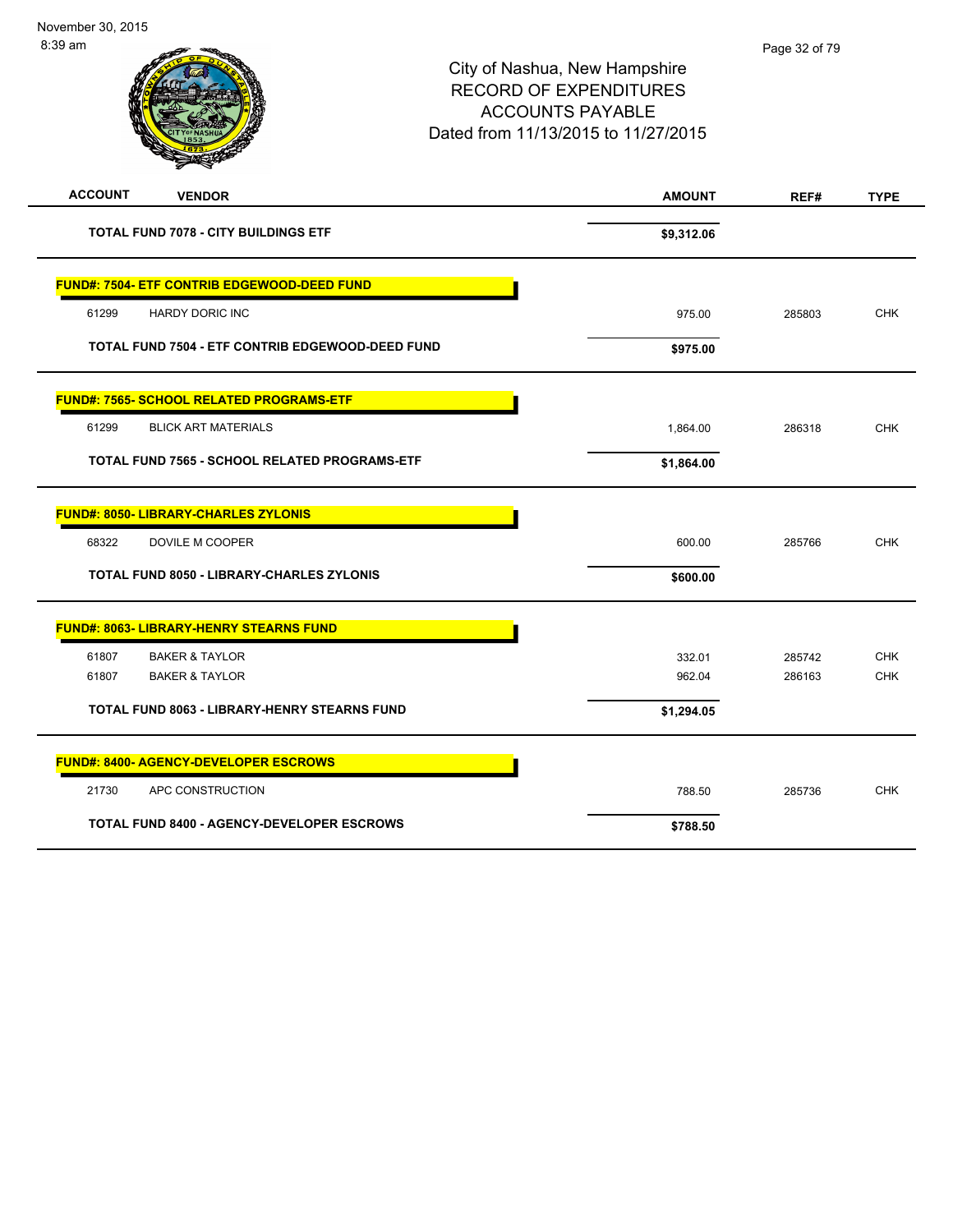

| ACCOUNT | <b>VENDOR</b> |                                           | <b>AMOUNT</b><br>REF# | <b>TYPE</b> |
|---------|---------------|-------------------------------------------|-----------------------|-------------|
|         |               | <b>EXPENDITURE SUMMARY BY FUND</b>        | <b>AMOUNT</b>         |             |
|         | 1000          | <b>GENERAL FUND</b>                       | 1,715,176.98          |             |
|         | 1001          | <b>GF-CAPITAL IMPROVEMENTS</b>            | 3,792.09              |             |
|         | 1010          | <b>GF-PRIOR YEAR ESCROWS/EXPENSES</b>     | 8,831.46              |             |
|         | 2100          | <b>FOOD SERVICES FUND</b>                 | 143,011.53            |             |
|         | 2201          | DRIVERS EDUCATION FUND                    | 548.90                |             |
|         | 2207          | ADULT ED/CONTINUING ED                    | 274.26                |             |
|         | 2212          | ATHLETICS REVENUE FUND                    | 50.00                 |             |
|         | 2222          | AFTER SCHOOL PROGRAM                      | 2,405.10              |             |
|         | 2501          | PUBLIC HEALTH CLIENT FEES FUND            | 230.00                |             |
|         | 2503          | PARKS & REC PROGRAMS FUND                 | 2,432.80              |             |
|         | 2504          | HOLMAN STADIUM EVENTS FUND                | 5,112.94              |             |
|         | 2505          | <b>GOVT &amp; EDUCATION CHANNELS FUND</b> | 4,437.81              |             |
|         | 2506          | HUNT BLDG FACILITY RENTAL FUND            | 102.00                |             |
|         | 2508          | SPECIAL ROAD & HIGHWAY FUND               | 223,362.63            |             |
|         | 3050          | POLICE GRANTS FUND                        | 1,445.00              |             |
|         | 3068          | COMMUNITY SERVICES GRANTS FUND            | 61,632.31             |             |
|         | 3070          | COMMUNITY HEALTH GRANTS FUND              | 1,137.43              |             |
|         | 3080          | COMMUNITY DEVELOPMENT GRANTS              | 6,252.14              |             |
|         | 3090          | URBAN PROGRAM GRANTS FUND                 | 178,445.77            |             |
|         | 3120          | <b>TRANSIT GRANTS FUND</b>                | 65,353.09             |             |
|         | 3200          | PARKS & RECREATION GRANTS FUND            | 608.37                |             |
|         | 3800          | <b>SCHOOL GRANTS FUND</b>                 | 66,392.72             |             |
|         | 3810          | FOOD SERVICE GRANTS FUND                  | 7,710.69              |             |
|         | 4005          | TRAFFIC VIOLATIONS FUND                   | 2,236.61              |             |
|         | 4010          | MOTOR VEHICLE ADMIN FUND                  | 92.31                 |             |
|         | 4020          | POLICE DRUG ENFORCEMENT FUND              | 2,000.00              |             |
|         | 4025          | DOJ DRUG FORFEITURE FUND                  | 36,082.27             |             |
|         | 4035          | POLICE OVERTIME BILLING FUND              | 1,462.33              |             |
|         | 4053          | FIRE REGIONAL HAZMAT FUND                 | 104.12                |             |
|         | 4090          | LIB-LOST/DAMAGED BOOK FINES               | 407.94                |             |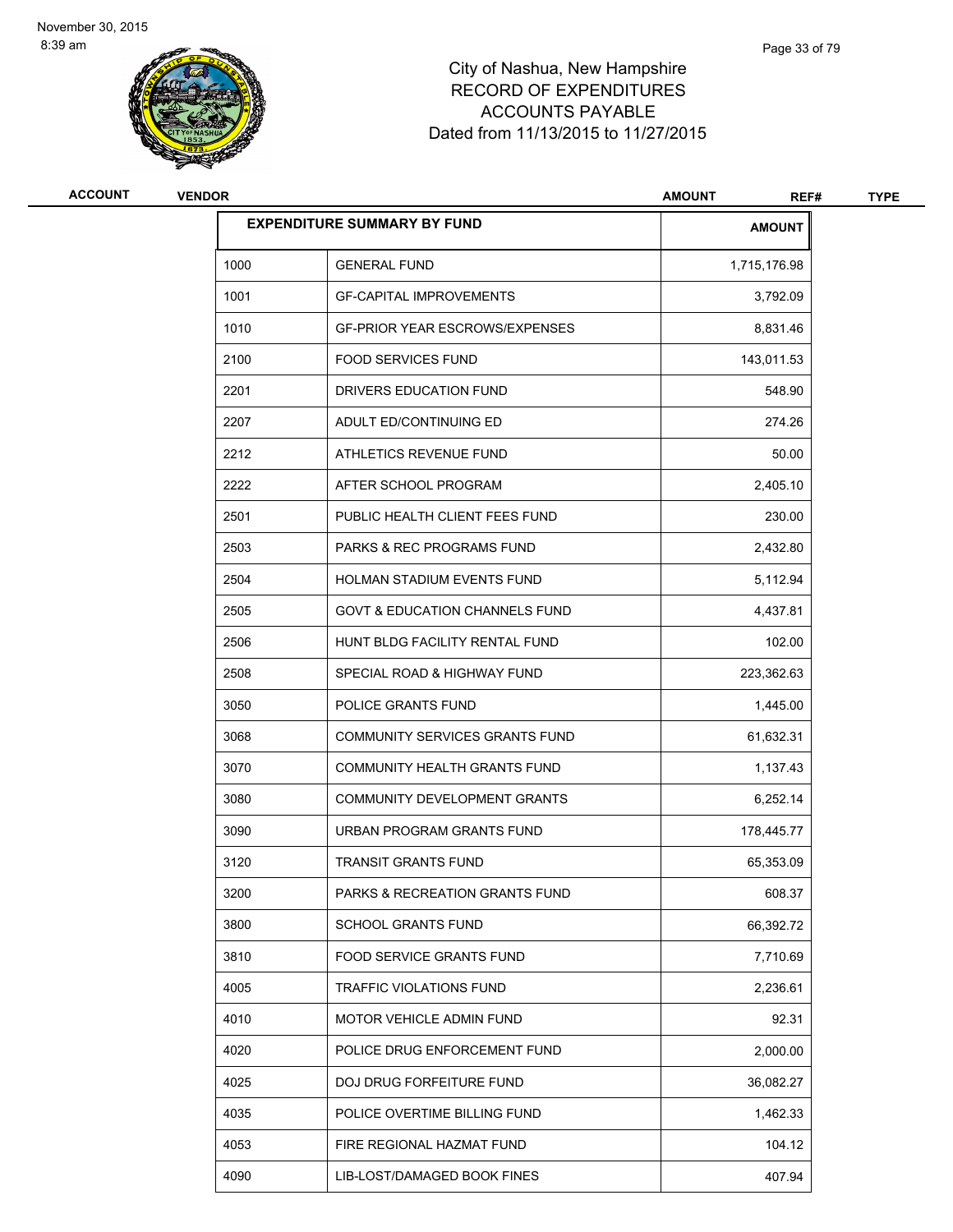

| <b>ACCOUNT</b> | <b>VENDOR</b> |                                     | <b>AMOUNT</b><br>REF# | <b>TYPE</b> |
|----------------|---------------|-------------------------------------|-----------------------|-------------|
|                |               |                                     | <b>AMOUNT</b>         |             |
|                | 5010          | CAP PROJECTS-INFO TECHNOLOGY        | 2,350.00              |             |
|                | 5050          | CAP PROJECTS-COMMUNICATIONS         | 8,989.57              |             |
|                | 5200          | CAPITAL PROJECTS-STREETS            | 1,724.77              |             |
|                | 5700          | CAP PROJECTS-BROAD ST PARKWAY       | 38,610.70             |             |
|                | 5800          | <b>SCHOOL CAPITAL PROJECTS FUND</b> | 523,255.12            |             |
|                | 6000          | <b>SOLID WASTE FUND</b>             | 58,806.67             |             |
|                | 6200          | <b>WASTEWATER FUND</b>              | 186,817.73            |             |
|                | 6500          | PROPERTY & CASUALTY FUND            | 28,056.06             |             |
|                | 6600          | BENEFITS SELF INSURANCE FUND        | 1,895,082.29          |             |
|                | 7026          | CAPITAL EQUIPMENT RESERVE FUND      | 116,954.00            |             |
|                | 7052          | MINE FALLS PARK ETF                 | 190.52                |             |
|                | 7063          | WATERWAYS & WATER BODIES ETF        | 400.00                |             |
|                | 7064          | <b>JACKSON MILLS DAM OPERATIONS</b> | 848.89                |             |
|                | 7078          | <b>CITY BUILDINGS ETF</b>           | 9,312.06              |             |
|                | 7504          | ETF CONTRIB EDGEWOOD-DEED FUND      | 975.00                |             |
|                | 7565          | SCHOOL RELATED PROGRAMS-ETF         | 1,864.00              |             |
|                | 8050          | <b>LIBRARY-CHARLES ZYLONIS</b>      | 600.00                |             |
|                | 8063          | LIBRARY-HENRY STEARNS FUND          | 1,294.05              |             |
|                | 8400          | AGENCY-DEVELOPER ESCROWS            | 788.50                |             |
|                | <b>TOTAL:</b> |                                     | 5,418,051.53          |             |

**Grand Total:**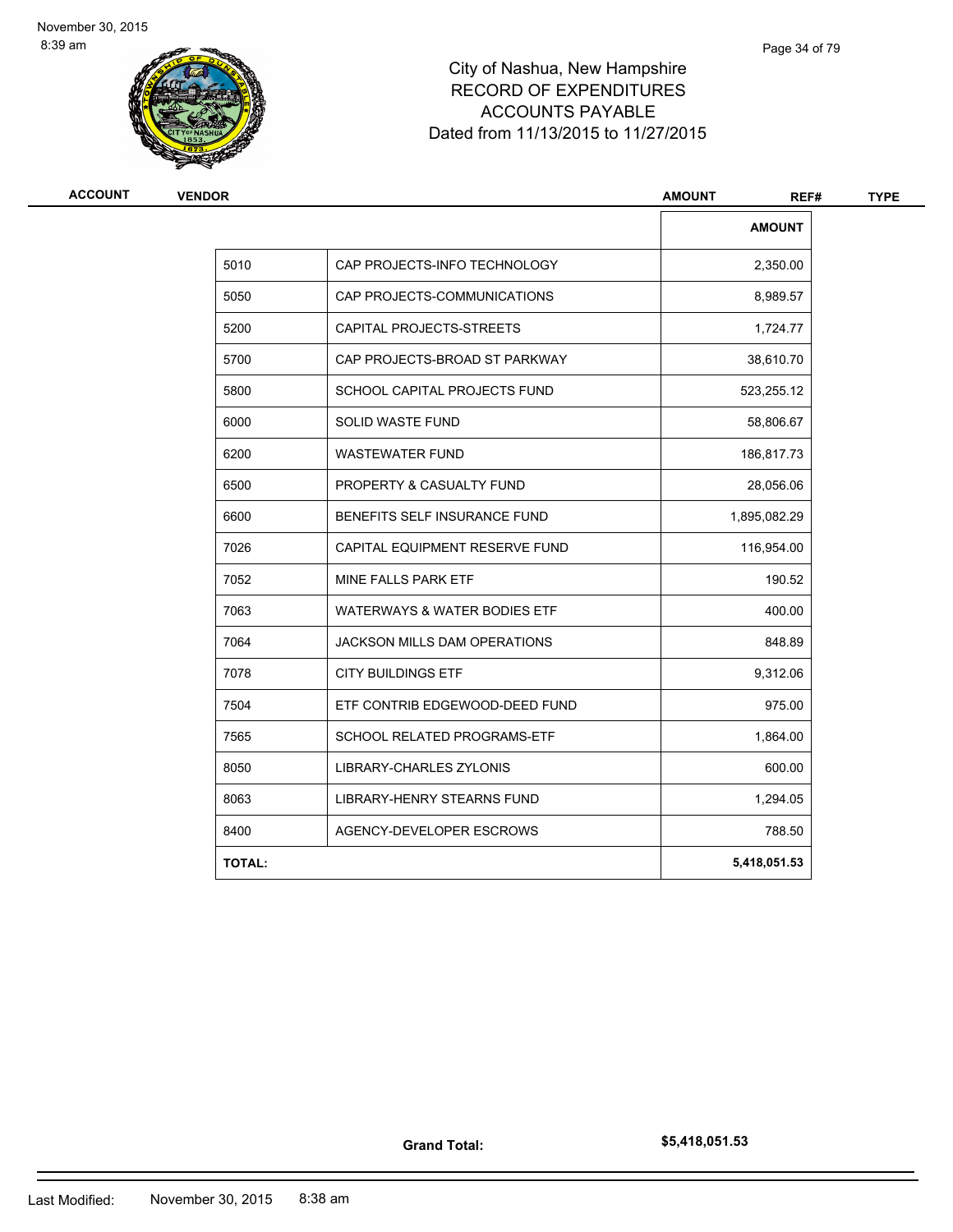

#### City of Nashua, New Hampshire RECORD OF EXPENDITURES PAYROLL-GROSS WAGES Dated from 11/13/2015 to 11/27/2015

| $\blacktriangle$ . | <b>PAY DATE</b>                   | <b>ACCOUNT</b>                       | <b>DESCRIPTION</b>             | <b>AMOUNT</b> |
|--------------------|-----------------------------------|--------------------------------------|--------------------------------|---------------|
|                    | <b>FUND#: 1000 - GENERAL FUND</b> |                                      |                                |               |
| 101                | <b>MAYOR</b>                      |                                      |                                |               |
|                    | 11/19/15                          | 51100                                | CITIZEN SERVICES DIRECTOR      | 903.15        |
|                    |                                   |                                      |                                | 903.15        |
|                    | 11/25/15                          | 51100                                | CITIZEN SERVICES DIRECTOR      |               |
|                    | 11/19/15                          | 51100                                | <b>COMMUNICATIONS DIRECTOR</b> | 903.15        |
|                    | 11/25/15                          | 51100                                | <b>COMMUNICATIONS DIRECTOR</b> | 903.16        |
|                    | 11/19/15                          | 51100                                | EXECUTIVE SECRETARY AA         | 957.30        |
|                    | 11/25/15                          | 51100                                | EXECUTIVE SECRETARY AA         | 957.29        |
|                    | 11/19/15                          | 51100                                | <b>INTERN</b>                  | 600.00        |
|                    | 11/25/15                          | 51100                                | <b>INTERN</b>                  | 600.00        |
|                    | 11/19/15                          | 51500                                | <b>MAYOR</b>                   | 2,194.95      |
|                    | 11/25/15                          | 51500                                | <b>MAYOR</b>                   | 2,194.95      |
|                    | 11/25/15                          | 55118                                | TELEPHONE-CELLULAR             | 50.00         |
|                    | <b>TOTAL 101 - MAYOR</b>          |                                      |                                | \$11,167.10   |
| 102                | <b>BOARD OF ALDERMEN</b>          |                                      |                                |               |
|                    | 11/19/15                          | 51100                                | ALDERMANIC LEGISLATION MANAGER | 1,489.35      |
|                    | 11/25/15                          | 51100                                | ALDERMANIC LEGISLATION MANAGER | 1,489.35      |
|                    | 11/19/15                          | 51200                                | LEGISLATIVE TRANSCRIPTION SPEC | 423.64        |
|                    | 11/25/15                          | 51200                                | LEGISLATIVE TRANSCRIPTION SPEC | 445.95        |
|                    |                                   | <b>TOTAL 102 - BOARD OF ALDERMEN</b> |                                | \$3,848.29    |
| 103                | <b>LEGAL</b>                      |                                      |                                |               |
|                    | 11/19/15                          | 51100                                | ASSOCIATE CORPORATION COUNSEL  | 1,529.80      |
|                    | 11/25/15                          | 51100                                | ASSOCIATE CORPORATION COUNSEL  | 1,529.80      |
|                    | 11/19/15                          | 51100                                | <b>CORPORATION COUNSEL</b>     | 2,265.30      |
|                    | 11/25/15                          | 51100                                | <b>CORPORATION COUNSEL</b>     | 2,265.30      |
|                    | 11/19/15                          | 51100                                | DEPUTY CORPORATION COUNSEL     | 2,060.85      |
|                    | 11/25/15                          | 51100                                | DEPUTY CORPORATION COUNSEL     | 2,060.86      |
|                    | 11/19/15                          | 51100                                | <b>LEGAL ASSISTANT</b>         | 1,957.20      |
|                    | 11/25/15                          | 51100                                | <b>LEGAL ASSISTANT</b>         | 1,957.20      |
|                    | 11/25/15                          | 55118                                | TELEPHONE-CELLULAR             | 100.00        |
|                    | <b>TOTAL 103 - LEGAL</b>          |                                      |                                | \$15,726.31   |
| 107                | <b>CITY CLERK</b>                 |                                      |                                |               |
|                    | 11/19/15                          | 51100                                | <b>CITY CLERK</b>              | 1,622.10      |
|                    | 11/25/15                          | 51100                                | <b>CITY CLERK</b>              | 1,622.10      |
|                    | 11/19/15                          | 51100                                | <b>CLERK VITAL RECORDS II</b>  | 835.30        |
|                    | 11/25/15                          | 51100                                | <b>CLERK VITAL RECORDS II</b>  | 1,670.60      |
|                    | 11/19/15                          | 51100                                | DEPARTMENT COORDINATOR, CC     | 833.70        |
|                    | 11/25/15                          | 51100                                | DEPARTMENT COORDINATOR, CC     | 833.70        |
|                    | 11/19/15                          | 51300                                |                                | 211.21        |
|                    |                                   |                                      | OVERTIME-REGULAR               | 97.50         |
|                    | 11/19/15                          | 51400                                | WAGES TEMP-SEASONAL            |               |
|                    | 11/25/15                          | 51400                                | WAGES TEMP-SEASONAL            | 195.00        |
|                    | 11/19/15                          | 51500                                | ELECTED BALLOT INSPECTOR       | 3,450.00      |
|                    | 11/19/15                          | 51500                                | ELECTED DEPUTY VOTER REGISTRAR | 330.00        |
|                    | 11/19/15                          | 51500                                | ELECTED MODERATOR              | 925.00        |

11/19/15 51500 ELECTED SELECTMAN 1,617.50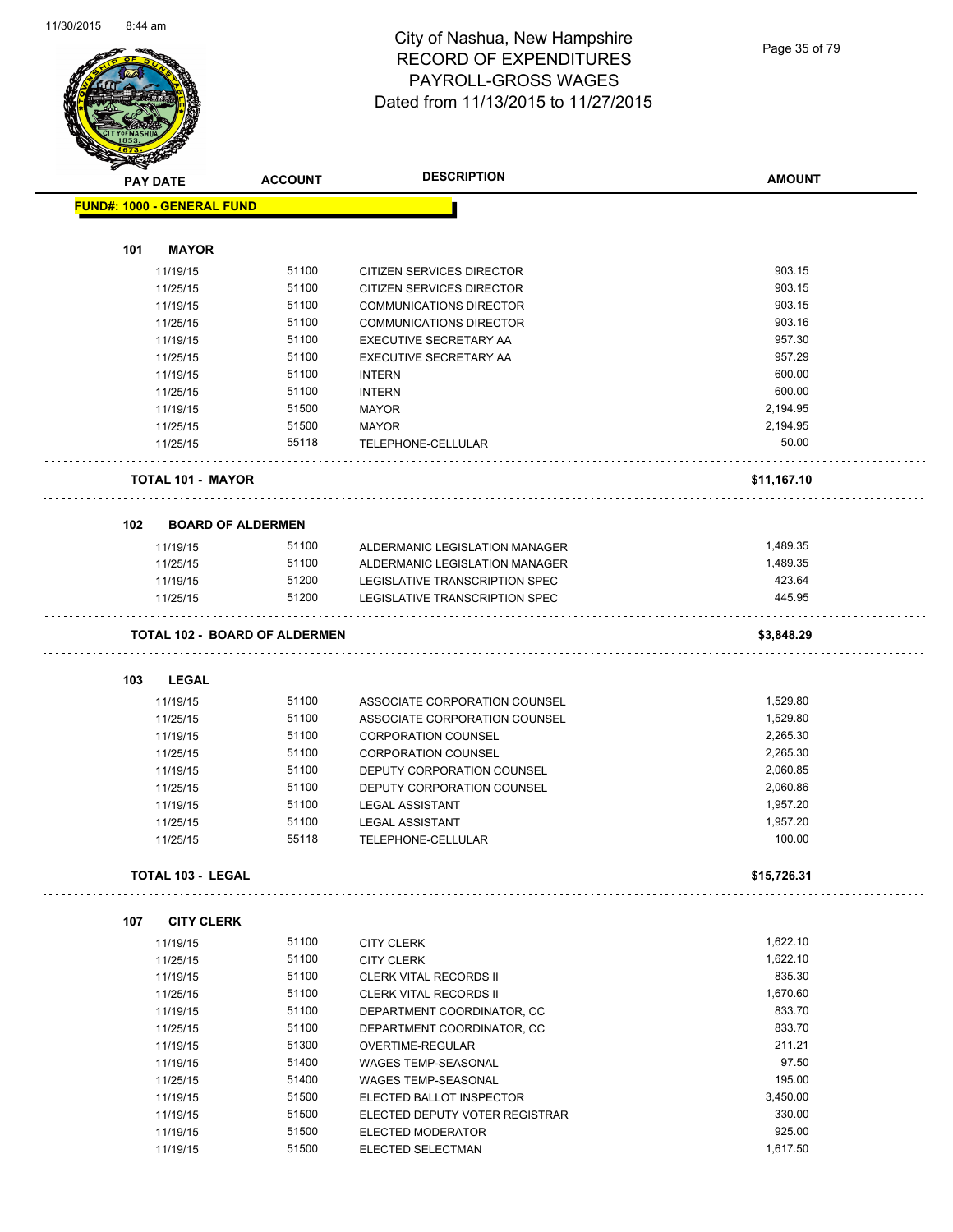#### City of Nashua, New Hampshire RECORD OF EXPENDITURES PAYROLL-GROSS WAGES Dated from 11/13/2015 to 11/27/2015

Page 36 of 79

|     | <b>PAY DATE</b>                      | <b>ACCOUNT</b>                | <b>DESCRIPTION</b>               | <b>AMOUNT</b> |
|-----|--------------------------------------|-------------------------------|----------------------------------|---------------|
|     | <b>FUND#: 1000 - GENERAL FUND</b>    |                               |                                  |               |
| 107 | <b>CITY CLERK</b>                    |                               |                                  |               |
|     | 11/19/15                             | 51500                         | ELECTED WARD CLERK               | 1,140.00      |
|     | 11/19/15                             | 51500                         | <b>SUB CLERICAL</b>              | 165.00        |
|     | 11/19/15                             | 51512                         | WAGES APPOINTED OFFICIALS        | 8.325.00      |
|     | 11/25/15                             | 51512                         | <b>WAGES APPOINTED OFFICIALS</b> | 315.00        |
|     |                                      |                               |                                  |               |
|     | <b>TOTAL 107 - CITY CLERK</b>        |                               |                                  | \$24,188.71   |
| 111 | <b>HUMAN RESOURCES</b>               |                               |                                  |               |
|     | 11/19/15                             | 51100                         | <b>COMPENSATION MANAGER</b>      | 1,626.10      |
|     | 11/25/15                             | 51100                         | <b>COMPENSATION MANAGER</b>      | 1,626.10      |
|     | 11/19/15                             | 51100                         | <b>HR SPEC</b>                   | 833.85        |
|     | 11/25/15                             | 51100                         | <b>HR SPEC</b>                   | 833.85        |
|     | 11/19/15                             | 51100                         | <b>HUMAN RESOURCES DIRECTOR</b>  | 1,501.75      |
|     | 11/25/15                             | 51100                         | HUMAN RESOURCES DIRECTOR         | 1,501.75      |
|     | 11/19/15                             | 51100                         | PAYROLL ANALYST                  | 1,914.80      |
|     | 11/25/15                             | 51100                         | PAYROLL ANALYST                  | 1,914.80      |
|     | 11/19/15                             | 51200                         | ADMINISTRATIVE ASSISTANT I       | 287.06        |
|     | 11/25/15                             | 51200                         | ADMINISTRATIVE ASSISTANT I       | 276.82        |
|     | 11/19/15                             | 51300                         | OVERTIME-REGULAR                 | 161.28        |
|     | 11/25/15                             | 51300                         | OVERTIME-REGULAR                 | 209.42        |
|     | 11/19/15                             | 55425                         | EMPLOYMENT BACKGROUND CHECKS     | 40.00         |
|     | <b>TOTAL 111 - HUMAN RESOURCES</b>   |                               |                                  | \$12,727.58   |
|     |                                      |                               |                                  |               |
| 115 | <b>CITYWIDE PENSIONS</b>             |                               |                                  | 50.00         |
|     | 11/25/15                             | 52120                         | PENSION DISTRIBUTIONS            |               |
|     | <b>TOTAL 115 - CITYWIDE PENSIONS</b> |                               |                                  | \$50.00       |
| 122 |                                      | <b>INFORMATION TECHNOLOGY</b> |                                  |               |
|     | 11/19/15                             | 51100                         | ADMIN ASSISTANT II               | 704.60        |
|     | 11/25/15                             | 51100                         | ADMIN ASSISTANT II               | 704.60        |
|     | 11/19/15                             | 51100                         | ENTERPRISE SYS ADMINISTRATOR     | 1,404.70      |
|     | 11/25/15                             | 51100                         | ENTERPRISE SYS ADMINISTRATOR     | 1,404.70      |
|     | 11/19/15                             | 51100                         | ERP SYSTEM ADMIN DBA             | 1,720.00      |
|     | 11/25/15                             | 51100                         | ERP SYSTEM ADMIN DBA             | 1,720.00      |
|     | 11/19/15                             | 51100                         | INTER INTRA APPL DEV PROJ LDR    | 1,674.50      |
|     | 11/25/15                             | 51100                         | INTER INTRA APPL DEV PROJ LDR    | 1,674.50      |
|     | 11/19/15                             | 51100                         | IT DIVISION DIRECTOR             | 2,060.85      |
|     | 11/25/15                             | 51100                         | IT DIVISION DIRECTOR             | 2,060.85      |
|     | 11/19/15                             | 51100                         | IT INFRASTRUCTURE ANALYST        | 1,218.45      |
|     |                                      | 51100                         | IT INFRASTRUCTURE ANALYST        | 1,218.45      |
|     | 11/25/15                             | 51100                         |                                  |               |
|     | 11/19/15                             |                               | IT INFRASTRUCTURE TEAM LEADER    | 1,853.20      |
|     | 11/25/15                             | 51100                         | IT INFRASTRUCTURE TEAM LEADER    | 1,853.20      |
|     | 11/19/15                             | 51100                         | SYSTEMS ADM DATABASE ADM         | 1,688.80      |
|     | 11/25/15                             | 51100                         | SYSTEMS ADM DATABASE ADM         | 1,688.80      |
|     | 11/19/15                             | 51100                         | TECH SUPPORT TEAM LEADER         | 1,562.00      |
|     | 11/25/15                             | 51100                         | TECH SUPPORT TEAM LEADER         | 1,562.00      |

11/19/15 51100 TECHNICAL SPEC II NET SUPPORT 1,162.75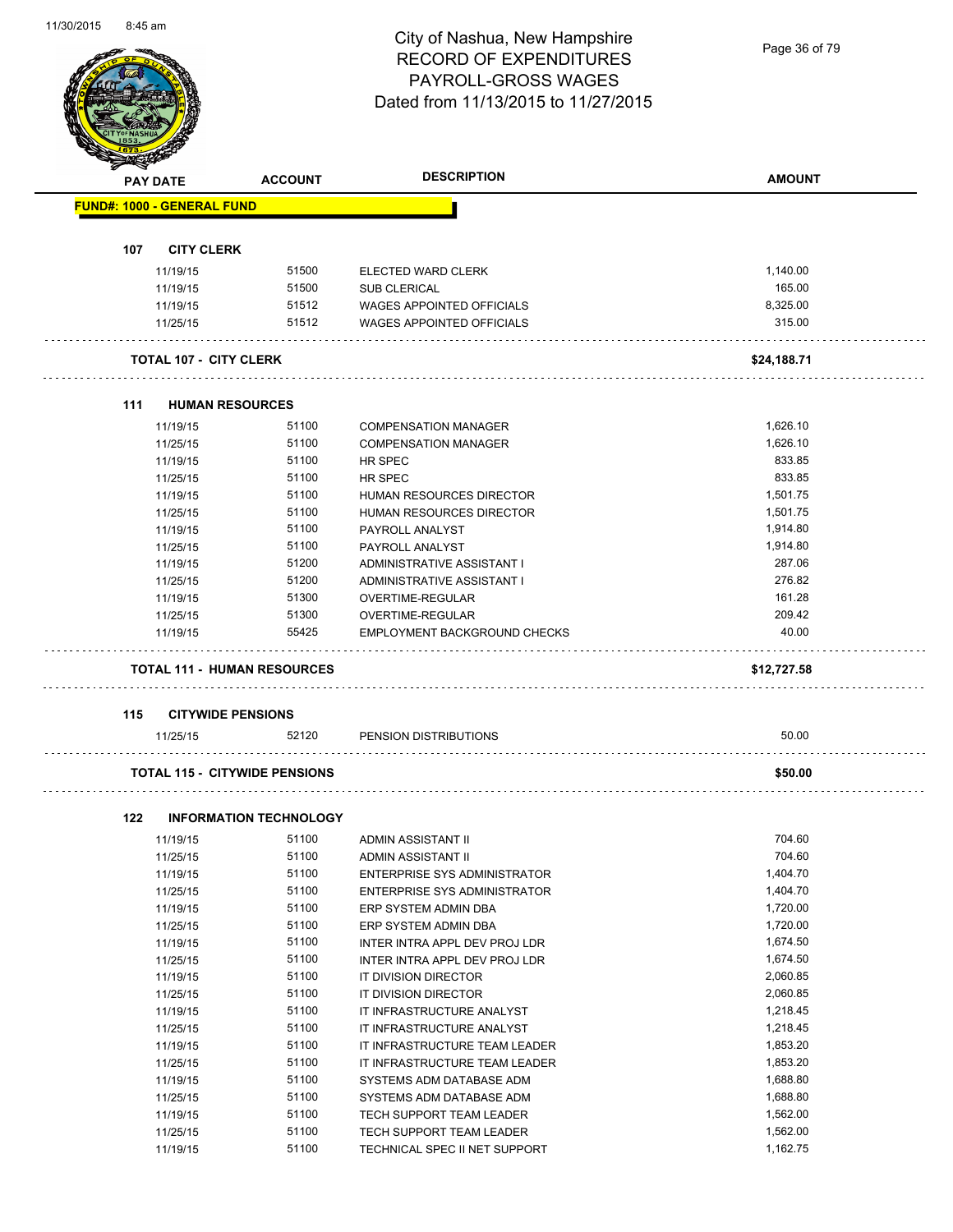| <b>PAY DATE</b>                   | <b>ACCOUNT</b>                            | <b>DESCRIPTION</b>                | <b>AMOUNT</b> |
|-----------------------------------|-------------------------------------------|-----------------------------------|---------------|
| <b>FUND#: 1000 - GENERAL FUND</b> |                                           |                                   |               |
| 122                               | <b>INFORMATION TECHNOLOGY</b>             |                                   |               |
| 11/25/15                          | 51100                                     | TECHNICAL SPEC II NET SUPPORT     | 1,162.75      |
| 11/19/15                          | 51100                                     | <b>TECHNICAL SPECIALIST I</b>     | 727.35        |
| 11/25/15                          | 51100                                     | <b>TECHNICAL SPECIALIST I</b>     | 727.35        |
| 11/25/15                          | 55118                                     | TELEPHONE-CELLULAR                | 284.00        |
|                                   | <b>TOTAL 122 - INFORMATION TECHNOLOGY</b> |                                   | \$31,838.40   |
|                                   |                                           |                                   |               |
| 126                               | <b>FINANCIAL SERVICES</b>                 |                                   |               |
| 11/19/15                          | 51100                                     | ACCOUNTING COMPLIANCE MGR         | 1,138.25      |
| 11/25/15                          | 51100                                     | ACCOUNTING COMPLIANCE MGR         | 1,138.25      |
| 11/19/15                          | 51100                                     | ACCOUNTS PAYABLE COORDINATOR      | 2,170.84      |
| 11/25/15                          | 51100                                     | ACCOUNTS PAYABLE COORDINATOR      | 2,170.85      |
| 11/19/15                          | 51100                                     | <b>ACCOUNTS PAYABLE SUPV</b>      | 985.55        |
| 11/25/15                          | 51100                                     | ACCOUNTS PAYABLE SUPV             | 985.55        |
| 11/19/15                          | 51100                                     | ADMINISTRATIVE ASSISTANT I        | 677.85        |
| 11/25/15                          | 51100                                     | ADMINISTRATIVE ASSISTANT I        | 677.85        |
| 11/19/15                          | 51100                                     | <b>CFO COMPTROLLER</b>            | 2,120.60      |
| 11/25/15                          | 51100                                     | <b>CFO COMPTROLLER</b>            | 2,120.60      |
| 11/19/15                          | 51100                                     | DEP TREASURER TAX COLLECTOR       | 1,116.40      |
| 11/25/15                          | 51100                                     | DEP TREASURER TAX COLLECTOR       | 1,116.40      |
| 11/19/15                          | 51100                                     | FINANCE AND ADMIN MANAGER         | 766.80        |
| 11/25/15                          | 51100                                     | FINANCE AND ADMIN MANAGER         | 766.80        |
| 11/19/15                          | 51100                                     | FINANCIAL MANAGER GENERAL GOVT    | 1,450.00      |
| 11/25/15                          | 51100                                     | FINANCIAL MANAGER GENERAL GOVT    | 1,450.00      |
| 11/19/15                          | 51100                                     | FINANCIAL SERVICES COORDINATOR    | 992.85        |
| 11/25/15                          | 51100                                     | FINANCIAL SERVICES COORDINATOR    | 992.86        |
| 11/19/15                          | 51100                                     | MV CLERK II REGISTRATION          | 1,341.40      |
| 11/25/15                          | 51100                                     | MV CLERK II REGISTRATION          | 1,332.96      |
| 11/19/15                          | 51100                                     | OPERATIONS ANALYST                | 769.95        |
| 11/25/15                          | 51100                                     | OPERATIONS ANALYST                | 769.95        |
| 11/19/15                          | 51100                                     | RESOURCE COORDINATOR              | 622.20        |
| 11/25/15                          | 51100                                     | <b>RESOURCE COORDINATOR</b>       | 622.20        |
| 11/19/15                          | 51100                                     | REVENUE ACCOUNTS SPEC             | 772.90        |
| 11/25/15                          | 51100                                     | REVENUE ACCOUNTS SPEC             | 772.90        |
| 11/19/15                          | 51100                                     | REVENUE COORDINATOR               | 1,007.95      |
| 11/25/15                          | 51100                                     | REVENUE COORDINATOR               | 1,007.95      |
| 11/19/15                          | 51100                                     | SENIOR ACCOUNTANT                 | 1,064.25      |
| 11/25/15                          | 51100                                     | SENIOR ACCOUNTANT                 | 1,064.25      |
| 11/19/15                          | 51100                                     | SENIOR FINANCIAL ANALYST          | 1,155.05      |
| 11/25/15                          | 51100                                     | SENIOR FINANCIAL ANALYST          | 1,155.05      |
| 11/19/15                          | 51100                                     | <b>SUPV VEHICLE REGISTRATION</b>  | 1,092.80      |
| 11/25/15                          | 51100                                     | <b>SUPV VEHICLE REGISTRATION</b>  | 1,092.80      |
| 11/19/15                          | 51100                                     | TREASURER TAX COLLECTOR           | 1,853.20      |
| 11/25/15                          | 51100                                     | TREASURER TAX COLLECTOR           | 1,853.20      |
| 11/19/15                          | 51100                                     | <b>VEHICLE REGISTRATION CLERK</b> | 1,093.60      |
| 11/25/15                          | 51100                                     | <b>VEHICLE REGISTRATION CLERK</b> | 1,093.60      |
| 11/19/15                          | 51200                                     | <b>ACCOUNTING TEMP</b>            | 341.25        |
| 11/25/15                          | 51200                                     | <b>ACCOUNTING TEMP</b>            | 337.50        |
| 11/19/15                          | 51200                                     | TRUST ACCOUNTANT PT               | 704.12        |
| 11/25/15                          | 51200                                     | TRUST ACCOUNTANT PT               | 704.12        |
| 11/5/15                           | 51300                                     | OVERTIME-REGULAR                  | (229.66)      |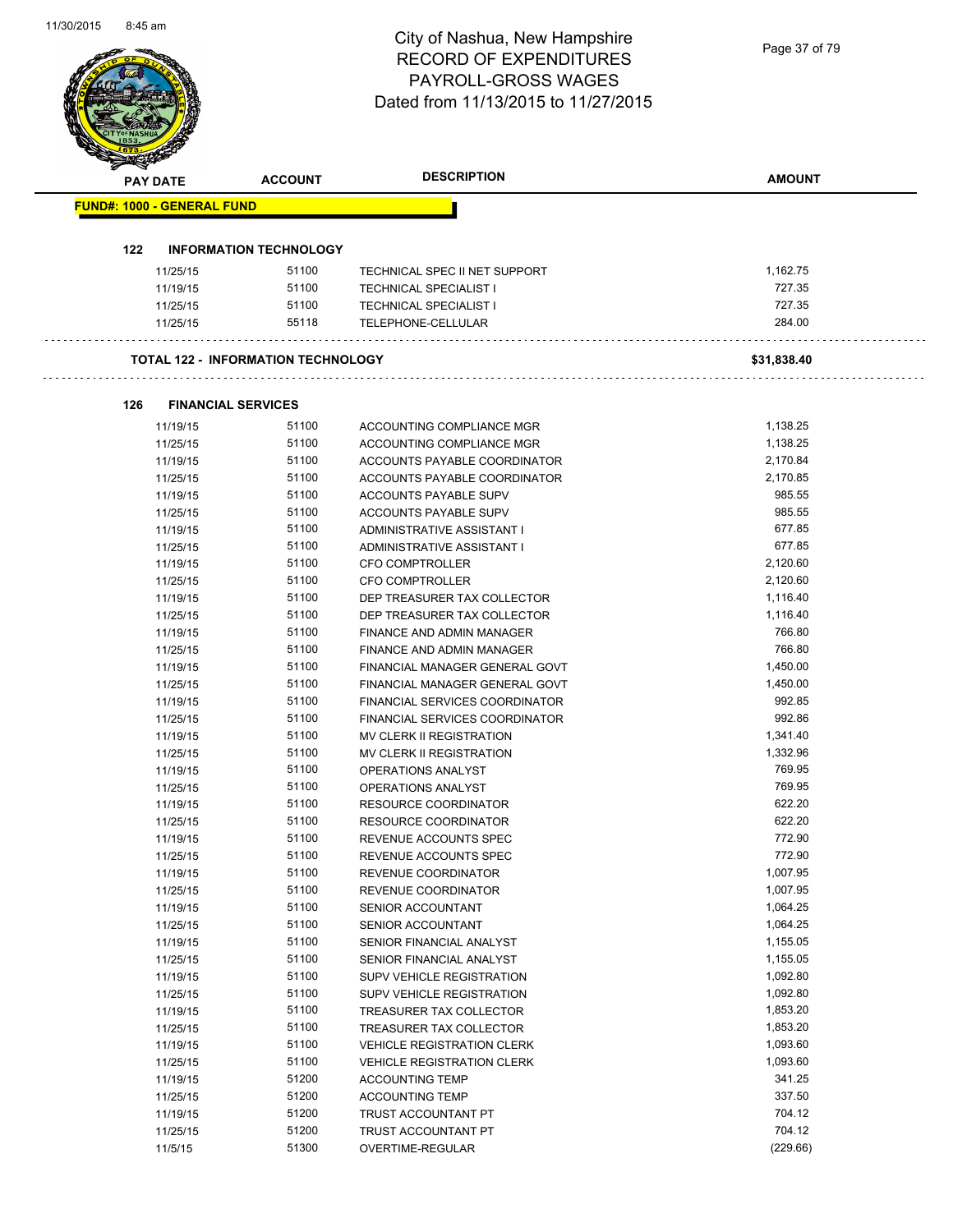Page 38 of 79

|     | <b>PAY DATE</b>                   | <b>ACCOUNT</b>                        | <b>DESCRIPTION</b>                                 | <b>AMOUNT</b> |
|-----|-----------------------------------|---------------------------------------|----------------------------------------------------|---------------|
|     | <b>FUND#: 1000 - GENERAL FUND</b> |                                       |                                                    |               |
|     |                                   |                                       |                                                    |               |
| 126 | <b>FINANCIAL SERVICES</b>         |                                       |                                                    |               |
|     | 11/19/15<br>11/25/15              | 51300<br>51300                        | <b>OVERTIME-REGULAR</b><br><b>OVERTIME-REGULAR</b> | 22.84<br>5.13 |
|     | 11/5/15                           | 51750                                 | <b>RETIREMENT &amp; SEPARATION PAY</b>             | 229.66        |
|     | 11/25/15                          | 55118                                 | TELEPHONE-CELLULAR                                 | 50.00         |
|     |                                   | <b>TOTAL 126 - FINANCIAL SERVICES</b> |                                                    | \$46,541.42   |
|     |                                   |                                       |                                                    |               |
| 129 | <b>CITY BUILDINGS</b>             |                                       |                                                    |               |
|     | 11/19/15                          | 51100                                 | <b>BUILDING MANAGER</b>                            | 1,110.44      |
|     | 11/25/15                          | 51100                                 | <b>BUILDING MANAGER</b>                            | 1,110.44      |
|     | 11/19/15                          | 51100                                 | <b>CUSTODIAN I</b>                                 | 1,229.24      |
|     | 11/25/15                          | 51100                                 | <b>CUSTODIAN I</b>                                 | 1,247.44      |
|     | 11/19/15                          | 51100                                 | <b>MAINTENANCE SPEC</b>                            | 699.45        |
|     | 11/25/15                          | 51100                                 | <b>MAINTENANCE SPEC</b>                            | 699.45        |
|     | 11/19/15                          | 51200                                 | <b>CUSTODIAN I</b>                                 | 311.84        |
|     | 11/25/15                          | 51200                                 | <b>CUSTODIAN I</b>                                 | 324.84        |
|     | 11/19/15                          | 51300                                 | OVERTIME-REGULAR                                   | 46.78         |
|     | <b>TOTAL 129 - CITY BUILDINGS</b> |                                       |                                                    | \$6,779.92    |
| 130 | <b>PURCHASING</b>                 |                                       |                                                    |               |
|     | 11/19/15                          | 51100                                 | PURCHASING AGENT I                                 | 698.45        |
|     | 11/25/15                          | 51100                                 | PURCHASING AGENT I                                 | 698.46        |
|     | 11/19/15                          | 51100                                 | PURCHASING AGENT II                                | 878.75        |
|     | 11/25/15                          | 51100                                 | PURCHASING AGENT II                                | 878.75        |
|     | 11/19/15                          | 51100                                 | PURCHASING MANAGER                                 | 1,579.20      |
|     | 11/25/15                          | 51100                                 | PURCHASING MANAGER                                 | 1,579.20      |
|     | 11/25/15                          | 51300                                 | OVERTIME-REGULAR                                   | 13.10         |
|     | <b>TOTAL 130 - PURCHASING</b>     |                                       |                                                    | \$6,325.91    |
|     |                                   |                                       |                                                    |               |
| 131 | <b>HUNT BUILDING</b>              |                                       | HUNT MEMORIAL BLDG & ARTS ADM                      | 330.76        |
|     | 11/19/15<br>11/25/15              | 51100<br>51100                        | HUNT MEMORIAL BLDG & ARTS ADM                      | 330.75        |
|     | <b>TOTAL 131 - HUNT BUILDING</b>  |                                       |                                                    | \$661.51      |
|     |                                   |                                       |                                                    |               |
| 132 | <b>ASSESSING</b>                  |                                       |                                                    |               |
|     | 11/19/15                          | 51100                                 | <b>APPRAISER I</b>                                 | 895.45        |
|     | 11/25/15                          | 51100                                 | <b>APPRAISER I</b>                                 | 895.45        |
|     | 11/19/15                          | 51100                                 | <b>APPRAISER II</b>                                | 1,069.65      |
|     | 11/25/15                          | 51100                                 | <b>APPRAISER II</b>                                | 1,069.65      |
|     | 11/19/15                          | 51100                                 | <b>APPRAISER III</b>                               | 1,218.50      |
|     | 11/25/15                          | 51100                                 | <b>APPRAISER III</b>                               | 1,218.50      |
|     | 11/19/15                          | 51100                                 | ASSESSING ADMIN SPEC I CSR                         | 587.01        |
|     | 11/25/15                          | 51100                                 | ASSESSING ADMIN SPEC I CSR                         | 126.92        |
|     | 11/19/15                          | 51100                                 | ASSESSING ADMIN SPEC II CSR                        | 740.35        |
|     | 11/25/15                          | 51100                                 | ASSESSING ADMIN SPEC II CSR                        | 740.35        |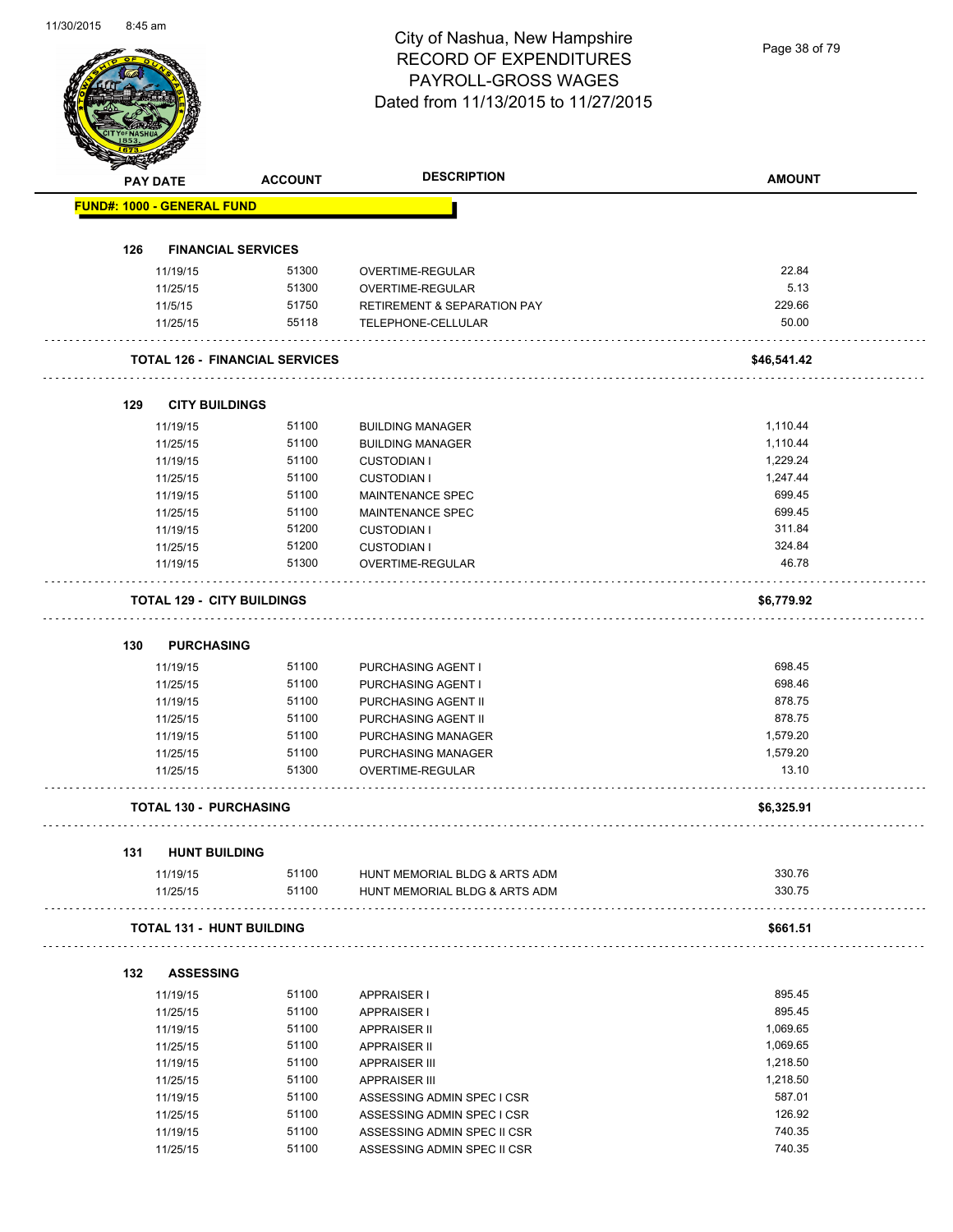

|                                   | <b>PAY DATE</b>        | <b>ACCOUNT</b>                            | <b>DESCRIPTION</b>                                                         | <b>AMOUNT</b>        |
|-----------------------------------|------------------------|-------------------------------------------|----------------------------------------------------------------------------|----------------------|
| <b>FUND#: 1000 - GENERAL FUND</b> |                        |                                           |                                                                            |                      |
|                                   |                        |                                           |                                                                            |                      |
| 132                               |                        | <b>ASSESSING</b>                          |                                                                            |                      |
|                                   | 11/19/15               | 51100                                     | ASSESSING ADMIN SPEC III CSR                                               | 931.60               |
|                                   | 11/25/15               | 51100                                     | ASSESSING ADMIN SPEC III CSR                                               | 931.60               |
|                                   | 11/19/15               | 51100                                     | CHIEF ASSESSOR GIS MANAGER                                                 | 2,154.80             |
|                                   | 11/25/15               | 51100                                     | CHIEF ASSESSOR GIS MANAGER                                                 | 2,154.80             |
|                                   | 11/19/15               | 51100                                     | DEPARTMENT COORDINATOR                                                     | 884.70               |
|                                   | 11/25/15               | 51100                                     | DEPARTMENT COORDINATOR                                                     | 884.70               |
|                                   | 11/19/15               | 51100<br>51100                            | DEPUTY MANAGER APPRAISER IV                                                | 1,537.41<br>1,537.40 |
|                                   | 11/25/15               | 51512                                     | DEPUTY MANAGER APPRAISER IV                                                | 375.00               |
|                                   | 11/25/15<br>11/25/15   | 51750                                     | <b>WAGES APPOINTED OFFICIALS</b><br><b>RETIREMENT &amp; SEPARATION PAY</b> | 6.35                 |
|                                   |                        |                                           |                                                                            |                      |
|                                   |                        | <b>TOTAL 132 - ASSESSING</b>              |                                                                            | \$19,960.19          |
| 134                               | GIS                    |                                           |                                                                            |                      |
|                                   | 11/19/15               | 51100                                     | <b>GIS TECHNICIAN II</b>                                                   | 1,094.29             |
|                                   | 11/25/15               | 51100                                     | <b>GIS TECHNICIAN II</b>                                                   | 1,094.30             |
|                                   | <b>TOTAL 134 - GIS</b> |                                           |                                                                            | \$2,188.59           |
|                                   |                        |                                           |                                                                            |                      |
| 140                               |                        | <b>PINEWOOD CEMETERY</b>                  |                                                                            |                      |
|                                   | 11/25/15               | 55314                                     | FIXED RATE MILEAGE ALLOWANCE                                               | 100.00               |
|                                   |                        | <b>TOTAL 140 - PINEWOOD CEMETERY</b>      |                                                                            | \$100.00             |
| 142                               |                        | <b>WOODLAWN CEMETERY</b>                  |                                                                            |                      |
|                                   |                        | 51100                                     |                                                                            | 1,339.69             |
|                                   | 11/19/15               | 51100                                     | <b>GROUNDSKEEPER CEMETERY</b>                                              | 1,339.70             |
|                                   | 11/25/15<br>11/19/15   | 51100                                     | <b>GROUNDSKEEPER CEMETERY</b><br>SUBFOREMAN CEMETERY                       | 766.05               |
|                                   | 11/25/15               | 51100                                     | SUBFOREMAN CEMETERY                                                        | 766.05               |
|                                   | 11/19/15               | 51100                                     | SUPERINTENDENT CEMETERY I                                                  | 1,075.60             |
|                                   | 11/25/15               | 51100                                     | SUPERINTENDENT CEMETERY I                                                  | 1,075.60             |
|                                   | 11/25/15               | 51300                                     | OVERTIME-REGULAR                                                           | 64.61                |
|                                   | 11/19/15               | 51400                                     | <b>WAGES TEMP-SEASONAL</b>                                                 | 925.00               |
|                                   | 11/25/15               | 51400                                     | <b>WAGES TEMP-SEASONAL</b>                                                 | 1,117.50             |
|                                   |                        | <b>TOTAL 142 - WOODLAWN CEMETERY</b>      |                                                                            | \$8,469.80           |
|                                   |                        |                                           |                                                                            |                      |
| 144                               |                        | <b>EDGEWOOD &amp; SUBURBAN CEMETERIES</b> |                                                                            |                      |
|                                   | 11/19/15               | 51100                                     | <b>GROUNDSKEEPER CEMETERY</b>                                              | 1,160.05             |
|                                   | 11/25/15               | 51100                                     | <b>GROUNDSKEEPER CEMETERY</b>                                              | 1,160.05             |
|                                   | 11/19/15               | 51100                                     | SUBFOREMAN CEMETERY                                                        | 835.75               |
|                                   | 11/25/15               | 51100                                     | SUBFOREMAN CEMETERY                                                        | 835.75               |
|                                   | 11/19/15               | 51100                                     | SUPERINTENDENT CEMETERY II                                                 | 1,166.65             |
|                                   | 11/25/15               | 51100                                     | SUPERINTENDENT CEMETERY II                                                 | 1,166.65             |
|                                   | 11/19/15               | 51400                                     | <b>WAGES TEMP-SEASONAL</b>                                                 | 320.00               |
|                                   | 11/25/15               | 51400                                     | WAGES TEMP-SEASONAL                                                        | 395.00               |
|                                   | 11/25/15               | 55314                                     | FIXED RATE MILEAGE ALLOWANCE                                               | 100.00               |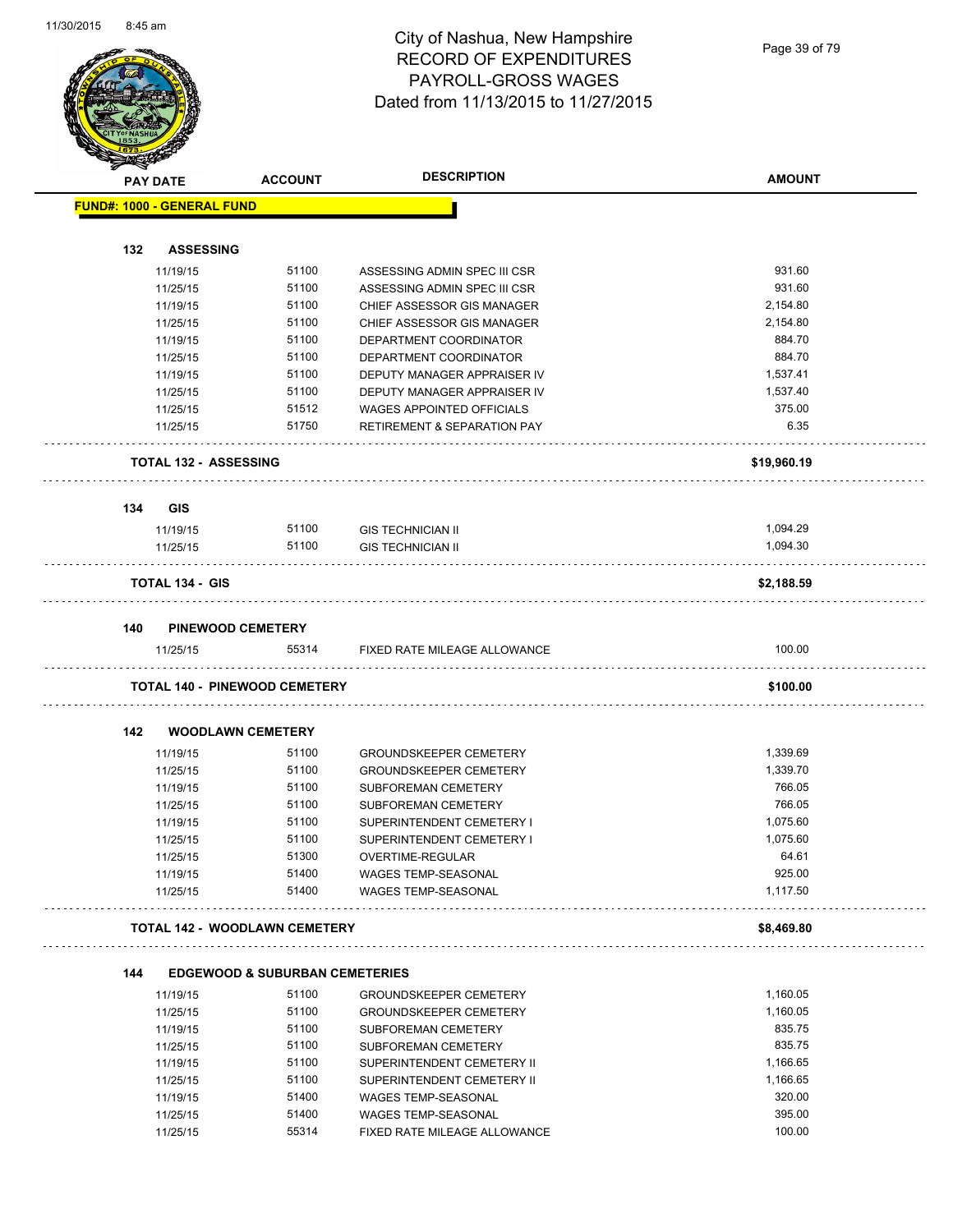| 11/30/2015 | 8:45 am                           |                                                       | City of Nashua, New Hampshire<br><b>RECORD OF EXPENDITURES</b><br><b>PAYROLL-GROSS WAGES</b><br>Dated from 11/13/2015 to 11/27/2015 | Page 40 of 79         |
|------------|-----------------------------------|-------------------------------------------------------|-------------------------------------------------------------------------------------------------------------------------------------|-----------------------|
|            | <b>PAY DATE</b>                   | <b>ACCOUNT</b>                                        | <b>DESCRIPTION</b>                                                                                                                  | <b>AMOUNT</b>         |
|            | <b>FUND#: 1000 - GENERAL FUND</b> |                                                       |                                                                                                                                     |                       |
|            |                                   | <b>TOTAL 144 - EDGEWOOD &amp; SUBURBAN CEMETERIES</b> |                                                                                                                                     | \$7,139.90            |
|            | 150<br><b>POLICE</b>              |                                                       |                                                                                                                                     |                       |
|            | 11/19/15                          | 51100                                                 | <b>1ST YEAR OFFICERS</b>                                                                                                            | 10,500.30             |
|            | 11/25/15                          | 51100                                                 | <b>1ST YEAR OFFICERS</b>                                                                                                            | 10,694.75             |
|            | 11/19/15                          | 51100                                                 | 1ST YR OFFICERS CERTIFIED SPEC                                                                                                      | 1,016.10              |
|            | 11/25/15                          | 51100                                                 | 1ST YR OFFICERS CERTIFIED SPEC                                                                                                      | 1,016.10              |
|            | 11/19/15                          | 51100                                                 | <b>ACCOUNT CLERK III</b>                                                                                                            | 2,181.25              |
|            | 11/25/15                          | 51100                                                 | <b>ACCOUNT CLERK III</b>                                                                                                            | 2,181.25              |
|            | 11/19/15                          | 51100                                                 | ADMINISTRATIVE PROJECT SPEC                                                                                                         | 1,285.00              |
|            | 11/25/15                          | 51100                                                 | ADMINISTRATIVE PROJECT SPEC                                                                                                         | 1,285.00              |
|            | 11/19/15                          | 51100                                                 | ANIMAL CONTROL OFFICER                                                                                                              | 945.95                |
|            | 11/25/15                          | 51100                                                 | ANIMAL CONTROL OFFICER                                                                                                              | 945.95                |
|            | 11/19/15                          | 51100                                                 | ASSISTANT RECORDS MANAGER                                                                                                           | 962.10                |
|            | 11/25/15                          | 51100                                                 | ASSISTANT RECORDS MANAGER                                                                                                           | 1,407.89              |
|            | 11/19/15                          | 51100                                                 | AUTO MECHANIC 1ST CLASS                                                                                                             | 1,629.05              |
|            | 11/25/15                          | 51100                                                 | AUTO MECHANIC 1ST CLASS                                                                                                             | 1,629.05              |
|            | 11/19/15                          | 51100                                                 | <b>BUILDING MAINTENANCE SUPV</b>                                                                                                    | 962.00                |
|            | 11/25/15                          | 51100<br>51100                                        | <b>BUILDING MAINTENANCE SUPV</b>                                                                                                    | 1,412.71<br>14,627.90 |
|            | 11/19/15<br>11/25/15              | 51100                                                 | <b>CAPTAIN</b><br><b>CAPTAIN</b>                                                                                                    | 14,627.90             |
|            | 11/19/15                          | 51100                                                 | CHIEF OF POLICE                                                                                                                     | 2,574.80              |
|            | 11/25/15                          | 51100                                                 | CHIEF OF POLICE                                                                                                                     | 2,574.80              |
|            | 11/19/15                          | 51100                                                 | COMM TECH ALL DESIGNATIONS                                                                                                          | 8,649.30              |
|            | 11/25/15                          | 51100                                                 | COMM TECH ALL DESIGNATIONS                                                                                                          | 8,649.29              |
|            | 11/19/15                          | 51100                                                 | COMMUNITY POLICE COORD CEMD                                                                                                         | 1,266.80              |
|            | 11/25/15                          | 51100                                                 | COMMUNITY POLICE COORD CEMD                                                                                                         | 1,853.86              |
|            | 11/19/15                          | 51100                                                 | <b>CRIME ANALYST</b>                                                                                                                | 1,260.50              |
|            | 11/25/15                          | 51100                                                 | <b>CRIME ANALYST</b>                                                                                                                | 1,260.50              |
|            | 11/19/15                          | 51100                                                 | <b>CUSTODIAN II</b>                                                                                                                 | 760.00                |
|            | 11/25/15                          | 51100                                                 | <b>CUSTODIAN II</b>                                                                                                                 | 760.00                |
|            | 11/19/15                          | 51100                                                 | <b>CUSTODIAN III</b>                                                                                                                | 1,485.55              |
|            | 11/25/15                          | 51100                                                 | <b>CUSTODIAN III</b>                                                                                                                | 1,485.55              |
|            | 11/19/15                          | 51100                                                 | DEPUTY CHIEF OF POLICE                                                                                                              | 4,666.50              |
|            | 11/25/15                          | 51100                                                 | DEPUTY CHIEF OF POLICE                                                                                                              | 4,666.50              |
|            | 11/19/15                          | 51100                                                 | DETENTION SPEC                                                                                                                      | 858.60                |
|            | 11/25/15                          | 51100                                                 | DETENTION SPEC                                                                                                                      | 858.60                |
|            | 11/19/15                          | 51100                                                 | <b>DISPATCHERS ALL DESIGNATIONS</b>                                                                                                 | 4,566.65              |
|            | 11/25/15                          | 51100                                                 | DISPATCHERS ALL DESIGNATIONS                                                                                                        | 4,566.65              |
|            | 11/19/15                          | 51100                                                 | FLEET MAINTENANCE ASST SUPV                                                                                                         | 900.80                |
|            | 11/25/15                          | 51100                                                 | FLEET MAINTENANCE ASST SUPV                                                                                                         | 1,320.73              |
|            | 11/19/15                          | 51100                                                 | IT MANAGER/SOFTWARE SPECIALIST                                                                                                      | 1,616.40              |
|            | 11/25/15                          | 51100                                                 | IT MANAGER/SOFTWARE SPECIALIST                                                                                                      | 2,365.63              |
|            | 11/19/15                          | 51100                                                 | <b>LEGAL SECRETARY</b>                                                                                                              | 695.35                |
|            | 11/25/15                          | 51100                                                 | <b>LEGAL SECRETARY</b>                                                                                                              | 695.35                |
|            | 11/19/15                          | 51100                                                 | LIEUTENANT                                                                                                                          | 15,632.55             |
|            | 11/25/15                          | 51100<br>51100                                        | LIEUTENANT                                                                                                                          | 15,632.54<br>923.10   |
|            | 11/19/15<br>11/25/15              | 51100                                                 | NPD BUSINESS COORDINATOR<br>NPD BUSINESS COORDINATOR                                                                                | 923.10                |
|            | 11/19/15                          | 51100                                                 | NPD BUSINESS MANAGER                                                                                                                | 1,737.00              |
|            | 11/25/15                          | 51100                                                 | NPD BUSINESS MANAGER                                                                                                                | 1,737.00              |
|            | 11/19/15                          | 51100                                                 | NPD NETWORK ADMINISTRATOR                                                                                                           | 1,288.45              |
|            |                                   |                                                       |                                                                                                                                     |                       |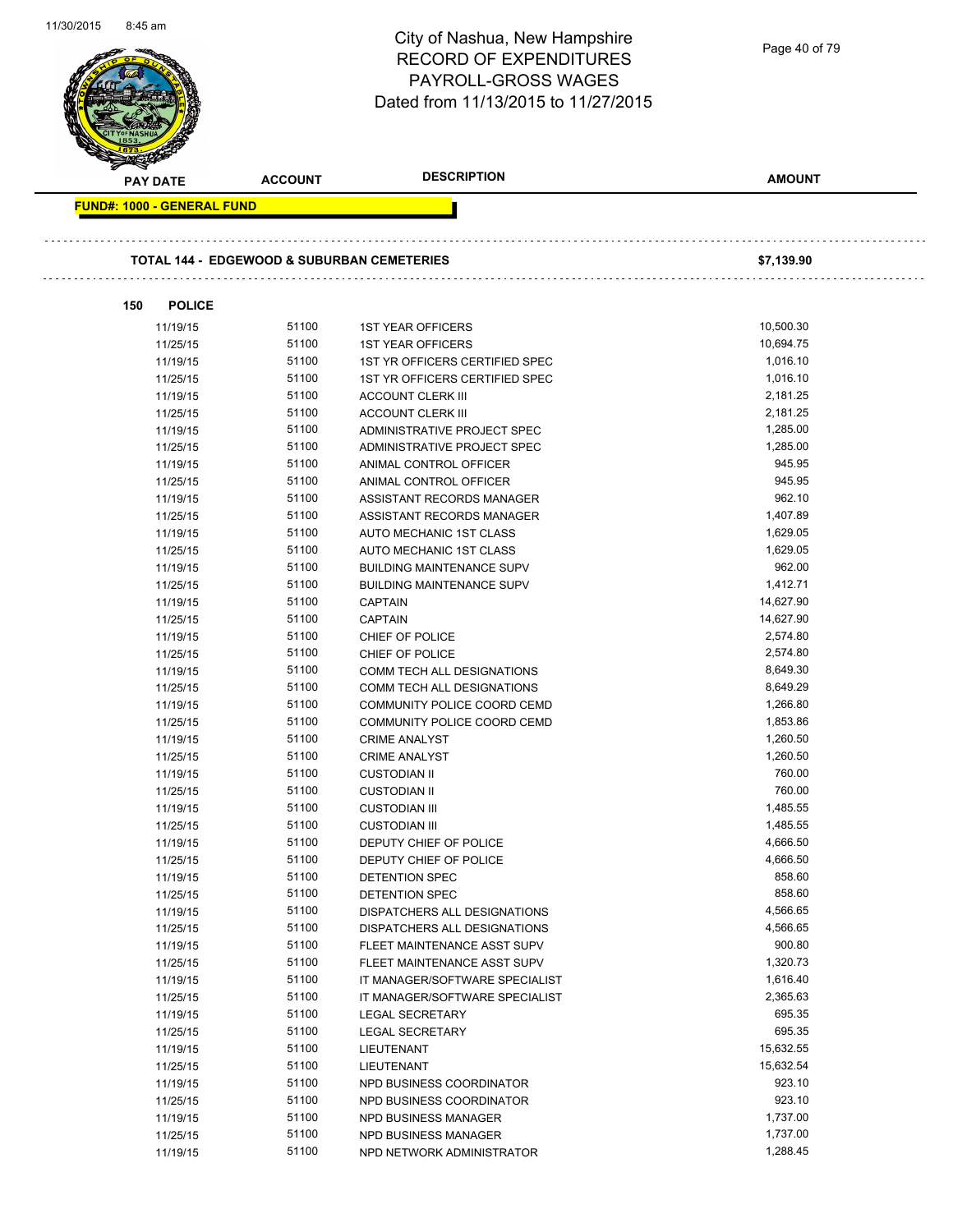

| <b>PAY DATE</b>                   | <b>ACCOUNT</b> | <b>DESCRIPTION</b>                                    | <b>AMOUNT</b>        |
|-----------------------------------|----------------|-------------------------------------------------------|----------------------|
| <b>FUND#: 1000 - GENERAL FUND</b> |                |                                                       |                      |
|                                   |                |                                                       |                      |
|                                   |                |                                                       |                      |
| 150<br><b>POLICE</b>              |                |                                                       |                      |
| 11/25/15                          | 51100          | NPD NETWORK ADMINISTRATOR                             | 1,885.81             |
| 11/19/15                          | 51100          | PARALEGAL                                             | 972.40               |
| 11/25/15                          | 51100          | PARALEGAL                                             | 972.40               |
| 11/19/15                          | 51100          | PATROLMAN ALL RANKS                                   | 151,370.61           |
| 11/25/15                          | 51100          | PATROLMAN ALL RANKS                                   | 151,635.73           |
| 11/19/15                          | 51100          | POLICE ATTORNEY                                       | 1,561.60             |
| 11/25/15                          | 51100          | POLICE ATTORNEY                                       | 2,285.47             |
| 11/19/15                          | 51100          | <b>RECORDS &amp; COMMUNICATIONS MGR</b>               | 1,486.65             |
| 11/25/15                          | 51100          | <b>RECORDS &amp; COMMUNICATIONS MGR</b>               | 2,175.61             |
| 11/19/15                          | 51100          | <b>RECORDS TECHNICIAN I</b>                           | 1,947.85             |
| 11/25/15                          | 51100          | <b>RECORDS TECHNICIAN I</b>                           | 1,947.85             |
| 11/19/15                          | 51100          | RECORDS TECHNICIAN II                                 | 844.70               |
| 11/25/15                          | 51100          | <b>RECORDS TECHNICIAN II</b>                          | 844.70               |
| 11/19/15                          | 51100          | SEC DOMESTIC VIOLENCE UNIT                            | 718.60               |
| 11/25/15                          | 51100          | SEC DOMESTIC VIOLENCE UNIT                            | 718.60               |
| 11/19/15                          | 51100          | SECRETARIAL SUPV DET BUREAU                           | 882.80               |
| 11/25/15                          | 51100          | SECRETARIAL SUPV DET BUREAU                           | 1,292.11             |
| 11/19/15                          | 51100          | <b>SECRETARY III</b>                                  | 2,797.16             |
| 11/25/15                          | 51100          | <b>SECRETARY III</b>                                  | 2,797.15             |
| 11/19/15                          | 51100          | <b>SECRETARY V</b>                                    | 1,665.25             |
| 11/25/15                          | 51100          | <b>SECRETARY V</b>                                    | 1,665.25             |
| 11/19/15                          | 51100          | <b>SECRETARY VI</b>                                   | 791.85               |
| 11/25/15                          | 51100          | <b>SECRETARY VI</b>                                   | 791.85               |
| 11/19/15                          | 51100          | <b>SERGEANT</b>                                       | 41,016.73            |
| 11/25/15                          | 51100          | <b>SERGEANT</b>                                       | 34,944.73            |
| 11/19/15                          | 51100          | SHIFT LEADER                                          | 2,079.40             |
| 11/25/15                          | 51100          | SHIFT LEADER                                          | 2,079.40             |
| 11/19/15                          | 51100<br>51100 | <b>SUPV POLICE FLEET</b>                              | 1,222.00<br>1,789.53 |
| 11/25/15                          |                | SUPV POLICE FLEET<br><b>ACCREDITATION MANAGER</b>     |                      |
| 11/19/15                          | 51200<br>51200 |                                                       | 1,069.28<br>1,069.28 |
| 11/25/15                          |                | <b>ACCREDITATION MANAGER</b><br><b>DETENTION SPEC</b> | 734.56               |
| 11/19/15                          | 51200<br>51200 |                                                       | 734.56               |
| 11/25/15<br>11/19/15              | 51200          | DETENTION SPEC<br>POLICE ATTORNEY PT                  | 1,208.96             |
| 11/25/15                          | 51200          | POLICE ATTORNEY PT                                    | 1,766.59             |
| 11/19/15                          | 51200          | PRISONER TRANSPORT OFFICER                            | 791.32               |
| 11/25/15                          | 51200          | PRISONER TRANSPORT OFFICER                            | 791.32               |
| 11/19/15                          | 51200          | SENIOR RELATIONS SPECIALIST                           | 686.88               |
| 11/25/15                          | 51200          | SENIOR RELATIONS SPECIALIST                           | 686.88               |
| 11/19/15                          | 51300          | OVERTIME-REGULAR                                      | 1,365.83             |
| 11/25/15                          | 51300          | OVERTIME-REGULAR                                      | 3,015.57             |
| 11/19/15                          | 51309          | OVERTIME-TRAINING                                     | 411.72               |
| 11/25/15                          | 51309          | OVERTIME-TRAINING                                     | 1,420.47             |
| 11/19/15                          | 51315          | <b>OVERTIME-WITNESS</b>                               | 5,067.48             |
| 11/25/15                          | 51315          | <b>OVERTIME-WITNESS</b>                               | 5,876.82             |
| 11/19/15                          | 51322          | OVERTIME-INVESTIGATIVE                                | 6,908.66             |
| 11/25/15                          | 51322          | OVERTIME-INVESTIGATIVE                                | 6,785.76             |
| 11/19/15                          | 51330          | OVERTIME-COVERAGE                                     | 7,069.19             |
| 11/25/15                          | 51330          | OVERTIME-COVERAGE                                     | 6,902.16             |
| 11/19/15                          | 51412          | <b>WAGES PER DIEM</b>                                 | 635.50               |
| 11/25/15                          | 51412          | <b>WAGES PER DIEM</b>                                 | 953.25               |
| 11/25/15                          | 51600          | LONGEVITY                                             | 2,000.00             |
|                                   |                |                                                       |                      |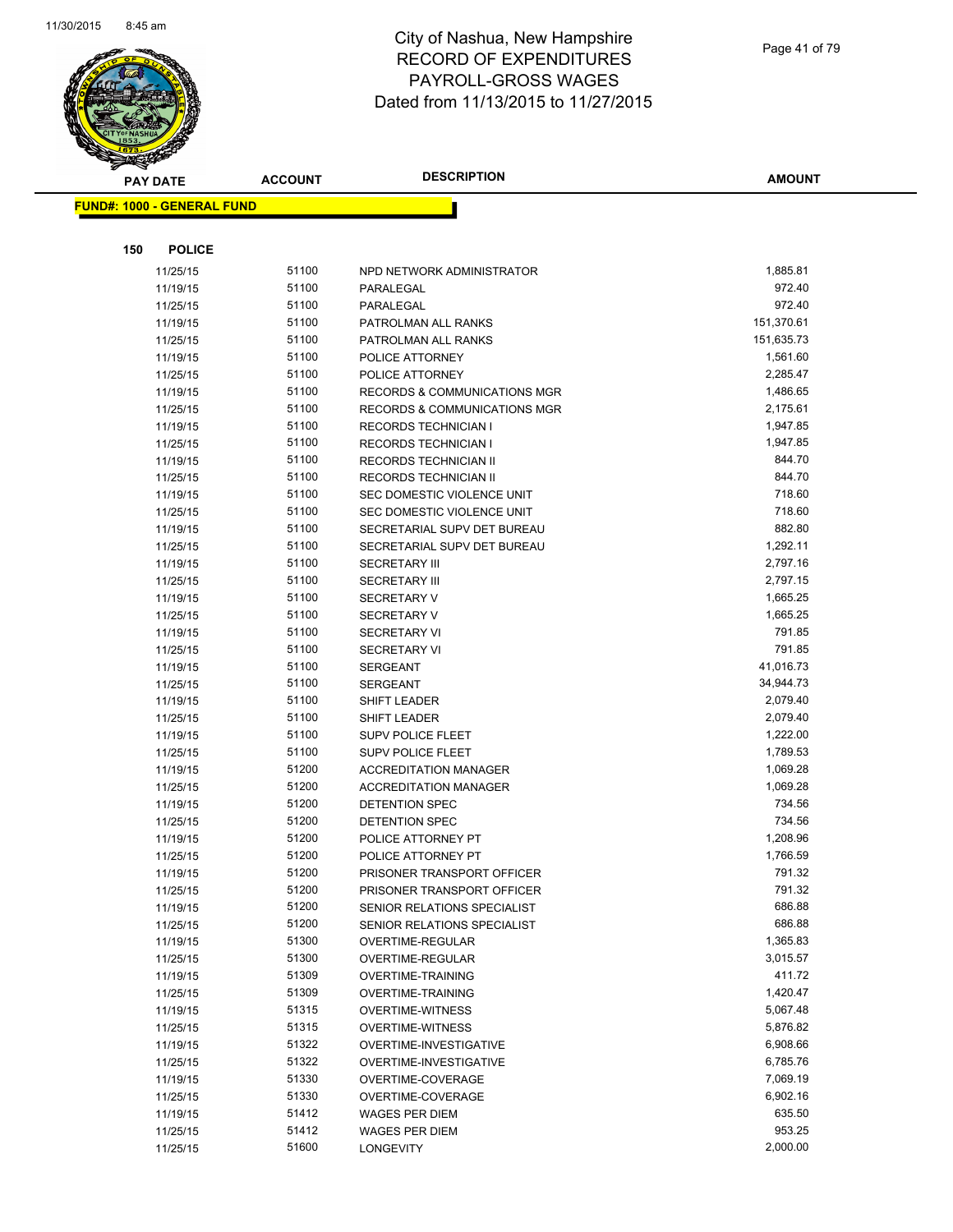Page 42 of 79

| <b>PAY DATE</b>                   | <b>ACCOUNT</b> | <b>DESCRIPTION</b>                                               | <b>AMOUNT</b>        |
|-----------------------------------|----------------|------------------------------------------------------------------|----------------------|
| <b>FUND#: 1000 - GENERAL FUND</b> |                |                                                                  |                      |
|                                   |                |                                                                  |                      |
|                                   |                |                                                                  |                      |
| <b>POLICE</b><br>150              |                |                                                                  |                      |
| 11/19/15                          | 51628          | <b>EXTRA HOLIDAY</b>                                             | 50,576.30            |
| 11/25/15                          | 55118          | TELEPHONE-CELLULAR                                               | 100.00               |
| 11/19/15                          | 61107          | <b>CLOTHING &amp; UNIFORMS</b>                                   | 668.94               |
| 11/25/15                          | 61107          | <b>CLOTHING &amp; UNIFORMS</b>                                   | 179.16               |
| <b>TOTAL 150 - POLICE</b>         |                |                                                                  | \$694,202.93         |
| <b>FIRE</b><br>152                |                |                                                                  |                      |
|                                   |                |                                                                  |                      |
| 11/19/15                          | 51100          | ADMINISTRATIVE ASSISTANT II                                      | 2,279.99             |
| 11/25/15                          | 51100          | ADMINISTRATIVE ASSISTANT II                                      | 2,280.00<br>2,086.04 |
| 11/19/15                          | 51100<br>51100 | <b>ASST FIRE CHIEF</b>                                           | 2,086.04             |
| 11/25/15                          |                | <b>ASST FIRE CHIEF</b>                                           | 1,512.76             |
| 11/19/15<br>11/25/15              | 51100<br>51100 | ASST SUPERINTENDENT FIRE ALARM                                   | 1,512.76             |
| 11/19/15                          | 51100          | ASST SUPERINTENDENT FIRE ALARM<br>ASST SUPERINTENDENT FIRE FLEET | 1,497.76             |
| 11/25/15                          | 51100          | ASST SUPERINTENDENT FIRE FLEET                                   | 1,497.76             |
| 11/19/15                          | 51100          | ASST SUPERINTENDENT PREVENTION                                   | 1,512.76             |
|                                   | 51100          | ASST SUPERINTENDENT PREVENTION                                   | 1,512.76             |
| 11/25/15<br>11/19/15              | 51100          | <b>CAPTAIN</b>                                                   | 10,622.58            |
| 11/25/15                          | 51100          | <b>CAPTAIN</b>                                                   | 10,622.59            |
| 11/19/15                          | 51100          | CAPTAIN FIRE TRAINING SAFETY                                     | 1,704.12             |
| 11/25/15                          | 51100          | CAPTAIN FIRE TRAINING SAFETY                                     | 1,704.12             |
| 11/19/15                          | 51100          | DEPUTY FIRE CHIEF                                                | 7,469.82             |
| 11/25/15                          | 51100          | DEPUTY FIRE CHIEF                                                | 7,469.82             |
| 11/19/15                          | 51100          | <b>EXEC ASST BUSINESS COORD</b>                                  | 1,091.55             |
| 11/25/15                          | 51100          | <b>EXEC ASST BUSINESS COORD</b>                                  | 1,091.55             |
| 11/19/15                          | 51100          | FIRE CHIEF                                                       | 2,292.80             |
| 11/25/15                          | 51100          | <b>FIRE CHIEF</b>                                                | 2,292.80             |
| 11/19/15                          | 51100          | FIRE DISPATCH ALL RANKS                                          | 7,075.13             |
| 11/25/15                          | 51100          | FIRE DISPATCH ALL RANKS                                          | 7,477.22             |
| 11/19/15                          | 51100          | FIRE DISPATCHER CLERK TRAINER                                    | 1,531.02             |
| 11/25/15                          | 51100          | FIRE DISPATCHER CLERK TRAINER                                    | 1,084.47             |
| 11/19/15                          | 51100          | <b>FIRE LIEUTENANT</b>                                           | 39,456.90            |
| 11/25/15                          | 51100          | FIRE LIEUTENANT                                                  | 39,456.89            |
| 11/19/15                          | 51100          | <b>FIRE MECHANIC</b>                                             | 1,341.20             |
| 11/25/15                          | 51100          | FIRE MECHANIC                                                    | 1,341.20             |
| 11/19/15                          | 51100          | FIRE TRAINING OFFICER                                            | 1,482.96             |
| 11/25/15                          | 51100          | FIRE TRAINING OFFICER                                            | 1,482.96             |
| 11/19/15                          | 51100          | <b>FIREFIGHTERS ALL RANKS</b>                                    | 123,701.47           |
| 11/25/15                          | 51100          | FIREFIGHTERS ALL RANKS                                           | 123,253.07           |
| 11/19/15                          | 51100          | SUPERINTENDENT FIRE ALARM                                        | 1,670.56             |
| 11/25/15                          | 51100          | SUPERINTENDENT FIRE ALARM                                        | 1,670.56             |
| 11/19/15                          | 51100          | SUPERINTENDENT FIRE FLEET                                        | 1,670.56             |
| 11/25/15                          | 51100          | SUPERINTENDENT FIRE FLEET                                        | 1,670.56             |
| 11/19/15                          | 51100          | SUPERINTENDENT FIRE PREVENTION                                   | 1,670.56             |
| 11/25/15                          | 51100          | SUPERINTENDENT FIRE PREVENTION                                   | 1,670.56             |
| 11/19/15                          | 51300          | OVERTIME-REGULAR                                                 | 954.66               |
| 11/19/15                          | 51330          | OVERTIME-COVERAGE                                                | 7,095.94             |
| 11/25/15                          | 51330          | OVERTIME-COVERAGE                                                | 6,498.95             |
| 11/25/15                          | 51600          | <b>LONGEVITY</b>                                                 | 154,238.96           |
| 11/19/15                          | 51628          | <b>EXTRA HOLIDAY</b>                                             | 51,998.82            |
|                                   |                |                                                                  |                      |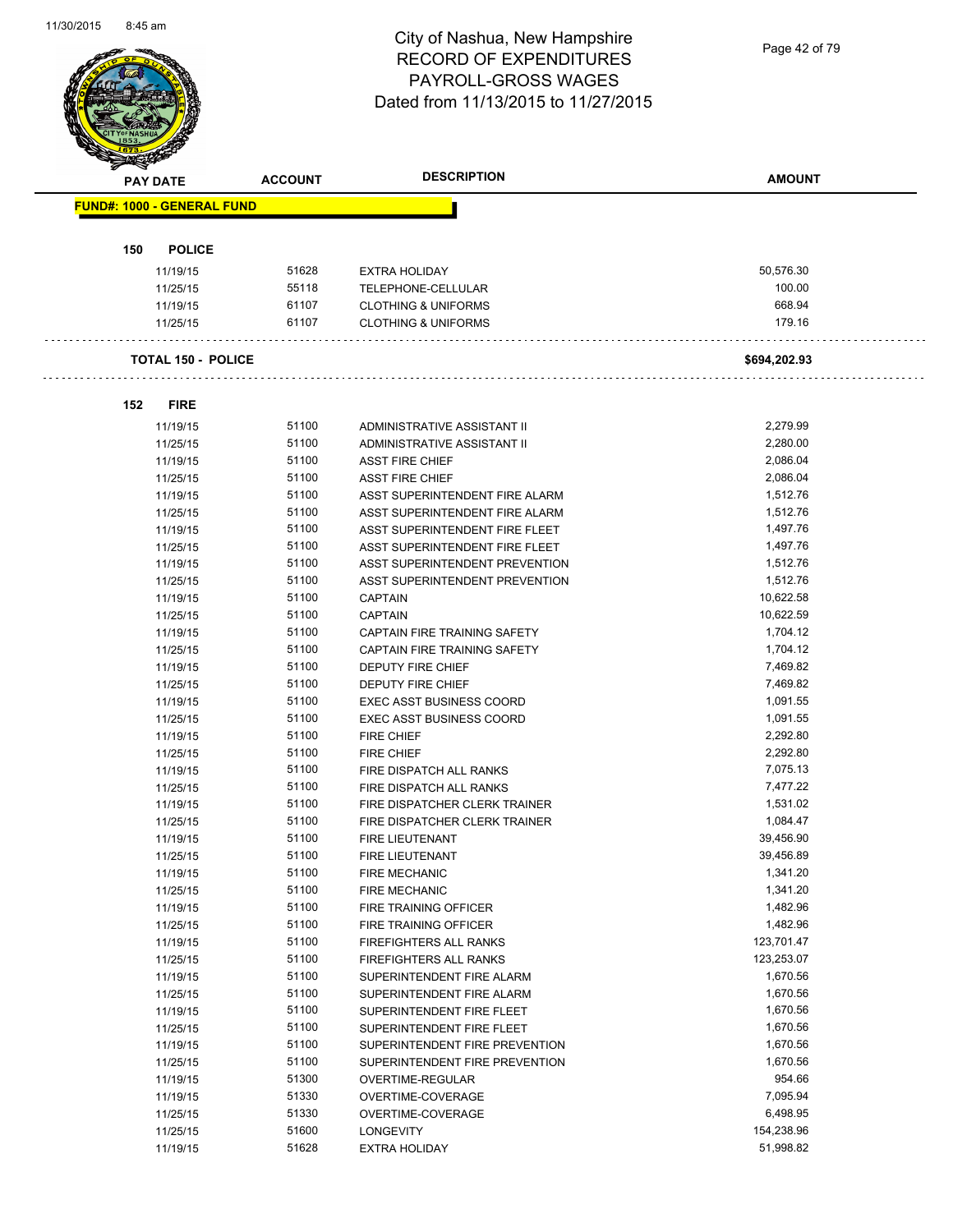Page 43 of 79

|     | <b>PAY DATE</b>                   | <b>ACCOUNT</b>                          | <b>DESCRIPTION</b>                    | <b>AMOUNT</b> |
|-----|-----------------------------------|-----------------------------------------|---------------------------------------|---------------|
|     | <b>FUND#: 1000 - GENERAL FUND</b> |                                         |                                       |               |
|     |                                   |                                         |                                       |               |
| 152 | <b>FIRE</b>                       |                                         |                                       |               |
|     | 11/19/15                          | 51650                                   | <b>ADDITIONAL HOURS</b>               | 16,963.65     |
|     | 11/25/15                          | 51650                                   | <b>ADDITIONAL HOURS</b>               | 14,536.32     |
|     | 11/19/15                          | 51700                                   | <b>STIPENDS</b>                       | 4,453.45      |
|     | 11/25/15                          | 51700                                   | <b>STIPENDS</b>                       | 4,454.30      |
|     | 11/25/15                          | 55118                                   | TELEPHONE-CELLULAR                    | 534.00        |
|     | 11/25/15                          | 61107                                   | <b>CLOTHING &amp; UNIFORMS</b>        | 337.00        |
|     | <b>TOTAL 152 - FIRE</b>           |                                         |                                       | \$684,914.28  |
| 153 |                                   | <b>BUILDING INSPECTION</b>              |                                       |               |
|     | 11/19/15                          | 51100                                   | <b>BUILDING AND UTILITIES INSPCTR</b> | 3,380.60      |
|     | 11/25/15                          | 51100                                   | <b>BUILDING AND UTILITIES INSPCTR</b> | 3,380.60      |
|     | 11/19/15                          | 51100                                   | <b>BUILDING DEPARTMENT MANAGER</b>    | 1,450.00      |
|     | 11/25/15                          | 51100                                   | <b>BUILDING DEPARTMENT MANAGER</b>    | 1,450.00      |
|     | 11/19/15                          | 51100                                   | PERMIT TECHNICIAN I                   | 631.40        |
|     | 11/25/15                          | 51100                                   | PERMIT TECHNICIAN I                   | 631.40        |
|     | 11/19/15                          | 51100                                   | PERMIT TECHNICIAN III                 | 777.85        |
|     |                                   | 51100                                   | PERMIT TECHNICIAN III                 | 777.85        |
|     | 11/25/15                          | 51100                                   |                                       | 1,186.05      |
|     | 11/19/15                          | 51100                                   | <b>PLANS EXAMINER</b>                 | 1,186.05      |
|     | 11/25/15                          |                                         | <b>PLANS EXAMINER</b>                 |               |
|     | 11/19/15                          | 51200                                   | <b>BUILDING AND UTILITIES INSPCTR</b> | 805.66        |
|     | 11/25/15                          | 51200                                   | <b>BUILDING AND UTILITIES INSPCTR</b> | 805.65        |
|     |                                   | <b>TOTAL 153 - BUILDING INSPECTION</b>  |                                       | \$16,463.11   |
| 155 |                                   | <b>CODE ENFORCEMENT</b>                 |                                       |               |
|     | 11/19/15                          | 51100                                   | <b>CODE ENFORCEMENT OFFICER II</b>    | 2,124.35      |
|     | 11/25/15                          | 51100                                   | CODE ENFORCEMENT OFFICER II           | 2,124.35      |
|     | 11/19/15                          | 51100                                   | MGR CODE ENFORCEMENT DEPT             | 1,367.60      |
|     | 11/25/15                          | 51100                                   | MGR CODE ENFORCEMENT DEPT             | 1,367.60      |
|     | 11/25/15                          | 55118                                   | TELEPHONE-CELLULAR                    | 17.00         |
|     |                                   | <b>TOTAL 155 - CODE ENFORCEMENT</b>     |                                       | \$7,000.90    |
| 156 |                                   | <b>EMERGENCY MANAGEMENT</b>             |                                       |               |
|     | 11/19/15                          | 51100                                   | EMERGENCY MANAGEMENT DIRECTOR         | 1,529.80      |
|     | 11/25/15                          | 51100                                   | <b>EMERGENCY MANAGEMENT DIRECTOR</b>  | 1,529.80      |
|     | 11/25/15                          | 55118                                   | TELEPHONE-CELLULAR                    | 50.00         |
|     |                                   | <b>TOTAL 156 - EMERGENCY MANAGEMENT</b> | .                                     | \$3,109.60    |
|     |                                   |                                         |                                       |               |
| 157 | 11/19/15                          | <b>CITYWIDE COMMUNICATIONS</b><br>51100 | COMM SYS ENGR TECH                    | 1,512.40      |
|     | 11/25/15                          | 51100                                   | <b>COMM SYS ENGR TECH</b>             | 2,213.37      |
|     | 11/19/15                          | 51200                                   | RADIO SYSTEMS MANAGER                 | 1,283.52      |
|     |                                   | 51200                                   |                                       | 1,875.46      |
|     | 11/25/15                          |                                         | RADIO SYSTEMS MANAGER                 | 100.00        |
|     | 11/25/15                          | 55118                                   | TELEPHONE-CELLULAR                    |               |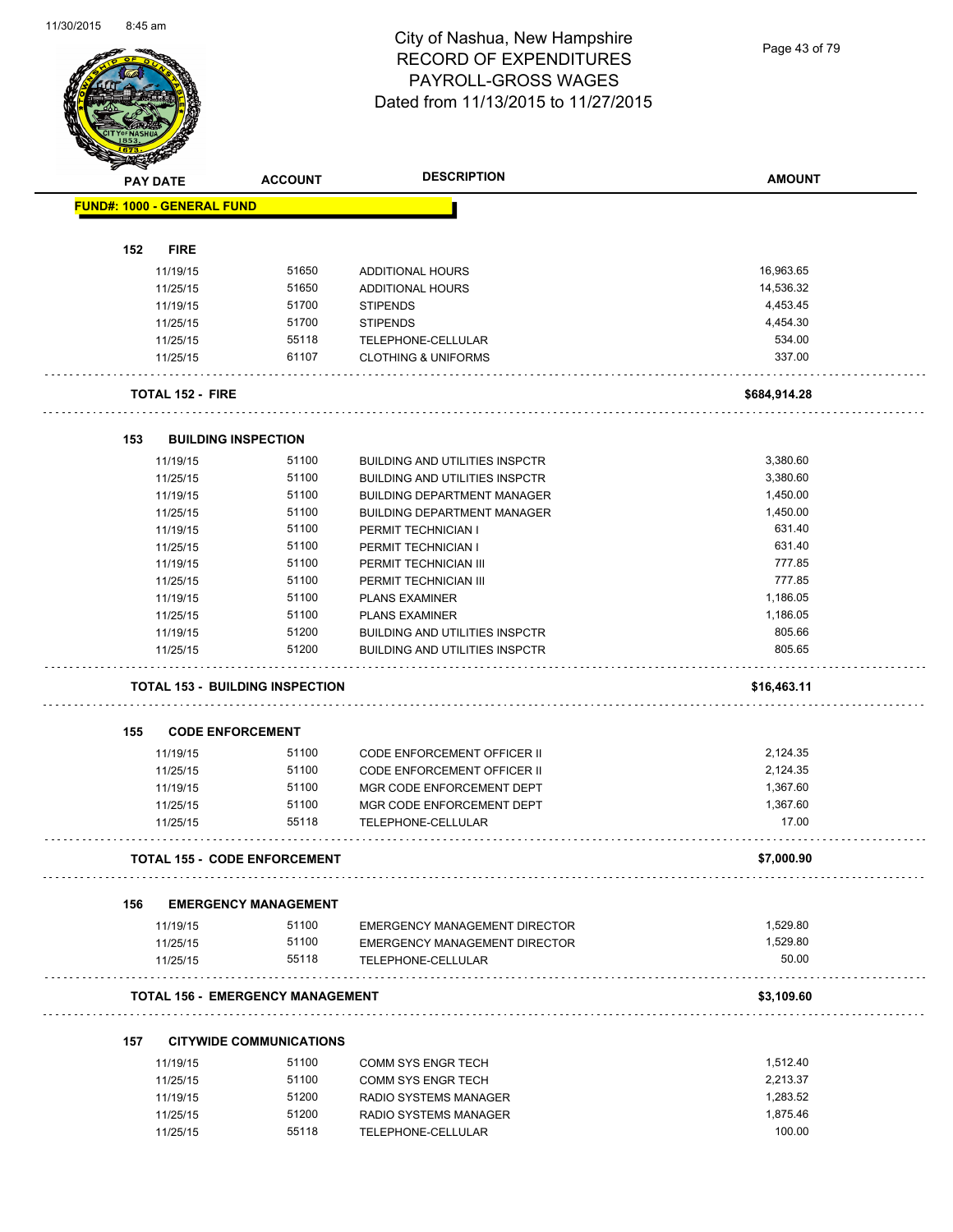| <u>,,,,,,,,,,</u>                 |                                                   | City of Nashua, New Hampshire                              | Page 44 of 79        |
|-----------------------------------|---------------------------------------------------|------------------------------------------------------------|----------------------|
|                                   |                                                   | <b>RECORD OF EXPENDITURES</b>                              |                      |
|                                   |                                                   | PAYROLL-GROSS WAGES                                        |                      |
|                                   |                                                   | Dated from 11/13/2015 to 11/27/2015                        |                      |
|                                   |                                                   |                                                            |                      |
|                                   |                                                   |                                                            |                      |
| <b>PAY DATE</b>                   | <b>ACCOUNT</b>                                    | <b>DESCRIPTION</b>                                         | <b>AMOUNT</b>        |
| <b>FUND#: 1000 - GENERAL FUND</b> |                                                   |                                                            |                      |
|                                   |                                                   |                                                            |                      |
|                                   | <b>TOTAL 157 - CITYWIDE COMMUNICATIONS</b>        |                                                            | \$6,984.75           |
|                                   |                                                   |                                                            |                      |
| 160                               | <b>PUBLIC WORKS-ADMIN/ENGINEERING</b>             |                                                            |                      |
| 11/19/15                          | 51100                                             | ADMINISTRATIVE ASSISTANT II                                | 704.60               |
| 11/25/15                          | 51100                                             | ADMINISTRATIVE ASSISTANT II                                | 704.60               |
| 11/19/15                          | 51100                                             | CITIZEN SERVICES COORDINATOR                               | 763.50               |
| 11/25/15                          | 51100                                             | CITIZEN SERVICES COORDINATOR                               | 763.50               |
| 11/19/15                          | 51100                                             | <b>CITY ENGINEER</b>                                       | 1,030.45             |
| 11/25/15                          | 51100                                             | <b>CITY ENGINEER</b>                                       | 1,030.45             |
| 11/19/15                          | 51100                                             | CONST INSP ENGINEERING ASST                                | 947.55               |
| 11/25/15                          | 51100                                             | CONST INSP ENGINEERING ASST                                | 947.55               |
| 11/19/15                          | 51100                                             | DEPUTY MANAGER OF ENGINEERING                              | 710.65               |
| 11/25/15                          | 51100                                             | DEPUTY MANAGER OF ENGINEERING                              | 710.65               |
| 11/19/15                          | 51100                                             | <b>DIRECTOR PUBLIC WORKS</b>                               | 1,528.65             |
| 11/25/15                          | 51100<br>51100                                    | <b>DIRECTOR PUBLIC WORKS</b>                               | 1,528.66<br>1,455.50 |
| 11/19/15<br>11/25/15              | 51100                                             | DIVISION OPERATIONS MANAGER<br>DIVISION OPERATIONS MANAGER | 1,455.50             |
| 11/19/15                          | 51100                                             | DPW CONTRACT ADMINISTRATOR                                 | 340.55               |
| 11/25/15                          | 51100                                             | DPW CONTRACT ADMINISTRATOR                                 | 340.55               |
| 11/19/15                          | 51100                                             | <b>ENGINEERING INSPECTORS</b>                              | 1,904.84             |
| 11/25/15                          | 51100                                             | <b>ENGINEERING INSPECTORS</b>                              | 1,904.85             |
| 11/19/15                          | 51100                                             | <b>EXECUTIVE ASSISTANT</b>                                 | 689.90               |
| 11/25/15                          | 51100                                             | <b>EXECUTIVE ASSISTANT</b>                                 | 689.90               |
| 11/19/15                          | 51100                                             | <b>RETIREE DPW</b>                                         | 439.55               |
| 11/19/15                          | 51100                                             | <b>SENIOR FOREMAN</b>                                      | 1,305.60             |
| 11/25/15                          | 51100                                             | <b>SENIOR FOREMAN</b>                                      | 1,305.60             |
| 11/19/15                          | 51100                                             | <b>SENIOR TRAFFIC ENGINEER</b>                             | 1,626.10             |
| 11/25/15                          | 51100                                             | SENIOR TRAFFIC ENGINEER                                    | 1,626.10             |
| 11/19/15                          | 51100                                             | <b>STAFF ENGINEER</b>                                      | 1,219.70             |
| 11/25/15                          | 51100                                             | <b>STAFF ENGINEER</b>                                      | 1,219.70             |
| 11/19/15                          | 51100                                             | STREET CONSTRUCTION ENGINEER                               | 1,332.95             |
| 11/25/15                          | 51100                                             | STREET CONSTRUCTION ENGINEER                               | 1,332.96             |
| 11/19/15                          | 51100                                             | <b>SURVEY TECHNICIAN</b>                                   | 1,149.50             |
| 11/25/15                          | 51100                                             | <b>SURVEY TECHNICIAN</b>                                   | 1,149.50             |
| 11/19/15                          | 51750                                             | <b>RETIREMENT &amp; SEPARATION PAY</b>                     | 676.91               |
| 11/25/15                          | 55118                                             | TELEPHONE-CELLULAR                                         | 251.00               |
|                                   | <b>TOTAL 160 - PUBLIC WORKS-ADMIN/ENGINEERING</b> |                                                            | \$34,787.57          |
|                                   |                                                   |                                                            |                      |
| 161<br><b>STREETS</b>             |                                                   |                                                            |                      |
| 11/19/15                          | 51100                                             | ADMINISTRATIVE ASSISTANT III                               | 999.21               |
| 11/25/15                          | 51100                                             | ADMINISTRATIVE ASSISTANT III                               | 999.21               |
| 11/19/15                          | 51100                                             | AUTO MECH 1ST CLASS NIGHTS                                 | 3,163.20             |
| 11/25/15                          | 51100                                             | AUTO MECH 1ST CLASS NIGHTS                                 | 3,156.00             |
| 11/19/15                          | 51100                                             | AUTO MECH 2ND CLASS                                        | 1,422.60             |
| 11/25/15                          | 51100<br>51100                                    | AUTO MECH 2ND CLASS                                        | 1,126.25<br>960.41   |
| 11/19/15                          | 51100                                             | AUTO MECH 2ND CLASS NIGHTS                                 | 960.41               |
| 11/25/15                          | 51100                                             | AUTO MECH 2ND CLASS NIGHTS                                 | 3,123.20             |
| 11/19/15<br>11/25/15              | 51100                                             | AUTO MECHANIC 1ST CLASS<br>AUTO MECHANIC 1ST CLASS         | 3,123.20             |
| 11/19/15                          | 51100                                             | EQUIP OPR STREET REPAIR                                    | 7,636.66             |
|                                   |                                                   |                                                            |                      |

11/30/2015 8:45 am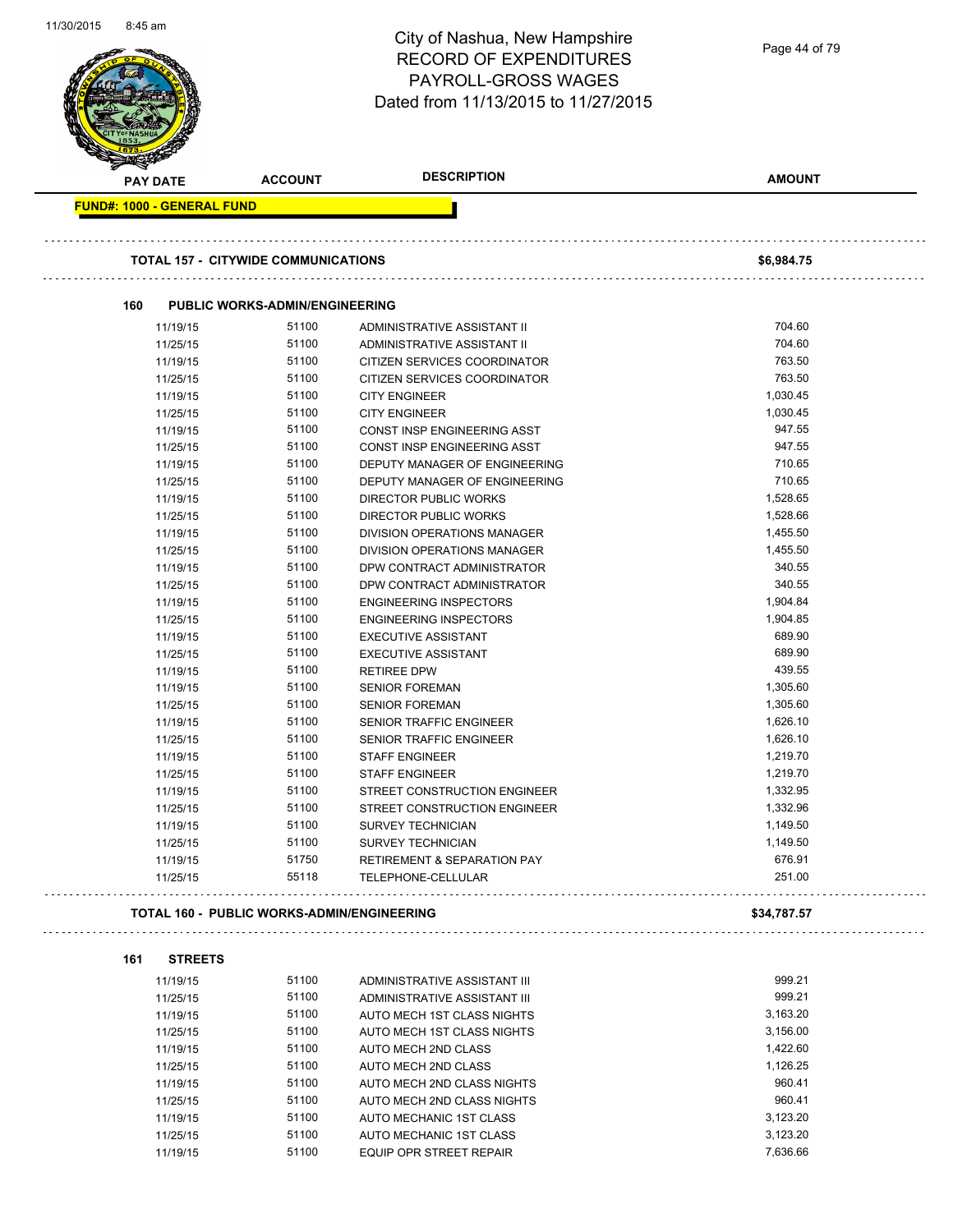. . . . . . . . . . .



### City of Nashua, New Hampshire RECORD OF EXPENDITURES PAYROLL-GROSS WAGES Dated from 11/13/2015 to 11/27/2015

| <b>ACCOUNT</b> | <b>DESCRIPTION</b>                                                                                                                                                               | <b>AMOUNT</b>                                                                                                                                                                                                                                                                             |
|----------------|----------------------------------------------------------------------------------------------------------------------------------------------------------------------------------|-------------------------------------------------------------------------------------------------------------------------------------------------------------------------------------------------------------------------------------------------------------------------------------------|
|                |                                                                                                                                                                                  |                                                                                                                                                                                                                                                                                           |
|                |                                                                                                                                                                                  |                                                                                                                                                                                                                                                                                           |
|                |                                                                                                                                                                                  |                                                                                                                                                                                                                                                                                           |
| 51100          | <b>EQUIP OPR STREET REPAIR</b>                                                                                                                                                   | 7,661.94                                                                                                                                                                                                                                                                                  |
| 51100          | FLEET MAINTENANCE FOREMAN                                                                                                                                                        | 1,149.50                                                                                                                                                                                                                                                                                  |
| 51100          | FLEET MAINTENANCE FOREMAN                                                                                                                                                        | 1,149.50                                                                                                                                                                                                                                                                                  |
| 51100          | FLEET MANAGER STREET DEPT                                                                                                                                                        | 1,075.00                                                                                                                                                                                                                                                                                  |
| 51100          | FLEET MANAGER STREET DEPT                                                                                                                                                        | 1,075.00                                                                                                                                                                                                                                                                                  |
| 51100          | <b>MASON PIPELAYER</b>                                                                                                                                                           | 2,760.02                                                                                                                                                                                                                                                                                  |
| 51100          | <b>MASON PIPELAYER</b>                                                                                                                                                           | 3,011.76                                                                                                                                                                                                                                                                                  |
| 51100          | OPERATIONS COORDINATOR                                                                                                                                                           | 836.05                                                                                                                                                                                                                                                                                    |
| 51100          | OPERATIONS COORDINATOR                                                                                                                                                           | 836.05                                                                                                                                                                                                                                                                                    |
| 51100          | <b>SIGN MAINTENANCE</b>                                                                                                                                                          | 1,805.60                                                                                                                                                                                                                                                                                  |
| 51100          | <b>SIGN MAINTENANCE</b>                                                                                                                                                          | 1,805.60                                                                                                                                                                                                                                                                                  |
| 51100          | SIGN MAINTENANCE ASSISTANT                                                                                                                                                       | 842.00                                                                                                                                                                                                                                                                                    |
| 51100          | SIGN MAINTENANCE ASSISTANT                                                                                                                                                       | 842.00                                                                                                                                                                                                                                                                                    |
| 51100          | STOREKEEPER PWD                                                                                                                                                                  | 938.85                                                                                                                                                                                                                                                                                    |
| 51100          | STOREKEEPER PWD                                                                                                                                                                  | 938.85                                                                                                                                                                                                                                                                                    |
| 51100          | <b>STREET FOREMAN</b>                                                                                                                                                            | 4,839.17                                                                                                                                                                                                                                                                                  |
| 51100          | <b>STREET FOREMAN</b>                                                                                                                                                            | 4,839.19                                                                                                                                                                                                                                                                                  |
| 51100          | SUPERINTENDENT OF STREETS                                                                                                                                                        | 1,823.90                                                                                                                                                                                                                                                                                  |
| 51100          | SUPERINTENDENT OF STREETS                                                                                                                                                        | 1,823.90                                                                                                                                                                                                                                                                                  |
| 51100          | TRAFFIC MAINTENANCE ASSISTANT                                                                                                                                                    | 898.00                                                                                                                                                                                                                                                                                    |
| 51100          | TRAFFIC MAINTENANCE ASSISTANT                                                                                                                                                    | 898.00                                                                                                                                                                                                                                                                                    |
| 51100          | <b>TRAFFIC TECHNICIAN I</b>                                                                                                                                                      | 2,160.80                                                                                                                                                                                                                                                                                  |
| 51100          | <b>TRAFFIC TECHNICIAN I</b>                                                                                                                                                      | 2,160.80                                                                                                                                                                                                                                                                                  |
| 51100          | TRUCK DRIVER STREET REPAIR                                                                                                                                                       | 17,514.58                                                                                                                                                                                                                                                                                 |
| 51100          | TRUCK DRIVER STREET REPAIR                                                                                                                                                       | 17,710.53                                                                                                                                                                                                                                                                                 |
| 51100          | <b>WELDER FIRST CLASS</b>                                                                                                                                                        | 2,070.40                                                                                                                                                                                                                                                                                  |
| 51100          | <b>WELDER FIRST CLASS</b>                                                                                                                                                        | 2,385.53                                                                                                                                                                                                                                                                                  |
| 51300          |                                                                                                                                                                                  | (520.80)                                                                                                                                                                                                                                                                                  |
| 51300          | OVERTIME-REGULAR                                                                                                                                                                 | 3,411.62                                                                                                                                                                                                                                                                                  |
| 51300          | OVERTIME-REGULAR                                                                                                                                                                 | 9,823.59                                                                                                                                                                                                                                                                                  |
|                |                                                                                                                                                                                  | 1,200.00                                                                                                                                                                                                                                                                                  |
|                |                                                                                                                                                                                  | 1,200.00                                                                                                                                                                                                                                                                                  |
| 55118          | TELEPHONE-CELLULAR                                                                                                                                                               | 67.00                                                                                                                                                                                                                                                                                     |
|                |                                                                                                                                                                                  | \$127,704.28                                                                                                                                                                                                                                                                              |
|                |                                                                                                                                                                                  |                                                                                                                                                                                                                                                                                           |
|                |                                                                                                                                                                                  | 1,383.40                                                                                                                                                                                                                                                                                  |
|                |                                                                                                                                                                                  | 1,383.40                                                                                                                                                                                                                                                                                  |
|                |                                                                                                                                                                                  | 773.70                                                                                                                                                                                                                                                                                    |
|                |                                                                                                                                                                                  | 773.68                                                                                                                                                                                                                                                                                    |
|                |                                                                                                                                                                                  | 68.40                                                                                                                                                                                                                                                                                     |
|                |                                                                                                                                                                                  | 68.40                                                                                                                                                                                                                                                                                     |
|                |                                                                                                                                                                                  |                                                                                                                                                                                                                                                                                           |
|                |                                                                                                                                                                                  | 270.96                                                                                                                                                                                                                                                                                    |
|                |                                                                                                                                                                                  | 46.62                                                                                                                                                                                                                                                                                     |
|                | <b>FUND#: 1000 - GENERAL FUND</b><br>51600<br>51600<br><b>TOTAL 161 - STREETS</b><br><b>PARKING LOTS</b><br>51100<br>51100<br>51100<br>51100<br>51100<br>51100<br>51300<br>51300 | OVERTIME-REGULAR<br><b>LONGEVITY</b><br><b>LONGEVITY</b><br>PARKING MAINTENANCE<br>PARKING MAINTENANCE<br>PARKING OPERATIONS COORD<br>PARKING OPERATIONS COORD<br><b>TRANSPORTATION DEPT MANAGER</b><br><b>TRANSPORTATION DEPT MANAGER</b><br>OVERTIME-REGULAR<br><b>OVERTIME-REGULAR</b> |

#### **TOTAL 166 - PARKING LOTS \$4,869.56**

**171 COMMUNITY SERVICES**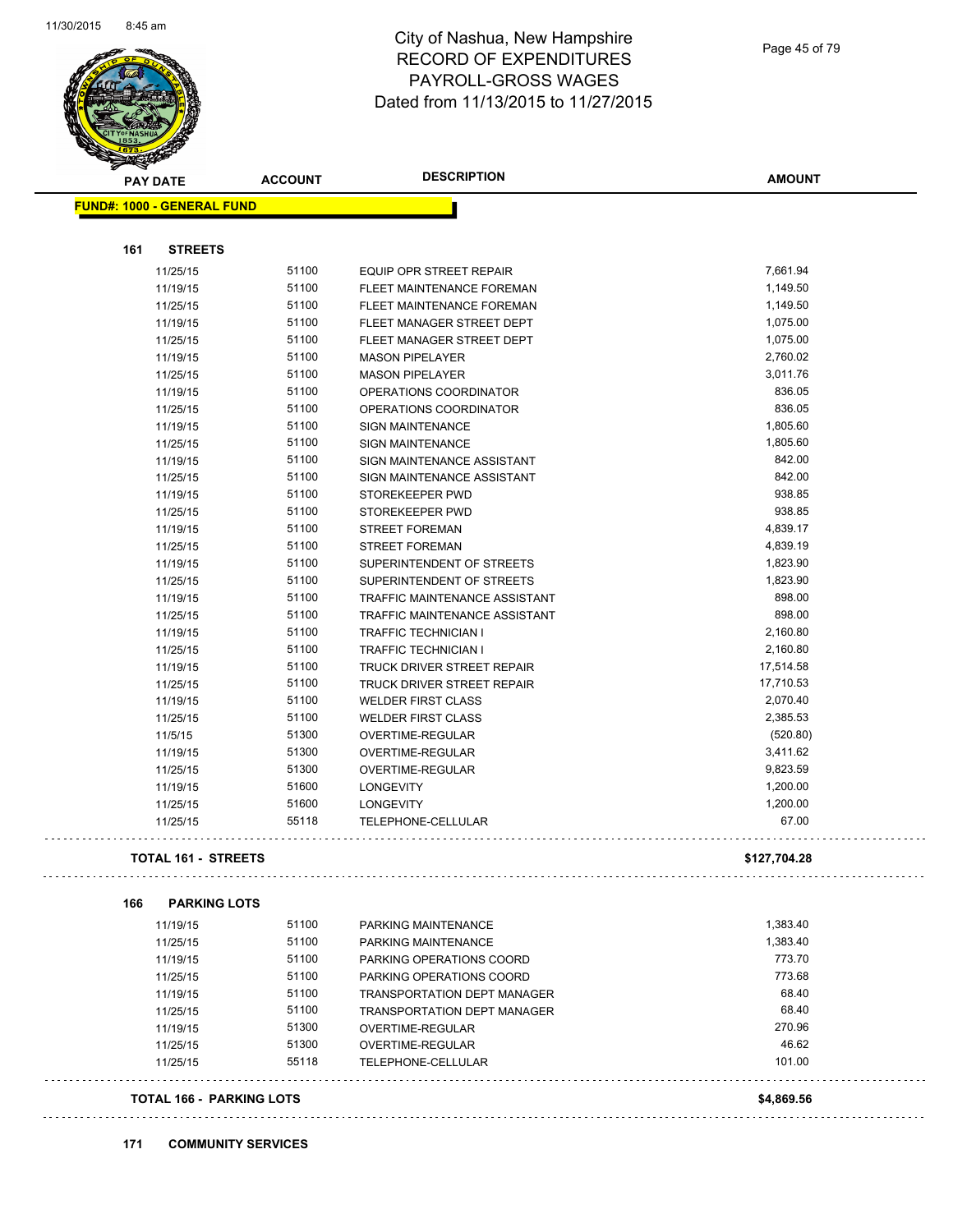Page 46 of 79

| <b>FUND#: 1000 - GENERAL FUND</b><br><b>COMMUNITY SERVICES</b><br>51100<br>1,778.30<br>11/19/15<br>DIRECTOR HEALTH AND COMM SVS<br>51100<br>1,778.30<br>11/25/15<br>DIRECTOR HEALTH AND COMM SVS<br>51100<br>957.30<br>11/19/15<br>PROGRAM COORDINATOR<br>957.30<br>11/25/15<br>51100<br>PROGRAM COORDINATOR<br>50.00<br>55118<br>11/25/15<br>TELEPHONE-CELLULAR<br><b>TOTAL 171 - COMMUNITY SERVICES</b><br>\$5,521.20<br><b>COMMUNITY HEALTH</b><br>51100<br>452.21<br>11/25/15<br>ADMINISTRATIVE ASSISTANT II<br>786.80<br>51100<br>11/19/15<br><b>BILINGUAL OUTREACH WORKER</b><br>51100<br>786.81<br>BILINGUAL OUTREACH WORKER<br>11/25/15<br>51100<br>1,404.69<br>11/19/15<br>MANAGER COMMUNITY HEALTH<br>51100<br>1,404.70<br>11/25/15<br>MANAGER COMMUNITY HEALTH<br>51100<br>PUB HEALTH NURSE<br>3,405.95<br>11/19/15<br>3,405.94<br>51100<br>11/25/15<br>PUB HEALTH NURSE<br>780.23<br>11/19/15<br>51412<br>WAGES PER DIEM<br>55118<br>50.00<br>TELEPHONE-CELLULAR<br>11/25/15<br><b>TOTAL 172 - COMMUNITY HEALTH</b><br>\$12,477.33<br><b>ENVIRONMENTAL HEALTH</b><br>51100<br>2,457.35<br>11/19/15<br>ENVIRONMENTAL HEALTH SPEC<br>51100<br>2,457.35<br>ENVIRONMENTAL HEALTH SPEC<br>11/25/15<br>1,008.80<br>51100<br>11/19/15<br>ENVIRONMENTAL TECH OFFICE MGR<br>1,008.80<br>11/25/15<br>51100<br>ENVIRONMENTAL TECH OFFICE MGR<br>51100<br><b>LABORATORY DIRECTOR</b><br>1,017.40<br>11/19/15<br>LABORATORY DIRECTOR<br>11/25/15<br>51100<br>1,017.40<br>51100<br>1,489.35<br>11/19/15<br>MANAGER ENVIRONMENTAL HEALTH<br>51100<br>1,489.35<br>11/25/15<br>MANAGER ENVIRONMENTAL HEALTH<br>84.00<br>55118<br>11/25/15<br>TELEPHONE-CELLULAR<br><b>TOTAL 173 - ENVIRONMENTAL HEALTH</b><br>\$12,029.80<br><b>WELFARE ADMINISTRATION</b><br>51100<br>11/19/15<br>842.60<br>ADMINISTRATIVE ASSISTANT I<br>842.60<br>51100<br>11/25/15<br>ADMINISTRATIVE ASSISTANT I<br>51100<br>2,334.00<br>11/19/15<br><b>CASE TECHNICIAN WELFARE</b><br>51100<br>2,334.00<br>CASE TECHNICIAN WELFARE<br>11/25/15<br>51100<br>964.35<br>11/19/15<br>INTAKE WORKER ACCOUNTANT<br>51100<br>964.36<br>11/25/15<br>INTAKE WORKER ACCOUNTANT<br>51100<br>985.55<br>SENIOR CASE TECHNICIAN<br>11/19/15<br>985.55<br>51100<br>11/25/15<br>SENIOR CASE TECHNICIAN<br>51100<br>1,493.05<br>11/19/15<br><b>WELFARE OFFICER</b><br>51100<br>1,493.06<br>11/25/15<br><b>WELFARE OFFICER</b> | PAY DATE | <b>ACCOUNT</b> | <b>DESCRIPTION</b> | <b>AMOUNT</b> |
|------------------------------------------------------------------------------------------------------------------------------------------------------------------------------------------------------------------------------------------------------------------------------------------------------------------------------------------------------------------------------------------------------------------------------------------------------------------------------------------------------------------------------------------------------------------------------------------------------------------------------------------------------------------------------------------------------------------------------------------------------------------------------------------------------------------------------------------------------------------------------------------------------------------------------------------------------------------------------------------------------------------------------------------------------------------------------------------------------------------------------------------------------------------------------------------------------------------------------------------------------------------------------------------------------------------------------------------------------------------------------------------------------------------------------------------------------------------------------------------------------------------------------------------------------------------------------------------------------------------------------------------------------------------------------------------------------------------------------------------------------------------------------------------------------------------------------------------------------------------------------------------------------------------------------------------------------------------------------------------------------------------------------------------------------------------------------------------------------------------------------------------------------------------------------------------------------------------------------------------------------------------------------------------------------------------------------------------------------------------------------|----------|----------------|--------------------|---------------|
|                                                                                                                                                                                                                                                                                                                                                                                                                                                                                                                                                                                                                                                                                                                                                                                                                                                                                                                                                                                                                                                                                                                                                                                                                                                                                                                                                                                                                                                                                                                                                                                                                                                                                                                                                                                                                                                                                                                                                                                                                                                                                                                                                                                                                                                                                                                                                                              |          |                |                    |               |
|                                                                                                                                                                                                                                                                                                                                                                                                                                                                                                                                                                                                                                                                                                                                                                                                                                                                                                                                                                                                                                                                                                                                                                                                                                                                                                                                                                                                                                                                                                                                                                                                                                                                                                                                                                                                                                                                                                                                                                                                                                                                                                                                                                                                                                                                                                                                                                              |          |                |                    |               |
|                                                                                                                                                                                                                                                                                                                                                                                                                                                                                                                                                                                                                                                                                                                                                                                                                                                                                                                                                                                                                                                                                                                                                                                                                                                                                                                                                                                                                                                                                                                                                                                                                                                                                                                                                                                                                                                                                                                                                                                                                                                                                                                                                                                                                                                                                                                                                                              | 171      |                |                    |               |
|                                                                                                                                                                                                                                                                                                                                                                                                                                                                                                                                                                                                                                                                                                                                                                                                                                                                                                                                                                                                                                                                                                                                                                                                                                                                                                                                                                                                                                                                                                                                                                                                                                                                                                                                                                                                                                                                                                                                                                                                                                                                                                                                                                                                                                                                                                                                                                              |          |                |                    |               |
|                                                                                                                                                                                                                                                                                                                                                                                                                                                                                                                                                                                                                                                                                                                                                                                                                                                                                                                                                                                                                                                                                                                                                                                                                                                                                                                                                                                                                                                                                                                                                                                                                                                                                                                                                                                                                                                                                                                                                                                                                                                                                                                                                                                                                                                                                                                                                                              |          |                |                    |               |
|                                                                                                                                                                                                                                                                                                                                                                                                                                                                                                                                                                                                                                                                                                                                                                                                                                                                                                                                                                                                                                                                                                                                                                                                                                                                                                                                                                                                                                                                                                                                                                                                                                                                                                                                                                                                                                                                                                                                                                                                                                                                                                                                                                                                                                                                                                                                                                              |          |                |                    |               |
|                                                                                                                                                                                                                                                                                                                                                                                                                                                                                                                                                                                                                                                                                                                                                                                                                                                                                                                                                                                                                                                                                                                                                                                                                                                                                                                                                                                                                                                                                                                                                                                                                                                                                                                                                                                                                                                                                                                                                                                                                                                                                                                                                                                                                                                                                                                                                                              |          |                |                    |               |
|                                                                                                                                                                                                                                                                                                                                                                                                                                                                                                                                                                                                                                                                                                                                                                                                                                                                                                                                                                                                                                                                                                                                                                                                                                                                                                                                                                                                                                                                                                                                                                                                                                                                                                                                                                                                                                                                                                                                                                                                                                                                                                                                                                                                                                                                                                                                                                              |          |                |                    |               |
|                                                                                                                                                                                                                                                                                                                                                                                                                                                                                                                                                                                                                                                                                                                                                                                                                                                                                                                                                                                                                                                                                                                                                                                                                                                                                                                                                                                                                                                                                                                                                                                                                                                                                                                                                                                                                                                                                                                                                                                                                                                                                                                                                                                                                                                                                                                                                                              |          |                |                    |               |
|                                                                                                                                                                                                                                                                                                                                                                                                                                                                                                                                                                                                                                                                                                                                                                                                                                                                                                                                                                                                                                                                                                                                                                                                                                                                                                                                                                                                                                                                                                                                                                                                                                                                                                                                                                                                                                                                                                                                                                                                                                                                                                                                                                                                                                                                                                                                                                              | 172      |                |                    |               |
|                                                                                                                                                                                                                                                                                                                                                                                                                                                                                                                                                                                                                                                                                                                                                                                                                                                                                                                                                                                                                                                                                                                                                                                                                                                                                                                                                                                                                                                                                                                                                                                                                                                                                                                                                                                                                                                                                                                                                                                                                                                                                                                                                                                                                                                                                                                                                                              |          |                |                    |               |
|                                                                                                                                                                                                                                                                                                                                                                                                                                                                                                                                                                                                                                                                                                                                                                                                                                                                                                                                                                                                                                                                                                                                                                                                                                                                                                                                                                                                                                                                                                                                                                                                                                                                                                                                                                                                                                                                                                                                                                                                                                                                                                                                                                                                                                                                                                                                                                              |          |                |                    |               |
|                                                                                                                                                                                                                                                                                                                                                                                                                                                                                                                                                                                                                                                                                                                                                                                                                                                                                                                                                                                                                                                                                                                                                                                                                                                                                                                                                                                                                                                                                                                                                                                                                                                                                                                                                                                                                                                                                                                                                                                                                                                                                                                                                                                                                                                                                                                                                                              |          |                |                    |               |
|                                                                                                                                                                                                                                                                                                                                                                                                                                                                                                                                                                                                                                                                                                                                                                                                                                                                                                                                                                                                                                                                                                                                                                                                                                                                                                                                                                                                                                                                                                                                                                                                                                                                                                                                                                                                                                                                                                                                                                                                                                                                                                                                                                                                                                                                                                                                                                              |          |                |                    |               |
|                                                                                                                                                                                                                                                                                                                                                                                                                                                                                                                                                                                                                                                                                                                                                                                                                                                                                                                                                                                                                                                                                                                                                                                                                                                                                                                                                                                                                                                                                                                                                                                                                                                                                                                                                                                                                                                                                                                                                                                                                                                                                                                                                                                                                                                                                                                                                                              |          |                |                    |               |
|                                                                                                                                                                                                                                                                                                                                                                                                                                                                                                                                                                                                                                                                                                                                                                                                                                                                                                                                                                                                                                                                                                                                                                                                                                                                                                                                                                                                                                                                                                                                                                                                                                                                                                                                                                                                                                                                                                                                                                                                                                                                                                                                                                                                                                                                                                                                                                              |          |                |                    |               |
|                                                                                                                                                                                                                                                                                                                                                                                                                                                                                                                                                                                                                                                                                                                                                                                                                                                                                                                                                                                                                                                                                                                                                                                                                                                                                                                                                                                                                                                                                                                                                                                                                                                                                                                                                                                                                                                                                                                                                                                                                                                                                                                                                                                                                                                                                                                                                                              |          |                |                    |               |
|                                                                                                                                                                                                                                                                                                                                                                                                                                                                                                                                                                                                                                                                                                                                                                                                                                                                                                                                                                                                                                                                                                                                                                                                                                                                                                                                                                                                                                                                                                                                                                                                                                                                                                                                                                                                                                                                                                                                                                                                                                                                                                                                                                                                                                                                                                                                                                              |          |                |                    |               |
|                                                                                                                                                                                                                                                                                                                                                                                                                                                                                                                                                                                                                                                                                                                                                                                                                                                                                                                                                                                                                                                                                                                                                                                                                                                                                                                                                                                                                                                                                                                                                                                                                                                                                                                                                                                                                                                                                                                                                                                                                                                                                                                                                                                                                                                                                                                                                                              |          |                |                    |               |
|                                                                                                                                                                                                                                                                                                                                                                                                                                                                                                                                                                                                                                                                                                                                                                                                                                                                                                                                                                                                                                                                                                                                                                                                                                                                                                                                                                                                                                                                                                                                                                                                                                                                                                                                                                                                                                                                                                                                                                                                                                                                                                                                                                                                                                                                                                                                                                              |          |                |                    |               |
|                                                                                                                                                                                                                                                                                                                                                                                                                                                                                                                                                                                                                                                                                                                                                                                                                                                                                                                                                                                                                                                                                                                                                                                                                                                                                                                                                                                                                                                                                                                                                                                                                                                                                                                                                                                                                                                                                                                                                                                                                                                                                                                                                                                                                                                                                                                                                                              | 173      |                |                    |               |
|                                                                                                                                                                                                                                                                                                                                                                                                                                                                                                                                                                                                                                                                                                                                                                                                                                                                                                                                                                                                                                                                                                                                                                                                                                                                                                                                                                                                                                                                                                                                                                                                                                                                                                                                                                                                                                                                                                                                                                                                                                                                                                                                                                                                                                                                                                                                                                              |          |                |                    |               |
|                                                                                                                                                                                                                                                                                                                                                                                                                                                                                                                                                                                                                                                                                                                                                                                                                                                                                                                                                                                                                                                                                                                                                                                                                                                                                                                                                                                                                                                                                                                                                                                                                                                                                                                                                                                                                                                                                                                                                                                                                                                                                                                                                                                                                                                                                                                                                                              |          |                |                    |               |
|                                                                                                                                                                                                                                                                                                                                                                                                                                                                                                                                                                                                                                                                                                                                                                                                                                                                                                                                                                                                                                                                                                                                                                                                                                                                                                                                                                                                                                                                                                                                                                                                                                                                                                                                                                                                                                                                                                                                                                                                                                                                                                                                                                                                                                                                                                                                                                              |          |                |                    |               |
|                                                                                                                                                                                                                                                                                                                                                                                                                                                                                                                                                                                                                                                                                                                                                                                                                                                                                                                                                                                                                                                                                                                                                                                                                                                                                                                                                                                                                                                                                                                                                                                                                                                                                                                                                                                                                                                                                                                                                                                                                                                                                                                                                                                                                                                                                                                                                                              |          |                |                    |               |
|                                                                                                                                                                                                                                                                                                                                                                                                                                                                                                                                                                                                                                                                                                                                                                                                                                                                                                                                                                                                                                                                                                                                                                                                                                                                                                                                                                                                                                                                                                                                                                                                                                                                                                                                                                                                                                                                                                                                                                                                                                                                                                                                                                                                                                                                                                                                                                              |          |                |                    |               |
|                                                                                                                                                                                                                                                                                                                                                                                                                                                                                                                                                                                                                                                                                                                                                                                                                                                                                                                                                                                                                                                                                                                                                                                                                                                                                                                                                                                                                                                                                                                                                                                                                                                                                                                                                                                                                                                                                                                                                                                                                                                                                                                                                                                                                                                                                                                                                                              |          |                |                    |               |
|                                                                                                                                                                                                                                                                                                                                                                                                                                                                                                                                                                                                                                                                                                                                                                                                                                                                                                                                                                                                                                                                                                                                                                                                                                                                                                                                                                                                                                                                                                                                                                                                                                                                                                                                                                                                                                                                                                                                                                                                                                                                                                                                                                                                                                                                                                                                                                              |          |                |                    |               |
|                                                                                                                                                                                                                                                                                                                                                                                                                                                                                                                                                                                                                                                                                                                                                                                                                                                                                                                                                                                                                                                                                                                                                                                                                                                                                                                                                                                                                                                                                                                                                                                                                                                                                                                                                                                                                                                                                                                                                                                                                                                                                                                                                                                                                                                                                                                                                                              |          |                |                    |               |
|                                                                                                                                                                                                                                                                                                                                                                                                                                                                                                                                                                                                                                                                                                                                                                                                                                                                                                                                                                                                                                                                                                                                                                                                                                                                                                                                                                                                                                                                                                                                                                                                                                                                                                                                                                                                                                                                                                                                                                                                                                                                                                                                                                                                                                                                                                                                                                              |          |                |                    |               |
|                                                                                                                                                                                                                                                                                                                                                                                                                                                                                                                                                                                                                                                                                                                                                                                                                                                                                                                                                                                                                                                                                                                                                                                                                                                                                                                                                                                                                                                                                                                                                                                                                                                                                                                                                                                                                                                                                                                                                                                                                                                                                                                                                                                                                                                                                                                                                                              |          |                |                    |               |
|                                                                                                                                                                                                                                                                                                                                                                                                                                                                                                                                                                                                                                                                                                                                                                                                                                                                                                                                                                                                                                                                                                                                                                                                                                                                                                                                                                                                                                                                                                                                                                                                                                                                                                                                                                                                                                                                                                                                                                                                                                                                                                                                                                                                                                                                                                                                                                              | 174      |                |                    |               |
|                                                                                                                                                                                                                                                                                                                                                                                                                                                                                                                                                                                                                                                                                                                                                                                                                                                                                                                                                                                                                                                                                                                                                                                                                                                                                                                                                                                                                                                                                                                                                                                                                                                                                                                                                                                                                                                                                                                                                                                                                                                                                                                                                                                                                                                                                                                                                                              |          |                |                    |               |
|                                                                                                                                                                                                                                                                                                                                                                                                                                                                                                                                                                                                                                                                                                                                                                                                                                                                                                                                                                                                                                                                                                                                                                                                                                                                                                                                                                                                                                                                                                                                                                                                                                                                                                                                                                                                                                                                                                                                                                                                                                                                                                                                                                                                                                                                                                                                                                              |          |                |                    |               |
|                                                                                                                                                                                                                                                                                                                                                                                                                                                                                                                                                                                                                                                                                                                                                                                                                                                                                                                                                                                                                                                                                                                                                                                                                                                                                                                                                                                                                                                                                                                                                                                                                                                                                                                                                                                                                                                                                                                                                                                                                                                                                                                                                                                                                                                                                                                                                                              |          |                |                    |               |
|                                                                                                                                                                                                                                                                                                                                                                                                                                                                                                                                                                                                                                                                                                                                                                                                                                                                                                                                                                                                                                                                                                                                                                                                                                                                                                                                                                                                                                                                                                                                                                                                                                                                                                                                                                                                                                                                                                                                                                                                                                                                                                                                                                                                                                                                                                                                                                              |          |                |                    |               |
|                                                                                                                                                                                                                                                                                                                                                                                                                                                                                                                                                                                                                                                                                                                                                                                                                                                                                                                                                                                                                                                                                                                                                                                                                                                                                                                                                                                                                                                                                                                                                                                                                                                                                                                                                                                                                                                                                                                                                                                                                                                                                                                                                                                                                                                                                                                                                                              |          |                |                    |               |
|                                                                                                                                                                                                                                                                                                                                                                                                                                                                                                                                                                                                                                                                                                                                                                                                                                                                                                                                                                                                                                                                                                                                                                                                                                                                                                                                                                                                                                                                                                                                                                                                                                                                                                                                                                                                                                                                                                                                                                                                                                                                                                                                                                                                                                                                                                                                                                              |          |                |                    |               |
|                                                                                                                                                                                                                                                                                                                                                                                                                                                                                                                                                                                                                                                                                                                                                                                                                                                                                                                                                                                                                                                                                                                                                                                                                                                                                                                                                                                                                                                                                                                                                                                                                                                                                                                                                                                                                                                                                                                                                                                                                                                                                                                                                                                                                                                                                                                                                                              |          |                |                    |               |
|                                                                                                                                                                                                                                                                                                                                                                                                                                                                                                                                                                                                                                                                                                                                                                                                                                                                                                                                                                                                                                                                                                                                                                                                                                                                                                                                                                                                                                                                                                                                                                                                                                                                                                                                                                                                                                                                                                                                                                                                                                                                                                                                                                                                                                                                                                                                                                              |          |                |                    |               |
|                                                                                                                                                                                                                                                                                                                                                                                                                                                                                                                                                                                                                                                                                                                                                                                                                                                                                                                                                                                                                                                                                                                                                                                                                                                                                                                                                                                                                                                                                                                                                                                                                                                                                                                                                                                                                                                                                                                                                                                                                                                                                                                                                                                                                                                                                                                                                                              |          |                |                    |               |
|                                                                                                                                                                                                                                                                                                                                                                                                                                                                                                                                                                                                                                                                                                                                                                                                                                                                                                                                                                                                                                                                                                                                                                                                                                                                                                                                                                                                                                                                                                                                                                                                                                                                                                                                                                                                                                                                                                                                                                                                                                                                                                                                                                                                                                                                                                                                                                              |          |                |                    |               |
|                                                                                                                                                                                                                                                                                                                                                                                                                                                                                                                                                                                                                                                                                                                                                                                                                                                                                                                                                                                                                                                                                                                                                                                                                                                                                                                                                                                                                                                                                                                                                                                                                                                                                                                                                                                                                                                                                                                                                                                                                                                                                                                                                                                                                                                                                                                                                                              | 11/25/15 | 55118          | TELEPHONE-CELLULAR | 50.00         |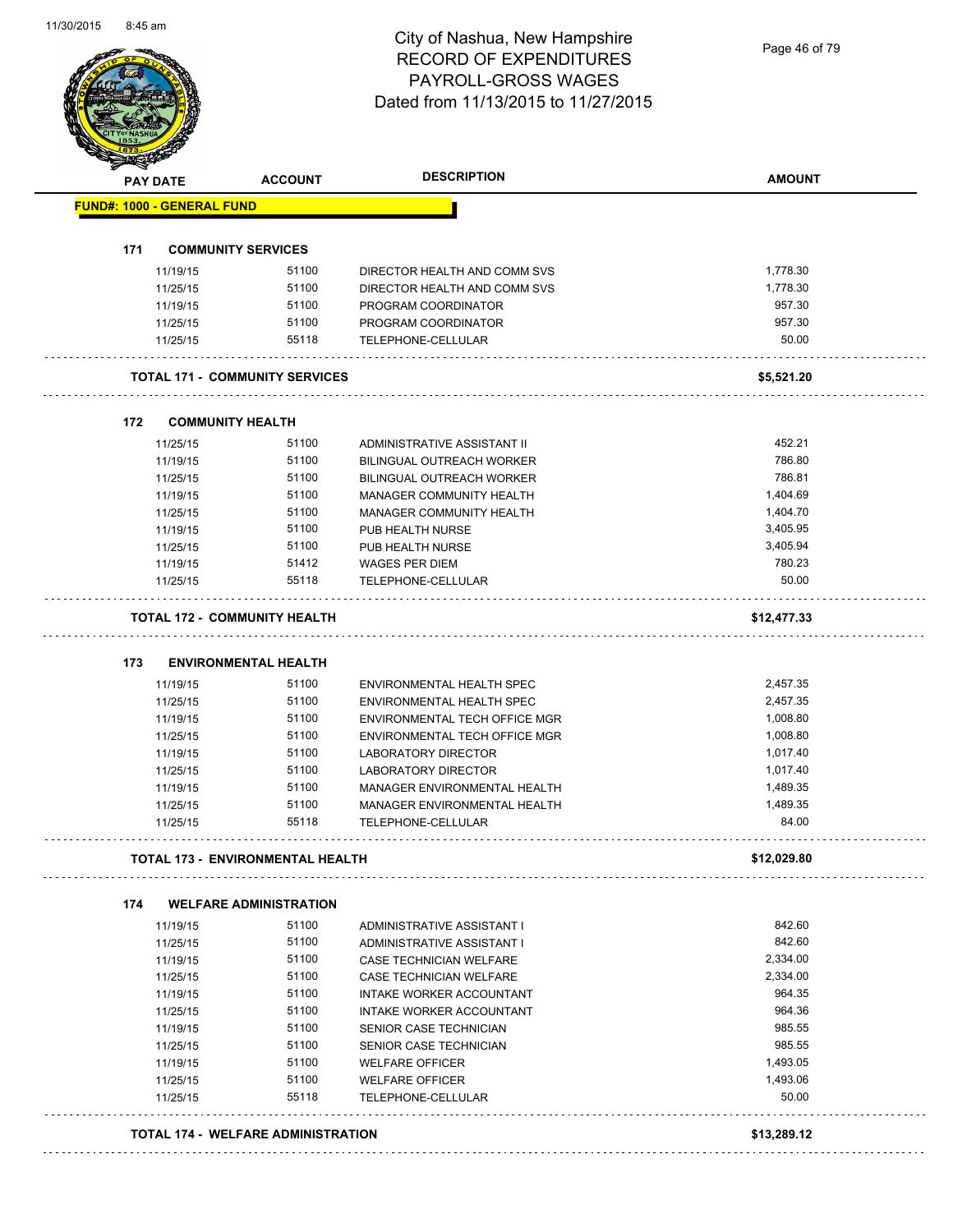and the contract of the contract of the contract of the contract of the contract of the contract of the contract of the contract of the contract of the contract of the contract of the contract of the contract of the contra



| <b>PAY DATE</b>                           | <b>ACCOUNT</b>                | <b>DESCRIPTION</b>                | <b>AMOUNT</b> |
|-------------------------------------------|-------------------------------|-----------------------------------|---------------|
| <b>FUND#: 1000 - GENERAL FUND</b>         |                               |                                   |               |
| 177                                       | <b>PARKS &amp; RECREATION</b> |                                   |               |
| 11/19/15                                  | 51100                         | ADMINISTRATIVE ASSISTANT II       | 777.85        |
| 11/25/15                                  | 51100                         | ADMINISTRATIVE ASSISTANT II       | 777.85        |
| 11/19/15                                  | 51100                         | EQUIPMENT OPERATOR, PARKS         | 948.40        |
| 11/25/15                                  | 51100                         | EQUIPMENT OPERATOR, PARKS         | 948.40        |
| 11/19/15                                  | 51100                         | <b>FOREMAN LABOR PARK</b>         | 3,908.74      |
| 11/25/15                                  | 51100                         | <b>FOREMAN LABOR PARK</b>         | 3,448.50      |
| 11/19/15                                  | 51100                         | <b>GROUNDSKEEPER MAINTENANCE</b>  | 6,072.52      |
| 11/25/15                                  | 51100                         | <b>GROUNDSKEEPER MAINTENANCE</b>  | 6,072.54      |
| 11/19/15                                  | 51100                         | <b>GROUNDSMAN I</b>               | 2,439.60      |
| 11/25/15                                  | 51100                         | <b>GROUNDSMAN I</b>               | 2,439.61      |
| 11/19/15                                  | 51100                         | <b>GROUNDSMAN II</b>              | 854.00        |
| 11/25/15                                  | 51100                         | <b>GROUNDSMAN II</b>              | 854.00        |
| 11/19/15                                  | 51100                         | <b>LEAD GROUNDSMAN</b>            | 2,877.60      |
| 11/25/15                                  | 51100                         | <b>LEAD GROUNDSMAN</b>            | 2,877.60      |
| 11/19/15                                  | 51100                         | NURSERY WORKER PARKS              | 902.80        |
| 11/25/15                                  | 51100                         | NURSERY WORKER PARKS              | 902.80        |
| 11/19/15                                  | 51100                         | PROGRAM COORDINATOR               | 365.10        |
| 11/25/15                                  | 51100                         | PROGRAM COORDINATOR               | 365.10        |
| 11/19/15                                  | 51100                         | <b>RECREATION PROGRAM MANAGER</b> | 1,115.76      |
| 11/25/15                                  | 51100                         | <b>RECREATION PROGRAM MANAGER</b> | 1,115.75      |
| 11/19/15                                  | 51100                         | STELLOS STADIUM ATTENDANT         | 948.40        |
| 11/25/15                                  | 51100                         | STELLOS STADIUM ATTENDANT         | 948.40        |
| 11/19/15                                  | 51100                         | SUPERINTENDENT OF PARKS RECR      | 1,771.20      |
| 11/25/15                                  | 51100                         | SUPERINTENDENT OF PARKS RECR      | 1.771.20      |
| 11/5/15                                   | 51300                         | <b>OVERTIME-REGULAR</b>           | 0.02          |
| 11/19/15                                  | 51300                         | OVERTIME-REGULAR                  | 1,917.69      |
| 11/25/15                                  | 51300                         | <b>OVERTIME-REGULAR</b>           | 411.08        |
| 11/19/15                                  | 51600                         | <b>LONGEVITY</b>                  | 1,200.00      |
| 11/25/15                                  | 51600                         | <b>LONGEVITY</b>                  | 800.00        |
| 11/25/15                                  | 55118                         | TELEPHONE-CELLULAR                | 67.00         |
| <b>TOTAL 177 - PARKS &amp; RECREATION</b> |                               |                                   | \$49,899.51   |

| 11/19/15 | 51100 | ADMIN ASST COST ACCOUNTANT     | 829.18   |
|----------|-------|--------------------------------|----------|
| 11/25/15 | 51100 | ADMIN ASST COST ACCOUNTANT     | 829.19   |
| 11/19/15 | 51100 | ASSISTANT DIRECTOR LIBRARY     | 1,408.20 |
| 11/25/15 | 51100 | ASSISTANT DIRECTOR LIBRARY     | 1,408.20 |
| 11/19/15 | 51100 | ASSISTANT LIBRARIAN CIRCULATIO | 995.30   |
| 11/25/15 | 51100 | ASSISTANT LIBRARIAN CIRCULATIO | 995.30   |
| 11/19/15 | 51100 | ASSISTANT LIBRARIAN YOUTH SERV | 797.65   |
| 11/25/15 | 51100 | ASSISTANT LIBRARIAN YOUTH SERV | 797.65   |
| 11/19/15 | 51100 | <b>DIRECTOR LIBRARY</b>        | 1,941.85 |
| 11/25/15 | 51100 | <b>DIRECTOR LIBRARY</b>        | 1,941.85 |
| 11/19/15 | 51100 | EXECUTIVE ASST OFFICE MANAGER  | 883.75   |
| 11/25/15 | 51100 | EXECUTIVE ASST OFFICE MANAGER  | 883.75   |
| 11/19/15 | 51100 | HUNT MEMORIAL BLDG & ARTS ADM  | 330.75   |
| 11/25/15 | 51100 | HUNT MEMORIAL BLDG & ARTS ADM  | 330.75   |
| 11/19/15 | 51100 | <b>IT COORDINATOR</b>          | 903.85   |
| 11/25/15 | 51100 | <b>IT COORDINATOR</b>          | 898.22   |
| 11/19/15 | 51100 | <b>JANITOR</b>                 | 498.41   |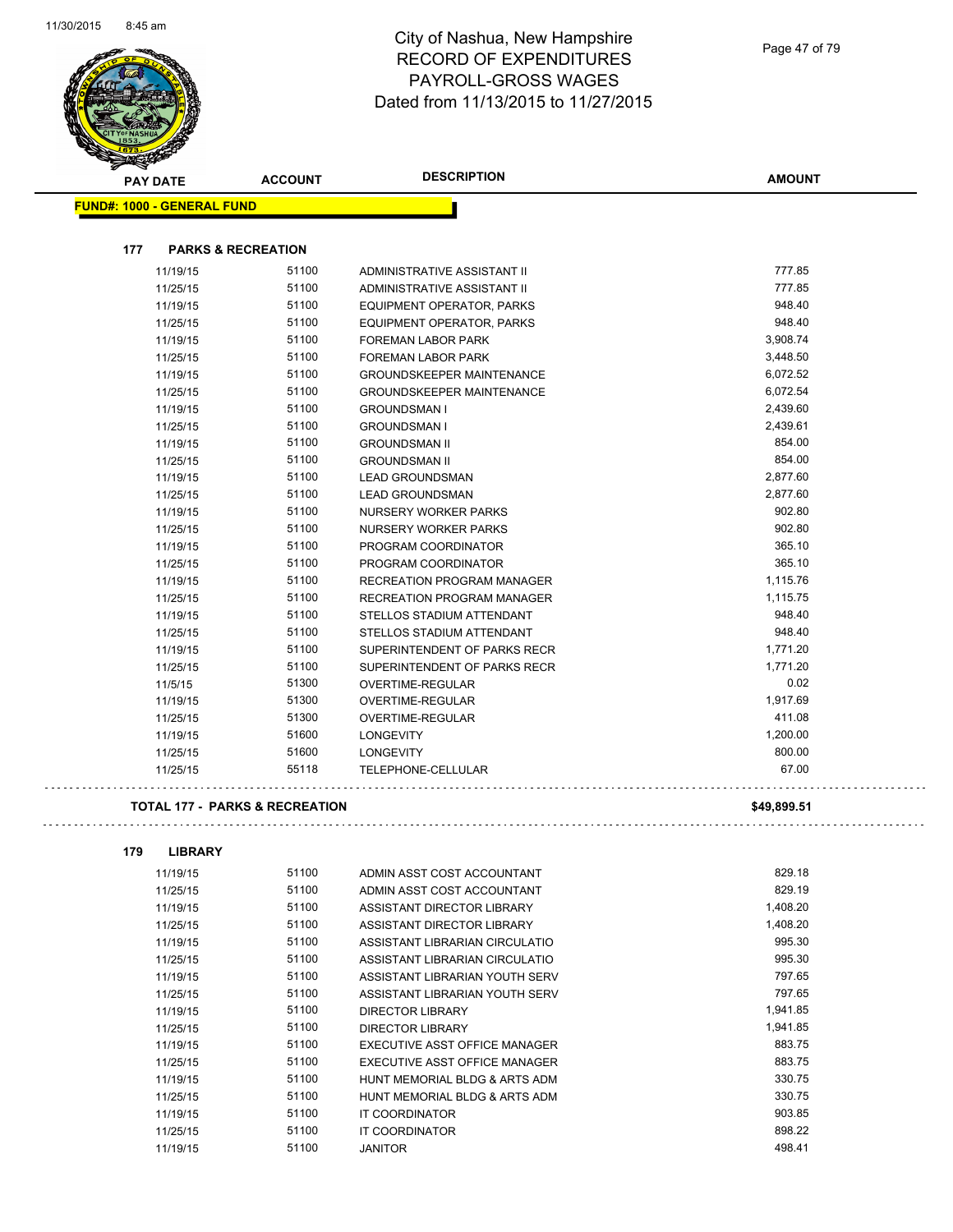

| <b>PAY DATE</b>                   | <b>ACCOUNT</b> | <b>DESCRIPTION</b>                                                   | <b>AMOUNT</b>    |
|-----------------------------------|----------------|----------------------------------------------------------------------|------------------|
| <b>FUND#: 1000 - GENERAL FUND</b> |                |                                                                      |                  |
|                                   |                |                                                                      |                  |
|                                   |                |                                                                      |                  |
| 179<br><b>LIBRARY</b>             |                |                                                                      |                  |
| 11/25/15                          | 51100          | <b>JANITOR</b>                                                       | 498.41           |
| 11/19/15                          | 51100          | LIBRARIAN ADULT SERVICES                                             | 984.25           |
| 11/25/15                          | 51100          | LIBRARIAN ADULT SERVICES                                             | 984.25           |
| 11/19/15                          | 51100          | <b>LIBRARIAN CIRCULATION</b>                                         | 1,025.80         |
| 11/25/15                          | 51100          | <b>LIBRARIAN CIRCULATION</b>                                         | 1,025.79         |
| 11/19/15                          | 51100          | LIBRARIAN OUTREACH SVS                                               | 1,021.67         |
| 11/25/15                          | 51100          | LIBRARIAN OUTREACH SVS                                               | 1,021.66         |
| 11/19/15                          | 51100          | <b>LIBRARIAN TECH SERVICES</b>                                       | 1,060.50         |
| 11/25/15                          | 51100          | <b>LIBRARIAN TECH SERVICES</b>                                       | 1,060.49         |
| 11/19/15                          | 51100          | LIBRARIAN YOUTH SERVICES                                             | 2,325.75         |
| 11/25/15                          | 51100          | LIBRARIAN YOUTH SERVICES                                             | 1,904.62         |
| 11/19/15                          | 51100          | LIBRARY ASSISTANT CIRCULATION                                        | 5,481.51         |
| 11/25/15                          | 51100          | LIBRARY ASSISTANT CIRCULATION                                        | 5,481.50         |
| 11/19/15                          | 51100          | LIBRARY ASSISTANT MEDIA SERVIC                                       | 722.79           |
| 11/25/15                          | 51100          | LIBRARY ASSISTANT MEDIA SERVIC                                       | 722.80           |
| 11/19/15                          | 51100          | <b>LIBRARY ASSISTANT TECH SVS</b>                                    | 722.80           |
| 11/25/15                          | 51100          | LIBRARY ASSISTANT TECH SVS                                           | 722.79           |
| 11/19/15                          | 51100          | LIBRARY ASSISTANT YOUTH SERVIC                                       | 1,358.10         |
| 11/25/15                          | 51100          | <b>LIBRARY ASSISTANT YOUTH SERVIC</b>                                | 1,358.10         |
| 11/19/15                          | 51100          | <b>MAINTENANCE SUPV</b>                                              | 871.70           |
| 11/25/15                          | 51100          | <b>MAINTENANCE SUPV</b>                                              | 871.70           |
| 11/19/15                          | 51100          | <b>MEDIA SERVICES COORDINATOR</b>                                    | 1,232.16         |
| 11/25/15                          | 51100          | <b>MEDIA SERVICES COORDINATOR</b>                                    | 1,232.16         |
| 11/19/15                          | 51100          | PAGE & COLLECTION COORDINATOR                                        | 858.90           |
| 11/25/15                          | 51100          | PAGE & COLLECTION COORDINATOR                                        | 858.90           |
| 11/19/15                          | 51100          | REFERENCE LIBRARIAN ADULT SERV                                       | 3,088.09         |
| 11/25/15                          | 51100          | REFERENCE LIBRARIAN ADULT SERV                                       | 3,088.12         |
| 11/19/15                          | 51100          | REFERENCE LIBRARIAN TECH SVS                                         | 773.45           |
| 11/25/15                          | 51100          | REFERENCE LIBRARIAN TECH SVS                                         | 773.45           |
| 11/19/15                          | 51100          | <b>SECURITY LIBRARY</b>                                              | 627.85           |
| 11/25/15                          | 51100          | <b>SECURITY LIBRARY</b>                                              | 627.85           |
| 11/19/15                          | 51200          | LIBRARY ASSISTANT CIRCULATION                                        | 397.78           |
| 11/25/15                          | 51200          | <b>LIBRARY ASSISTANT CIRCULATION</b>                                 | 397.79           |
| 11/19/15                          | 51200          | <b>LIBRARY ASSISTANT TECH SVS</b>                                    | 424.84           |
| 11/25/15                          | 51200          | LIBRARY ASSISTANT TECH SVS                                           | 424.85<br>397.15 |
| 11/19/15                          | 51200          | LIBRARY ASSISTANT YOUTH SERVIC                                       |                  |
| 11/25/15                          | 51200          | LIBRARY ASSISTANT YOUTH SERVIC                                       | 389.04<br>418.25 |
| 11/19/15                          | 51200          | LIBRARY PAGE YOUTH SERVICES                                          | 367.67           |
| 11/25/15                          | 51200<br>51200 | LIBRARY PAGE YOUTH SERVICES                                          | 326.11           |
| 11/19/15<br>11/25/15              | 51200          | <b>LIBRARY PAGES CIRCULATION</b><br><b>LIBRARY PAGES CIRCULATION</b> | 373.36           |
|                                   | 51200          | LIBRARY PAGES MEDIA SERVICES                                         | 320.95           |
| 11/19/15<br>11/25/15              | 51200          | LIBRARY PAGES MEDIA SERVICES                                         | 495.18           |
| 11/19/15                          | 51200          | PARA DW SPEC ELM                                                     | 128.38           |
| 11/25/15                          | 51200          | PARA DW SPEC ELM                                                     | 128.38           |
| 11/19/15                          | 51200          | <b>SECURITY LIBRARY</b>                                              | 360.00           |
| 11/25/15                          | 51200          | <b>SECURITY LIBRARY</b>                                              | 360.00           |
| 11/19/15                          | 51300          | OVERTIME-REGULAR                                                     | 1,029.48         |
| 11/25/15                          | 51300          | OVERTIME-REGULAR                                                     | 1,006.51         |
|                                   |                |                                                                      |                  |

#### **TOTAL 179 - LIBRARY \$68,807.48**

 $\sim$   $\sim$ 

 $\mathbb{Z}^2$  ,  $\mathbb{Z}^2$  ,  $\mathbb{Z}^2$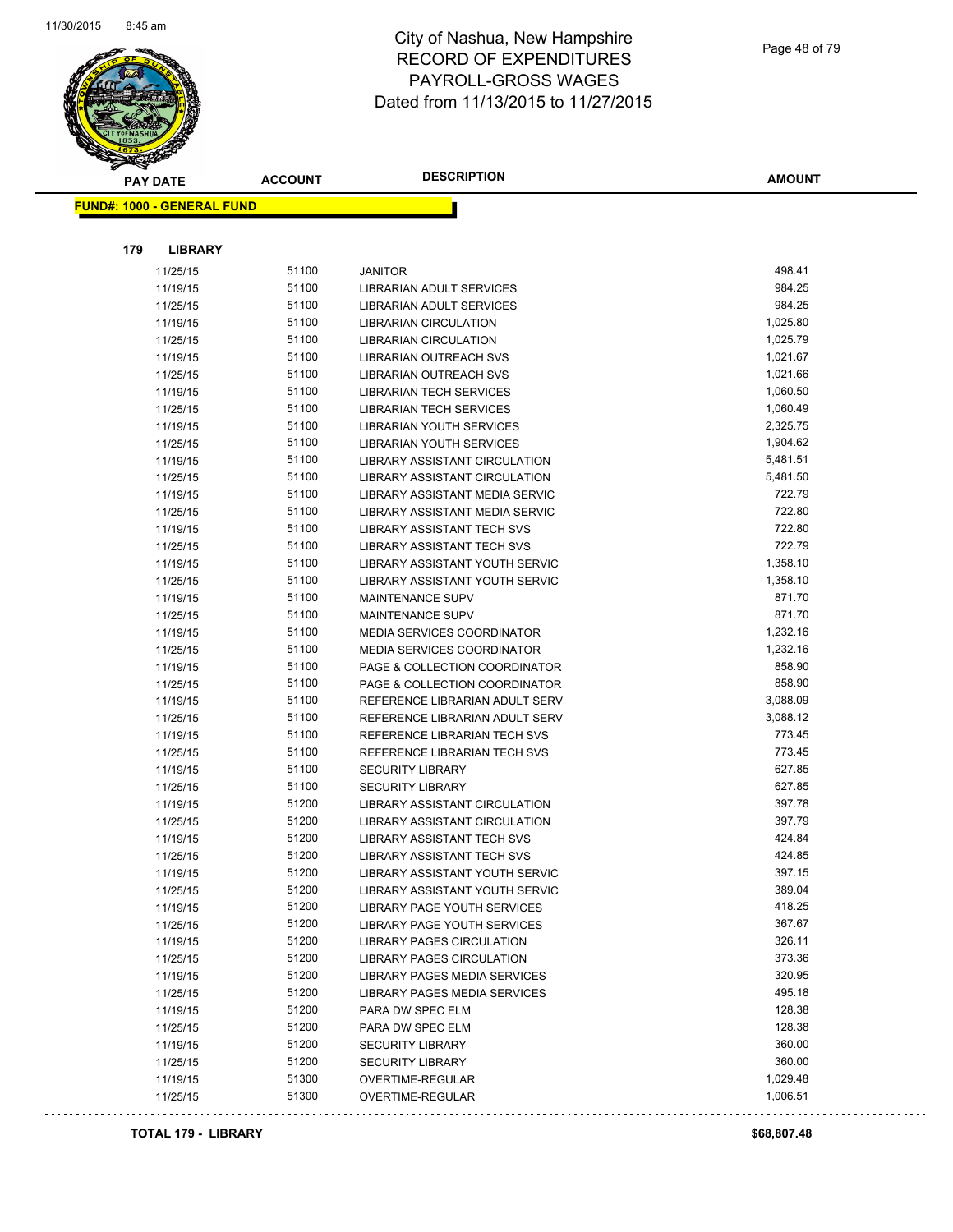|                      | <b>ACCOUNT</b>                                                                                                                                                                                                                                                                                                                                                                                           | <b>DESCRIPTION</b>                                                                                                                                                                                                            | <b>AMOUNT</b>                                                                                                                                                                                                                                                                                                                                                                                                                            |
|----------------------|----------------------------------------------------------------------------------------------------------------------------------------------------------------------------------------------------------------------------------------------------------------------------------------------------------------------------------------------------------------------------------------------------------|-------------------------------------------------------------------------------------------------------------------------------------------------------------------------------------------------------------------------------|------------------------------------------------------------------------------------------------------------------------------------------------------------------------------------------------------------------------------------------------------------------------------------------------------------------------------------------------------------------------------------------------------------------------------------------|
|                      |                                                                                                                                                                                                                                                                                                                                                                                                          |                                                                                                                                                                                                                               |                                                                                                                                                                                                                                                                                                                                                                                                                                          |
|                      |                                                                                                                                                                                                                                                                                                                                                                                                          |                                                                                                                                                                                                                               |                                                                                                                                                                                                                                                                                                                                                                                                                                          |
|                      |                                                                                                                                                                                                                                                                                                                                                                                                          |                                                                                                                                                                                                                               |                                                                                                                                                                                                                                                                                                                                                                                                                                          |
|                      | 51100                                                                                                                                                                                                                                                                                                                                                                                                    | ADMINISTRATIVE ASSISTANT II                                                                                                                                                                                                   | 704.60                                                                                                                                                                                                                                                                                                                                                                                                                                   |
|                      | 51100                                                                                                                                                                                                                                                                                                                                                                                                    | ADMINISTRATIVE ASSISTANT II                                                                                                                                                                                                   | 704.60                                                                                                                                                                                                                                                                                                                                                                                                                                   |
|                      | 51100                                                                                                                                                                                                                                                                                                                                                                                                    | DIRECTOR COMMUNITY DEVELOPMENT                                                                                                                                                                                                | 1,873.50                                                                                                                                                                                                                                                                                                                                                                                                                                 |
|                      | 51100                                                                                                                                                                                                                                                                                                                                                                                                    | DIRECTOR COMMUNITY DEVELOPMENT                                                                                                                                                                                                | 1,873.50                                                                                                                                                                                                                                                                                                                                                                                                                                 |
|                      | 51100                                                                                                                                                                                                                                                                                                                                                                                                    | <b>WATERWAYS MANAGER</b>                                                                                                                                                                                                      | 545.68                                                                                                                                                                                                                                                                                                                                                                                                                                   |
|                      | 51100                                                                                                                                                                                                                                                                                                                                                                                                    | <b>WATERWAYS MANAGER</b>                                                                                                                                                                                                      | 1,364.20                                                                                                                                                                                                                                                                                                                                                                                                                                 |
|                      | 51200                                                                                                                                                                                                                                                                                                                                                                                                    | ADMINISTRATIVE ASSISTANT I                                                                                                                                                                                                    | 355.59                                                                                                                                                                                                                                                                                                                                                                                                                                   |
|                      | 51200                                                                                                                                                                                                                                                                                                                                                                                                    | ADMINISTRATIVE ASSISTANT I                                                                                                                                                                                                    | 355.59                                                                                                                                                                                                                                                                                                                                                                                                                                   |
|                      | 51400                                                                                                                                                                                                                                                                                                                                                                                                    | <b>WAGES TEMP-SEASONAL</b>                                                                                                                                                                                                    | 100.00                                                                                                                                                                                                                                                                                                                                                                                                                                   |
|                      | 51400                                                                                                                                                                                                                                                                                                                                                                                                    | WAGES TEMP-SEASONAL                                                                                                                                                                                                           | 100.00                                                                                                                                                                                                                                                                                                                                                                                                                                   |
|                      | 55118                                                                                                                                                                                                                                                                                                                                                                                                    | TELEPHONE-CELLULAR                                                                                                                                                                                                            | 50.00                                                                                                                                                                                                                                                                                                                                                                                                                                    |
|                      |                                                                                                                                                                                                                                                                                                                                                                                                          |                                                                                                                                                                                                                               | \$8,027.26                                                                                                                                                                                                                                                                                                                                                                                                                               |
|                      |                                                                                                                                                                                                                                                                                                                                                                                                          |                                                                                                                                                                                                                               |                                                                                                                                                                                                                                                                                                                                                                                                                                          |
|                      | 51100                                                                                                                                                                                                                                                                                                                                                                                                    | DEPARTMENT COORDINATOR                                                                                                                                                                                                        | 957.65                                                                                                                                                                                                                                                                                                                                                                                                                                   |
|                      | 51100                                                                                                                                                                                                                                                                                                                                                                                                    |                                                                                                                                                                                                                               | 957.65                                                                                                                                                                                                                                                                                                                                                                                                                                   |
|                      | 51100                                                                                                                                                                                                                                                                                                                                                                                                    |                                                                                                                                                                                                                               | 1,384.10                                                                                                                                                                                                                                                                                                                                                                                                                                 |
|                      |                                                                                                                                                                                                                                                                                                                                                                                                          |                                                                                                                                                                                                                               | 1,384.10                                                                                                                                                                                                                                                                                                                                                                                                                                 |
|                      |                                                                                                                                                                                                                                                                                                                                                                                                          |                                                                                                                                                                                                                               | 1,935.50                                                                                                                                                                                                                                                                                                                                                                                                                                 |
|                      |                                                                                                                                                                                                                                                                                                                                                                                                          |                                                                                                                                                                                                                               | 1,935.50                                                                                                                                                                                                                                                                                                                                                                                                                                 |
|                      |                                                                                                                                                                                                                                                                                                                                                                                                          |                                                                                                                                                                                                                               | 3,247.43                                                                                                                                                                                                                                                                                                                                                                                                                                 |
|                      |                                                                                                                                                                                                                                                                                                                                                                                                          |                                                                                                                                                                                                                               | 1,757.20                                                                                                                                                                                                                                                                                                                                                                                                                                 |
|                      |                                                                                                                                                                                                                                                                                                                                                                                                          |                                                                                                                                                                                                                               | 722.30                                                                                                                                                                                                                                                                                                                                                                                                                                   |
|                      |                                                                                                                                                                                                                                                                                                                                                                                                          |                                                                                                                                                                                                                               | 722.30                                                                                                                                                                                                                                                                                                                                                                                                                                   |
|                      |                                                                                                                                                                                                                                                                                                                                                                                                          |                                                                                                                                                                                                                               | 250.00                                                                                                                                                                                                                                                                                                                                                                                                                                   |
|                      | 55118                                                                                                                                                                                                                                                                                                                                                                                                    | <b>TELEPHONE-CELLULAR</b>                                                                                                                                                                                                     | 17.00                                                                                                                                                                                                                                                                                                                                                                                                                                    |
|                      |                                                                                                                                                                                                                                                                                                                                                                                                          |                                                                                                                                                                                                                               | \$15,270.73                                                                                                                                                                                                                                                                                                                                                                                                                              |
|                      |                                                                                                                                                                                                                                                                                                                                                                                                          |                                                                                                                                                                                                                               |                                                                                                                                                                                                                                                                                                                                                                                                                                          |
|                      |                                                                                                                                                                                                                                                                                                                                                                                                          |                                                                                                                                                                                                                               | 1,929.25                                                                                                                                                                                                                                                                                                                                                                                                                                 |
|                      | 51100                                                                                                                                                                                                                                                                                                                                                                                                    |                                                                                                                                                                                                                               | 1,929.25                                                                                                                                                                                                                                                                                                                                                                                                                                 |
|                      | 55118                                                                                                                                                                                                                                                                                                                                                                                                    | TELEPHONE-CELLULAR                                                                                                                                                                                                            | 50.00                                                                                                                                                                                                                                                                                                                                                                                                                                    |
|                      |                                                                                                                                                                                                                                                                                                                                                                                                          |                                                                                                                                                                                                                               | \$3,908.50                                                                                                                                                                                                                                                                                                                                                                                                                               |
|                      |                                                                                                                                                                                                                                                                                                                                                                                                          |                                                                                                                                                                                                                               |                                                                                                                                                                                                                                                                                                                                                                                                                                          |
|                      | 51100                                                                                                                                                                                                                                                                                                                                                                                                    | ASSISTANT DIRECTOR BUSINESS                                                                                                                                                                                                   | 2,971.10                                                                                                                                                                                                                                                                                                                                                                                                                                 |
|                      | 51100                                                                                                                                                                                                                                                                                                                                                                                                    | ASSISTANT PRINCIPAL AMH                                                                                                                                                                                                       | 2,807.70                                                                                                                                                                                                                                                                                                                                                                                                                                 |
|                      | 51100                                                                                                                                                                                                                                                                                                                                                                                                    | ASSISTANT PRINCIPAL BIC                                                                                                                                                                                                       | 3,000.00                                                                                                                                                                                                                                                                                                                                                                                                                                 |
|                      | 51100                                                                                                                                                                                                                                                                                                                                                                                                    |                                                                                                                                                                                                                               | 1,403.80                                                                                                                                                                                                                                                                                                                                                                                                                                 |
| 11/19/15             | 51100                                                                                                                                                                                                                                                                                                                                                                                                    | ASSISTANT PRINCIPAL BRO                                                                                                                                                                                                       | 1,451.90                                                                                                                                                                                                                                                                                                                                                                                                                                 |
|                      | 51100                                                                                                                                                                                                                                                                                                                                                                                                    | ASSISTANT PRINCIPAL CHARL                                                                                                                                                                                                     | 3,048.10                                                                                                                                                                                                                                                                                                                                                                                                                                 |
|                      |                                                                                                                                                                                                                                                                                                                                                                                                          |                                                                                                                                                                                                                               |                                                                                                                                                                                                                                                                                                                                                                                                                                          |
| 11/19/15             |                                                                                                                                                                                                                                                                                                                                                                                                          |                                                                                                                                                                                                                               |                                                                                                                                                                                                                                                                                                                                                                                                                                          |
| 11/19/15             | 51100                                                                                                                                                                                                                                                                                                                                                                                                    | ASSISTANT PRINCIPAL DR CRSP                                                                                                                                                                                                   | 1,475.90                                                                                                                                                                                                                                                                                                                                                                                                                                 |
| 11/19/15             | 51100                                                                                                                                                                                                                                                                                                                                                                                                    | ASSISTANT PRINCIPAL ELM                                                                                                                                                                                                       | 6,730.80                                                                                                                                                                                                                                                                                                                                                                                                                                 |
| 11/19/15<br>11/19/15 | 51100<br>51100                                                                                                                                                                                                                                                                                                                                                                                           | ASSISTANT PRINCIPAL FES<br>ASSISTANT PRINCIPAL FMS                                                                                                                                                                            | 3,048.10<br>3,365.40                                                                                                                                                                                                                                                                                                                                                                                                                     |
|                      | <b>PAY DATE</b><br>11/19/15<br>11/25/15<br>11/19/15<br>11/25/15<br>11/19/15<br>11/25/15<br>11/19/15<br>11/25/15<br>11/19/15<br>11/25/15<br>11/25/15<br>11/19/15<br>11/25/15<br>11/19/15<br>11/25/15<br>11/19/15<br>11/25/15<br>11/19/15<br>11/25/15<br>11/19/15<br>11/25/15<br>11/19/15<br>11/25/15<br>11/19/15<br>11/25/15<br>11/25/15<br><b>SCHOOL</b><br>11/19/15<br>11/19/15<br>11/19/15<br>11/19/15 | <b>FUND#: 1000 - GENERAL FUND</b><br><b>PLANNING &amp; ZONING</b><br>51100<br>51100<br>51100<br>51100<br>51100<br>51100<br>51100<br>53428<br><b>TOTAL 182 - PLANNING &amp; ZONING</b><br><b>ECONOMIC DEVELOPMENT</b><br>51100 | <b>COMMUNITY DEVELOPMENT</b><br><b>TOTAL 181 - COMMUNITY DEVELOPMENT</b><br>DEPARTMENT COORDINATOR<br>DEPUTY PLANNING MANAGER<br>DEPUTY PLANNING MANAGER<br>MANAGER PLANNING DEPT<br>MANAGER PLANNING DEPT<br>PLANNER I<br><b>PLANNER I</b><br>ZONING COORDINATOR<br>ZONING COORDINATOR<br>STENOGRAPHIC SERVICES<br>ECONOMIC DEV DIRECTOR<br>ECONOMIC DEV DIRECTOR<br><b>TOTAL 183 - ECONOMIC DEVELOPMENT</b><br>ASSISTANT PRINCIPAL BIR |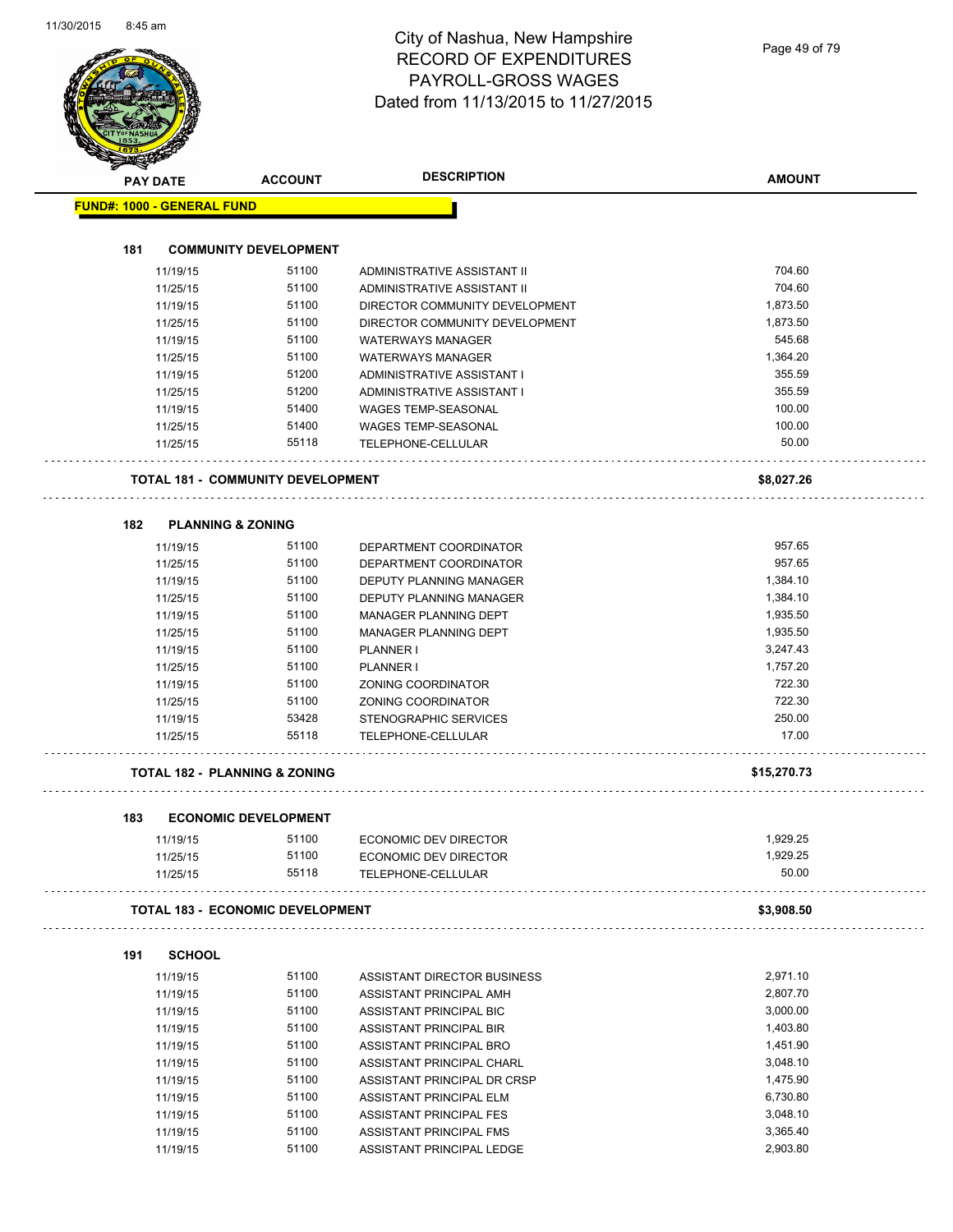

| <b>PAY DATE</b>                   | <b>ACCOUNT</b> | <b>DESCRIPTION</b>                                             | <b>AMOUNT</b>        |
|-----------------------------------|----------------|----------------------------------------------------------------|----------------------|
| <b>FUND#: 1000 - GENERAL FUND</b> |                |                                                                |                      |
|                                   |                |                                                                |                      |
|                                   |                |                                                                |                      |
| 191<br><b>SCHOOL</b>              |                |                                                                |                      |
| 11/19/15                          | 51100          | ASSISTANT PRINCIPAL MDE                                        | 3,048.10             |
| 11/19/15                          | 51100          | ASSISTANT PRINCIPAL MTP                                        | 2,951.90             |
| 11/19/15                          | 51100          | ASSISTANT PRINCIPAL NHN                                        | 12,536.00            |
| 11/19/15                          | 51100          | ASSISTANT PRINCIPAL NHS                                        | 12,829.10            |
| 11/19/15                          | 51100          | ASSISTANT PRINCIPAL PMS                                        | 3,365.40             |
| 11/19/15                          | 51100          | ASSISTANT PRINCIPAL SHE                                        | 1,451.90             |
| 11/19/15                          | 51100          | ASSISTANT SUPERINTENDENT                                       | 8,484.50             |
| 11/19/15                          | 51100          | ASST DIRECTOR PLANT OPS                                        | 4,470.90             |
| 11/19/15                          | 51100          | <b>ASST DIRECTOR SPED</b>                                      | 6,243.60             |
| 11/19/15                          | 51100<br>51100 | ASST SYSTEMS ADMIN FULL YEAR                                   | 12,798.09<br>552.59  |
| 11/19/15                          | 51100          | ASST SYSTEMS ADMIN SCH YEAR<br>ASST SYSTEMS ADMIN SCH YEAR     | 787.03               |
| 11/25/15<br>11/19/15              | 51100          | <b>ATTENDANCE OFFICER</b>                                      | 2,331.50             |
| 11/19/15                          | 51100          | CAREER CENTER COORD NHN                                        | 1,518.30             |
| 11/19/15                          | 51100          | CHIEF OPERATING OFFICER                                        | 4,044.00             |
| 11/20/15                          | 51100          | CLERICAL ACADEMY NHN                                           | 2,129.81             |
| 11/25/15                          | 51100          | CLERICAL ACADEMY NHN                                           | 3,230.56             |
| 11/19/15                          | 51100          | <b>CLERICAL ACADEMY NHS</b>                                    | 2,121.45             |
| 11/25/15                          | 51100          | CLERICAL ACADEMY NHS                                           | 2,121.45             |
| 11/19/15                          | 51100          | CLERICAL ADULT ED NHN                                          | 746.18               |
| 11/25/15                          | 51100          | CLERICAL ADULT ED NHN                                          | 753.15               |
| 11/19/15                          | 51100          | <b>CLERICAL ASST SUPER SUP</b>                                 | 1,977.55             |
| 11/25/15                          | 51100          | <b>CLERICAL ASST SUPER SUP</b>                                 | 1,977.54             |
| 11/19/15                          | 51100          | <b>CLERICAL ATHLETIC NHN</b>                                   | 721.15               |
| 11/25/15                          | 51100          | CLERICAL ATHLETIC NHN                                          | 721.15               |
| 11/19/15                          | 51100          | CLERICAL ATHLETIC NHS                                          | 745.15               |
| 11/25/15                          | 51100          | CLERICAL ATHLETIC NHS                                          | 745.15               |
| 11/19/15                          | 51100          | <b>CLERICAL BUSINESS</b>                                       | 3,713.46             |
| 11/25/15                          | 51100          | <b>CLERICAL BUSINESS</b>                                       | 3,718.21             |
| 11/19/15                          | 51100          | CLERICAL CHIEF OP OFFICER SUP                                  | 816.10               |
| 11/25/15                          | 51100          | CLERICAL CHIEF OP OFFICER SUP                                  | 816.10               |
| 11/19/15                          | 51100          | CLERICAL CTE NHS                                               | 756.40               |
| 11/25/15                          | 51100          | <b>CLERICAL CTE NHS</b>                                        | 756.40               |
| 11/19/15                          | 51100          | <b>CLERICAL GUIDANCE ELM</b>                                   | 756.40               |
| 11/25/15                          | 51100          | <b>CLERICAL GUIDANCE ELM</b>                                   | 756.40               |
| 11/19/15                          | 51100          | <b>CLERICAL GUIDANCE NHN</b>                                   | 1,917.92             |
| 11/25/15                          | 51100          | CLERICAL GUIDANCE NHN                                          | 2,068.16             |
| 11/19/15                          | 51100          | <b>CLERICAL GUIDANCE NHS</b>                                   | 1,989.68             |
| 11/25/15                          | 51100          | CLERICAL GUIDANCE NHS                                          | 2,098.81             |
| 11/19/15                          | 51100          | <b>CLERICAL HUMAN RESOURCES</b>                                | 2,105.16             |
| 11/25/15                          | 51100          | CLERICAL HUMAN RESOURCES                                       | 2,105.15             |
| 11/19/15                          | 51100          | <b>CLERICAL PAYROLL SUP</b>                                    | 677.25               |
| 11/25/15                          | 51100          | <b>CLERICAL PAYROLL SUP</b>                                    | 677.25               |
| 11/19/15                          | 51100          | <b>CLERICAL PLANT OPS</b>                                      | 677.25               |
| 11/25/15                          | 51100          | <b>CLERICAL PLANT OPS</b>                                      | 677.25               |
| 11/19/15                          | 51100          | <b>CLERICAL PRINCIPAL AMH</b>                                  | 1,321.15             |
| 11/25/15                          | 51100<br>51100 | <b>CLERICAL PRINCIPAL AMH</b><br><b>CLERICAL PRINCIPAL BIC</b> | 1,321.15<br>1,365.05 |
| 11/19/15                          | 51100          | <b>CLERICAL PRINCIPAL BIC</b>                                  | 1,365.05             |
| 11/25/15<br>11/19/15              | 51100          | <b>CLERICAL PRINCIPAL BIR</b>                                  | 1,512.80             |
| 11/25/15                          | 51100          | <b>CLERICAL PRINCIPAL BIR</b>                                  | 1,512.80             |
| 11/19/15                          | 51100          | <b>CLERICAL PRINCIPAL BRO</b>                                  | 1,512.80             |
|                                   |                |                                                                |                      |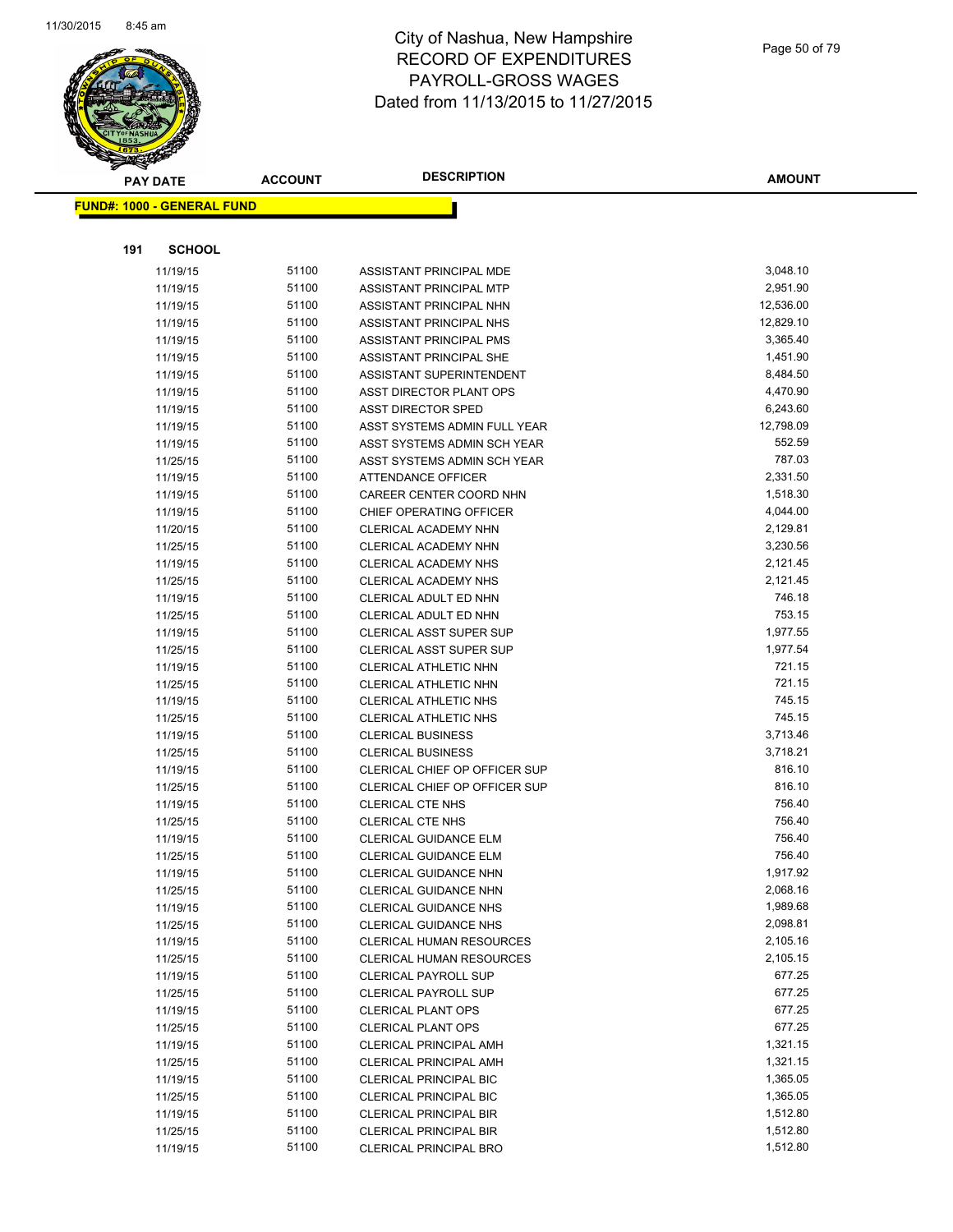

|     | <b>PAY DATE</b>                    | <b>ACCOUNT</b> | <b>DESCRIPTION</b>                 | <b>AMOUNT</b> |
|-----|------------------------------------|----------------|------------------------------------|---------------|
|     | <u> FUND#: 1000 - GENERAL FUND</u> |                |                                    |               |
|     |                                    |                |                                    |               |
|     |                                    |                |                                    |               |
| 191 | <b>SCHOOL</b>                      |                |                                    |               |
|     | 11/25/15                           | 51100          | <b>CLERICAL PRINCIPAL BRO</b>      | 1,512.80      |
|     | 11/19/15                           | 51100          | CLERICAL PRINCIPAL CHA             | 1,354.50      |
|     | 11/25/15                           | 51100          | CLERICAL PRINCIPAL CHA             | 1,354.50      |
|     | 11/19/15                           | 51100          | <b>CLERICAL PRINCIPAL DRC</b>      | 709.90        |
|     | 11/25/15                           | 51100          | <b>CLERICAL PRINCIPAL DRC</b>      | 709.90        |
|     | 11/19/15                           | 51100          | <b>CLERICAL PRINCIPAL ELM</b>      | 2,632.49      |
|     | 11/25/15                           | 51100          | <b>CLERICAL PRINCIPAL ELM</b>      | 2,756.70      |
|     | 11/19/15                           | 51100          | <b>CLERICAL PRINCIPAL FES</b>      | 1,466.29      |
|     | 11/25/15                           | 51100          | <b>CLERICAL PRINCIPAL FES</b>      | 1,466.30      |
|     | 11/19/15                           | 51100          | <b>CLERICAL PRINCIPAL FMS</b>      | 2,211.45      |
|     | 11/25/15                           | 51100          | <b>CLERICAL PRINCIPAL FMS</b>      | 2,211.45      |
|     | 11/19/15                           | 51100          | <b>CLERICAL PRINCIPAL LDG</b>      | 1,387.15      |
|     | 11/25/15                           | 51100          | <b>CLERICAL PRINCIPAL LDG</b>      | 1,387.15      |
|     | 11/19/15                           | 51100          | <b>CLERICAL PRINCIPAL MDE</b>      | 1,501.55      |
|     | 11/25/15                           | 51100          | CLERICAL PRINCIPAL MDE             | 1,506.51      |
|     | 11/19/15                           | 51100          | <b>CLERICAL PRINCIPAL MTP</b>      | 1,431.05      |
|     | 11/25/15                           | 51100          | <b>CLERICAL PRINCIPAL MTP</b>      | 1,411.82      |
|     | 11/19/15                           | 51100          | <b>CLERICAL PRINCIPAL NHN</b>      | 1,387.16      |
|     | 11/25/15                           | 51100          | <b>CLERICAL PRINCIPAL NHN</b>      | 1,387.15      |
|     | 11/19/15                           | 51100          | <b>CLERICAL PRINCIPAL NHS</b>      | 2,117.30      |
|     | 11/25/15                           | 51100          | <b>CLERICAL PRINCIPAL NHS</b>      | 2,117.30      |
|     | 11/19/15                           | 51100          | <b>CLERICAL PRINCIPAL NSE</b>      | 1,501.55      |
|     | 11/25/15                           | 51100          | <b>CLERICAL PRINCIPAL NSE</b>      | 1,501.55      |
|     | 11/19/15                           | 51100          | <b>CLERICAL PRINCIPAL PMS</b>      | 2,032.95      |
|     | 11/25/15                           | 51100          | <b>CLERICAL PRINCIPAL PMS</b>      | 2,032.95      |
|     | 11/19/15                           | 51100          | <b>CLERICAL PRINCIPAL SHE</b>      | 1,512.80      |
|     | 11/25/15                           | 51100          | <b>CLERICAL PRINCIPAL SHE</b>      | 1,512.80      |
|     | 11/19/15                           | 51100          | <b>CLERICAL RECEPTIONIST NHN</b>   | 756.40        |
|     | 11/25/15                           | 51100          | CLERICAL RECEPTIONIST NHN          | 756.40        |
|     | 11/19/15                           | 51100          | CLERICAL RECEPTIONIST NHS          | 709.90        |
|     | 11/25/15                           | 51100          | CLERICAL RECEPTIONIST NHS          | 709.90        |
|     | 11/19/15                           | 51100          | CLERICAL SPECIAL ED NHN            | 643.90        |
|     | 11/25/15                           | 51100          | CLERICAL SPECIAL ED NHN            | 643.90        |
|     | 11/19/15                           | 51100          | CLERICAL SPECIAL ED NHS            | 626.73        |
|     | 11/25/15                           | 51100          | CLERICAL SPECIAL ED NHS            | 643.90        |
|     | 11/19/15                           | 51100          | CLERICAL SPECIAL ED SUP            | 1,512.80      |
|     | 11/25/15                           | 51100          | CLERICAL SPECIAL ED SUP            | 1,512.80      |
|     | 11/19/15                           | 51100          | CLERICAL STUDENT SERV SUP          | 805.30        |
|     | 11/25/15                           | 51100          | <b>CLERICAL STUDENT SERV SUP</b>   | 805.30        |
|     | 11/19/15                           | 51100          | CLERICAL SUPERINTENDANT SUP        | 1,692.30      |
|     | 11/19/15                           | 51100          | <b>CLERICAL TRANSPORTATION SUP</b> | 274.72        |
|     | 11/25/15                           | 51100          | <b>CLERICAL TRANSPORTATION SUP</b> | 403.50        |
|     | 11/19/15                           | 51100          | <b>CURRICULUM SUPERVISOR</b>       | 5,772.90      |
|     | 11/19/15                           | 51100          | <b>CUSTODIAN AMH</b>               | 2,084.40      |
|     | 11/25/15                           | 51100          | <b>CUSTODIAN AMH</b>               | 2,084.40      |
|     | 11/19/15                           | 51100          | <b>CUSTODIAN ASST HEAD ELM</b>     | 791.20        |
|     | 11/25/15                           | 51100          | <b>CUSTODIAN ASST HEAD ELM</b>     | 791.20        |
|     | 11/19/15                           | 51100          | <b>CUSTODIAN ASST HEAD FMS</b>     | 791.20        |
|     | 11/25/15                           | 51100          | <b>CUSTODIAN ASST HEAD FMS</b>     | 791.20        |
|     | 11/19/15                           | 51100          | <b>CUSTODIAN ASST HEAD NHN</b>     | 1,736.80      |
|     | 11/25/15                           | 51100          | <b>CUSTODIAN ASST HEAD NHN</b>     | 1,736.80      |
|     | 11/19/15                           | 51100          | <b>CUSTODIAN ASST HEAD NHS</b>     | 1,736.80      |
|     |                                    |                |                                    |               |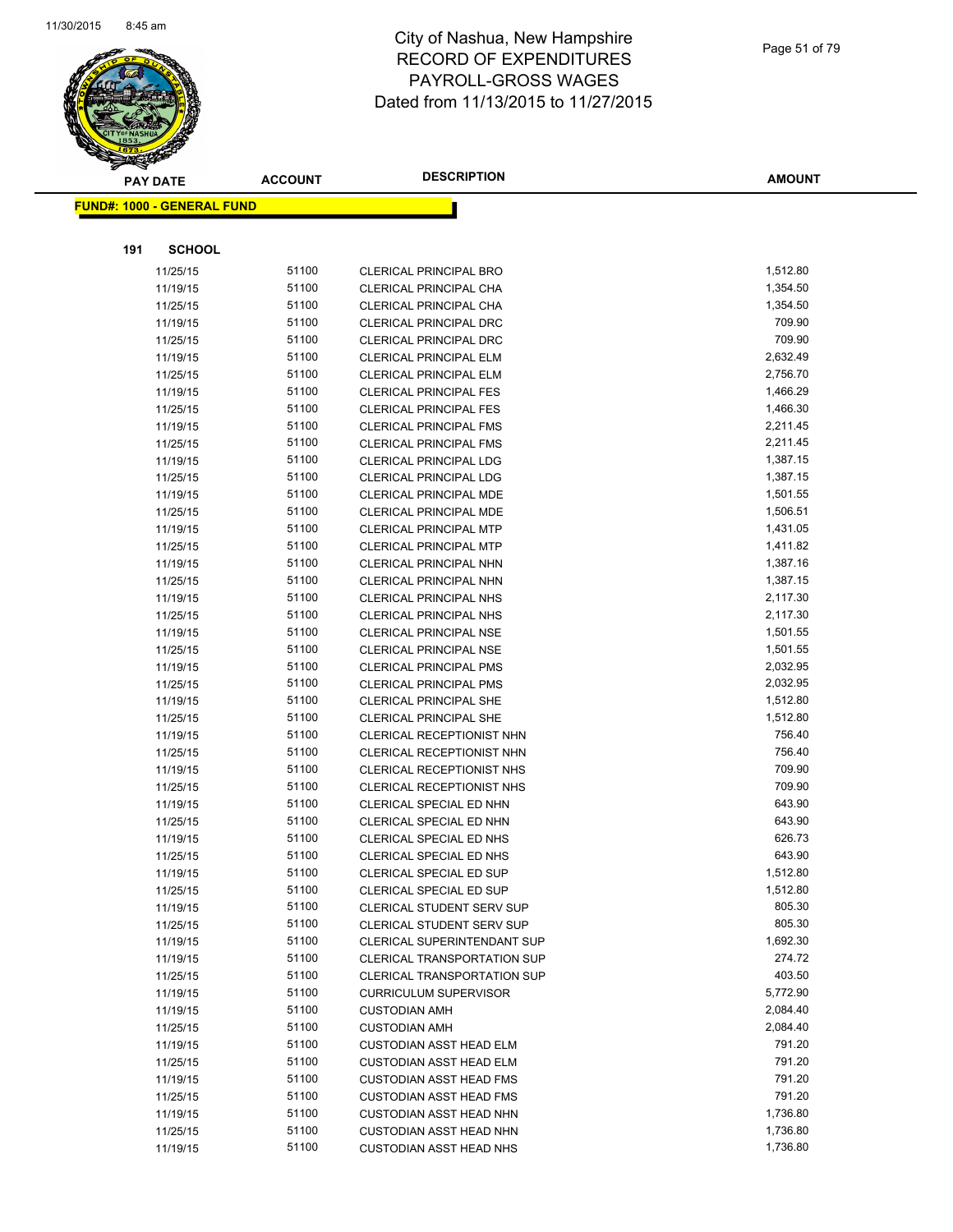

|     | <b>PAY DATE</b>                   | <b>ACCOUNT</b> | <b>DESCRIPTION</b>                                     | <b>AMOUNT</b>    |
|-----|-----------------------------------|----------------|--------------------------------------------------------|------------------|
|     | <b>FUND#: 1000 - GENERAL FUND</b> |                |                                                        |                  |
|     |                                   |                |                                                        |                  |
|     |                                   |                |                                                        |                  |
| 191 | <b>SCHOOL</b>                     |                |                                                        |                  |
|     | 11/25/15                          | 51100          | <b>CUSTODIAN ASST HEAD NHS</b>                         | 1,736.80         |
|     | 11/19/15                          | 51100          | <b>CUSTODIAN ASST HEAD PMS</b>                         | 791.20           |
|     | 11/25/15                          | 51100          | <b>CUSTODIAN ASST HEAD PMS</b>                         | 791.20           |
|     | 11/19/15                          | 51100          | <b>CUSTODIAN BIC</b>                                   | 2,084.40         |
|     | 11/25/15                          | 51100          | <b>CUSTODIAN BIC</b>                                   | 2,084.40         |
|     | 11/19/15                          | 51100          | <b>CUSTODIAN BIR</b>                                   | 2,132.17         |
|     | 11/25/15                          | 51100          | <b>CUSTODIAN BIR</b>                                   | 2,192.44         |
|     | 11/19/15                          | 51100          | <b>CUSTODIAN BRO</b>                                   | 1,389.61         |
|     | 11/25/15                          | 51100          | <b>CUSTODIAN BRO</b>                                   | 1,408.88         |
|     | 11/19/15                          | 51100          | <b>CUSTODIAN CHA</b>                                   | 1,397.60         |
|     | 11/25/15                          | 51100          | <b>CUSTODIAN CHA</b>                                   | 1,397.60         |
|     | 11/19/15                          | 51100          | <b>CUSTODIAN DRC</b>                                   | 1,408.88         |
|     | 11/25/15                          | 51100          | <b>CUSTODIAN DRC</b>                                   | 1,389.60         |
|     | 11/19/15                          | 51100          | <b>CUSTODIAN ELM</b>                                   | 5,648.01         |
|     | 11/25/15                          | 51100          | <b>CUSTODIAN ELM</b>                                   | 5,639.33         |
|     | 11/19/15                          | 51100          | <b>CUSTODIAN FES</b>                                   | 1,389.60         |
|     | 11/25/15                          | 51100          | <b>CUSTODIAN FES</b>                                   | 1,389.60         |
|     | 11/19/15                          | 51100          | <b>CUSTODIAN FMS</b>                                   | 2,830.96         |
|     | 11/25/15                          | 51100          | <b>CUSTODIAN FMS</b>                                   | 2,817.76         |
|     | 11/19/15                          | 51100          | <b>CUSTODIAN HEAD AMH</b>                              | 791.20           |
|     | 11/25/15                          | 51100          | <b>CUSTODIAN HEAD AMH</b>                              | 791.20           |
|     | 11/19/15                          | 51100          | <b>CUSTODIAN HEAD BIC</b>                              | 791.20<br>791.20 |
|     | 11/25/15                          | 51100          | <b>CUSTODIAN HEAD BIC</b>                              | 791.20           |
|     | 11/19/15                          | 51100<br>51100 | <b>CUSTODIAN HEAD BRO</b>                              | 791.20           |
|     | 11/25/15                          | 51100          | <b>CUSTODIAN HEAD BRO</b>                              | 791.20           |
|     | 11/19/15                          | 51100          | <b>CUSTODIAN HEAD CHA</b><br><b>CUSTODIAN HEAD CHA</b> | 791.20           |
|     | 11/25/15<br>11/19/15              | 51100          | <b>CUSTODIAN HEAD DRC</b>                              | 791.20           |
|     | 11/25/15                          | 51100          | <b>CUSTODIAN HEAD DRC</b>                              | 791.20           |
|     | 11/19/15                          | 51100          | <b>CUSTODIAN HEAD ELM</b>                              | 937.60           |
|     | 11/25/15                          | 51100          | <b>CUSTODIAN HEAD ELM</b>                              | 937.60           |
|     | 11/19/15                          | 51100          | <b>CUSTODIAN HEAD FES</b>                              | 791.20           |
|     | 11/25/15                          | 51100          | <b>CUSTODIAN HEAD FES</b>                              | 791.20           |
|     | 11/19/15                          | 51100          | <b>CUSTODIAN HEAD FMS</b>                              | 931.74           |
|     | 11/25/15                          | 51100          | <b>CUSTODIAN HEAD FMS</b>                              | 937.60           |
|     | 11/19/15                          | 51100          | <b>CUSTODIAN HEAD LDG</b>                              | 791.20           |
|     | 11/25/15                          | 51100          | <b>CUSTODIAN HEAD LDG</b>                              | 791.20           |
|     | 11/19/15                          | 51100          | <b>CUSTODIAN HEAD MDE</b>                              | 791.20           |
|     | 11/25/15                          | 51100          | <b>CUSTODIAN HEAD MDE</b>                              | 791.20           |
|     | 11/19/15                          | 51100          | <b>CUSTODIAN HEAD MTP</b>                              | 1,582.40         |
|     | 11/25/15                          | 51100          | <b>CUSTODIAN HEAD MTP</b>                              | 791.20           |
|     | 11/19/15                          | 51100          | <b>CUSTODIAN HEAD NHN</b>                              | 943.20           |
|     | 11/25/15                          | 51100          | <b>CUSTODIAN HEAD NHN</b>                              | 943.20           |
|     | 11/19/15                          | 51100          | <b>CUSTODIAN HEAD NHS</b>                              | 943.20           |
|     | 11/25/15                          | 51100          | <b>CUSTODIAN HEAD NHS</b>                              | 943.20           |
|     | 11/19/15                          | 51100          | <b>CUSTODIAN HEAD NSE</b>                              | 791.20           |
|     | 11/25/15                          | 51100          | <b>CUSTODIAN HEAD NSE</b>                              | 791.20           |
|     | 11/19/15                          | 51100          | <b>CUSTODIAN HEAD PMS</b>                              | 931.74           |
|     | 11/25/15                          | 51100          | <b>CUSTODIAN HEAD PMS</b>                              | 937.60           |
|     | 11/19/15                          | 51100          | <b>CUSTODIAN HEAD SHE</b>                              | 197.80           |
|     | 11/19/15                          | 51100          | <b>CUSTODIAN LDG</b>                                   | 1,528.56         |
|     | 11/25/15                          | 51100          | <b>CUSTODIAN LDG</b>                                   | 1,424.34         |
|     |                                   |                |                                                        |                  |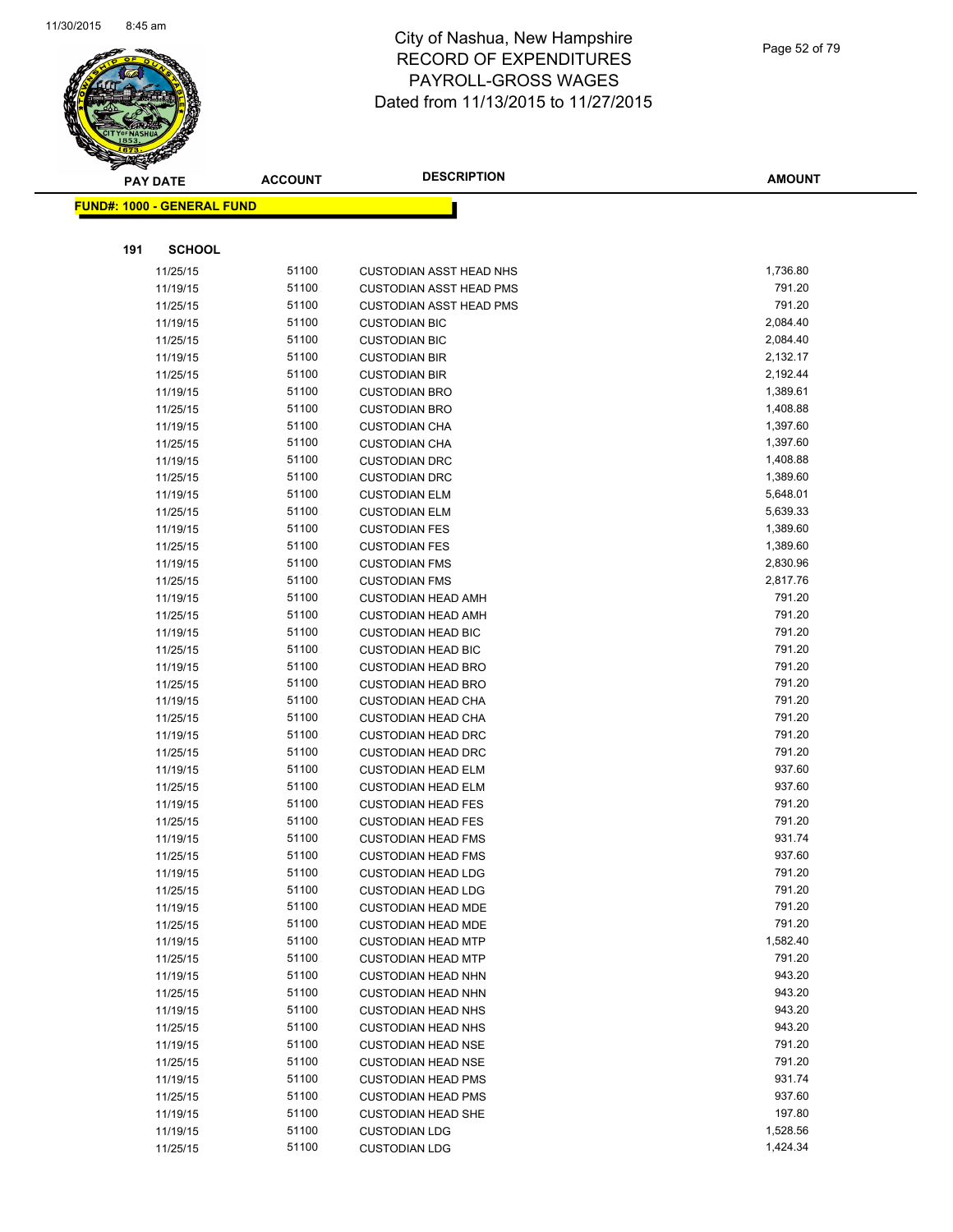

|     | <b>PAY DATE</b>                   | <b>ACCOUNT</b> | <b>DESCRIPTION</b>              | <b>AMOUNT</b> |
|-----|-----------------------------------|----------------|---------------------------------|---------------|
|     | <b>FUND#: 1000 - GENERAL FUND</b> |                |                                 |               |
|     |                                   |                |                                 |               |
|     |                                   |                |                                 |               |
| 191 | <b>SCHOOL</b>                     |                |                                 |               |
|     | 11/19/15                          | 51100          | <b>CUSTODIAN MDE</b>            | 1,059.56      |
|     | 11/25/15                          | 51100          | <b>CUSTODIAN MDE</b>            | 977.05        |
|     | 11/19/15                          | 51100          | <b>CUSTODIAN MTP</b>            | 1,486.00      |
|     | 11/25/15                          | 51100          | <b>CUSTODIAN MTP</b>            | 1,486.00      |
|     | 11/19/15                          | 51100          | <b>CUSTODIAN NHN</b>            | 9,663.94      |
|     | 11/25/15                          | 51100          | <b>CUSTODIAN NHN</b>            | 9,572.07      |
|     | 11/19/15                          | 51100          | <b>CUSTODIAN NHS</b>            | 9,791.33      |
|     | 11/25/15                          | 51100          | <b>CUSTODIAN NHS</b>            | 9,786.90      |
|     | 11/19/15                          | 51100          | <b>CUSTODIAN NSE</b>            | 1,389.60      |
|     | 11/25/15                          | 51100          | <b>CUSTODIAN NSE</b>            | 1,389.60      |
|     | 11/19/15                          | 51100          | <b>CUSTODIAN PMS</b>            | 2,075.74      |
|     | 11/25/15                          | 51100          | <b>CUSTODIAN PMS</b>            | 2,084.41      |
|     | 11/19/15                          | 51100          | <b>CUSTODIAN SHE</b>            | 2,180.80      |
|     | 11/25/15                          | 51100          | <b>CUSTODIAN SHE</b>            | 2,180.80      |
|     | 11/19/15                          | 51100          | <b>CUSTODIAN SUPERVISOR WPO</b> | 2,039.30      |
|     | 11/19/15                          | 51100          | <b>CUSTODIAN WID</b>            | 833.76        |
|     | 11/25/15                          | 51100          | <b>CUSTODIAN WID</b>            | 694.80        |
|     | 11/19/15                          | 51100          | DATA ANALYST                    | 1,808.40      |
|     | 11/19/15                          | 51100          | DIRECTOR ADULT ED               | 3,160.00      |
|     | 11/19/15                          | 51100          | <b>DIRECTOR ATHLETICS</b>       | 3,476.00      |
|     | 11/19/15                          | 51100          | DIRECTOR COM GRANTS             | 3,090.10      |
|     | 11/19/15                          | 51100          | <b>DIRECTOR GUIDANCE</b>        | 6,029.50      |
|     | 11/19/15                          | 51100          | DIRECTOR HUMAN RESOURCES        | 3,201.10      |
|     | 11/19/15                          | 51100          | <b>DIRECTOR PLANT OPS</b>       | 3,608.20      |
|     | 11/19/15                          | 51100          | DIRECTOR PRE SCHOOL             | 2,663.50      |
|     | 11/19/15                          | 51100          | DIRECTOR SPECIAL ED             | 3,730.80      |
|     | 11/19/15                          | 51100          | DIRECTOR STUDENT SERVICES       | 3,222.00      |
|     | 11/19/15                          | 51100          | DIRECTOR TECHNOLOGY             | 4,058.30      |
|     | 11/19/15                          | 51100          | DIRECTOR TRANSPORTATION         | 3,067.10      |
|     | 11/19/15                          | 51100          | <b>DIRECTOR VOCATIONAL</b>      | 7,084.40      |
|     | 11/19/15                          | 51100          | DW TECHNOLOGY PEER COACH        | 2,602.90      |
|     | 11/19/15                          | 51100          | ELL OUTREACH WORKER             | 1,611.50      |
|     | 11/19/15                          | 51100          | ELL OUTREACH WORKER HOURLY      | 387.50        |
|     | 11/25/15                          | 51100          | ELL OUTREACH WORKER HOURLY      | 350.00        |
|     | 11/19/15                          | 51100          | <b>GUIDANCE COUNSELOR AMH</b>   | 1,898.10      |
|     | 11/19/15                          | 51100          | <b>GUIDANCE COUNSELOR BIR</b>   | 2,873.00      |
|     | 11/19/15                          | 51100          | <b>GUIDANCE COUNSELOR BRO</b>   | 1,762.10      |
|     | 11/19/15                          | 51100          | <b>GUIDANCE COUNSELOR CHA</b>   | 2,873.00      |
|     | 11/19/15                          | 51100          | GUIDANCE COUNSELOR DRC          | 2,782.90      |
|     | 11/19/15                          | 51100          | <b>GUIDANCE COUNSELOR ELM</b>   | 11,514.60     |
|     | 11/19/15                          | 51100          | <b>GUIDANCE COUNSELOR FES</b>   | 2,782.90      |
|     | 11/19/15                          | 51100          | <b>GUIDANCE COUNSELOR FMS</b>   | 5,552.10      |
|     | 11/19/15                          | 51100          | <b>GUIDANCE COUNSELOR LDG</b>   | 2,761.40      |
|     | 11/19/15                          | 51100          | <b>GUIDANCE COUNSELOR MDE</b>   | 2,289.00      |
|     | 11/19/15                          | 51100          | <b>GUIDANCE COUNSELOR MTP</b>   | 2,782.90      |
|     | 11/19/15                          | 51100          | GUIDANCE COUNSELOR NHN          | 16,227.70     |
|     | 11/19/15                          | 51100          | GUIDANCE COUNSELOR NHS          | 21,018.82     |
|     | 11/19/15                          | 51100          | <b>GUIDANCE COUNSELOR NSE</b>   | 2,782.91      |
|     | 11/19/15                          | 51100          | <b>GUIDANCE COUNSELOR PMS</b>   | 8,161.00      |
|     | 11/19/15                          | 51100          | GUIDANCE COUNSELOR SHE          | 2,674.80      |
|     | 11/19/15                          | 51100          | HOME SCHOOL CORD TTI            | 586.04        |
|     | 11/19/15                          | 51100          | JOB DEVELOPER SPED NHN          | 2,873.00      |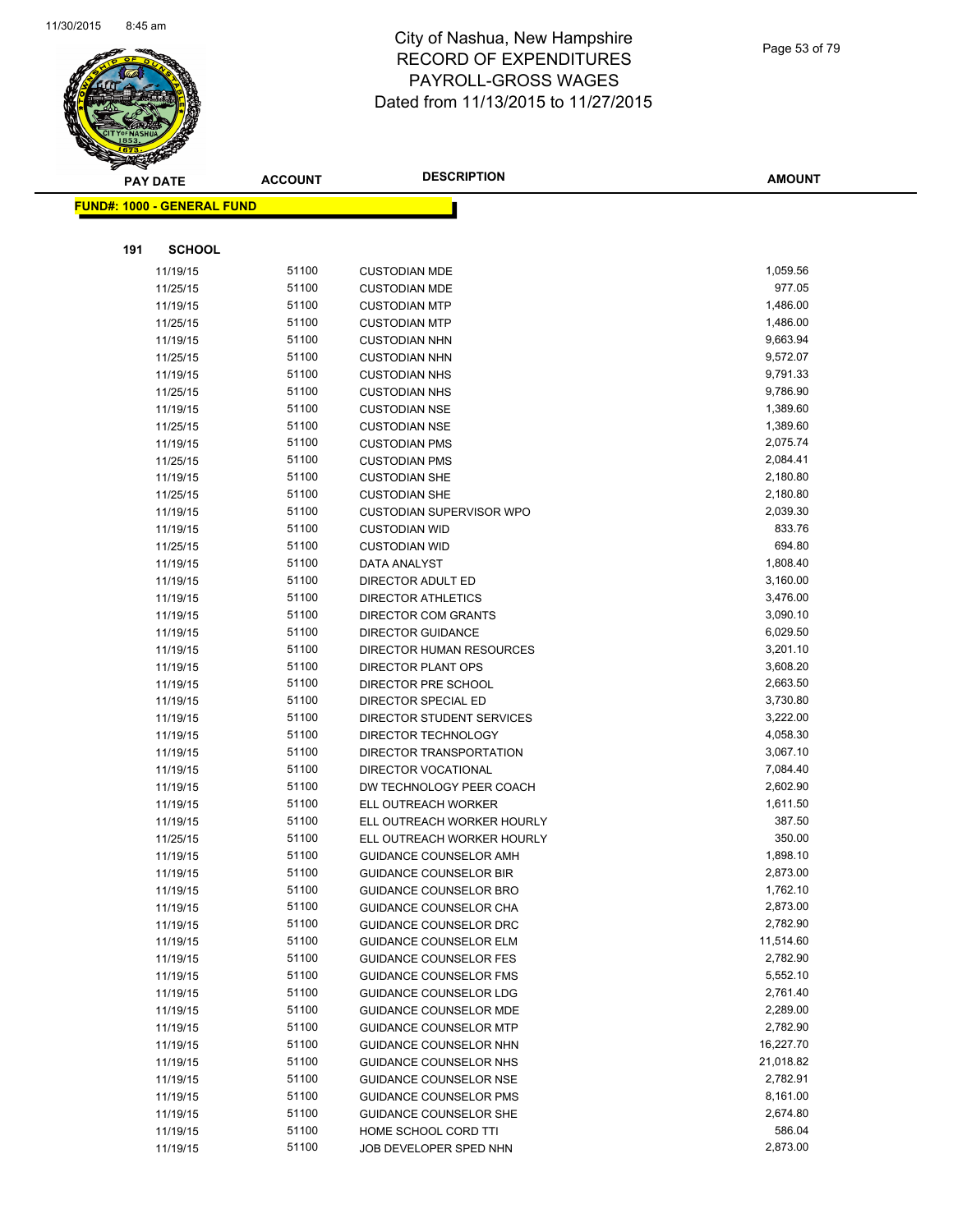

| <b>PAY DATE</b> |                                   | <b>ACCOUNT</b> | <b>DESCRIPTION</b>           | <b>AMOUNT</b> |
|-----------------|-----------------------------------|----------------|------------------------------|---------------|
|                 | <b>FUND#: 1000 - GENERAL FUND</b> |                |                              |               |
|                 |                                   |                |                              |               |
|                 |                                   |                |                              |               |
| 191             | <b>SCHOOL</b>                     |                |                              |               |
|                 | 11/19/15                          | 51100          | <b>LIBRARIAN AMH</b>         | 2,674.80      |
|                 | 11/19/15                          | 51100          | <b>LIBRARIAN BIC</b>         | 1,719.90      |
|                 | 11/19/15                          | 51100          | <b>LIBRARIAN BIR</b>         | 1,949.70      |
|                 | 11/19/15                          | 51100          | <b>LIBRARIAN BRO</b>         | 1,810.20      |
|                 | 11/19/15                          | 51100          | LIBRARIAN CHA                | 2,873.00      |
|                 | 11/19/15                          | 51100          | <b>LIBRARIAN DRC</b>         | 2,002.60      |
|                 | 11/19/15                          | 51100          | LIBRARIAN ELM                | 1,683.50      |
|                 | 11/19/15                          | 51100          | <b>LIBRARIAN FES</b>         | 2,304.10      |
|                 | 11/19/15                          | 51100          | <b>LIBRARIAN FMS</b>         | 3,288.90      |
|                 | 11/19/15                          | 51100          | <b>LIBRARIAN LDG</b>         | 2,020.40      |
|                 | 11/19/15                          | 51100          | <b>LIBRARIAN MDE</b>         | 2,289.00      |
|                 | 11/19/15                          | 51100          | <b>LIBRARIAN MTP</b>         | 2,501.80      |
|                 | 11/19/15                          | 51100          | <b>LIBRARIAN NHN</b>         | 4,552.60      |
|                 | 11/19/15                          | 51100          | <b>LIBRARIAN NHS</b>         | 4,940.10      |
|                 | 11/19/15                          | 51100          | <b>LIBRARIAN NSE</b>         | 2,289.00      |
|                 | 11/19/15                          | 51100          | <b>LIBRARIAN PMS</b>         | 1,823.10      |
|                 | 11/19/15                          | 51100          | <b>LIBRARIAN SHE</b>         | 2,782.90      |
|                 | 11/19/15                          | 51100          | LICENSED PRACTICAL NURSE AMH | 1,156.71      |
|                 | 11/19/15                          | 51100          | LICENSED PRACTICAL NURSE ELM | 2,748.70      |
|                 | 11/19/15                          | 51100          | MAINTENANCE ALARM WPO        | 998.80        |
|                 | 11/25/15                          | 51100          | MAINTENANCE ALARM WPO        | 998.80        |
|                 | 11/19/15                          | 51100          | MAINTENANCE ASST GRDS WPO    | 951.20        |
|                 | 11/25/15                          | 51100          | MAINTENANCE ASST GRDS WPO    | 951.20        |
|                 | 11/19/15                          | 51100          | MAINTENANCE CARPENTER WPO    | 975.60        |
|                 | 11/25/15                          | 51100          | MAINTENANCE CARPENTER WPO    | 975.60        |
|                 | 11/19/15                          | 51100          | MAINTENANCE ELECTRICIAN WPO  | 1,997.60      |
|                 | 11/25/15                          | 51100          | MAINTENANCE ELECTRICIAN WPO  | 1,997.60      |
|                 | 11/19/15                          | 51100          | MAINTENANCE GRDS FORMEN WPO  | 975.60        |
|                 | 11/25/15                          | 51100          | MAINTENANCE GRDS FORMEN WPO  | 975.60        |
|                 | 11/19/15                          | 51100          | MAINTENANCE GROUNDS WPO      | 3,348.80      |
|                 | 11/25/15                          | 51100          | MAINTENANCE GROUNDS WPO      | 3,348.81      |
|                 | 11/19/15                          | 51100          | MAINTENANCE HVAC WPO         | 2,930.81      |
|                 | 11/25/15                          | 51100          | MAINTENANCE HVAC WPO         | 2,924.73      |
|                 | 11/19/15                          | 51100          | MAINTENANCE MESSENGER WPO    | 937.60        |
|                 | 11/25/15                          | 51100          | MAINTENANCE MESSENGER WPO    | 937.60        |
|                 | 11/19/15                          | 51100          | MAINTENANCE PLUMBER WPO      | 1,002.80      |
|                 | 11/25/15                          | 51100          | MAINTENANCE PLUMBER WPO      | 1,002.80      |
|                 | 11/19/15                          | 51100          | MAINTENANCE TRADES WPO       | 3,913.60      |
|                 | 11/25/15                          | 51100          | MAINTENANCE TRADES WPO       | 3,913.60      |
|                 | 11/19/15                          | 51100          | MARKETING TEACHER NHS        | 2,289.00      |
|                 | 11/19/15                          | 51100          | <b>NURSE AMH</b>             | 2,550.80      |
|                 | 11/19/15                          | 51100          | <b>NURSE BIC</b>             | 1,941.22      |
|                 | 11/19/15                          | 51100          | <b>NURSE BIR</b>             | 2,012.00      |
|                 | 11/19/15                          | 51100          | <b>NURSE BRO</b>             | 2,250.00      |
|                 | 11/19/15                          | 51100          | <b>NURSE CHA</b>             | 2,550.80      |
|                 | 11/19/15                          | 51100          | <b>NURSE DRC</b>             | 2,550.80      |
|                 | 11/19/15                          | 51100          | <b>NURSE ELM</b>             | 3,014.60      |
|                 | 11/19/15                          | 51100          | <b>NURSE FES</b>             | 2,451.80      |
|                 | 11/19/15                          | 51100          | <b>NURSE FMS</b>             | 2,550.80      |
|                 | 11/19/15                          | 51100          | <b>NURSE LDG</b>             | 2,012.00      |
|                 | 11/19/15                          | 51100          | <b>NURSE MDE</b>             | 2,550.80      |
|                 | 11/19/15                          | 51100          | <b>NURSE MTP</b>             | 1,649.80      |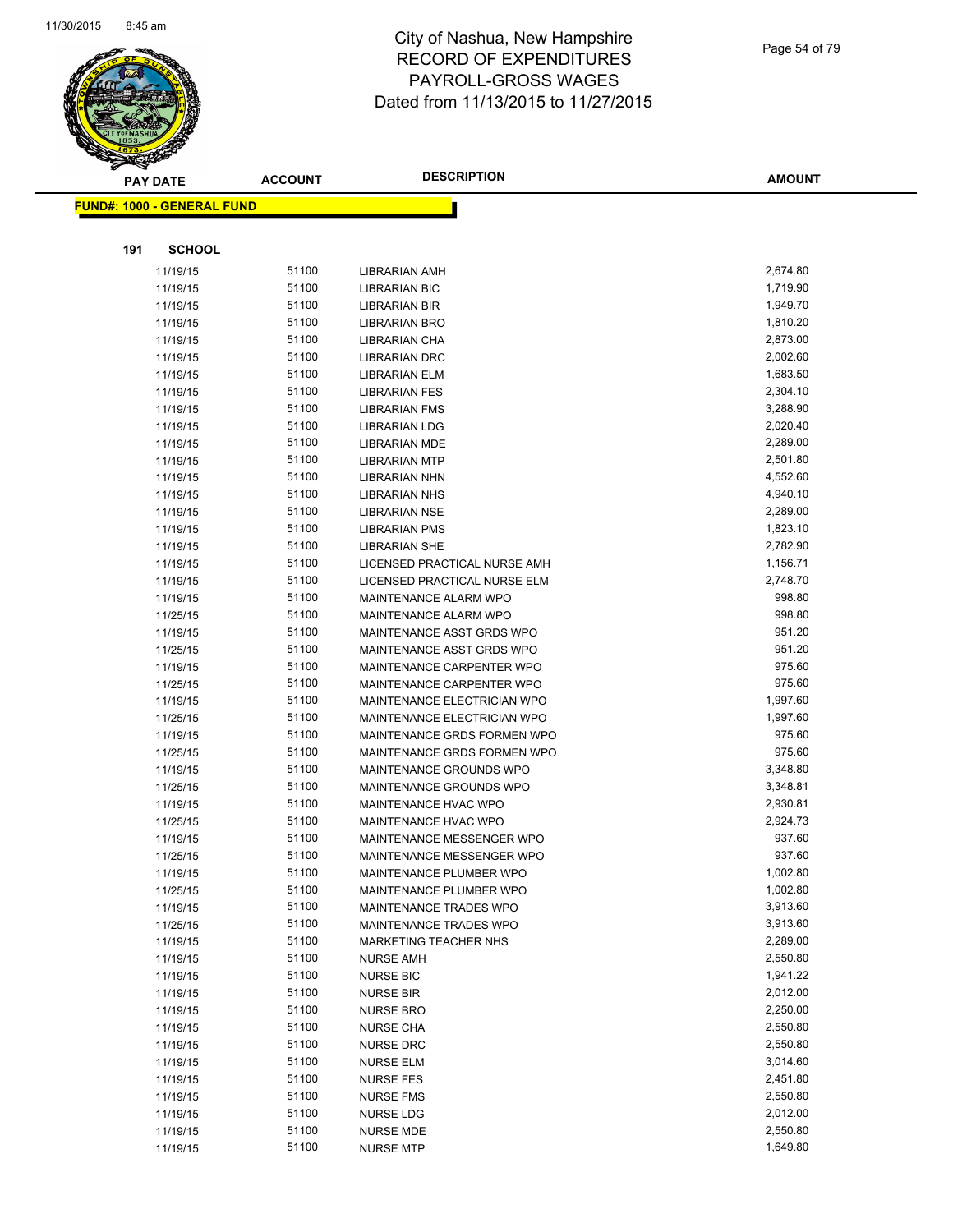

|     | <b>PAY DATE</b>                   | <b>ACCOUNT</b> | <b>DESCRIPTION</b>             | <b>AMOUNT</b> |
|-----|-----------------------------------|----------------|--------------------------------|---------------|
|     | <b>FUND#: 1000 - GENERAL FUND</b> |                |                                |               |
|     |                                   |                |                                |               |
|     |                                   |                |                                |               |
| 191 | <b>SCHOOL</b>                     |                |                                |               |
|     | 11/19/15                          | 51100          | <b>NURSE NHN</b>               | 5,002.60      |
|     | 11/19/15                          | 51100          | <b>NURSE NHS</b>               | 5,101.60      |
|     | 11/19/15                          | 51100          | <b>NURSE NSE</b>               | 2,451.80      |
|     | 11/19/15                          | 51100          | <b>NURSE PMS</b>               | 5,201.60      |
|     | 11/19/15                          | 51100          | <b>NURSE SHE</b>               | 3,014.60      |
|     | 11/19/15                          | 51100          | OFFICE MANAGER BUSINESS        | 2,453.60      |
|     | 11/19/15                          | 51100          | OFFICE MANAGER HUMAN RESOURCES | 1,777.50      |
|     | 11/19/15                          | 51100          | OFFICE MANAGER PLANT OPS       | 958.10        |
|     | 11/19/15                          | 51100          | OFFICE MANAGER SPED            | 1,880.80      |
|     | 11/19/15                          | 51100          | OUT DISTRICT COORDINATOR       | 3,188.80      |
|     | 11/19/15                          | 51100          | PARA ALT AMH                   | 437.81        |
|     | 11/25/15                          | 51100          | PARA ALT AMH                   | 577.53        |
|     | 11/19/15                          | 51100          | PARA ALT DRC                   | 345.51        |
|     | 11/25/15                          | 51100          | PARA ALT DRC                   | 432.76        |
|     | 11/19/15                          | 51100          | PARA ALT FMS                   | 479.73        |
|     | 11/25/15                          | 51100          | PARA ALT FMS                   | 600.83        |
|     | 11/19/15                          | 51100          | PARA ALT LDG                   | 447.12        |
|     | 11/25/15                          | 51100          | PARA ALT LDG                   | 558.90        |
|     | 11/19/15                          | 51100          | PARA ALT MTP                   | 355.98        |
|     | 11/25/15                          | 51100          | PARA ALT MTP                   | 429.27        |
|     | 11/19/15                          | 51100          | PARA ALT PMS                   | 387.52        |
|     | 11/25/15                          | 51100          | PARA ALT PMS                   | 484.40        |
|     | 11/19/15                          | 51100          | PARA AMH ELL                   | 761.99        |
|     | 11/25/15                          | 51100          | PARA AMH ELL                   | 939.60        |
|     | 11/19/15                          | 51100          | PARA DW SPEC ED AMH            | 7,032.72      |
|     | 11/25/15                          | 51100          | PARA DW SPEC ED AMH            | 8,740.87      |
|     | 11/19/15                          | 51100          | PARA DW SPEC ED BIR            | 1,177.94      |
|     | 11/25/15                          | 51100          | PARA DW SPEC ED BIR            | 1,409.82      |
|     | 11/19/15                          | 51100          | PARA DW SPEC ED BRO            | 3,374.63      |
|     | 11/25/15                          | 51100          | PARA DW SPEC ED BRO            | 4,231.17      |
|     | 11/19/15                          | 51100          | PARA DW SPEC ED CHA            | 6,791.24      |
|     | 11/25/15                          | 51100          | PARA DW SPEC ED CHA            | 8,436.22      |
|     | 11/19/15                          | 51100          | PARA DW SPEC ED DRC            | 484.80        |
|     | 11/25/15                          | 51100          | PARA DW SPEC ED DRC            | 610.61        |
|     | 11/19/15                          | 51100          | PARA DW SPEC ED FMS            | 1,797.64      |
|     | 11/25/15                          | 51100          | PARA DW SPEC ED FMS            | 2,216.30      |
|     | 11/19/15                          | 51100          | PARA DW SPEC ED MDE            | 7,063.68      |
|     | 11/25/15                          | 51100          | PARA DW SPEC ED MDE            | 8,816.47      |
|     | 11/19/15                          | 51100          | PARA DW SPEC ED MTP            | 389.06        |
|     | 11/25/15                          | 51100          | PARA DW SPEC ED MTP            | 480.37        |
|     | 11/19/15                          | 51100          | PARA DW SPEC ED NHN            | 3,716.86      |
|     | 11/25/15                          | 51100          | PARA DW SPEC ED NHN            | 4,626.98      |
|     | 11/19/15                          | 51100          | PARA DW SPEC ED NHS            | 5,933.56      |
|     | 11/25/15                          | 51100          | PARA DW SPEC ED NHS            | 7,388.46      |
|     | 11/19/15                          | 51100          | PARA DW SPEC ED NSE            | 2,208.43      |
|     | 11/25/15                          | 51100          | PARA DW SPEC ED NSE            | 2,756.76      |
|     | 11/19/15                          | 51100          | PARA DW SPEC ED PMS            | 4,687.05      |
|     | 11/25/15                          | 51100          | PARA DW SPEC ED PMS            | 5,792.76      |
|     | 11/19/15                          | 51100          | PARA DW SPEC ED SHE            | 6,843.13      |
|     | 11/25/15                          | 51100          | PARA DW SPEC ED SHE            | 8,399.08      |
|     | 11/19/15                          | 51100          | PARA DW SPEC ED WID            | 1,799.97      |
|     | 11/25/15                          | 51100          | PARA DW SPEC ED WID            | 2,196.97      |
|     |                                   |                |                                |               |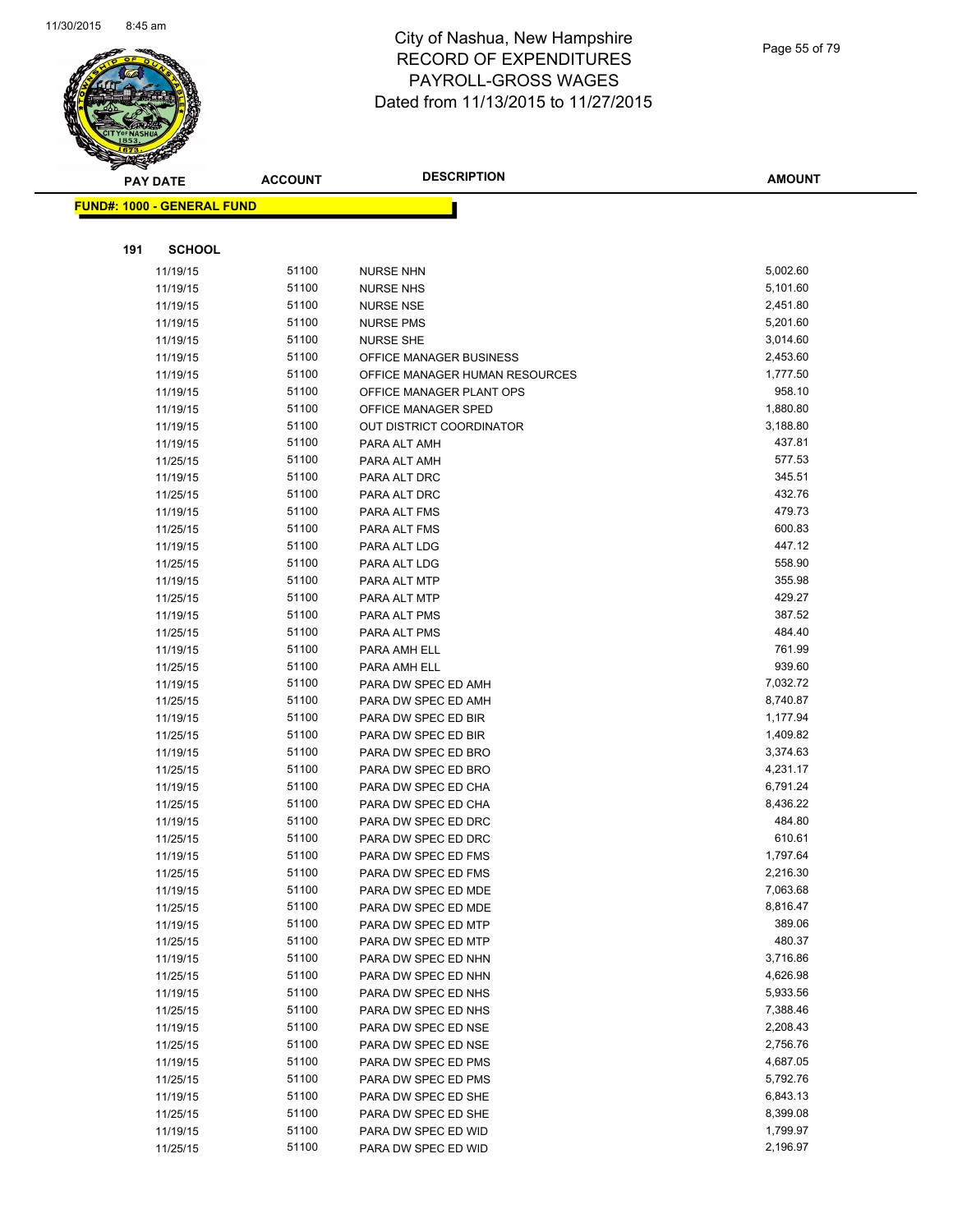

| ॼ   | <b>PAY DATE</b>                   | <b>ACCOUNT</b> | <b>DESCRIPTION</b>             | <b>AMOUNT</b>        |
|-----|-----------------------------------|----------------|--------------------------------|----------------------|
|     | <b>FUND#: 1000 - GENERAL FUND</b> |                |                                |                      |
|     |                                   |                |                                |                      |
| 191 | <b>SCHOOL</b>                     |                |                                |                      |
|     | 11/19/15                          | 51100          | PARA DW SPEC ELM               | 4,523.21             |
|     | 11/25/15                          | 51100          | PARA DW SPEC ELM               | 5,646.17             |
|     | 11/19/15                          | 51100          | PARA ELL BIR                   | 432.68               |
|     | 11/25/15                          | 51100          | PARA ELL BIR                   | 529.80               |
|     | 11/19/15                          | 51100          | PARA ELL DRC                   | 428.26               |
|     | 11/25/15                          | 51100          | PARA ELL DRC                   | 529.81               |
|     | 11/19/15                          | 51100          | PARA ELL ELM                   | 661.22               |
|     | 11/25/15                          | 51100          | PARA ELL ELM                   | 835.90               |
|     | 11/19/15                          | 51100          | PARA ELL FES                   | 374.22               |
|     | 11/25/15                          | 51100          | PARA ELL FES                   | 464.94               |
|     | 11/19/15                          | 51100          | PARA ELL FMS                   | 346.31               |
|     | 11/25/15                          | 51100          | PARA ELL FMS                   | 431.19               |
|     | 11/19/15                          | 51100          | PARA ELL LDG                   | 423.84               |
|     | 11/25/15                          | 51100          | PARA ELL LDG                   | 529.80               |
|     | 11/19/15                          | 51100          | PARA ELL MTP                   | 305.76               |
|     | 11/25/15                          | 51100          | PARA ELL MTP                   | 382.20               |
|     | 11/19/15                          | 51100          | PARA ELL NHS                   | 459.16               |
|     | 11/25/15                          | 51100          | PARA ELL NHS                   | 569.54               |
|     | 11/19/15                          | 51100          | PARA ELL PMS                   | 324.89               |
|     | 11/25/15                          | 51100          | PARA ELL PMS                   | 401.33               |
|     | 11/19/15                          | 51100          | PARA ELL SHE                   | 432.68               |
|     | 11/25/15                          | 51100          | PARA ELL SHE                   | 547.47               |
|     | 11/19/15                          | 51100          | PARA INST AMH                  | 1,182.44             |
|     | 11/25/15                          | 51100          | PARA INST AMH                  | 1,494.86             |
|     | 11/19/15                          | 51100          | PARA INST BIC                  | 4,831.52             |
|     | 11/25/15                          | 51100          | PARA INST BIC                  | 6,015.18             |
|     | 11/19/15                          | 51100          | PARA INST BIR                  | 3,409.15             |
|     | 11/25/15                          | 51100          | PARA INST BIR                  | 4,250.14             |
|     | 11/19/15                          | 51100          | PARA INST BRO                  | 2,196.16             |
|     | 11/25/15                          | 51100          | PARA INST BRO                  | 2,750.05             |
|     | 11/19/15                          | 51100          | PARA INST CHA                  | 4,085.74             |
|     | 11/25/15                          | 51100          | PARA INST CHA                  | 4,951.74             |
|     | 11/19/15                          | 51100          | PARA INST DRC                  | 2,773.38             |
|     | 11/25/15                          | 51100          | PARA INST DRC                  | 3,498.33             |
|     | 11/19/15                          | 51100          | PARA INST ELM                  | 4,188.49             |
|     | 11/25/15                          | 51100          | PARA INST ELM                  | 5,232.56             |
|     | 11/19/15                          | 51100          | PARA INST FES                  | 5,408.93             |
|     | 11/25/15                          | 51100          | PARA INST FES                  | 5,604.16             |
|     | 11/19/15                          | 51100          | PARA INST FMS                  | 3,889.53             |
|     | 11/25/15                          | 51100          | PARA INST FMS                  | 4,997.81             |
|     | 11/19/15                          | 51100          | PARA INST LDG                  | 5,676.37             |
|     | 11/25/15                          | 51100          | PARA INST LDG                  | 6,427.44             |
|     | 11/19/15                          | 51100          | PARA INST MDE                  | 3,310.98             |
|     | 11/25/15<br>11/19/15              | 51100<br>51100 | PARA INST MDE<br>PARA INST MTP | 4,149.93<br>1,748.79 |
|     |                                   | 51100          | PARA INST MTP                  | 2,176.19             |
|     | 11/25/15<br>11/19/15              | 51100          | PARA INST NHN                  | 1,767.58             |
|     | 11/25/15                          | 51100          | PARA INST NHN                  | 2,074.24             |
|     | 11/19/15                          | 51100          | PARA INST NHS                  | 1,686.81             |
|     | 11/25/15                          | 51100          | PARA INST NHS                  | 2,120.49             |
|     | 11/19/15                          | 51100          | PARA INST NSE                  | 2,910.58             |
|     | 11/25/15                          | 51100          | PARA INST NSE                  | 3,606.93             |
|     |                                   |                |                                |                      |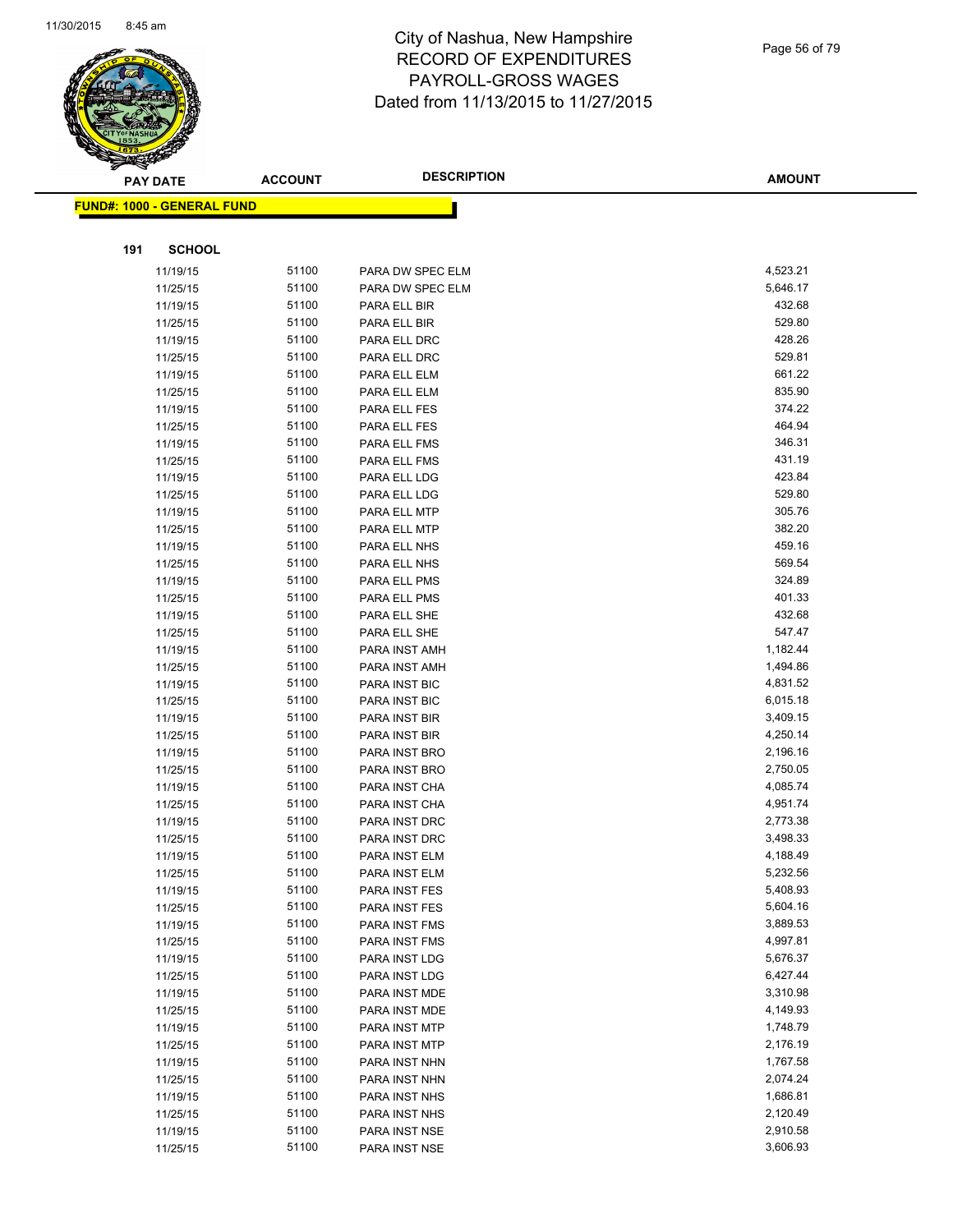

| ॼ   | <b>PAY DATE</b>                   | <b>ACCOUNT</b> | <b>DESCRIPTION</b>           | <b>AMOUNT</b>    |
|-----|-----------------------------------|----------------|------------------------------|------------------|
|     | <b>FUND#: 1000 - GENERAL FUND</b> |                |                              |                  |
|     |                                   |                |                              |                  |
| 191 | <b>SCHOOL</b>                     |                |                              |                  |
|     | 11/19/15                          | 51100          | PARA INST PMS                | 3,857.09         |
|     | 11/25/15                          | 51100          | PARA INST PMS                | 4,783.09         |
|     | 11/19/15                          | 51100          | PARA INST SHE                | 2,830.47         |
|     | 11/25/15                          | 51100          | PARA INST SHE                | 3,544.29         |
|     | 11/19/15                          | 51100          | PARA KIND AMH                | 902.40           |
|     | 11/25/15                          | 51100          | PARA KIND AMH                | 1,112.04         |
|     | 11/19/15                          | 51100          | PARA KIND BIC                | 446.64           |
|     | 11/25/15                          | 51100          | PARA KIND BIC                | 560.58           |
|     | 11/19/15                          | 51100          | PARA KIND BRO                | 446.64           |
|     | 11/25/15                          | 51100          | PARA KIND BRO                | 556.02           |
|     | 11/19/15                          | 51100          | PARA KIND CHA                | 366.66           |
|     | 11/25/15                          | 51100          | PARA KIND CHA                | 461.16           |
|     | 11/19/15                          | 51100          | PARA KIND DRC                | 423.84           |
|     | 11/25/15                          | 51100          | PARA KIND DRC                | 529.80           |
|     | 11/19/15                          | 51100          | PARA KIND FES                | 665.43           |
|     | 11/25/15                          | 51100          | PARA KIND FES                | 838.58           |
|     | 11/19/15                          | 51100          | PARA KIND LDG                | 325.92           |
|     | 11/25/15                          | 51100          | PARA KIND LDG                | 407.40           |
|     | 11/19/15                          | 51100          | PARA KIND MDE                | 442.08           |
|     | 11/25/15                          | 51100          | PARA KIND MDE                | 551.46           |
|     | 11/19/15                          | 51100          | PARA KIND MTP                | 437.52           |
|     | 11/25/15                          | 51100          | PARA KIND MTP                | 556.02           |
|     | 11/19/15                          | 51100          | PARA KIND NSE                | 455.76           |
|     | 11/25/15                          | 51100          | PARA KIND NSE                | 556.02           |
|     | 11/19/15                          | 51100          | PARA KIND SHE                | 496.76           |
|     | 11/25/15                          | 51100          | PARA KIND SHE                | 610.70           |
|     | 11/19/15                          | 51100          | PARA MEDIA NHN               | 503.00           |
|     | 11/25/15                          | 51100          | PARA MEDIA NHN               | 628.75           |
|     | 11/19/15                          | 51100          | PARA MEDIA NHS               | 1,409.16         |
|     | 11/25/15                          | 51100          | PARA MEDIA NHS               | 1,752.07         |
|     | 11/19/15                          | 51100          | PARA PRE SCH BIC             | 2,312.16         |
|     | 11/25/15                          | 51100          | PARA PRE SCH BIC             | 3,525.50         |
|     | 11/19/15                          | 51100          | PARA PRE SCH BRO             | 3,941.31         |
|     | 11/25/15                          | 51100          | PARA PRE SCH BRO             | 4,885.26         |
|     | 11/19/15                          | 51100          | PARA PRE SCH MTP             | 242.64           |
|     | 11/25/15                          | 51100          | PARA PRE SCH MTP             | 323.52           |
|     | 11/19/15                          | 51100          | PARA PRE SCH NSE             | 613.34           |
|     | 11/25/15                          | 51100          | PARA PRE SCH NSE             | 825.65           |
|     | 11/19/15                          | 51100          | PARA READ ELM                | 455.76           |
|     | 11/25/15                          | 51100          | PARA READ ELM                | 569.70           |
|     | 11/19/15                          | 51100          | PARA SCI NHN                 | 465.76<br>582.20 |
|     | 11/25/15                          | 51100          | PARA SCI NHN                 | 451.24           |
|     | 11/19/15                          | 51100<br>51100 | PARA SCI NHS                 | 564.05           |
|     | 11/25/15                          | 51100          | PARA SCI NHS                 | 536.80           |
|     | 11/19/15                          | 51100          | PARA TTI DRC                 | 322.30           |
|     | 11/25/15<br>11/19/15              | 51100          | PARA TTI DRC<br>PARA VOC NHS | 797.99           |
|     | 11/25/15                          | 51100          | PARA VOC NHS                 | 586.63           |
|     | 11/19/15                          | 51100          | PEER COACH SCIENCE           | 5,727.90         |
|     | 11/19/15                          | 51100          | PRINCIPAL AMH                | 3,514.40         |
|     | 11/19/15                          | 51100          | PRINCIPAL BIC                | 3,884.60         |
|     | 11/19/15                          | 51100          | PRINCIPAL BIR                | 3,620.20         |
|     |                                   |                |                              |                  |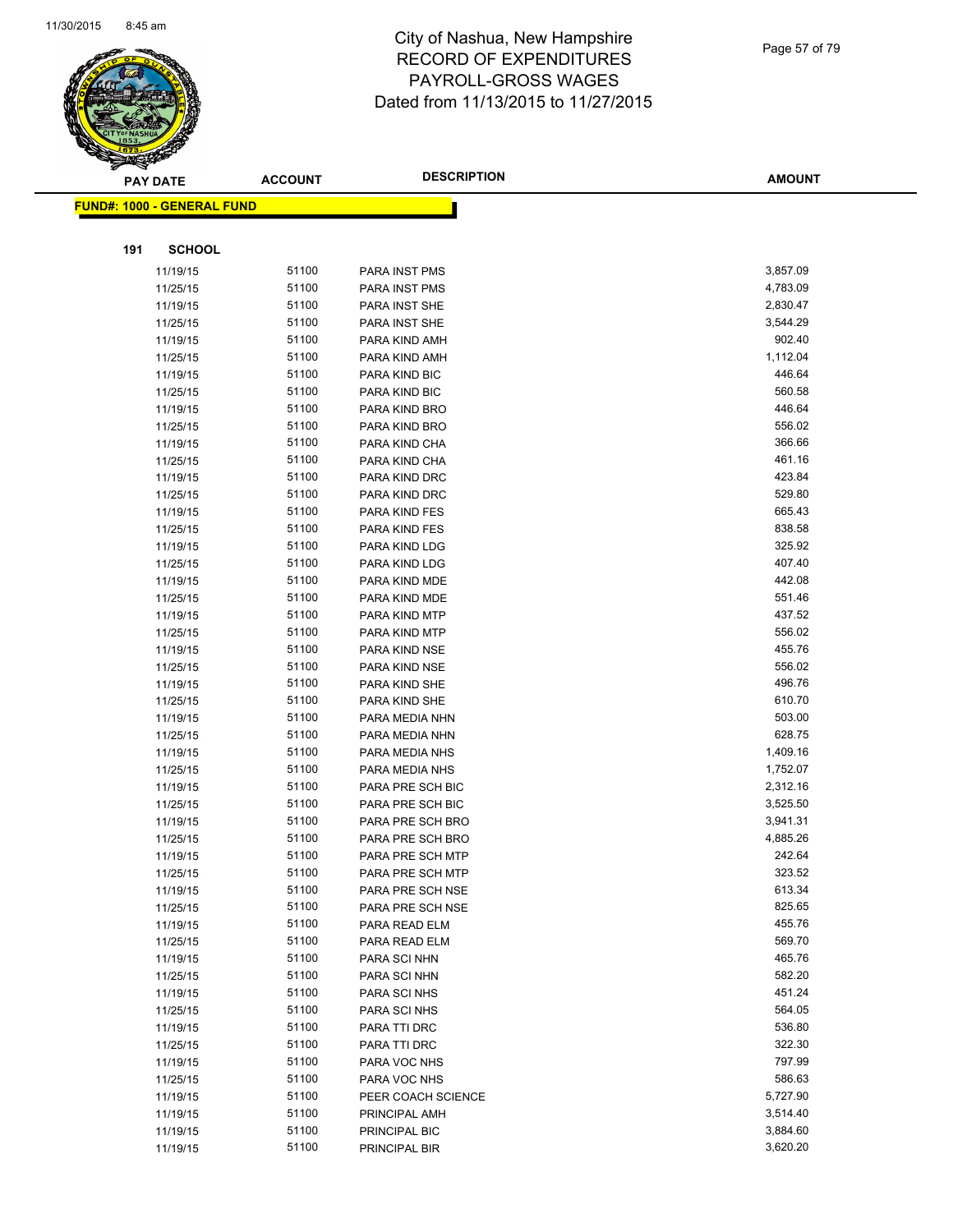

|     | <b>PAY DATE</b>                   | <b>ACCOUNT</b> | <b>DESCRIPTION</b>          | <b>AMOUNT</b>        |
|-----|-----------------------------------|----------------|-----------------------------|----------------------|
|     | <b>FUND#: 1000 - GENERAL FUND</b> |                |                             |                      |
|     |                                   |                |                             |                      |
|     |                                   |                |                             |                      |
| 191 | <b>SCHOOL</b>                     |                |                             |                      |
|     | 11/19/15                          | 51100          | PRINCIPAL BRO               | 3,088.80             |
|     | 11/19/15                          | 51100          | PRINCIPAL CHA               | 3,567.30             |
|     | 11/19/15                          | 51100          | PRINCIPAL DRC               | 3,461.50             |
|     | 11/19/15                          | 51100          | PRINCIPAL ELM               | 3,701.90             |
|     | 11/19/15                          | 51100          | <b>PRINCIPAL FES</b>        | 3,514.40             |
|     | 11/19/15                          | 51100          | PRINCIPAL FMS               | 3,653.90             |
|     | 11/19/15                          | 51100          | PRINCIPAL LDG               | 3,884.60             |
|     | 11/19/15                          | 51100          | PRINCIPAL MDE               | 3,567.30             |
|     | 11/19/15                          | 51100          | PRINCIPAL MTP               | 3,620.20             |
|     | 11/19/15                          | 51100          | PRINCIPAL NHN               | 4,009.60             |
|     | 11/19/15                          | 51100          | PRINCIPAL NHS               | 4,096.20             |
|     | 11/19/15                          | 51100          | PRINCIPAL NSE               | 3,620.20             |
|     | 11/19/15                          | 51100          | PRINCIPAL PMS               | 3,750.00             |
|     | 11/19/15                          | 51100          | PRINCIPAL SHE               | 3,884.60             |
|     | 11/19/15                          | 51100          | SCHOOL PSYCHOLOGIST WID     | 38,369.56            |
|     | 11/25/15                          | 51100          | SCHOOL PSYCHOLOGIST WID     | 318.18               |
|     | 11/19/15                          | 51100          | SECURITY GUARD NHS          | 791.20               |
|     | 11/25/15                          | 51100          | SECURITY GUARD NHS          | 791.20               |
|     | 11/19/15                          | 51100          | SECURITY MONITOR NHN        | 2,080.06             |
|     | 11/25/15                          | 51100          | SECURITY MONITOR NHN        | 2,084.40             |
|     | 11/19/15                          | 51100          | SECURITY MONITOR NHS        | 2,084.41             |
|     | 11/25/15                          | 51100          | <b>SECURITY MONITOR NHS</b> | 2,084.40             |
|     | 11/19/15                          | 51100          | SIGN LANGUAGE INTERPRETER   | 2,614.36             |
|     | 11/25/15                          | 51100          | SIGN LANGUAGE INTERPRETER   | 3,245.66             |
|     | 11/19/15                          | 51100          | SOCIAL WORKER ELM           | 2,458.60             |
|     | 11/19/15                          | 51100          | SOCIAL WORKER FMS           | 2,761.40             |
|     | 11/19/15                          | 51100          | SPEECH LANG PATHOLOGIST WID | 49,840.92            |
|     | 11/19/15                          | 51100          | SPEECH LANGUAGE ASST        | 556.48               |
|     | 11/25/15                          | 51100          | SPEECH LANGUAGE ASST        | 675.00               |
|     | 11/19/15                          | 51100          | STUDENT ACTIVITY COORD NHN  | 1,469.15             |
|     | 11/19/15                          | 51100          | STUDENT ACTIVITY COORD NHS  | 1,125.42             |
|     | 11/19/15                          | 51100          | STUDENT INFO COORDINATOR    | 1,777.50             |
|     | 11/10/15                          | 51100          | <b>SUB CLERICAL</b>         | (643.90)             |
|     | 11/25/15                          | 51100          | SUB TEACHER                 | 68.75                |
|     | 11/19/15                          | 51100          | <b>SUPERINTENDENT</b>       | 5,489.10             |
|     | 11/19/15                          | 51100          | SYSTEMS ADMIN FULL YEAR     | 10,852.28            |
|     | 11/19/15                          | 51100          | <b>TEACHER ART AMH</b>      | 2,677.90             |
|     | 11/19/15                          | 51100          | <b>TEACHER ART BIC</b>      | 1,949.70             |
|     | 11/19/15                          | 51100          | <b>TEACHER ART BIR</b>      | 2,602.90             |
|     | 11/19/15                          | 51100          | <b>TEACHER ART BRO</b>      | 2,905.60             |
|     | 11/19/15                          | 51100          | <b>TEACHER ART CHA</b>      | 1,949.70             |
|     | 11/19/15                          | 51100          | <b>TEACHER ART DRC</b>      | 1,885.00             |
|     | 11/19/15                          | 51100          | <b>TEACHER ART ELM</b>      | 4,498.86             |
|     | 11/19/15                          | 51100          | <b>TEACHER ART FES</b>      | 2,134.00             |
|     | 11/19/15                          | 51100          | <b>TEACHER ART FMS</b>      | 3,357.70<br>2,295.90 |
|     | 11/19/15                          | 51100          | <b>TEACHER ART LDG</b>      |                      |
|     | 11/19/15                          | 51100          | <b>TEACHER ART MDE</b>      | 1,885.00             |
|     | 11/19/15                          | 51100          | <b>TEACHER ART NHN</b>      | 10,504.49            |
|     | 11/19/15                          | 51100          | <b>TEACHER ART NHS</b>      | 10,292.00            |
|     | 11/19/15                          | 51100          | <b>TEACHER ART NSE</b>      | 2,873.00             |
|     | 11/19/15                          | 51100          | <b>TEACHER ART PMS</b>      | 3,637.30             |
|     | 11/19/15                          | 51100          | <b>TEACHER ART SHE</b>      | 1,972.10             |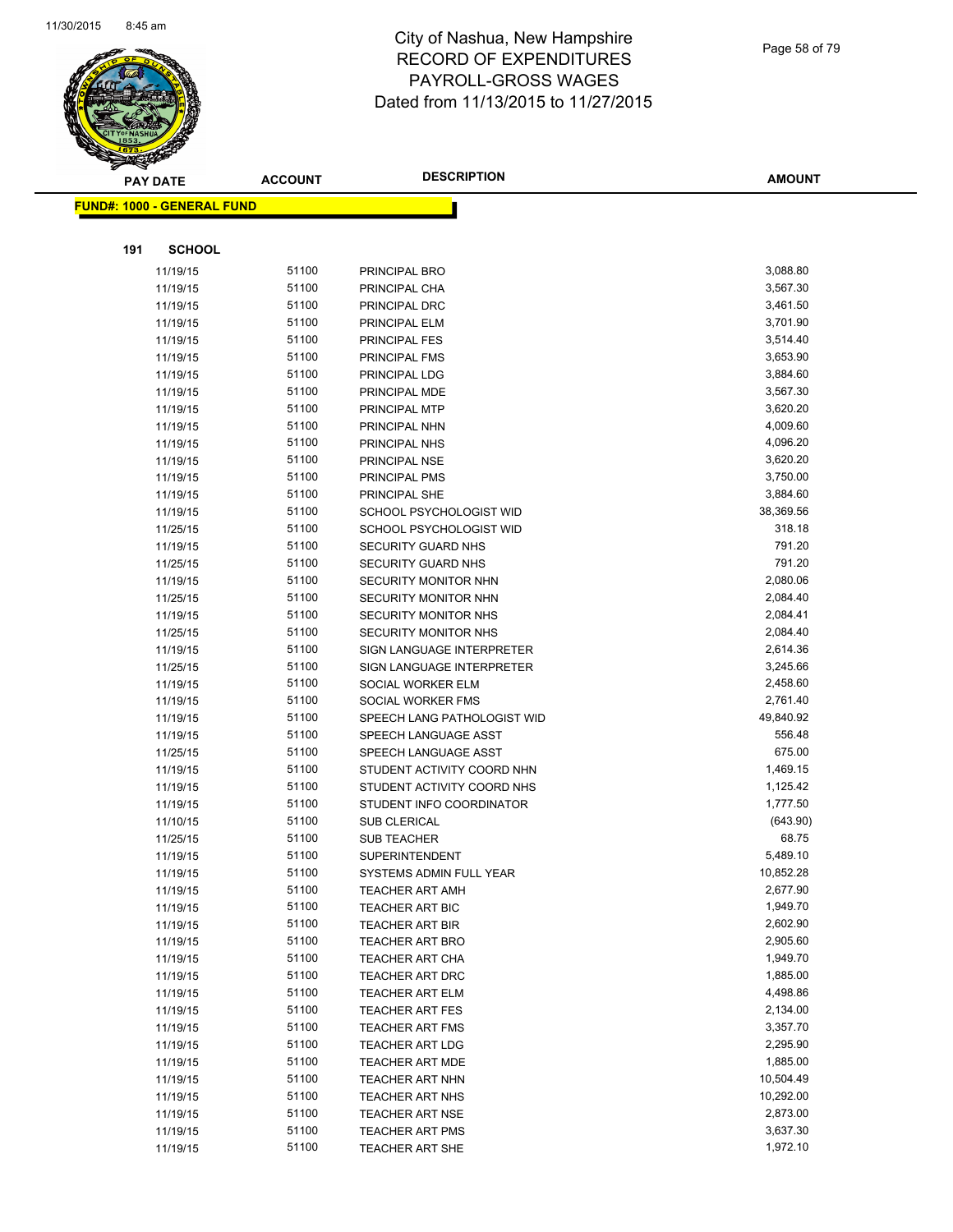

|     | <b>PAY DATE</b>                   | <b>ACCOUNT</b> | <b>DESCRIPTION</b>                        | <b>AMOUNT</b>        |
|-----|-----------------------------------|----------------|-------------------------------------------|----------------------|
|     | <b>FUND#: 1000 - GENERAL FUND</b> |                |                                           |                      |
|     |                                   |                |                                           |                      |
|     |                                   |                |                                           |                      |
| 191 | <b>SCHOOL</b>                     |                |                                           |                      |
|     | 11/19/15                          | 51100          | <b>TEACHER AUTO NHN</b>                   | 5,205.80             |
|     | 11/19/15                          | 51100          | <b>TEACHER BEHAVIOR SPEC WID</b>          | 5,565.81             |
|     | 11/20/15                          | 51100          | TEACHER BIO TEC NHN                       | 1,378.69             |
|     | 11/19/15                          | 51100          | TEACHER BUILD CONST NHS                   | 2,602.90             |
|     | 11/19/15                          | 51100          | TEACHER BUSINESS NHN                      | 9,029.80             |
|     | 11/19/15                          | 51100          | <b>TEACHER BUSINESS NHS</b>               | 4,980.10             |
|     | 11/19/15                          | 51100          | <b>TEACHER COMPUTER ELM</b>               | 4,559.80             |
|     | 11/19/15                          | 51100          | <b>TEACHER COMPUTER FMS</b>               | 4,661.81             |
|     | 11/19/15                          | 51100          | <b>TEACHER COMPUTER NHN</b>               | 2,304.10             |
|     | 11/19/15                          | 51100          | <b>TEACHER COMPUTER NHS</b>               | 10,437.10            |
|     | 11/19/15                          | 51100          | <b>TEACHER COMPUTER PMS</b>               | 5,859.10             |
|     | 11/19/15                          | 51100          | TEACHER COSMETOLOGY NHN                   | 4,286.40             |
|     | 11/19/15                          | 51100          | <b>TEACHER CULINARY NHN</b>               | 5,205.80             |
|     | 11/19/15                          | 51100          | <b>TEACHER DEAF NSE</b>                   | 4,433.60             |
|     | 11/19/15                          | 51100          | <b>TEACHER DEAF WID</b>                   | 2,782.90             |
|     | 11/19/15                          | 51100          | <b>TEACHER DWSE AMH</b>                   | 5,241.50             |
|     | 11/19/15                          | 51100          | <b>TEACHER DWSE BIR</b>                   | 4,324.90             |
|     | 11/19/15                          | 51100          | <b>TEACHER DWSE BRO</b>                   | 4,473.63             |
|     | 11/19/15                          | 51100          | <b>TEACHER DWSE ELM</b>                   | 10,438.10            |
|     | 11/19/15                          | 51100          | <b>TEACHER DWSE MDE</b>                   | 4,497.90             |
|     | 11/19/15                          | 51100          | <b>TEACHER DWSE NSE</b>                   | 2,782.90             |
|     | 11/19/15                          | 51100          | <b>TEACHER DWSE PMS</b>                   | 7,125.00             |
|     | 11/19/15                          | 51100          | <b>TEACHER DWSE SHE</b>                   | 6,863.80             |
|     | 11/19/15                          | 51100          | TEACHER ECE NHS                           | 5,565.80             |
|     | 11/19/15                          | 51100          | TEACHER ELECTRICAL NHS                    | 2,602.90             |
|     | 11/19/15                          | 51100<br>51100 | <b>TEACHER ELL AMH</b>                    | 1,810.20<br>2,782.90 |
|     | 11/19/15                          | 51100          | TEACHER ELL BIR<br><b>TEACHER ELL DRC</b> | 5,371.20             |
|     | 11/19/15<br>11/19/15              | 51100          | <b>TEACHER ELL ELM</b>                    | 4,528.40             |
|     | 11/19/15                          | 51100          | <b>TEACHER ELL FES</b>                    | 7,972.35             |
|     | 11/19/15                          | 51100          | <b>TEACHER ELL FMS</b>                    | 2,119.30             |
|     | 11/19/15                          | 51100          | <b>TEACHER ELL LDG</b>                    | 5,951.10             |
|     | 11/19/15                          | 51100          | <b>TEACHER ELL MTP</b>                    | 2,782.90             |
|     | 11/19/15                          | 51100          | <b>TEACHER ELL NHN</b>                    | 4,316.70             |
|     | 11/19/15                          | 51100          | <b>TEACHER ELL NHS</b>                    | 7,676.30             |
|     | 11/19/15                          | 51100          | <b>TEACHER ELL PMS</b>                    | 1,949.70             |
|     | 11/19/15                          | 51100          | TEACHER ELL SHE                           | 1,878.90             |
|     | 11/19/15                          | 51100          | <b>TEACHER ENGLISH ELM</b>                | 23,988.90            |
|     | 11/19/15                          | 51100          | <b>TEACHER ENGLISH FMS</b>                | 18,086.79            |
|     | 11/19/15                          | 51100          | <b>TEACHER ENGLISH NHN</b>                | 38,548.88            |
|     | 11/19/15                          | 51100          | TEACHER ENGLISH NHS                       | 45,129.69            |
|     | 11/19/15                          | 51100          | <b>TEACHER ENGLISH PMS</b>                | 16,410.30            |
|     | 11/19/15                          | 51100          | <b>TEACHER FACS ELM</b>                   | 2,866.00             |
|     | 11/19/15                          | 51100          | <b>TEACHER FACS FMS</b>                   | 4,781.90             |
|     | 11/19/15                          | 51100          | <b>TEACHER FACS NHN</b>                   | 8,350.50             |
|     | 11/19/15                          | 51100          | <b>TEACHER FACS NHS</b>                   | 7,608.50             |
|     | 11/19/15                          | 51100          | <b>TEACHER FACS PMS</b>                   | 5,385.80             |
|     | 11/19/15                          | 51100          | TEACHER FOREIGN LANG ELM                  | 5,655.90             |
|     | 11/19/15                          | 51100          | TEACHER FOREIGN LANG FMS                  | 2,782.90             |
|     | 11/19/15                          | 51100          | TEACHER FOREIGN LANG NHN                  | 12,848.30            |
|     | 11/19/15                          | 51100          | TEACHER FOREIGN LANG NHS                  | 18,641.70            |
|     | 11/19/15                          | 51100          | TEACHER FOREIGN LANG PMS                  | 5,475.90             |
|     |                                   |                |                                           |                      |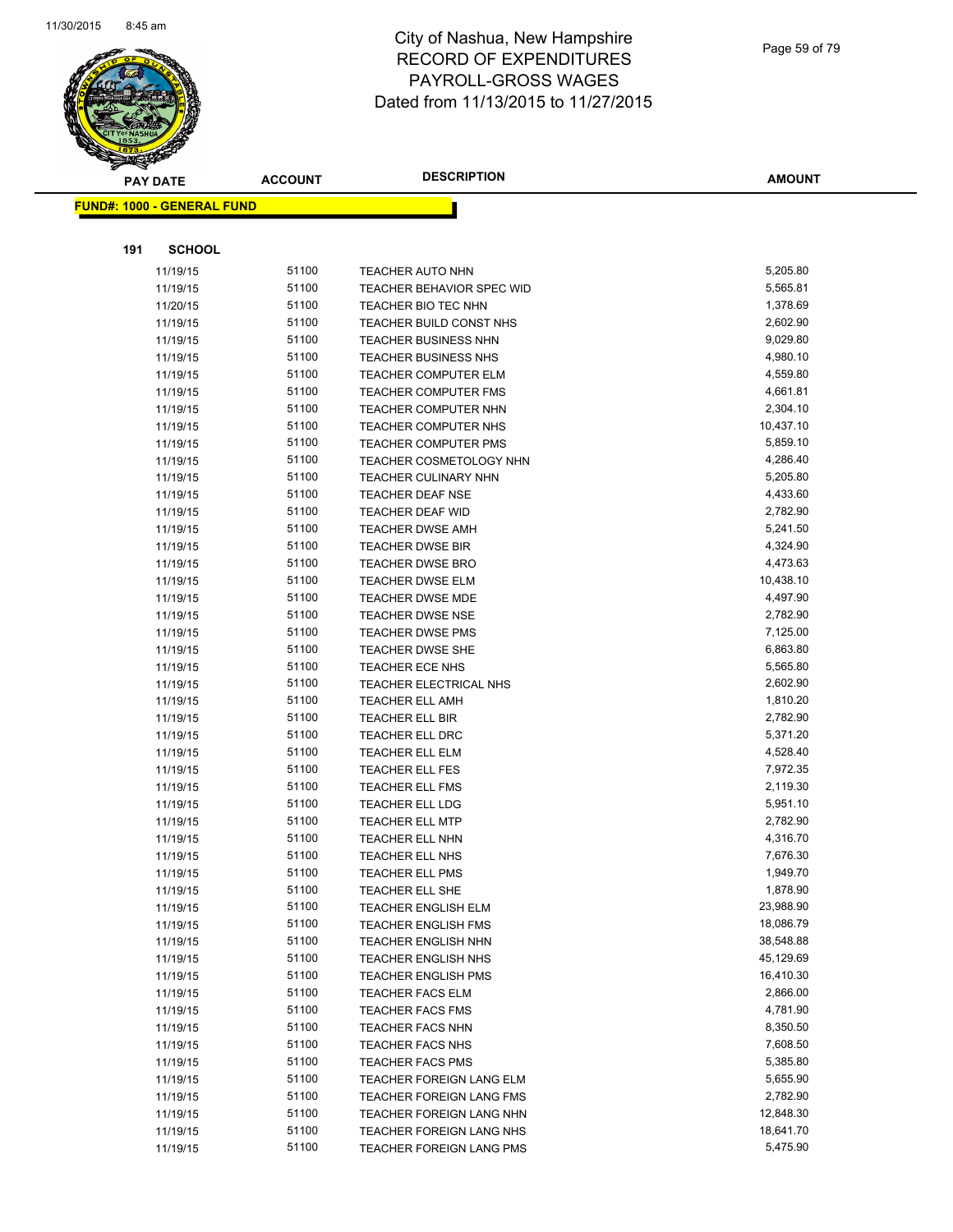

| $\tilde{\phantom{a}}$ | <b>PAY DATE</b>                    | <b>ACCOUNT</b> | <b>DESCRIPTION</b>                               | <b>AMOUNT</b>        |
|-----------------------|------------------------------------|----------------|--------------------------------------------------|----------------------|
|                       | <u> FUND#: 1000 - GENERAL FUND</u> |                |                                                  |                      |
|                       |                                    |                |                                                  |                      |
| 191                   | <b>SCHOOL</b>                      |                |                                                  |                      |
|                       | 11/19/15                           | 51100          | <b>TEACHER GR1 AMH</b>                           | 6,258.50             |
|                       | 11/19/15                           | 51100          | <b>TEACHER GR1 BIC</b>                           | 8,145.00             |
|                       | 11/19/15                           | 51100          | <b>TEACHER GR1 BIR</b>                           | 10,131.50            |
|                       | 11/19/15                           | 51100          | <b>TEACHER GR1 BRO</b>                           | 7,462.30             |
|                       | 11/19/15                           | 51100          | <b>TEACHER GR1 CHA</b>                           | 9,492.20             |
|                       | 11/19/15                           | 51100          | <b>TEACHER GR1 DRC</b>                           | 10,270.10            |
|                       | 11/19/15                           | 51100          | <b>TEACHER GR1 FES</b>                           | 8,066.40             |
|                       | 11/19/15                           | 51100          | <b>TEACHER GR1 LDG</b>                           | 6,568.20             |
|                       | 11/19/15                           | 51100          | <b>TEACHER GR1 MDE</b>                           | 8,705.00             |
|                       | 11/19/15                           | 51100          | <b>TEACHER GR1 MTP</b>                           | 6,055.90             |
|                       | 11/19/15                           | 51100          | <b>TEACHER GR1 NSE</b>                           | 6,755.40             |
|                       | 11/19/15                           | 51100          | <b>TEACHER GR1 SHE</b>                           | 8,060.62             |
|                       | 11/19/15                           | 51100          | <b>TEACHER GR2 AMH</b>                           | 8,403.51             |
|                       | 11/19/15                           | 51100          | TEACHER GR2 BIC                                  | 12,064.50            |
|                       | 11/19/15                           | 51100          | <b>TEACHER GR2 BIR</b>                           | 10,063.70            |
|                       | 11/19/15                           | 51100          | <b>TEACHER GR2 BRO</b>                           | 5,364.30             |
|                       | 11/19/15                           | 51100          | <b>TEACHER GR2 CHA</b>                           | 9,036.60             |
|                       | 11/19/15                           | 51100          | <b>TEACHER GR2 DRC</b>                           | 6,570.70             |
|                       | 11/19/15                           | 51100          | <b>TEACHER GR2 FES</b>                           | 10,217.60            |
|                       | 11/19/15                           | 51100          | <b>TEACHER GR2 LDG</b>                           | 7,152.20             |
|                       | 11/19/15                           | 51100          | <b>TEACHER GR2 MDE</b>                           | 10,424.30            |
|                       | 11/19/15                           | 51100          | <b>TEACHER GR2 MTP</b>                           | 6,617.60             |
|                       | 11/19/15                           | 51100          | <b>TEACHER GR2 NSE</b>                           | 6,848.50             |
|                       | 11/19/15                           | 51100          | <b>TEACHER GR2 SHE</b>                           | 6,311.00             |
|                       | 11/19/15                           | 51100          | <b>TEACHER GR3 AMH</b>                           | 4,696.09             |
|                       | 11/19/15                           | 51100          | <b>TEACHER GR3 BIC</b>                           | 9,063.90             |
|                       | 11/19/15                           | 51100          | <b>TEACHER GR3 BIR</b>                           | 8,964.30             |
|                       | 11/19/15                           | 51100          | <b>TEACHER GR3 BRO</b>                           | 7,519.81             |
|                       | 11/19/15                           | 51100          | <b>TEACHER GR3 CHA</b>                           | 8,168.20             |
|                       | 11/19/15                           | 51100          | <b>TEACHER GR3 DRC</b>                           | 7,089.70             |
|                       | 11/19/15                           | 51100          | <b>TEACHER GR3 FES</b>                           | 8,722.40             |
|                       | 11/19/15                           | 51100          | <b>TEACHER GR3 LDG</b>                           | 7,208.90             |
|                       | 11/19/15                           | 51100          | <b>TEACHER GR3 MDE</b>                           | 16,198.80            |
|                       | 11/19/15                           | 51100          | <b>TEACHER GR3 MTP</b>                           | 6,209.90             |
|                       | 11/19/15                           | 51100          | <b>TEACHER GR3 NSE</b>                           | 6,456.60             |
|                       | 11/19/15                           | 51100          | <b>TEACHER GR3 SHE</b>                           | 7,360.90             |
|                       | 11/19/15                           | 51100<br>51100 | <b>TEACHER GR4 AMH</b>                           | 4,104.21             |
|                       | 11/19/15                           | 51100          | <b>TEACHER GR4 BIC</b>                           | 5,339.40             |
|                       | 11/19/15                           | 51100          | <b>TEACHER GR4 BIR</b>                           | 6,989.60<br>7,319.21 |
|                       | 11/19/15                           | 51100          | <b>TEACHER GR4 BRO</b><br><b>TEACHER GR4 CHA</b> | 7,389.00             |
|                       | 11/19/15                           | 51100          |                                                  | 5,259.90             |
|                       | 11/19/15<br>11/19/15               | 51100          | <b>TEACHER GR4 DRC</b><br><b>TEACHER GR4 FES</b> | 7,139.80             |
|                       | 11/19/15                           | 51100          | <b>TEACHER GR4 LDG</b>                           | 9,484.90             |
|                       |                                    | 51100          | TEACHER GR4 MDE                                  | 8,548.40             |
|                       | 11/19/15<br>11/19/15               | 51100          | <b>TEACHER GR4 MTP</b>                           | 4,174.00             |
|                       | 11/19/15                           | 51100          | <b>TEACHER GR4 NSE</b>                           | 6,987.00             |
|                       | 11/19/15                           | 51100          | <b>TEACHER GR4 SHE</b>                           | 7,993.51             |
|                       | 11/19/15                           | 51100          | <b>TEACHER GR5 AMH</b>                           | 5,385.80             |
|                       | 11/19/15                           | 51100          | <b>TEACHER GR5 BIC</b>                           | 12,081.50            |
|                       | 11/19/15                           | 51100          | <b>TEACHER GR5 BIR</b>                           | 9,218.30             |
|                       | 11/19/15                           | 51100          | <b>TEACHER GR5 BRO</b>                           | 8,674.51             |
|                       |                                    |                |                                                  |                      |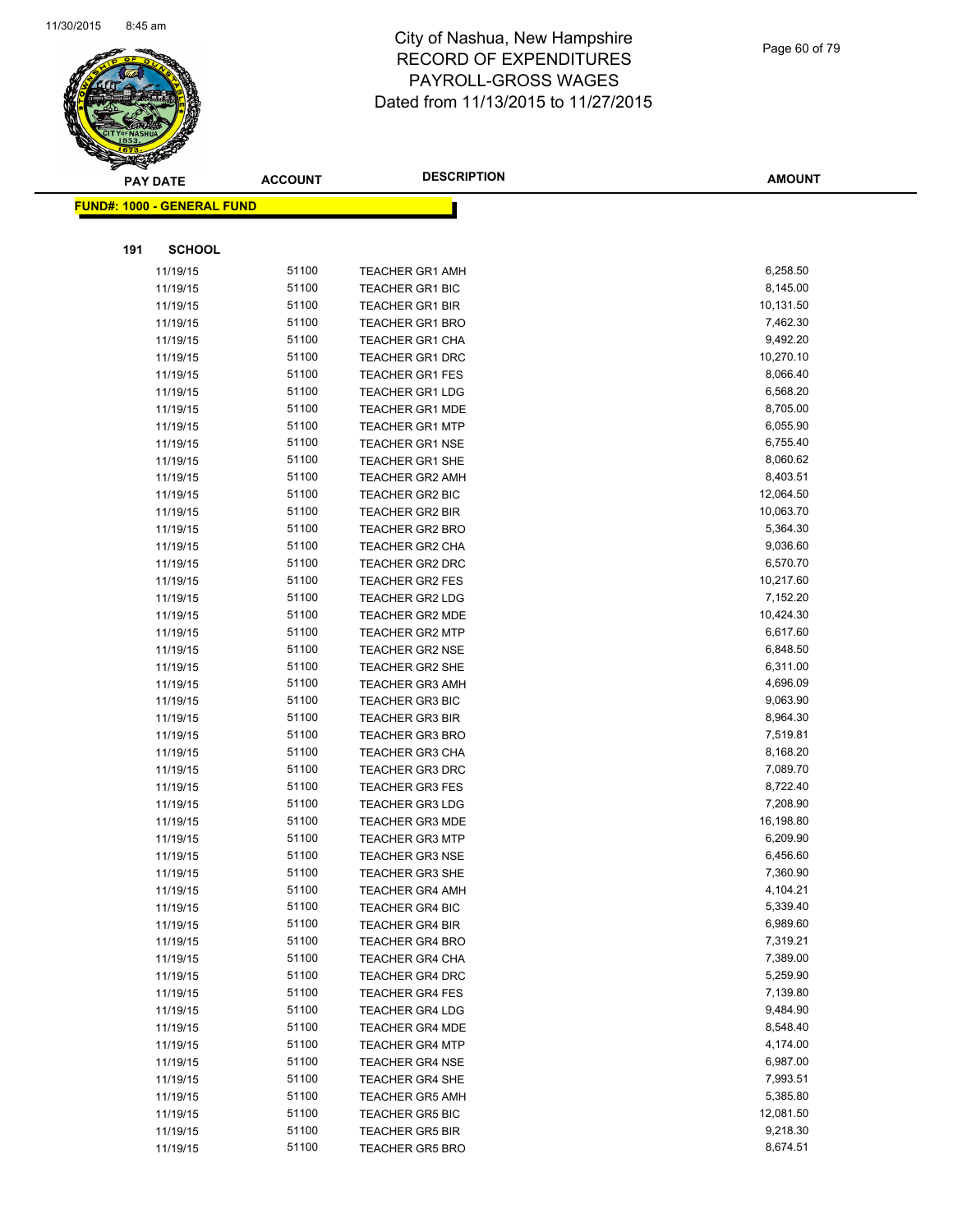

|     | <b>PAY DATE</b>                   | <b>ACCOUNT</b> | <b>DESCRIPTION</b>                                 | <b>AMOUNT</b>        |
|-----|-----------------------------------|----------------|----------------------------------------------------|----------------------|
|     | <b>FUND#: 1000 - GENERAL FUND</b> |                |                                                    |                      |
|     |                                   |                |                                                    |                      |
|     |                                   |                |                                                    |                      |
| 191 | <b>SCHOOL</b>                     |                |                                                    |                      |
|     | 11/19/15                          | 51100          | <b>TEACHER GR5 CHA</b>                             | 8,868.70             |
|     | 11/19/15                          | 51100          | <b>TEACHER GR5 DRC</b>                             | 5,683.00             |
|     | 11/19/15                          | 51100          | <b>TEACHER GR5 FES</b>                             | 8,936.30             |
|     | 11/19/15                          | 51100          | <b>TEACHER GR5 LDG</b>                             | 12,170.11            |
|     | 11/19/15                          | 51100          | <b>TEACHER GR5 MDE</b>                             | 9,852.70             |
|     | 11/19/15                          | 51100          | <b>TEACHER GR5 MTP</b>                             | 7,630.50             |
|     | 11/19/15                          | 51100          | <b>TEACHER GR5 NSE</b>                             | 8,150.61             |
|     | 11/19/15                          | 51100          | <b>TEACHER GR5 SHE</b>                             | 9,436.90             |
|     | 11/19/15                          | 51100          | <b>TEACHER GR6 ELM</b>                             | 33,001.91            |
|     | 11/19/15                          | 51100          | <b>TEACHER GR6 FMS</b>                             | 22,475.81            |
|     | 11/19/15                          | 51100          | <b>TEACHER GR6 PMS</b>                             | 23,807.80            |
|     | 11/19/15                          | 51100          | <b>TEACHER GRAPH NHS</b>                           | 2,134.00             |
|     | 11/19/15                          | 51100          | <b>TEACHER GRAPHICS NHN</b>                        | 2,602.90             |
|     | 11/19/15                          | 51100          | <b>TEACHER HEALTH ELM</b>                          | 2,588.30             |
|     | 11/19/15                          | 51100          | <b>TEACHER HEALTH NHN</b>                          | 3,263.53             |
|     | 11/19/15                          | 51100          | <b>TEACHER HEALTH NHS</b>                          | 4,365.00             |
|     | 11/19/15                          | 51100          | TEACHER HEALTHOC NHS                               | 6,235.11             |
|     | 11/19/15                          | 51100          | TEACHER HVAC NHS                                   | 1,683.50             |
|     | 11/19/15                          | 51100          | TEACHER IN SCH SUSPENSION ELM                      | 1,622.40             |
|     | 11/19/15                          | 51100          | TEACHER IN SCH SUSPENSION NHN                      | 2,674.80             |
|     | 11/19/15                          | 51100          | TEACHER IN SCH SUSPENSION NHS                      | 2,674.80             |
|     | 11/19/15                          | 51100<br>51100 | <b>TEACHER KIND AMH</b>                            | 5,133.40<br>2,782.90 |
|     | 11/19/15                          | 51100          | <b>TEACHER KIND BIC</b>                            |                      |
|     | 11/19/15                          | 51100          | <b>TEACHER KIND BIR</b><br><b>TEACHER KIND BRO</b> | 2,674.80<br>2,602.90 |
|     | 11/19/15<br>11/19/15              | 51100          | <b>TEACHER KIND CHA</b>                            | 3,694.41             |
|     | 11/19/15                          | 51100          | <b>TEACHER KIND DRC</b>                            | 6,228.50             |
|     | 11/19/15                          | 51100          | <b>TEACHER KIND FES</b>                            | 9,785.71             |
|     | 11/19/15                          | 51100          | <b>TEACHER KIND LDG</b>                            | 8,789.50             |
|     | 11/19/15                          | 51100          | <b>TEACHER KIND MDE</b>                            | 4,829.20             |
|     | 11/19/15                          | 51100          | <b>TEACHER KIND MTP</b>                            | 3,919.50             |
|     | 11/19/15                          | 51100          | <b>TEACHER KIND NSE</b>                            | 982.40               |
|     | 11/19/15                          | 51100          | <b>TEACHER KIND SHE</b>                            | 2,119.30             |
|     | 11/19/15                          | 51100          | TEACHER MATH ELM                                   | 21,411.47            |
|     | 11/19/15                          | 51100          | <b>TEACHER MATH FMS</b>                            | 11,615.90            |
|     | 11/19/15                          | 51100          | TEACHER MATH NHN                                   | 33,861.00            |
|     | 11/19/15                          | 51100          | <b>TEACHER MATH NHS</b>                            | 42,958.40            |
|     | 11/19/15                          | 51100          | <b>TEACHER MATH PMS</b>                            | 10,891.50            |
|     | 11/19/15                          | 51100          | <b>TEACHER MUSIC AMH</b>                           | 1,758.50             |
|     | 11/19/15                          | 51100          | <b>TEACHER MUSIC BIC</b>                           | 2,602.90             |
|     | 11/19/15                          | 51100          | <b>TEACHER MUSIC BIR</b>                           | 1,554.80             |
|     | 11/19/15                          | 51100          | <b>TEACHER MUSIC BRO</b>                           | 2,782.91             |
|     | 11/19/15                          | 51100          | <b>TEACHER MUSIC CHA</b>                           | 2,782.90             |
|     | 11/19/15                          | 51100          | <b>TEACHER MUSIC DRC</b>                           | 2,692.90             |
|     | 11/19/15                          | 51100          | <b>TEACHER MUSIC ELM</b>                           | 4,817.40             |
|     | 11/19/15                          | 51100          | <b>TEACHER MUSIC FES</b>                           | 2,602.90             |
|     | 11/19/15                          | 51100          | <b>TEACHER MUSIC FMS</b>                           | 5,205.40             |
|     | 11/19/15                          | 51100          | <b>TEACHER MUSIC LDG</b>                           | 2,761.40             |
|     | 11/19/15                          | 51100          | <b>TEACHER MUSIC MDE</b>                           | 1,949.70             |
|     | 11/19/15                          | 51100          | <b>TEACHER MUSIC NHN</b>                           | 4,414.10             |
|     | 11/19/15                          | 51100          | <b>TEACHER MUSIC NHS</b>                           | 5,104.70             |
|     | 11/19/15                          | 51100          | <b>TEACHER MUSIC NSE</b>                           | 2,044.90             |
|     |                                   |                |                                                    |                      |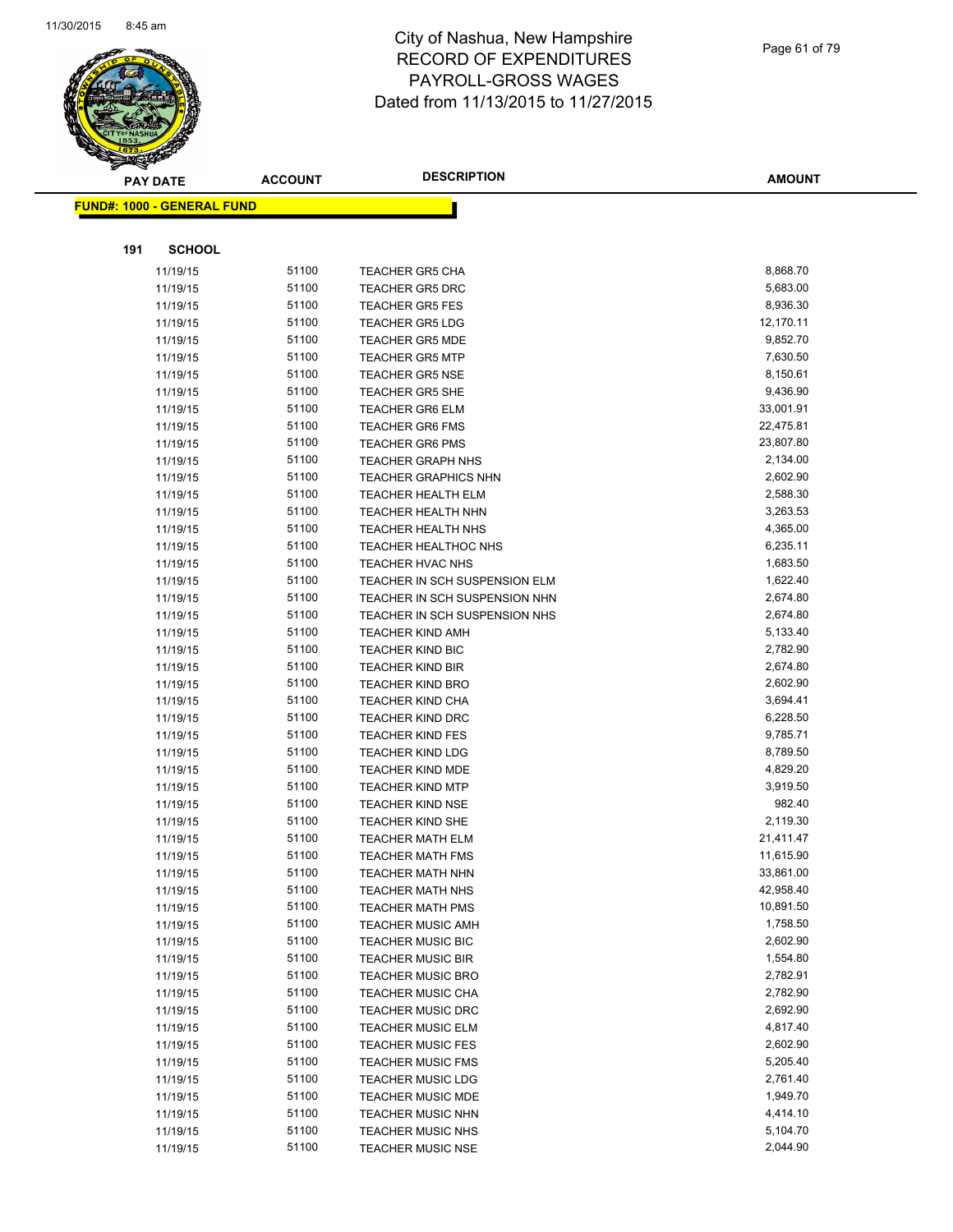

|     | <b>PAY DATE</b>                    | <b>ACCOUNT</b> | <b>DESCRIPTION</b>                          | <b>AMOUNT</b>        |
|-----|------------------------------------|----------------|---------------------------------------------|----------------------|
|     | <u> FUND#: 1000 - GENERAL FUND</u> |                |                                             |                      |
|     |                                    |                |                                             |                      |
|     |                                    |                |                                             |                      |
| 191 | <b>SCHOOL</b>                      |                |                                             |                      |
|     | 11/19/15                           | 51100          | <b>TEACHER MUSIC PMS</b>                    | 4,355.20             |
|     | 11/19/15                           | 51100          | <b>TEACHER MUSIC SHE</b>                    | 2,501.80             |
|     | 11/19/15                           | 51100          | TEACHER PE BIC                              | 2,034.50             |
|     | 11/19/15                           | 51100          | <b>TEACHER PE BIR</b>                       | 2,761.40             |
|     | 11/19/15                           | 51100          | <b>TEACHER PE BRO</b>                       | 2,692.90             |
|     | 11/19/15                           | 51100          | TEACHER PE CHA                              | 2,602.90             |
|     | 11/19/15                           | 51100          | <b>TEACHER PE DRC</b>                       | 2,782.90             |
|     | 11/19/15                           | 51100          | <b>TEACHER PE ELM</b>                       | 5,511.90             |
|     | 11/19/15                           | 51100          | TEACHER PE FES                              | 1,885.00             |
|     | 11/19/15                           | 51100          | <b>TEACHER PE FMS</b>                       | 5,205.80             |
|     | 11/19/15                           | 51100          | TEACHER PE LDG                              | 2,037.08             |
|     | 11/19/15                           | 51100          | <b>TEACHER PE MDE</b>                       | 2,674.80             |
|     | 11/19/15                           | 51100          | <b>TEACHER PE MTP</b>                       | 2,119.30             |
|     | 11/19/15                           | 51100          | TEACHER PE NHN                              | 8,467.20             |
|     | 11/19/15                           | 51100          | TEACHER PE NHS                              | 10,529.80            |
|     | 11/19/15                           | 51100          | <b>TEACHER PE NSE</b>                       | 2,504.60             |
|     | 11/19/15                           | 51100          | <b>TEACHER PE PMS</b>                       | 4,494.10             |
|     | 11/19/15                           | 51100          | TEACHER PE SHE                              | 2,674.80             |
|     | 11/19/15                           | 51100          | <b>TEACHER PRESCHOOL BIC</b>                | 10,898.91            |
|     | 11/19/15                           | 51100          | <b>TEACHER PRESCHOOL BRO</b>                | 7,678.40             |
|     | 11/19/15                           | 51100          | <b>TEACHER PRESCHOOL DRC</b>                | 1,801.00             |
|     | 11/19/15                           | 51100<br>51100 | <b>TEACHER PRESCHOOL MTP</b>                | 1,554.80             |
|     | 11/19/15                           | 51100          | <b>TEACHER PRESCHOOL NHS</b>                | 1,292.80             |
|     | 11/19/15                           | 51100          | <b>TEACHER PRESCHOOL NSE</b>                | 5,853.50<br>1,408.33 |
|     | 11/5/15                            | 51100          | <b>TEACHER READ AMH</b><br>TEACHER READ AMH | 2,873.00             |
|     | 11/19/15<br>11/19/15               | 51100          | TEACHER READ BIC                            | 5,331.60             |
|     | 11/19/15                           | 51100          | <b>TEACHER READ BIR</b>                     | 2,782.90             |
|     | 11/19/15                           | 51100          | <b>TEACHER READ BRO</b>                     | 1,949.70             |
|     | 11/19/15                           | 51100          | <b>TEACHER READ DRC</b>                     | 2,873.00             |
|     | 11/19/15                           | 51100          | <b>TEACHER READ ELM</b>                     | 6,161.90             |
|     | 11/19/15                           | 51100          | <b>TEACHER READ FES</b>                     | 2,782.90             |
|     | 11/19/15                           | 51100          | <b>TEACHER READ FMS</b>                     | 2,782.91             |
|     | 11/19/15                           | 51100          | <b>TEACHER READ LDG</b>                     | 6,041.90             |
|     | 11/19/15                           | 51100          | <b>TEACHER READ MDE</b>                     | 2,782.90             |
|     | 11/19/15                           | 51100          | TEACHER READ MTP                            | 2,020.40             |
|     | 11/19/15                           | 51100          | <b>TEACHER READ NHN</b>                     | 1,823.10             |
|     | 11/19/15                           | 51100          | <b>TEACHER READ NHS</b>                     | 3,288.90             |
|     | 11/19/15                           | 51100          | <b>TEACHER READ NSE</b>                     | 2,782.90             |
|     | 11/19/15                           | 51100          | <b>TEACHER READ PMS</b>                     | 4,559.80             |
|     | 11/19/15                           | 51100          | TEACHER READ SHE                            | 2,674.80             |
|     | 11/19/15                           | 51100          | <b>TEACHER SCIENCE ELM</b>                  | 18,612.49            |
|     | 11/19/15                           | 51100          | <b>TEACHER SCIENCE FMS</b>                  | 12,113.20            |
|     | 11/19/15                           | 51100          | <b>TEACHER SCIENCE NHN</b>                  | 34,542.20            |
|     | 11/19/15                           | 51100          | TEACHER SCIENCE NHS                         | 38,345.00            |
|     | 11/19/15                           | 51100          | <b>TEACHER SCIENCE PMS</b>                  | 10,442.50            |
|     | 11/19/15                           | 51100          | TEACHER SOCIAL STUDIES ELM                  | 15,614.89            |
|     | 11/19/15                           | 51100          | TEACHER SOCIAL STUDIES FMS                  | 12,526.30            |
|     | 11/19/15                           | 51100          | TEACHER SOCIAL STUDIES NHN                  | 35,219.41            |
|     | 11/19/15                           | 51100          | TEACHER SOCIAL STUDIES NHS                  | 36,667.62            |
|     | 11/19/15                           | 51100          | TEACHER SOCIAL STUDIES PMS                  | 12,047.60            |
|     | 11/19/15                           | 51100          | TEACHER SPED AMH                            | 3,969.50             |
|     |                                    |                |                                             |                      |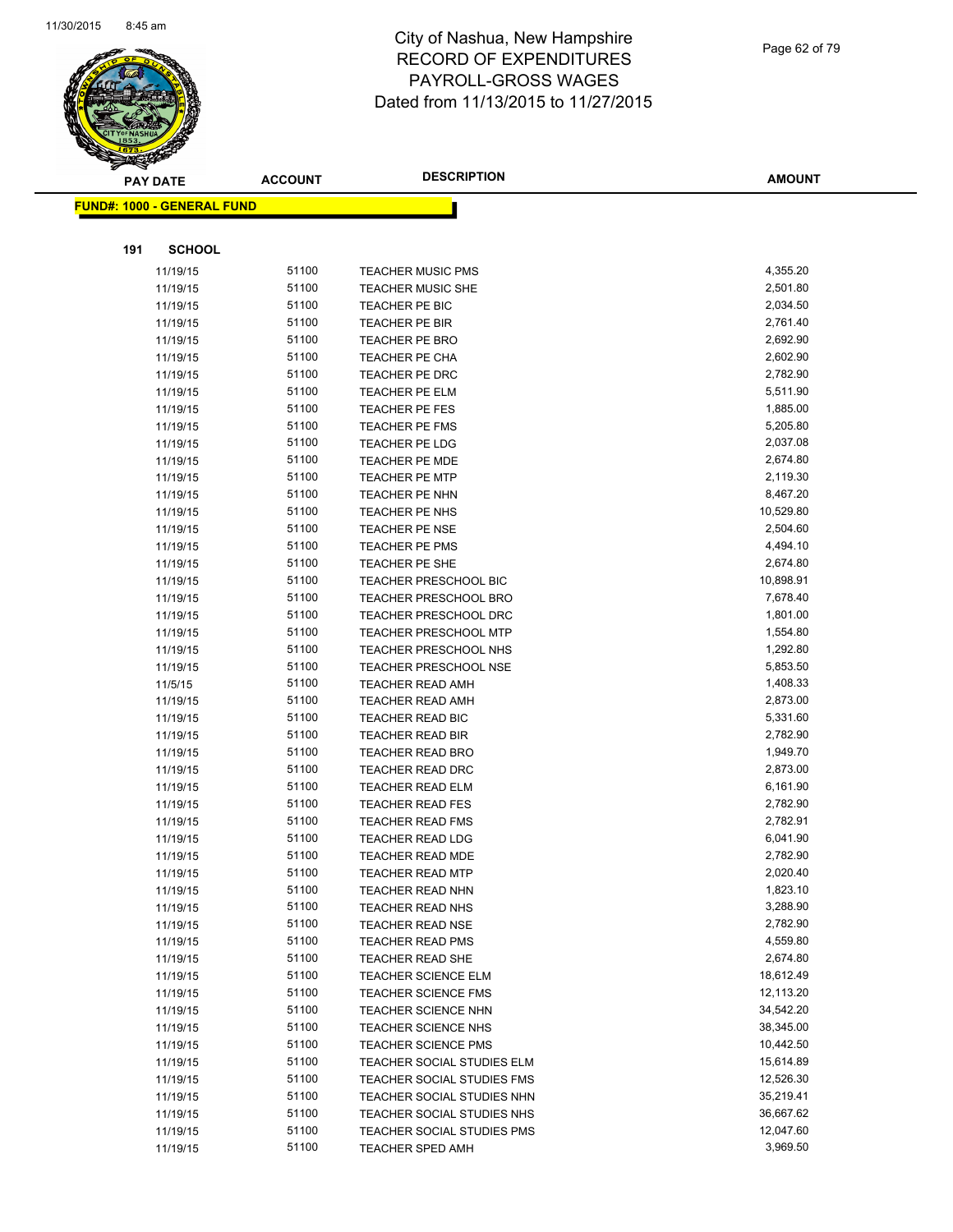

|     | <b>PAY DATE</b>                   | <b>ACCOUNT</b> | <b>DESCRIPTION</b>                          | <b>AMOUNT</b>        |
|-----|-----------------------------------|----------------|---------------------------------------------|----------------------|
|     | <b>FUND#: 1000 - GENERAL FUND</b> |                |                                             |                      |
|     |                                   |                |                                             |                      |
| 191 | <b>SCHOOL</b>                     |                |                                             |                      |
|     |                                   |                |                                             |                      |
|     | 11/19/15                          | 51100<br>51100 | TEACHER SPED BIC                            | 4,503.50             |
|     | 11/19/15                          | 51100          | <b>TEACHER SPED BIR</b>                     | 5,284.70<br>4,801.50 |
|     | 11/19/15                          | 51100          | <b>TEACHER SPED BRO</b><br>TEACHER SPED CHA | 9,729.51             |
|     | 11/19/15                          | 51100          | <b>TEACHER SPED DRC</b>                     | 5,105.90             |
|     | 11/19/15<br>11/19/15              | 51100          | <b>TEACHER SPED ELM</b>                     | 19,590.80            |
|     | 11/19/15                          | 51100          | <b>TEACHER SPED FES</b>                     | 1,622.40             |
|     | 11/19/15                          | 51100          | <b>TEACHER SPED FMS</b>                     | 12,222.11            |
|     | 11/19/15                          | 51100          | <b>TEACHER SPED LDG</b>                     | 5,562.10             |
|     | 11/19/15                          | 51100          | <b>TEACHER SPED MDE</b>                     | 4,191.30             |
|     | 11/19/15                          | 51100          | <b>TEACHER SPED MTP</b>                     | 5,385.81             |
|     | 11/19/15                          | 51100          | <b>TEACHER SPED NHN</b>                     | 21,796.72            |
|     | 11/19/15                          | 51100          | TEACHER SPED NHS                            | 32,357.29            |
|     | 11/19/15                          | 51100          | <b>TEACHER SPED NSE</b>                     | 1,510.90             |
|     | 11/19/15                          | 51100          | <b>TEACHER SPED PMS</b>                     | 10,450.00            |
|     | 11/19/15                          | 51100          | <b>TEACHER SPED SHE</b>                     | 5,385.80             |
|     | 11/19/15                          | 51100          | <b>TEACHER TECHED ELM</b>                   | 8,564.30             |
|     | 11/19/15                          | 51100          | <b>TEACHER TECHED FMS</b>                   | 5,547.80             |
|     | 11/19/15                          | 51100          | TEACHER TECHED NHN                          | 7,172.80             |
|     | 11/19/15                          | 51100          | <b>TEACHER TECHED NHS</b>                   | 8,568.30             |
|     | 11/19/15                          | 51100          | <b>TEACHER TECHED PMS</b>                   | 5,565.80             |
|     | 11/19/15                          | 51100          | TEACHER TV PROD NHS                         | 2,674.80             |
|     | 11/19/15                          | 51100          | <b>TEACHER VISION WID</b>                   | 5,289.20             |
|     | 11/19/15                          | 51100          | TECH INTERGRATION ASST AMH                  | 492.62               |
|     | 11/25/15                          | 51100          | TECH INTERGRATION ASST AMH                  | 609.60               |
|     | 11/19/15                          | 51100          | TECH INTERGRATION ASST BIC                  | 522.64               |
|     | 11/25/15                          | 51100          | TECH INTERGRATION ASST BIC                  | 659.63               |
|     | 11/19/15                          | 51100          | TECH INTERGRATION ASST CHA                  | 438.24               |
|     | 11/25/15                          | 51100          | TECH INTERGRATION ASST CHA                  | 552.37               |
|     | 11/19/15                          | 51100          | TECH INTERGRATION ASST FES                  | 451.95               |
|     | 11/25/15                          | 51100          | TECH INTERGRATION ASST FES                  | 570.65               |
|     | 11/19/15                          | 51100          | TECH INTERGRATION ASST LDG                  | 454.77               |
|     | 11/25/15                          | 51100          | TECH INTERGRATION ASST LDG                  | 562.60               |
|     | 11/19/15                          | 51100          | TECH INTERGRATION ASST MDE                  | 502.02               |
|     | 11/25/15                          | 51100          | TECH INTERGRATION ASST MDE                  | 626.23               |
|     | 11/19/15                          | 51100          | TECH INTERGRATION ASST NSE                  | 478.24               |
|     | 11/25/15                          | 51100          | TECH INTERGRATION ASST NSE                  | 600.24               |
|     | 11/19/15                          | 51100          | TECH INTERGRATION ASST SHE                  | 438.24               |
|     | 11/25/15                          | 51100          | TECH INTERGRATION ASST SHE                  | 547.80               |
|     | 11/19/15                          | 51200          | CLERICAL BOARD OF ED SUP                    | 737.65               |
|     | 11/25/15                          | 51200          | CLERICAL BOARD OF ED SUP                    | 764.17               |
|     | 11/19/15                          | 51200          | <b>CROSSING GUARD WPO</b>                   | 1,928.85             |
|     | 11/25/15                          | 51200          | <b>CROSSING GUARD WPO</b>                   | 2,393.47             |
|     | 11/25/15                          | 51200          | <b>CUSTODIAN AMH</b>                        | 15.40                |
|     | 11/19/15                          | 51200          | <b>CUSTODIAN BRO</b>                        | 15.40                |
|     | 11/19/15                          | 51200          | <b>CUSTODIAN CHA</b>                        | 277.92               |
|     | 11/25/15                          | 51200          | <b>CUSTODIAN CHA</b>                        | 347.40               |
|     | 11/19/15                          | 51200          | <b>CUSTODIAN NHN</b>                        | 277.92               |
|     | 11/25/15                          | 51200          | <b>CUSTODIAN NHN</b>                        | 347.40               |
|     | 11/19/15                          | 51200          | <b>CUSTODIAN PMS</b>                        | 15.40                |
|     | 11/19/15                          | 51200          | DATA ANALYST                                | 1,421.52             |
|     | 11/19/15                          | 51200          | FOOD SERVICE ASST PT AMH                    | 36.40                |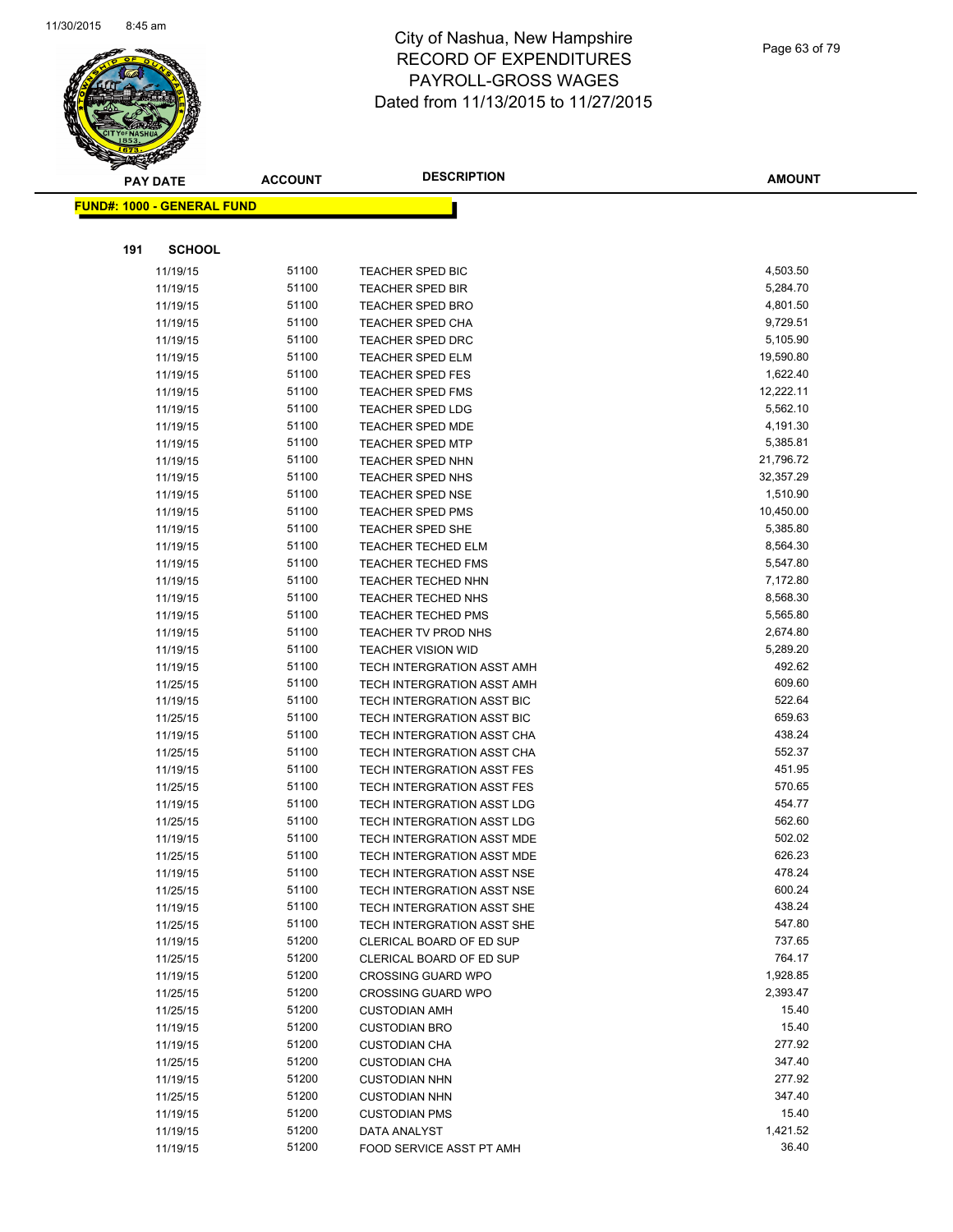

|     | <b>PAY DATE</b>                   | <b>ACCOUNT</b> | <b>DESCRIPTION</b>                                   | <b>AMOUNT</b> |
|-----|-----------------------------------|----------------|------------------------------------------------------|---------------|
|     | <b>FUND#: 1000 - GENERAL FUND</b> |                |                                                      |               |
|     |                                   |                |                                                      |               |
| 191 | <b>SCHOOL</b>                     |                |                                                      |               |
|     |                                   | 51200          |                                                      | 36.40         |
|     | 11/25/15                          | 51200          | FOOD SERVICE ASST PT AMH<br>FOOD SERVICE ASST PT CHA | 36.40         |
|     | 11/19/15                          | 51200          |                                                      | 45.50         |
|     | 11/25/15                          | 51200          | FOOD SERVICE ASST PT CHA<br>FOOD SERVICE ASST PT MDE | 9.10          |
|     | 11/19/15                          | 51200          | <b>FOOD SERVICE ASST PT MDE</b>                      | 11.38         |
|     | 11/25/15<br>11/19/15              | 51200          | <b>FOOD SERVICE ASST PT NSE</b>                      | 18.20         |
|     | 11/25/15                          | 51200          | FOOD SERVICE ASST PT NSE                             | 18.20         |
|     | 11/19/15                          | 51200          | FOOD SERVICE COOK LDG                                | 41.28         |
|     | 11/25/15                          | 51200          | FOOD SERVICE COOK LDG                                | 51.60         |
|     | 11/19/15                          | 51200          | <b>INSTRUMENTAL MUSIC</b>                            | 787.50        |
|     | 11/25/15                          | 51200          | <b>INSTRUMENTAL MUSIC</b>                            | 1,025.00      |
|     | 11/19/15                          | 51200          | LUNCH MONITOR AMH                                    | 260.68        |
|     | 11/25/15                          | 51200          | LUNCH MONITOR AMH                                    | 460.24        |
|     | 11/19/15                          | 51200          | LUNCH MONITOR BIC                                    | 528.36        |
|     | 11/25/15                          | 51200          | LUNCH MONITOR BIC                                    | 714.84        |
|     | 11/19/15                          | 51200          | <b>LUNCH MONITOR BIR</b>                             | 600.42        |
|     | 11/25/15                          | 51200          | LUNCH MONITOR BIR                                    | 771.18        |
|     | 11/19/15                          | 51200          | <b>LUNCH MONITOR BRO</b>                             | 316.40        |
|     | 11/25/15                          | 51200          | LUNCH MONITOR BRO                                    | 454.83        |
|     | 11/19/15                          | 51200          | <b>LUNCH MONITOR CHA</b>                             | 536.76        |
|     | 11/25/15                          | 51200          | LUNCH MONITOR CHA                                    | 649.75        |
|     | 11/19/15                          | 51200          | LUNCH MONITOR DRC                                    | 342.60        |
|     | 11/25/15                          | 51200          | LUNCH MONITOR DRC                                    | 428.25        |
|     | 11/19/15                          | 51200          | LUNCH MONITOR ELM                                    | 248.64        |
|     | 11/25/15                          | 51200          | LUNCH MONITOR ELM                                    | 310.80        |
|     | 11/19/15                          | 51200          | LUNCH MONITOR FES                                    | 557.25        |
|     | 11/25/15                          | 51200          | LUNCH MONITOR FES                                    | 726.75        |
|     | 11/19/15                          | 51200          | LUNCH MONITOR FMS                                    | 235.74        |
|     | 11/25/15                          | 51200          | LUNCH MONITOR FMS                                    | 263.07        |
|     | 11/19/15                          | 51200          | LUNCH MONITOR LDG                                    | 564.07        |
|     | 11/25/15                          | 51200          | <b>LUNCH MONITOR LDG</b>                             | 644.35        |
|     | 11/19/15                          | 51200          | LUNCH MONITOR MDE                                    | 524.70        |
|     | 11/25/15                          | 51200          | LUNCH MONITOR MDE                                    | 816.44        |
|     | 11/19/15                          | 51200          | <b>LUNCH MONITOR MTP</b>                             | 417.29        |
|     | 11/25/15                          | 51200          | <b>LUNCH MONITOR MTP</b>                             | 561.86        |
|     | 11/19/15                          | 51200          | LUNCH MONITOR NHN                                    | 226.00        |
|     | 11/25/15                          | 51200          | LUNCH MONITOR NHN                                    | 282.50        |
|     | 11/19/15                          | 51200          | LUNCH MONITOR NHS                                    | 217.55        |
|     | 11/25/15                          | 51200          | LUNCH MONITOR NHS                                    | 257.10        |
|     | 11/19/15                          | 51200          | LUNCH MONITOR NSE                                    | 339.00        |
|     | 11/25/15                          | 51200          | LUNCH MONITOR NSE                                    | 406.80        |
|     | 11/19/15                          | 51200          | LUNCH MONITOR PMS                                    | 166.68        |
|     | 11/25/15                          | 51200          | LUNCH MONITOR PMS                                    | 189.28        |
|     | 11/19/15                          | 51200          | <b>LUNCH MONITOR SHE</b>                             | 459.09        |
|     | 11/25/15                          | 51200          | LUNCH MONITOR SHE                                    | 613.91        |
|     | 11/19/15                          | 51200          | MAINTENANCE ASST GRDS WPO                            | 15.40         |
|     | 11/19/15                          | 51200          | PARA ALT PMS                                         | 64.68         |
|     | 11/25/15                          | 51200          | PARA ALT PMS                                         | 80.85         |
|     | 11/19/15                          | 51200          | PARA AMH ELL                                         | 45.50         |
|     | 11/25/15                          | 51200          | PARA AMH ELL                                         | 56.88         |
|     | 11/19/15                          | 51200          | PARA DW SPEC ED BIR                                  | 353.85        |
|     | 11/25/15                          | 51200          | PARA DW SPEC ED BIR                                  | 448.21        |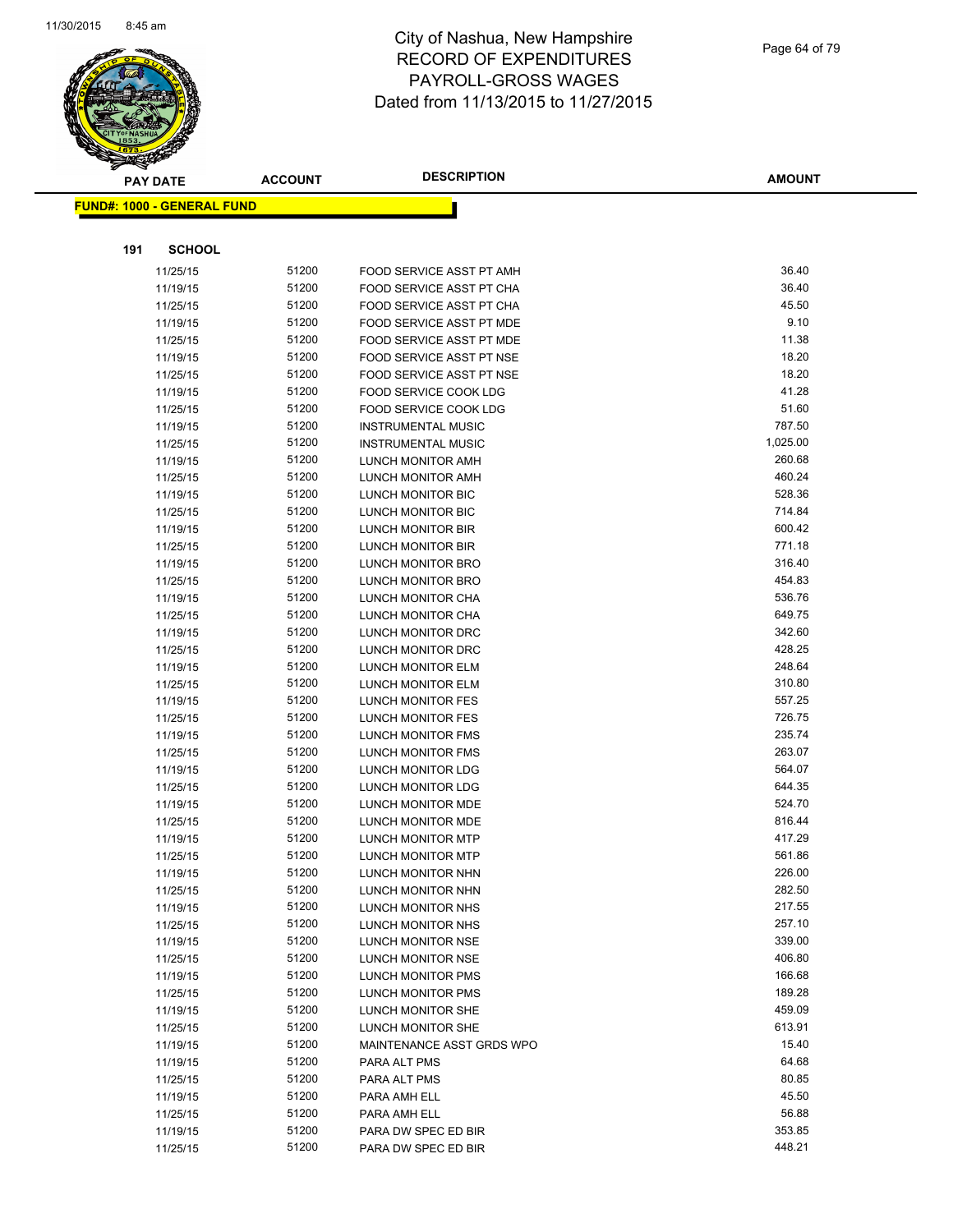

|     | <b>PAY DATE</b>                    | <b>ACCOUNT</b> | <b>DESCRIPTION</b>                         | <b>AMOUNT</b> |
|-----|------------------------------------|----------------|--------------------------------------------|---------------|
|     | <u> FUND#: 1000 - GENERAL FUND</u> |                |                                            |               |
|     |                                    |                |                                            |               |
| 191 | <b>SCHOOL</b>                      |                |                                            |               |
|     |                                    | 51200          |                                            | 13.65         |
|     | 11/19/15<br>11/25/15               | 51200          | PARA DW SPEC ED BRO<br>PARA DW SPEC ED BRO | 9.10          |
|     | 11/19/15                           | 51200          | PARA DW SPEC ED NHN                        | 250.00        |
|     | 11/25/15                           | 51200          | PARA DW SPEC ED NHN                        | 300.00        |
|     | 11/19/15                           | 51200          | PARA ELL FES                               | 27.30         |
|     | 11/25/15                           | 51200          | PARA ELL FES                               | 34.13         |
|     | 11/19/15                           | 51200          | PARA INST AMH                              | 647.17        |
|     | 11/25/15                           | 51200          | PARA INST AMH                              | 834.03        |
|     | 11/19/15                           | 51200          | PARA INST BIC                              | 485.03        |
|     | 11/25/15                           | 51200          | PARA INST BIC                              | 551.53        |
|     | 11/19/15                           | 51200          | PARA INST BIR                              | 36.40         |
|     | 11/25/15                           | 51200          | PARA INST BIR                              | 45.50         |
|     | 11/19/15                           | 51200          | PARA INST DRC                              | 50.96         |
|     | 11/25/15                           | 51200          | PARA INST DRC                              | 63.70         |
|     | 11/19/15                           | 51200          | PARA INST FES                              | 27.30         |
|     | 11/25/15                           | 51200          | PARA INST FES                              | 34.13         |
|     | 11/19/15                           | 51200          | PARA INST FMS                              | 18.20         |
|     | 11/25/15                           | 51200          | PARA INST FMS                              | 22.75         |
|     | 11/19/15                           | 51200          | PARA INST LDG                              | 54.60         |
|     | 11/25/15                           | 51200          | PARA INST LDG                              | 68.26         |
|     | 11/19/15                           | 51200          | PARA INST MTP                              | 272.16        |
|     | 11/25/15                           | 51200          | PARA INST MTP                              | 339.06        |
|     | 11/19/15                           | 51200          | PARA INST NHN                              | 291.39        |
|     | 11/25/15                           | 51200          | PARA INST NHN                              | 286.98        |
|     | 11/19/15                           | 51200          | PARA INST PMS                              | 36.40         |
|     | 11/25/15                           | 51200          | PARA INST PMS                              | 45.50         |
|     | 11/19/15                           | 51200          | PARA INST SHE                              | 185.22        |
|     | 11/25/15                           | 51200          | PARA INST SHE                              | 279.72        |
|     | 11/19/15                           | 51200          | PARA LIB NHN                               | 182.30        |
|     | 11/25/15                           | 51200          | PARA LIB NHN                               | 268.89        |
|     | 11/19/15                           | 51200          | PARA LIB PMS                               | 196.92        |
|     | 11/25/15                           | 51200          | PARA LIB PMS                               | 247.85        |
|     | 11/19/15                           | 51200          | PARA MEDIA NHS                             | 68.83         |
|     | 11/25/15                           | 51200          | PARA MEDIA NHS                             | 196.66        |
|     | 11/19/15                           | 51200          | <b>PARA MUSIC FMS</b>                      | 229.59        |
|     | 11/25/15                           | 51200          | <b>PARA MUSIC FMS</b>                      | 291.40        |
|     | 11/19/15                           | 51200          | PARA PRE SCH BIC                           | 1,276.57      |
|     | 11/25/15                           | 51200          | PARA PRE SCH BIC                           | 1,532.00      |
|     | 11/19/15                           | 51200          | PARA PRE SCH BRO                           | 927.00        |
|     | 11/25/15                           | 51200          | PARA PRE SCH BRO                           | 1,245.10      |
|     | 11/19/15                           | 51200          | PARA PRE SCH DRC                           | 898.66        |
|     | 11/25/15                           | 51200          | PARA PRE SCH DRC                           | 1,149.69      |
|     | 11/19/15                           | 51200          | PARA PRE SCH MTP                           | 530.20        |
|     | 11/25/15                           | 51200          | PARA PRE SCH MTP                           | 695.00        |
|     | 11/19/15                           | 51200          | PARA PRE SCH NSE                           | 2,942.87      |
|     | 11/25/15                           | 51200          | PARA PRE SCH NSE                           | 3,884.59      |
|     | 11/19/15                           | 51200          | PARA TTI LDG                               | 46.20         |
|     | 11/25/15                           | 51200          | PARA TTI LDG                               | 61.60         |
|     | 11/19/15                           | 51200          | PEER COACH SCIENCE                         | 80.00         |
|     | 11/19/15                           | 51200          | SCHOOL PSYCHOLOGIST WID                    | 3,670.10      |
|     | 11/19/15                           | 51200          | SPECIAL EDUCATION TUTOR                    | 200.00        |
|     | 11/25/15                           | 51200          | SPECIAL EDUCATION TUTOR                    | 212.50        |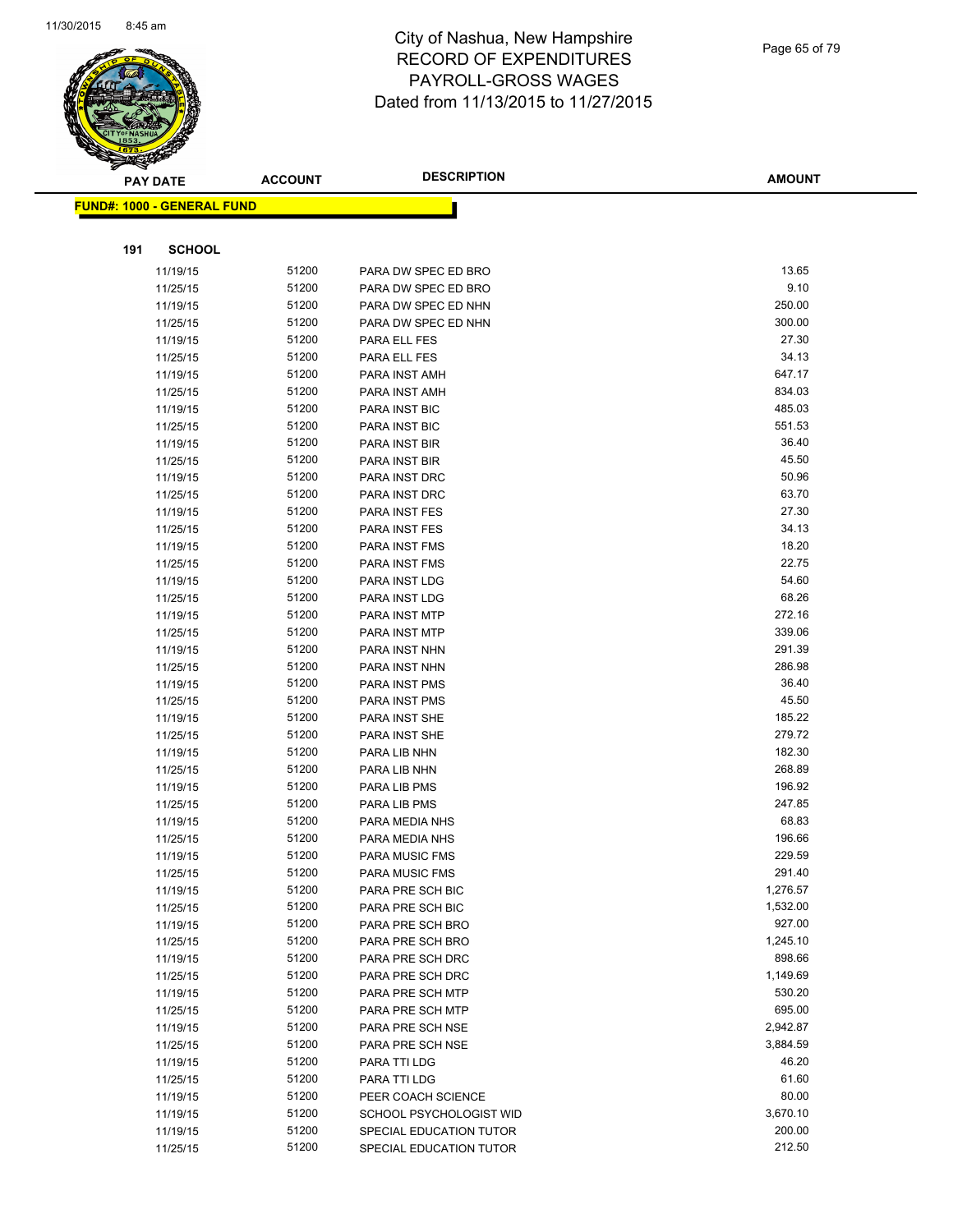

Page 66 of 79

| <b>PAY DATE</b>                   | <b>ACCOUNT</b> | <b>DESCRIPTION</b>                     | <b>AMOUNT</b>  |
|-----------------------------------|----------------|----------------------------------------|----------------|
| <b>FUND#: 1000 - GENERAL FUND</b> |                |                                        |                |
|                                   |                |                                        |                |
| 191<br><b>SCHOOL</b>              |                |                                        |                |
| 11/19/15                          | 51200          | SPEECH LANG PATHOLOGIST WID            | 11,547.82      |
| 11/19/15                          | 51200          | STUDENT ACTIVITY COORD NHN             | 1,820.53       |
| 11/25/15                          | 51200          | STUDENT ACTIVITY COORD NHN             | 270.36         |
| 11/19/15                          | 51200          | <b>SUB CLERICAL</b>                    | 356.41         |
| 11/25/15                          | 51200          | <b>SUB CLERICAL</b>                    | 356.41         |
| 11/19/15                          | 51200          | SUB FOOD SERVICE                       | 30.80          |
| 11/19/15                          | 51200          | <b>SUB LUNCH MONITOR</b>               | 155.43         |
| 11/25/15                          | 51200          | <b>SUB LUNCH MONITOR</b>               | 194.29         |
| 11/19/15                          | 51200          | <b>SUB TEACHER</b>                     | 242.86         |
| 11/25/15                          | 51200          | <b>SUB TEACHER</b>                     | 112.50         |
| 11/19/15                          | 51200          | SUB TEACHER LONG TERM                  | 525.00         |
| 11/25/15                          | 51200          | SUB TEACHER LONG TERM                  | 600.00         |
| 11/19/15                          | 51200          | TEACHER ART NHS                        | 911.50         |
| 11/19/15                          | 51200          | TEACHER BIO TEC NHN                    | 538.60         |
| 11/19/15                          | 51200          | <b>TEACHER ENGLISH NHS</b>             | 1,337.40       |
| 11/19/15                          | 51200          | TEACHER FOREIGN LANG FMS               | 1,000.70       |
| 11/19/15                          | 51200          | TEACHER INST SPED WID                  | 1,966.89       |
| 11/19/15                          | 51200          | <b>TEACHER KIND BIC</b>                | 1,391.49       |
| 11/19/15                          | 51200          | <b>TEACHER KIND BIR</b>                | 911.51         |
| 11/19/15                          | 51200          | <b>TEACHER MATH NHS</b>                | 400.00         |
| 11/19/15                          | 51200          | <b>TEACHER MUSIC AMH</b>               | 175.00         |
| 11/19/15                          | 51200          | <b>TEACHER MUSIC DRC</b>               | 275.00         |
| 11/19/15                          | 51200          | <b>TEACHER MUSIC ELM</b>               | 847.28         |
| 11/19/15                          | 51200          | <b>TEACHER MUSIC MTP</b>               | 1,250.91       |
| 11/19/15                          | 51200          | <b>TEACHER PE NHS</b>                  | 45.00          |
| 11/19/15                          | 51200          | <b>TEACHER READ ELM</b>                | 1,644.50       |
| 11/19/15                          | 51200          | TEACHER SOCIAL STUDIES NHN             | 456.25         |
| 11/19/15                          | 51200          | <b>TEACHER SPED NHN</b>                | 1,723.80       |
| 11/19/15                          | 51200          | TEACHER SPED NHS                       | 3,761.90       |
| 11/19/15                          | 51200          | <b>TEACHER SPED PMS</b>                | 100.00         |
| 11/19/15                          | 51200          | <b>TEACHER VISION WIDE</b>             | 1,113.18       |
| 11/10/15                          | 51300          | OVERTIME-REGULAR                       | (212.48)       |
| 11/19/15                          | 51300          | OVERTIME-REGULAR                       | 12,168.26      |
| 11/25/15                          | 51300          | OVERTIME-REGULAR                       | 10,091.44      |
| 11/19/15                          | 51400          | <b>WAGES TEMP-SEASONAL</b>             | 1,043.20       |
| 11/25/15                          | 51400          | WAGES TEMP-SEASONAL                    | 1,304.00       |
| 11/19/15                          | 51412          | WAGES PER DIEM                         | 34,582.08      |
| 11/25/15                          | 51412          | <b>WAGES PER DIEM</b>                  | 37,953.38      |
| 11/19/15                          | 51600          | <b>LONGEVITY</b>                       | 2,871.43       |
| 11/25/15                          | 51600          | <b>LONGEVITY</b>                       | 2,871.43       |
| 11/19/15                          | 51650          | <b>ADDITIONAL HOURS</b>                | 600.00         |
| 11/10/15                          | 51750          | <b>RETIREMENT &amp; SEPARATION PAY</b> | (876.36)       |
| 11/19/15                          | 51750          | <b>RETIREMENT &amp; SEPARATION PAY</b> | 12,607.77      |
| 11/25/15                          | 51750          | <b>RETIREMENT &amp; SEPARATION PAY</b> | 2,250.00       |
| 11/19/15                          | 55118          | TELEPHONE-CELLULAR                     | 2,660.00       |
| TOTAL 191 - SCHOOL                |                |                                        | \$3,215,491.56 |
|                                   |                |                                        |                |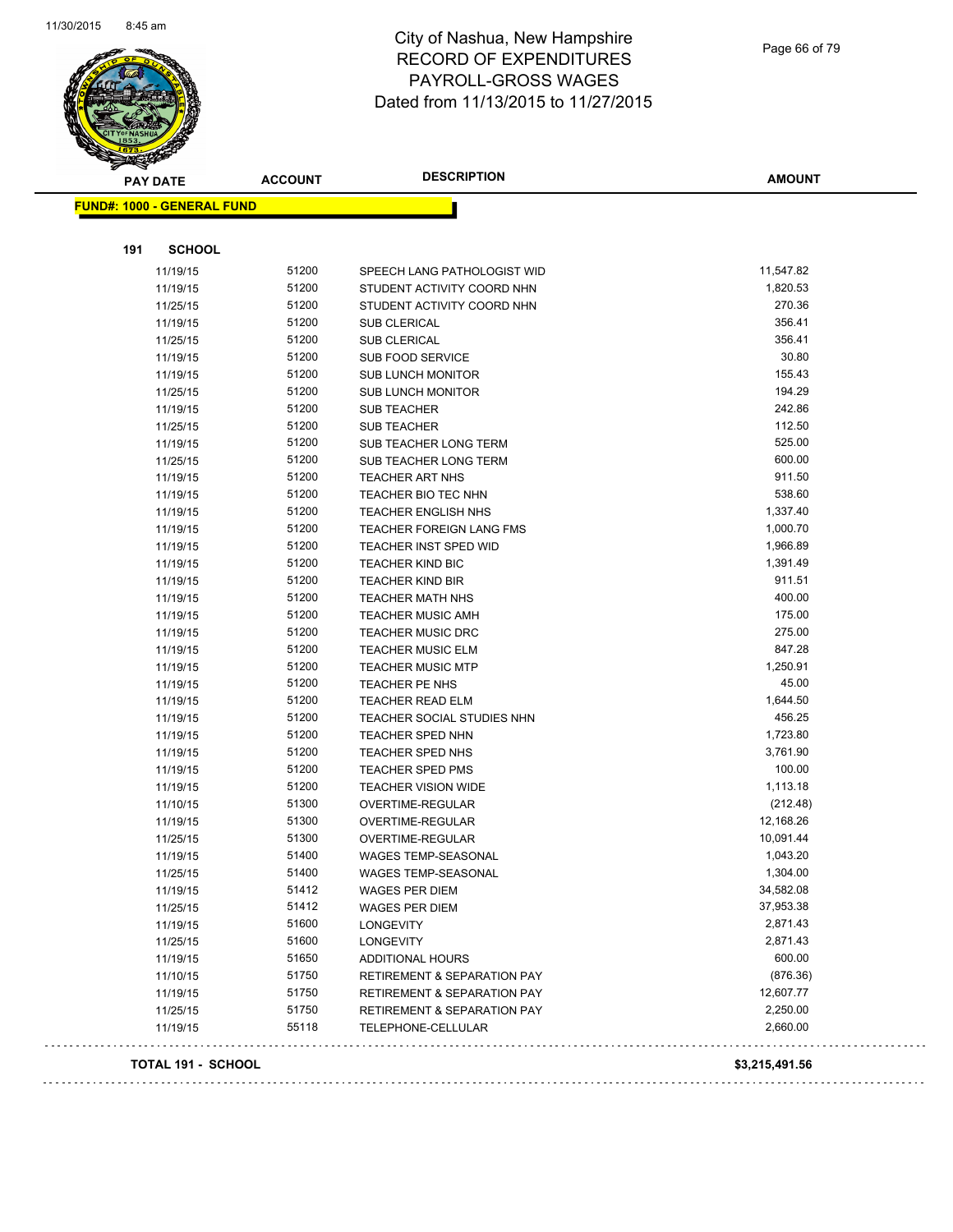|     |                                       |                                              | City of Nashua, New Hampshire<br><b>RECORD OF EXPENDITURES</b><br>PAYROLL-GROSS WAGES<br>Dated from 11/13/2015 to 11/27/2015 | Page 67 of 79  |
|-----|---------------------------------------|----------------------------------------------|------------------------------------------------------------------------------------------------------------------------------|----------------|
|     | <b>PAY DATE</b>                       | <b>ACCOUNT</b>                               | <b>DESCRIPTION</b>                                                                                                           | <b>AMOUNT</b>  |
|     | <b>TOTAL FUND 1000 - GENERAL FUND</b> |                                              |                                                                                                                              | \$5,182,473.10 |
|     |                                       |                                              |                                                                                                                              |                |
| 161 | <b>STREETS-CAP IMP</b>                | <b>FUND#: 1001 - GF-CAPITAL IMPROVEMENTS</b> |                                                                                                                              |                |
|     | 11/12/15                              | 51300                                        | OVERTIME-REGULAR                                                                                                             | (2,491.85)     |
|     | 11/5/15                               | 81100                                        | <b>CAPITAL IMPROVEMENTS</b>                                                                                                  | 520.78         |
|     | 11/12/15                              | 81100                                        | <b>CAPITAL IMPROVEMENTS</b>                                                                                                  | 2,491.85       |
|     |                                       | <b>TOTAL 161 - STREETS-CAP IMP</b>           |                                                                                                                              | \$520.78       |

| 11/19/15 | 51100 | <b>CLERICAL FOOD SERVICE NHS</b>     | 709.90   |
|----------|-------|--------------------------------------|----------|
| 11/25/15 | 51100 | <b>CLERICAL FOOD SERVICE NHS</b>     | 709.90   |
| 11/19/15 | 51100 | DELIVERY DRIVER FOOD SERVICE         | 614.57   |
| 11/25/15 | 51100 | DELIVERY DRIVER FOOD SERVICE         | 766.98   |
| 11/19/15 | 51100 | <b>DIRECTOR FOOD SERVICE</b>         | 2,930.90 |
| 11/19/15 | 51100 | <b>FOOD SERVICE BUSINESS MANAGER</b> | 2,085.30 |
| 11/19/15 | 51100 | FOOD SERVICE COOK AMH                | 491.40   |
| 11/25/15 | 51100 | FOOD SERVICE COOK AMH                | 491.40   |
| 11/19/15 | 51100 | <b>FOOD SERVICE COOK BIC</b>         | 491.40   |
| 11/25/15 | 51100 | FOOD SERVICE COOK BIC                | 491.40   |
| 11/19/15 | 51100 | <b>FOOD SERVICE COOK BIR</b>         | 491.40   |
| 11/25/15 | 51100 | <b>FOOD SERVICE COOK BIR</b>         | 491.40   |
| 11/19/15 | 51100 | <b>FOOD SERVICE COOK BRO</b>         | 487.89   |
| 11/25/15 | 51100 | <b>FOOD SERVICE COOK BRO</b>         | 487.89   |
| 11/19/15 | 51100 | FOOD SERVICE COOK CHA                | 491.40   |
| 11/25/15 | 51100 | <b>FOOD SERVICE COOK CHA</b>         | 491.40   |
| 11/19/15 | 51100 | FOOD SERVICE COOK DRC                | 491.40   |
| 11/25/15 | 51100 | <b>FOOD SERVICE COOK DRC</b>         | 491.40   |
| 11/19/15 | 51100 | <b>FOOD SERVICE COOK ELM</b>         | 1,003.80 |
| 11/25/15 | 51100 | <b>FOOD SERVICE COOK ELM</b>         | 1,003.80 |
| 11/19/15 | 51100 | <b>FOOD SERVICE COOK FES</b>         | 432.25   |
| 11/25/15 | 51100 | <b>FOOD SERVICE COOK FES</b>         | 429.16   |
| 11/19/15 | 51100 | FOOD SERVICE COOK FMS                | 501.90   |
| 11/25/15 | 51100 | <b>FOOD SERVICE COOK FMS</b>         | 501.90   |
| 11/19/15 | 51100 | <b>FOOD SERVICE COOK LDG</b>         | 473.90   |
| 11/25/15 | 51100 | <b>FOOD SERVICE COOK LDG</b>         | 473.90   |
| 11/19/15 | 51100 | <b>FOOD SERVICE COOK MDE</b>         | 473.90   |
| 11/25/15 | 51100 | <b>FOOD SERVICE COOK MDE</b>         | 473.90   |
| 11/19/15 | 51100 | <b>FOOD SERVICE COOK NHN</b>         | 1,035.65 |
| 11/25/15 | 51100 | FOOD SERVICE COOK NHN                | 1,035.65 |
| 11/19/15 | 51100 | <b>FOOD SERVICE COOK NHS</b>         | 513.10   |
| 11/25/15 | 51100 | <b>FOOD SERVICE COOK NHS</b>         | 513.10   |
| 11/19/15 | 51100 | <b>FOOD SERVICE COOK NSE</b>         | 460.32   |
| 11/25/15 | 51100 | <b>FOOD SERVICE COOK NSE</b>         | 463.68   |
|          |       |                                      |          |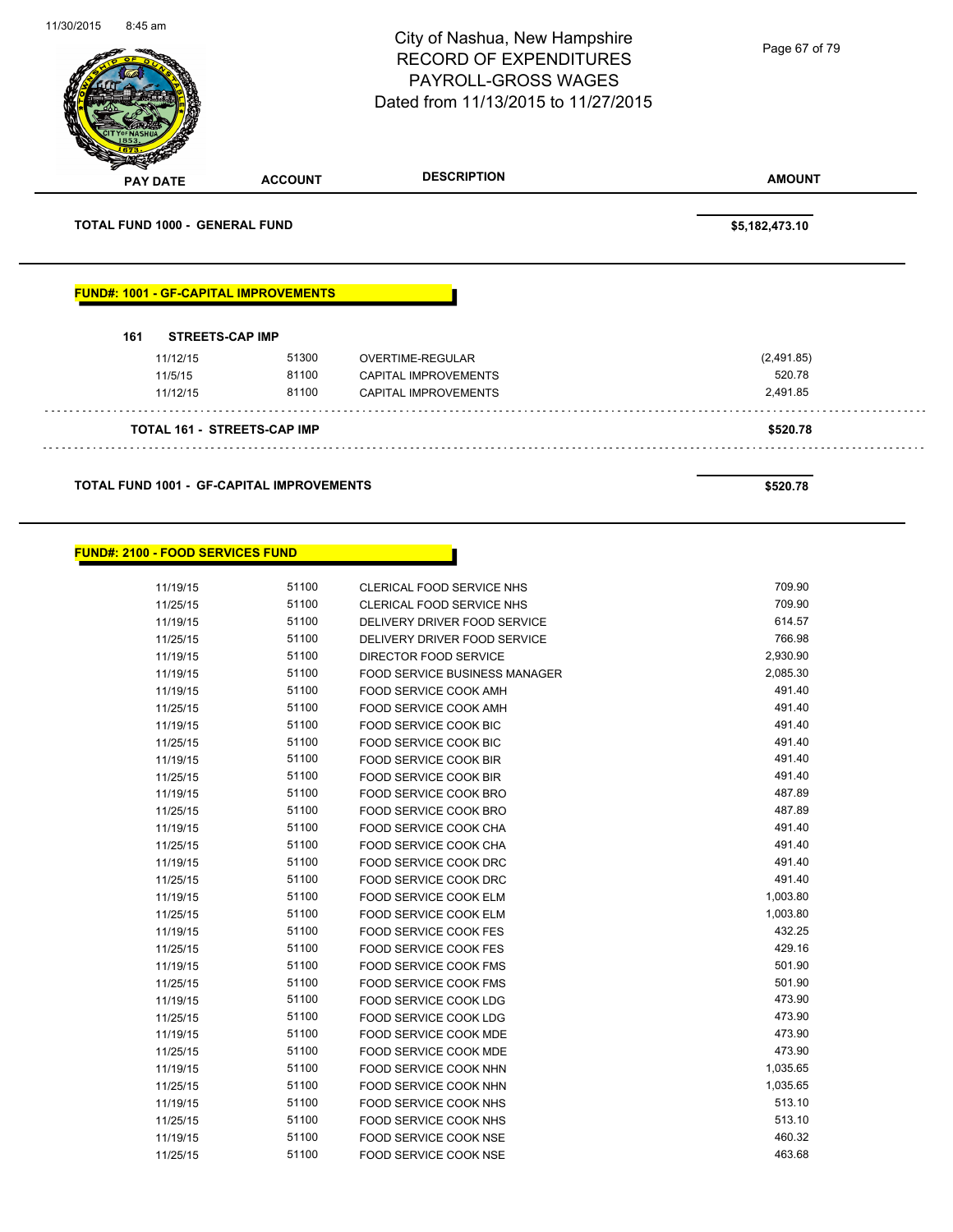

**AMOUNT**

| <u> FUND#: 2100 - FOOD SERVICES FUND</u> |       |                                 |           |
|------------------------------------------|-------|---------------------------------|-----------|
| 11/19/15                                 | 51100 | FOOD SERVICE COOK PMS           | 501.90    |
| 11/25/15                                 | 51100 | <b>FOOD SERVICE COOK PMS</b>    | 501.90    |
| 11/19/15                                 | 51100 | <b>FOOD SERVICE COOK SHE</b>    | 473.90    |
| 11/25/15                                 | 51100 | <b>FOOD SERVICE COOK SHE</b>    | 473.90    |
| 11/19/15                                 | 51100 | <b>FOOD SERVICE SITE CORD</b>   | 11,439.21 |
| 11/19/15                                 | 51100 | <b>FOOD SERVICECOOK MTP</b>     | 452.90    |
| 11/25/15                                 | 51100 | <b>FOOD SERVICECOOK MTP</b>     | 452.90    |
| 11/19/15                                 | 51200 | FOOD SERVICE ASST PT AMH        | 538.35    |
| 11/25/15                                 | 51200 | FOOD SERVICE ASST PT AMH        | 586.15    |
| 11/19/15                                 | 51200 | FOOD SERVICE ASST PT BIC        | 556.25    |
| 11/25/15                                 | 51200 | FOOD SERVICE ASST PT BIC        | 541.60    |
| 11/19/15                                 | 51200 | FOOD SERVICE ASST PT BIR        | 340.50    |
| 11/25/15                                 | 51200 | FOOD SERVICE ASST PT BIR        | 425.65    |
| 11/19/15                                 | 51200 | FOOD SERVICE ASST PT BRO        | 354.90    |
| 11/25/15                                 | 51200 | FOOD SERVICE ASST PT BRO        | 354.90    |
| 11/19/15                                 | 51200 | FOOD SERVICE ASST PT CHA        | 538.03    |
| 11/25/15                                 | 51200 | FOOD SERVICE ASST PT CHA        | 552.93    |
| 11/19/15                                 | 51200 | FOOD SERVICE ASST PT DRC        | 619.42    |
| 11/25/15                                 | 51200 | FOOD SERVICE ASST PT DRC        | 687.76    |
| 11/19/15                                 | 51200 | FOOD SERVICE ASST PT ELM        | 2,308.49  |
| 11/25/15                                 | 51200 | FOOD SERVICE ASST PT ELM        | 2,348.95  |
| 11/19/15                                 | 51200 | <b>FOOD SERVICE ASST PT FES</b> | 1,053.00  |
| 11/25/15                                 | 51200 | <b>FOOD SERVICE ASST PT FES</b> | 929.98    |
| 11/19/15                                 | 51200 | FOOD SERVICE ASST PT FMS        | 1,810.48  |
| 11/25/15                                 | 51200 | FOOD SERVICE ASST PT FMS        | 1,817.18  |
| 11/19/15                                 | 51200 | FOOD SERVICE ASST PT LDG        | 927.18    |
| 11/25/15                                 | 51200 | FOOD SERVICE ASST PT LDG        | 927.30    |
| 11/19/15                                 | 51200 | FOOD SERVICE ASST PT MDE        | 543.55    |
| 11/25/15                                 | 51200 | FOOD SERVICE ASST PT MDE        | 543.55    |
| 11/19/15                                 | 51200 | FOOD SERVICE ASST PT MTP        | 505.16    |
| 11/25/15                                 | 51200 | FOOD SERVICE ASST PT MTP        | 451.77    |
| 11/19/15                                 | 51200 | FOOD SERVICE ASST PT NHN        | 4,359.64  |
| 11/25/15                                 | 51200 | FOOD SERVICE ASST PT NHN        | 4,379.15  |
| 11/19/15                                 | 51200 | FOOD SERVICE ASST PT NHS        | 3,734.18  |
| 11/25/15                                 | 51200 | FOOD SERVICE ASST PT NHS        | 4,216.09  |
| 11/19/15                                 | 51200 | FOOD SERVICE ASST PT NSE        | 286.36    |
| 11/25/15                                 | 51200 | FOOD SERVICE ASST PT NSE        | 292.15    |
| 11/19/15                                 | 51200 | <b>FOOD SERVICE ASST PT PMS</b> | 1,857.07  |
| 11/25/15                                 | 51200 | FOOD SERVICE ASST PT PMS        | 2,031.30  |
| 11/19/15                                 | 51200 | FOOD SERVICE ASST PT SHE        | 527.15    |
| 11/25/15                                 | 51200 | FOOD SERVICE ASST PT SHE        | 538.85    |
| 11/19/15                                 | 51300 | OVERTIME-REGULAR                | 59.61     |
| 11/25/15                                 | 51300 | <b>OVERTIME-REGULAR</b>         | 287.16    |
| 11/19/15                                 | 51412 | <b>WAGES PER DIEM</b>           | 3,081.56  |
| 11/25/15                                 | 51412 | <b>WAGES PER DIEM</b>           | 3,257.48  |
| 11/19/15                                 | 55118 | TELEPHONE-CELLULAR              | 80.00     |
|                                          |       |                                 |           |

#### **TOTAL FUND 2100 - FOOD SERVICES FUND \$87,044.63**

#### **FUND#: 2201 - DRIVERS EDUCATION FUND**

11/19/15 51200 ADULT ED DIPOLMA INST 175.00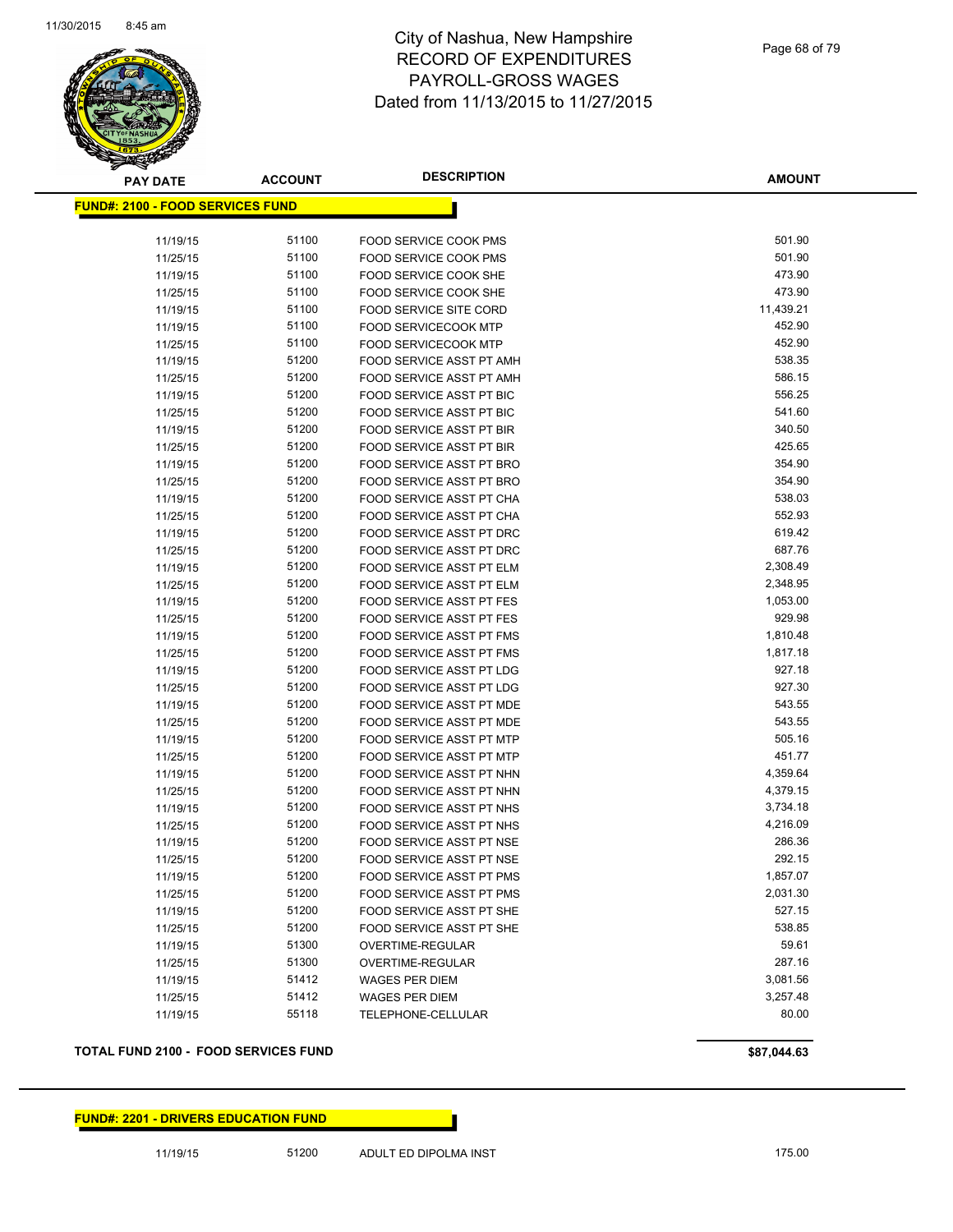

| <b>PAY DATE</b>                                                                                                                                                                                                                                                                                                          | <b>ACCOUNT</b> | <b>DESCRIPTION</b>          | <b>AMOUNT</b> |
|--------------------------------------------------------------------------------------------------------------------------------------------------------------------------------------------------------------------------------------------------------------------------------------------------------------------------|----------------|-----------------------------|---------------|
| <b>FUND#: 2201 - DRIVERS EDUCATION FUND</b>                                                                                                                                                                                                                                                                              |                |                             |               |
| 11/19/15                                                                                                                                                                                                                                                                                                                 | 51200          | DRIVER INSTRUCTOR           | 100.00        |
| 11/19/15                                                                                                                                                                                                                                                                                                                 | 51200          | <b>TEACHER ELL FES</b>      | 150.00        |
| 11/19/15                                                                                                                                                                                                                                                                                                                 | 51200          | TEACHER TECHED ELM          | 200.00        |
| 11/25/15                                                                                                                                                                                                                                                                                                                 | 51300          | OVERTIME-REGULAR            | 104.34        |
| <b>TOTAL FUND 2201 - DRIVERS EDUCATION FUND</b>                                                                                                                                                                                                                                                                          |                |                             | \$729.34      |
| <b>FUND#: 2207 - ADULT ED/CONTINUING ED</b>                                                                                                                                                                                                                                                                              |                |                             |               |
| 11/19/15                                                                                                                                                                                                                                                                                                                 | 51200          | ADULT ED DIPOLMA INST       | 75.00         |
| 11/25/15                                                                                                                                                                                                                                                                                                                 | 51200          | ADULT ED DIPOLMA INST       | 75.00         |
| 11/19/15                                                                                                                                                                                                                                                                                                                 | 51200          | ADULT ED ENRICHMENT INST    | 175.00        |
| 11/25/15                                                                                                                                                                                                                                                                                                                 | 51200          | ADULT ED ENRICHMENT INST    | 175.00        |
| 11/19/15                                                                                                                                                                                                                                                                                                                 | 51200          | ADULT ED ENRICHMENT TEACHER | 50.00         |
| 11/25/15                                                                                                                                                                                                                                                                                                                 | 51200          | ADULT ED ENRICHMENT TEACHER | 50.00         |
| 11/19/15                                                                                                                                                                                                                                                                                                                 | 51200          | <b>SUB TEACHER</b>          | 75.00         |
| 11/25/15                                                                                                                                                                                                                                                                                                                 | 51200          | <b>SUB TEACHER</b>          | 75.00         |
| <b>TOTAL FUND 2207 - ADULT ED/CONTINUING ED</b>                                                                                                                                                                                                                                                                          |                |                             | \$750.00      |
|                                                                                                                                                                                                                                                                                                                          |                |                             |               |
|                                                                                                                                                                                                                                                                                                                          |                |                             |               |
| 11/19/15                                                                                                                                                                                                                                                                                                                 | 51100          | DIRECTOR 21 CENTURY         | 2,730.80      |
|                                                                                                                                                                                                                                                                                                                          |                |                             | \$2,730.80    |
|                                                                                                                                                                                                                                                                                                                          |                |                             |               |
| 11/19/15                                                                                                                                                                                                                                                                                                                 | 51100          | PANTHER PRESCHOOL DIRECTOR  | 869.00        |
|                                                                                                                                                                                                                                                                                                                          |                |                             | \$869.00      |
|                                                                                                                                                                                                                                                                                                                          |                |                             |               |
| 11/19/15                                                                                                                                                                                                                                                                                                                 | 51100          | PARA DW SPEC ED SHE         | 494.28        |
| 11/25/15                                                                                                                                                                                                                                                                                                                 | 51100          | PARA DW SPEC ED SHE         | 622.60        |
|                                                                                                                                                                                                                                                                                                                          |                |                             | \$1,116.88    |
|                                                                                                                                                                                                                                                                                                                          |                |                             |               |
| <b>FUND#: 2222 - AFTER SCHOOL PROGRAM</b><br><b>TOTAL FUND 2222 - AFTER SCHOOL PROGRAM</b><br><b>FUND#: 2252 - DAY CARE</b><br><b>TOTAL FUND 2252 - DAY CARE</b><br><b>FUND#: 2257 - SPECIAL ED LOCAL</b><br><b>TOTAL FUND 2257 - SPECIAL ED LOCAL</b><br><b>FUND#: 2503 - PARKS &amp; REC PROGRAMS FUND</b><br>11/19/15 | 51100          | PROGRAM COORDINATOR         | 365.15        |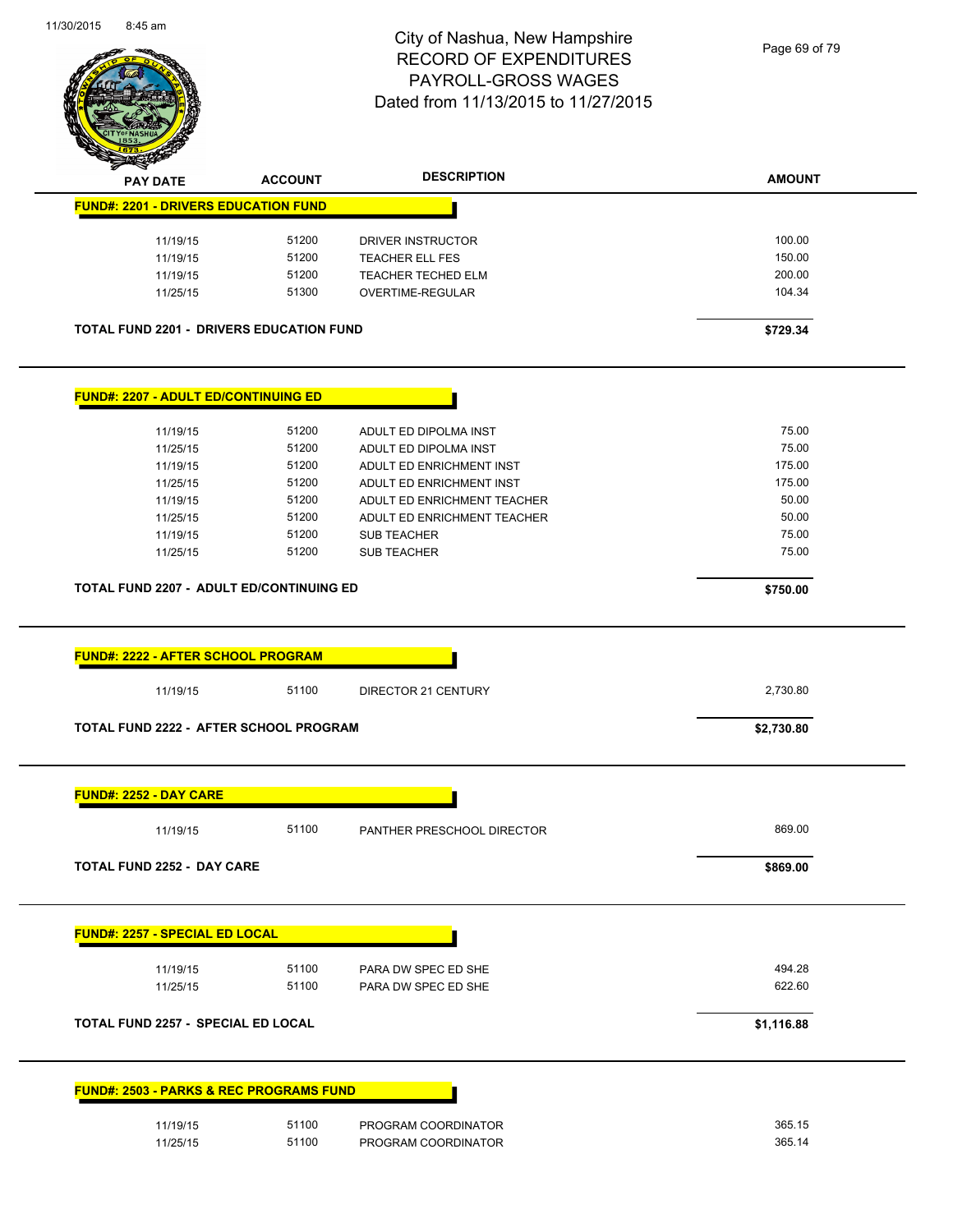|                                         |                                                                          | City of Nashua, New Hampshire<br><b>RECORD OF EXPENDITURES</b><br>PAYROLL-GROSS WAGES<br>Dated from 11/13/2015 to 11/27/2015 | Page 70 of 79                |
|-----------------------------------------|--------------------------------------------------------------------------|------------------------------------------------------------------------------------------------------------------------------|------------------------------|
| <b>PAY DATE</b>                         | <b>ACCOUNT</b>                                                           | <b>DESCRIPTION</b>                                                                                                           | <b>AMOUNT</b>                |
|                                         | <b>TOTAL FUND 2503 - PARKS &amp; REC PROGRAMS FUND</b>                   |                                                                                                                              | \$730.29                     |
|                                         | <b>FUND#: 2505 - GOVT &amp; EDUCATION CHANNELS FUND</b>                  |                                                                                                                              |                              |
| 11/19/15                                | 51100                                                                    | ECHANNEL ACCESS ADMINISTRATOR                                                                                                | 1,075.60                     |
| 11/25/15                                | 51100                                                                    | ECHANNEL ACCESS ADMINISTRATOR                                                                                                | 1,075.60                     |
| 11/19/15                                | 51100                                                                    | PEG PROGRAM MANAGER                                                                                                          | 1,192.40                     |
| 11/25/15                                | 51100                                                                    | PEG PROGRAM MANAGER                                                                                                          | 1,192.40                     |
| 11/25/15                                | 55118                                                                    | TELEPHONE-CELLULAR                                                                                                           | 100.00                       |
|                                         | <b>TOTAL FUND 2505 - GOVT &amp; EDUCATION CHANNELS FUND</b>              |                                                                                                                              | \$4,636.00                   |
|                                         |                                                                          |                                                                                                                              |                              |
| 11/19/15<br>11/25/15                    | 51300<br>51300<br><b>TOTAL FUND 2507 - FIRE TRAINING FACILITY RENTAL</b> | OVERTIME-REGULAR<br>OVERTIME-REGULAR                                                                                         | 337.86<br>199.62<br>\$537.48 |
| <b>FUND#: 3050 - POLICE GRANTS FUND</b> |                                                                          |                                                                                                                              |                              |
| 11/19/15                                | 51100                                                                    | DOMESTIC VIOLENCE ADVOCATE                                                                                                   | 807.60                       |
| 11/25/15                                | 51100                                                                    | DOMESTIC VIOLENCE ADVOCATE                                                                                                   | 1,184.48                     |
| 11/19/15                                | 51100                                                                    | PATROLMAN ALL RANKS                                                                                                          | 1,269.85                     |
| 11/25/15                                | 51100                                                                    | PATROLMAN ALL RANKS                                                                                                          | 1,269.85                     |
| 11/19/15                                | 51300                                                                    | <b>OVERTIME-REGULAR</b>                                                                                                      | 417.29                       |
| 11/19/15                                | 51628                                                                    | <b>EXTRA HOLIDAY</b>                                                                                                         | 253.97                       |
|                                         | <b>TOTAL FUND 3050 - POLICE GRANTS FUND</b>                              |                                                                                                                              | \$5,203.04                   |
|                                         | <b>FUND#: 3068 - COMMUNITY SERVICES GRANTS FUND</b>                      |                                                                                                                              |                              |
|                                         |                                                                          |                                                                                                                              |                              |
| 11/19/15                                | 51100                                                                    | INTAKE SPECIALIST PROGRAM ASST                                                                                               | 192.10                       |
| 11/25/15                                | 51100                                                                    | INTAKE SPECIALIST PROGRAM ASST                                                                                               | 192.09                       |
| 11/19/15                                | 51100                                                                    | PROGRAM ASSISTANT                                                                                                            | 323.90                       |
| 11/25/15                                | 51100                                                                    | PROGRAM ASSISTANT                                                                                                            | 323.90                       |
| 11/19/15                                | 51100                                                                    | PUB HEALTH NURSE                                                                                                             | 128.45                       |
| 11/25/15                                | 51100                                                                    | PUB HEALTH NURSE                                                                                                             | 128.45                       |
| 11/19/15                                | 51100                                                                    | PUB HEALTH PREPAREDNESS COORD                                                                                                | 1,184.60                     |
| 11/25/15                                | 51100                                                                    | PUB HEALTH PREPAREDNESS COORD                                                                                                | 1,184.61                     |
| 11/19/15<br>11/25/15                    | 51100<br>51100                                                           | SMP PROGRAM COORDINATOR<br>SMP PROGRAM COORDINATOR                                                                           | 877.25<br>877.25             |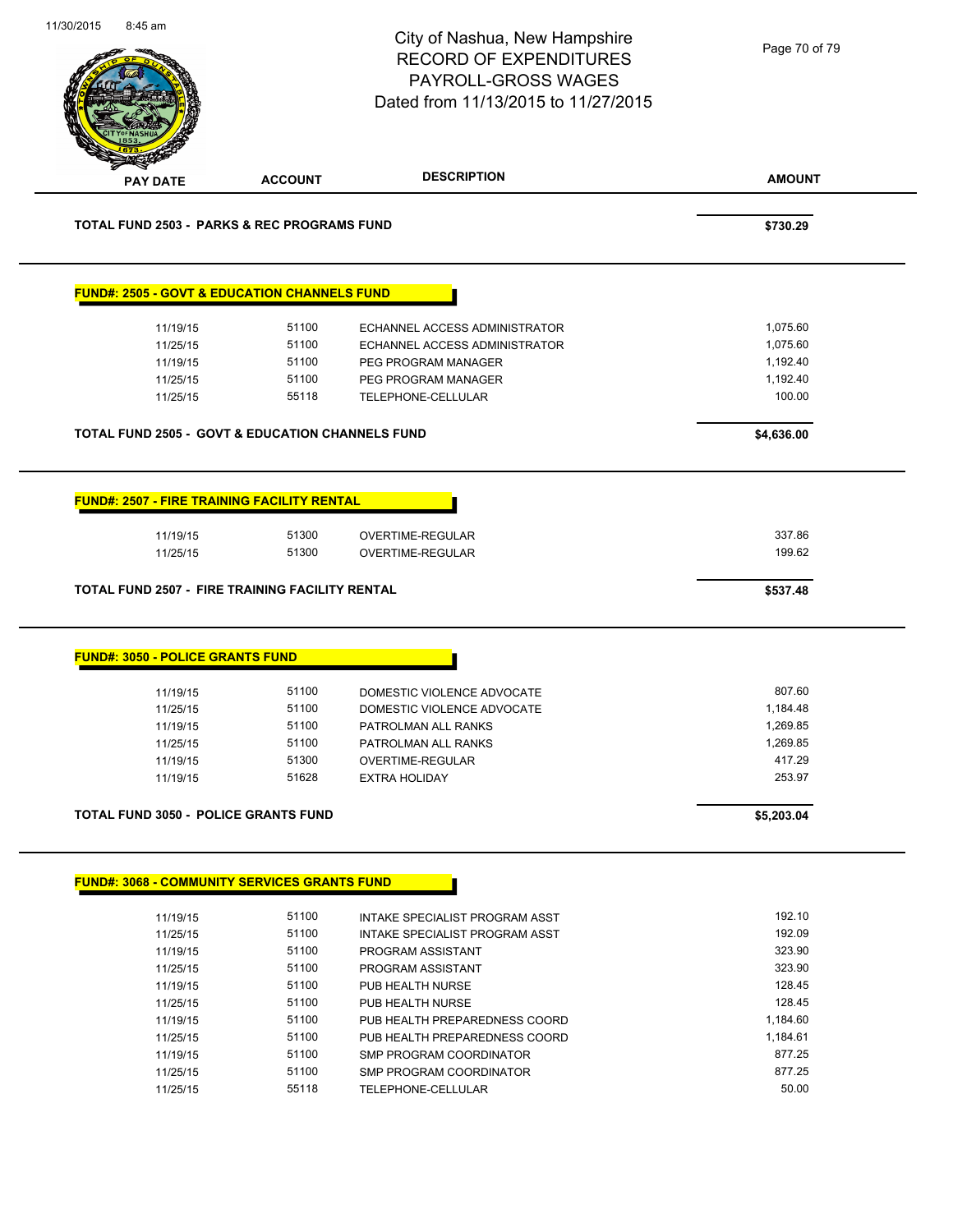

| 11/19/15 | 51100 | <b>TRANSIT FINANCE COORDINATOR</b>    | 1,194.60 |
|----------|-------|---------------------------------------|----------|
| 11/25/15 | 51100 | <b>TRANSIT FINANCE COORDINATOR</b>    | 1,194.60 |
| 11/19/15 | 51100 | <b>TRANSIT FLEET FACILITIES SUPV</b>  | 1,007.95 |
| 11/25/15 | 51100 | <b>TRANSIT FLEET FACILITIES SUPV</b>  | 1.007.95 |
| 11/19/15 | 51100 | <b>TRANSIT MECHANICS</b>              | 1.828.10 |
| 11/25/15 | 51100 | <b>TRANSIT MECHANICS</b>              | 1,828.10 |
| 11/19/15 | 51100 | <b>TRANSIT OPER MKTG SUPV</b>         | 1.044.25 |
| 11/25/15 | 51100 | <b>TRANSIT OPER MKTG SUPV</b>         | 1.044.25 |
| 11/19/15 | 51100 | <b>TRANSIT OPERATIONS COORDINATOR</b> | 905.00   |
| 11/25/15 | 51100 | <b>TRANSIT OPERATIONS COORDINATOR</b> | 905.00   |
| 11/19/15 | 51100 | <b>TRANSIT UTILITY SERVICE WORKER</b> | 676.95   |
| 11/25/15 | 51100 | TRANSIT UTILITY SERVICE WORKER        | 676.95   |
| 11/19/15 | 51100 | <b>TRANSPORTATION DEPT MANAGER</b>    | 1,299.20 |
| 11/25/15 | 51100 | <b>TRANSPORTATION DEPT MANAGER</b>    | 1.299.20 |
|          |       |                                       |          |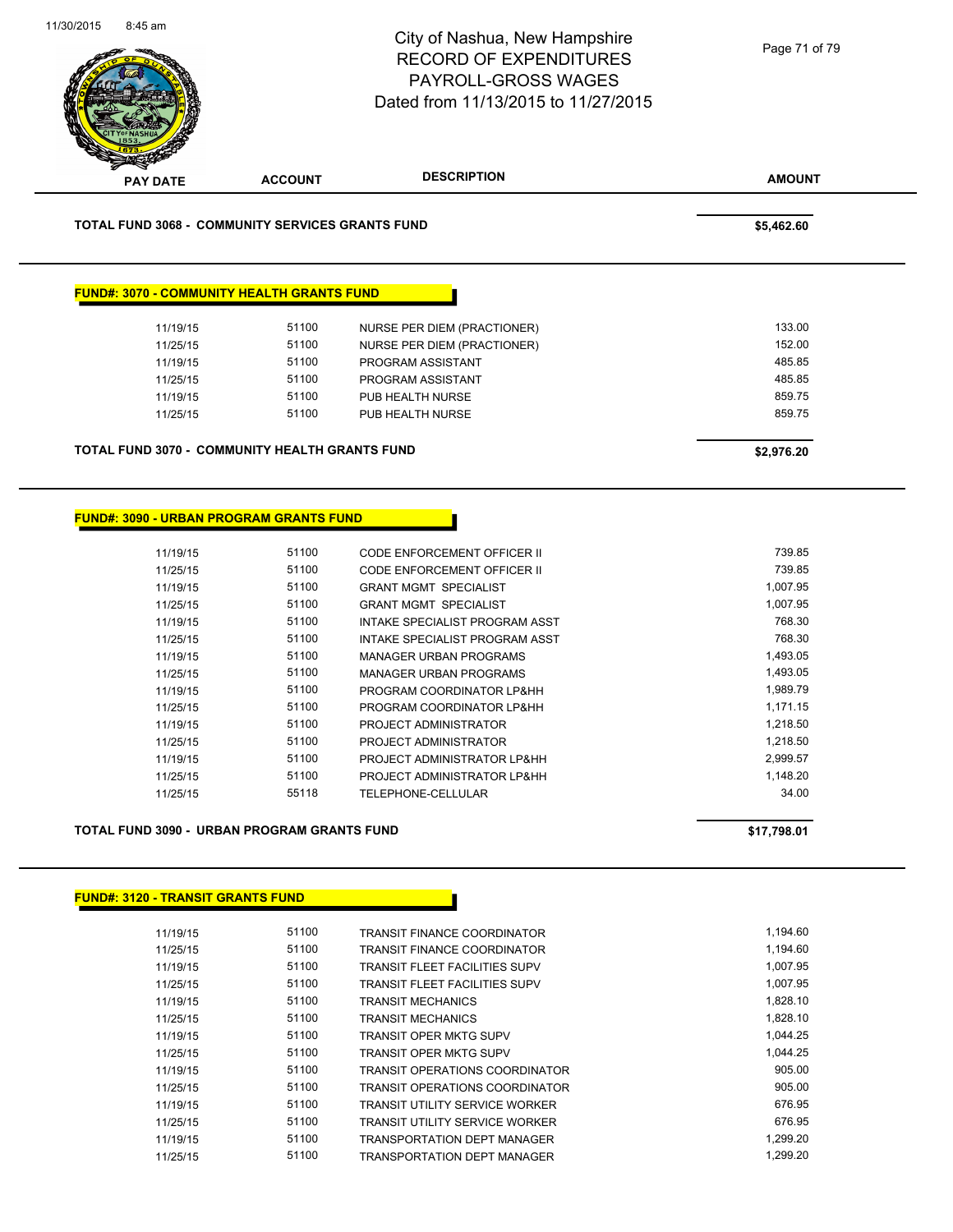

| <b>PERSONAL PROPERTY</b><br><b>PAY DATE</b> | <b>ACCOUNT</b> | <b>DESCRIPTION</b>                    | <b>AMOUNT</b> |
|---------------------------------------------|----------------|---------------------------------------|---------------|
| <b>FUND#: 3120 - TRANSIT GRANTS FUND</b>    |                |                                       |               |
| 11/19/15                                    | 51200          | <b>TRANSIT UTILITY SERVICE WORKER</b> | 156.77        |
| 11/25/15                                    | 51200          | TRANSIT UTILITY SERVICE WORKER        | 156.77        |

#### **FUND#: 3800 - SCHOOL GRANTS FUND**

| 11/19/15 | 51100 | 21 CENTURY ELEM MFAM RES COORD | 5,965.57   |
|----------|-------|--------------------------------|------------|
| 11/19/15 | 51100 | <b>ASSISTANT PRINCIPAL BIR</b> | 1,403.90   |
| 11/19/15 | 51100 | ASSISTANT PRINCIPAL BRO        | 1,451.90   |
| 11/19/15 | 51100 | ASSISTANT PRINCIPAL DR CRSP    | 1,476.00   |
| 11/19/15 | 51100 | ASSISTANT PRINCIPAL SHE        | 1,451.90   |
| 11/19/15 | 51100 | AYP FACILITATOR FES            | 2,873.00   |
| 11/19/15 | 51100 | CLERICAL 21 CENTURY            | 720.31     |
| 11/25/15 | 51100 | CLERICAL 21 CENTURY            | 735.20     |
| 11/19/15 | 51100 | <b>DIRECTOR TITLE 1</b>        | 3,239.00   |
| 11/19/15 | 51100 | DW TECHNOLOGY PEER COACH       | 2,960.01   |
| 11/19/15 | 51100 | <b>INTRUCTIONAL LEADER FES</b> | 2,576.90   |
| 11/19/15 | 51100 | OFFICE MANAGER TITLE 1         | 1,481.30   |
| 11/19/15 | 51100 | PARA DW SPEC ED WID            | 393.03     |
| 11/25/15 | 51100 | PARA DW SPEC ED WID            | 488.31     |
| 11/19/15 | 51100 | PARA INST FES                  | 437.52     |
| 11/25/15 | 51100 | PARA INST FES                  | 1,703.07   |
| 11/19/15 | 51100 | PARA INST LDG                  | 423.84     |
| 11/25/15 | 51100 | PARA INST LDG                  | 529.80     |
| 11/19/15 | 51100 | PARA INST MTP                  | 305.76     |
| 11/25/15 | 51100 | PARA INST MTP                  | 382.20     |
| 11/19/15 | 51100 | PARA KIND FES                  | 342.90     |
| 11/25/15 | 51100 | PARA KIND FES                  | 417.59     |
| 11/19/15 | 51100 | PARA TTI AMH                   | 556.02     |
| 11/25/15 | 51100 | PARA TTI AMH                   | 565.13     |
| 11/19/15 | 51100 | PARA TTI DRC                   | 691.04     |
| 11/25/15 | 51100 | PARA TTI DRC                   | 1,274.67   |
| 11/19/15 | 51100 | PARA TTI LDG                   | 1,303.30   |
| 11/25/15 | 51100 | PARA TTI LDG                   | 1,628.16   |
| 11/19/15 | 51100 | PARA TTI NURSERY               | 283.59     |
| 11/25/15 | 51100 | PARA TTI NURSERY               | 753.94     |
| 11/25/15 | 51100 | PARA VOC NHS                   | 413.90     |
| 11/19/15 | 51100 | PEER COACH SCIENCE             | 4,177.50   |
| 11/19/15 | 51100 | <b>TEACHER DWSE BRO</b>        | 3,639.30   |
| 11/19/15 | 51100 | <b>TEACHER DWSE CHA</b>        | 3,633.19   |
| 11/19/15 | 51100 | <b>TEACHER DWSE ELM</b>        | 1,683.49   |
| 11/19/15 | 51100 | <b>TEACHER DWSE NSE</b>        | 1,885.00   |
| 11/19/15 | 51100 | <b>TEACHER GR1 AMH</b>         | 1,622.40   |
| 11/19/15 | 51100 | <b>TEACHER GR3 AMH</b>         | 2,602.91   |
| 11/19/15 | 51100 | <b>TEACHER KIND MTP</b>        | 1,622.40   |
| 11/19/15 | 51100 | <b>TEACHER MATH FMS</b>        | 1,878.90   |
| 11/19/15 | 51100 | TEACHER PRESCHOOL NHS          | 1,580.20   |
| 11/5/15  | 51100 | <b>TEACHER READ AMH</b>        | (1,408.33) |
| 11/19/15 | 51100 | <b>TEACHER SPED AMH</b>        | 1,949.70   |
| 11/19/15 | 51100 | <b>TEACHER SPED BIC</b>        | 1,810.20   |
| 11/19/15 | 51100 | <b>TEACHER SPED DRC</b>        | 1,810.20   |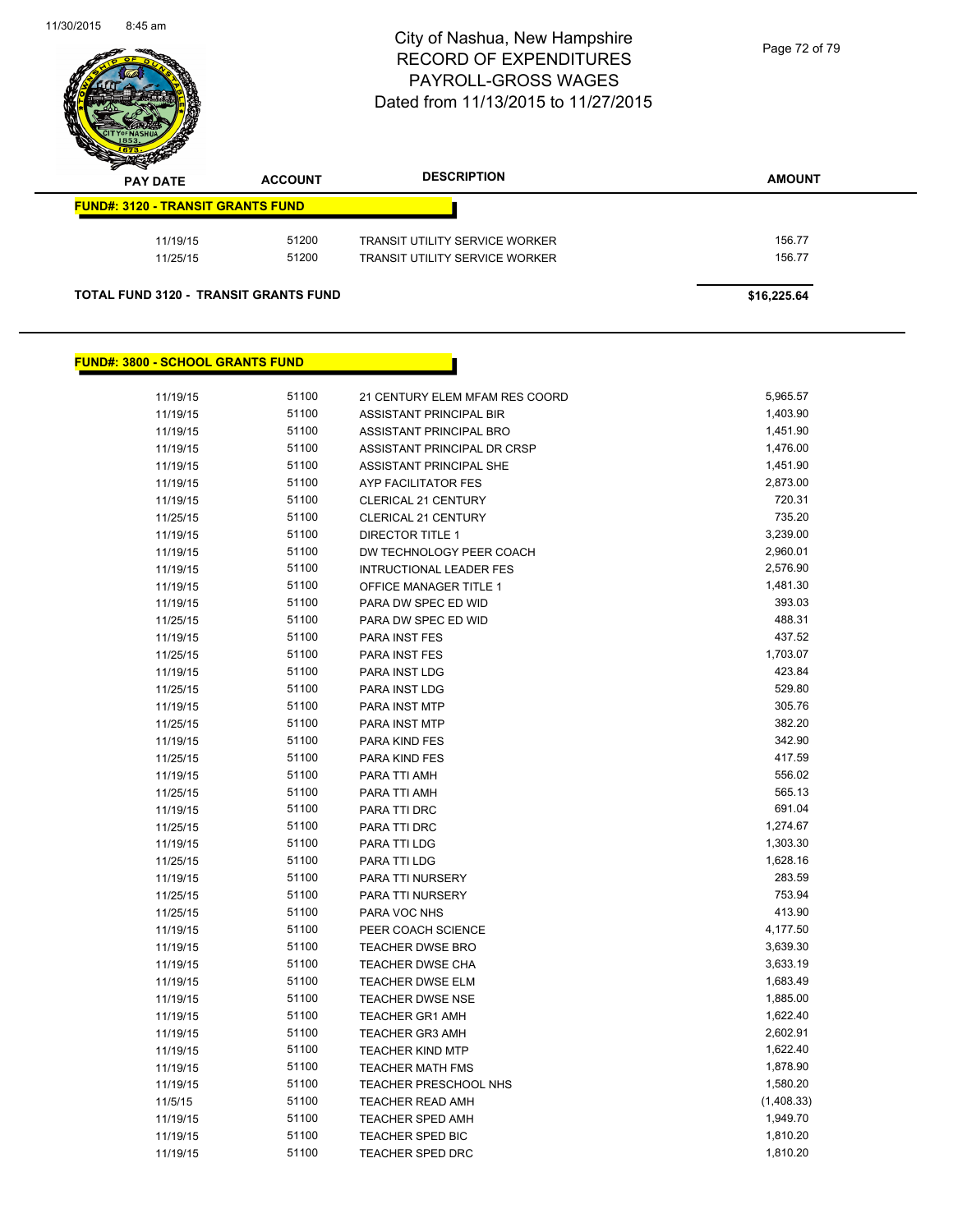

| <b>PAY DATE</b>                          | <b>ACCOUNT</b> | <b>DESCRIPTION</b>                         | <b>AMOUNT</b>   |
|------------------------------------------|----------------|--------------------------------------------|-----------------|
| <u> FUND#: 3800 - SCHOOL GRANTS FUND</u> |                |                                            |                 |
|                                          |                |                                            |                 |
| 11/19/15                                 | 51100          | TEACHER SPED ELM                           | 1,683.50        |
| 11/19/15                                 | 51100          | TEACHER SPED FES                           | 6,421.30        |
| 11/19/15                                 | 51100          | <b>TEACHER SPED FMS</b>                    | 1,694.50        |
| 11/19/15                                 | 51100          | <b>TEACHER SPED LDG</b>                    | 1,949.70        |
| 11/19/15                                 | 51100          | <b>TEACHER SPED MDE</b>                    | 3,979.40        |
| 11/19/15                                 | 51100          | <b>TEACHER SPED NHN</b>                    | 7,328.40        |
| 11/19/15                                 | 51100          | TEACHER SPED NHS                           | 8,167.70        |
| 11/19/15                                 | 51100          | <b>TEACHER SPED NSE</b>                    | 4,004.30        |
| 11/19/15                                 | 51100          | <b>TEACHER SPED PMS</b>                    | 3,577.30        |
| 11/19/15                                 | 51100          | TEACHER TEAM FACILITATOR MTP               | 2,034.50        |
| 11/19/15                                 | 51200          | 21 CENTURY ELEM MFAM RES COORD             | 131.25          |
| 11/13/15                                 | 51200          | 21ST CENTURY INSTRUCTOR                    | (90.00)         |
| 11/19/15                                 | 51200          | 21ST CENTURY INSTRUCTOR                    | 2,398.75        |
| 11/25/15                                 | 51200          | 21ST CENTURY INSTRUCTOR                    | 1,955.63        |
| 11/25/15                                 | 51200          | ADULT ED ENRICHMENT TEACHER                | 250.00          |
| 11/19/15                                 | 51200          | ADULT ED INSTRUCTOR                        | 150.00          |
| 11/25/15                                 | 51200          | <b>ADULT ED INSTRUCTOR</b>                 | 150.00          |
| 11/25/15                                 | 51200          | <b>CLERICAL PRINCIPAL AMH</b>              | 87.50           |
| 11/19/15                                 | 51200          | ELL OUTREACH WORKER HOURLY                 | 62.50           |
| 11/25/15                                 | 51200          | ELL OUTREACH WORKER HOURLY                 | 781.25          |
| 11/25/15                                 | 51200          | <b>ELL TUTOR</b>                           | 200.00          |
| 11/19/15                                 | 51200          | <b>FAMILY LIAISON</b>                      | 368.75          |
| 11/25/15                                 | 51200          | <b>FAMILY LIAISON</b>                      | 537.50          |
| 11/19/15                                 | 51200          | FOCUS MONITORING DATA ANALYST              | 1,767.80        |
| 11/19/15                                 | 51200          | GUIDANCE COUNSELOR NHS                     | 75.00           |
| 11/19/15                                 | 51200          | HOME SCHOOL CORD TTI                       | 2,562.86        |
| 11/25/15                                 | 51200          | HOME SCHOOL CORD TTI                       | 3,838.55        |
| 11/19/15                                 | 51200          | <b>LIBRARIAN LDG</b>                       | 168.13          |
| 11/19/15                                 | 51200          | LIBRARIAN NHN                              | 75.00           |
| 11/19/15                                 | 51200          | <b>LIBRARIAN NHS</b>                       | 50.00           |
| 11/19/15                                 | 51200          | LUNCH MONITOR DRC                          | 175.00          |
| 11/25/15                                 | 51200          | LUNCH MONITOR DRC                          | 266.88          |
| 11/19/15                                 | 51200          | LUNCH MONITOR LDG                          | 35.00           |
| 11/25/15                                 | 51200          | LUNCH MONITOR LDG                          | 70.00           |
| 11/19/15                                 | 51200          | LUNCH MONITOR SHE                          | 455.00          |
| 11/25/15                                 | 51200          | LUNCH MONITOR SHE                          | 288.75          |
| 11/19/15                                 | 51200          | PARA ALT MTP                               | 250.00          |
| 11/25/15                                 | 51200          | PARA ALT MTP                               | 172.50          |
| 11/25/15                                 | 51200          | PARA DW SPEC ED AMH                        | 150.00<br>52.50 |
| 11/25/15                                 | 51200          | PARA DW SPEC ED BIR                        | 75.00           |
| 11/19/15                                 | 51200<br>51200 | PARA DW SPEC ED NHN<br>PARA DW SPEC ED NHN | 75.00           |
| 11/25/15                                 | 51200          |                                            | 52.50           |
| 11/19/15                                 | 51200          | PARA DW SPEC ED PMS                        | 52.50           |
| 11/25/15                                 | 51200          | PARA DW SPEC ED PMS                        | 148.75          |
| 11/19/15<br>11/25/15                     | 51200          | PARA DW SPEC ED WID<br>PARA DW SPEC ED WID | 148.75          |
| 11/25/15                                 | 51200          | PARA ELL DRC                               | 75.00           |
| 11/19/15                                 | 51200          | PARA ELL MTP                               | 175.00          |
| 11/25/15                                 | 51200          | PARA ELL MTP                               | 157.50          |
| 11/25/15                                 | 51200          | PARA INST BIR                              | 122.50          |
| 11/19/15                                 | 51200          | PARA INST DRC                              | 122.50          |
| 11/25/15                                 | 51200          | PARA INST DRC                              | 157.50          |
| 11/19/15                                 | 51200          | PARA INST FES                              | 201.25          |
| 11/25/15                                 | 51200          | PARA INST FES                              | 323.75          |
|                                          |                |                                            |                 |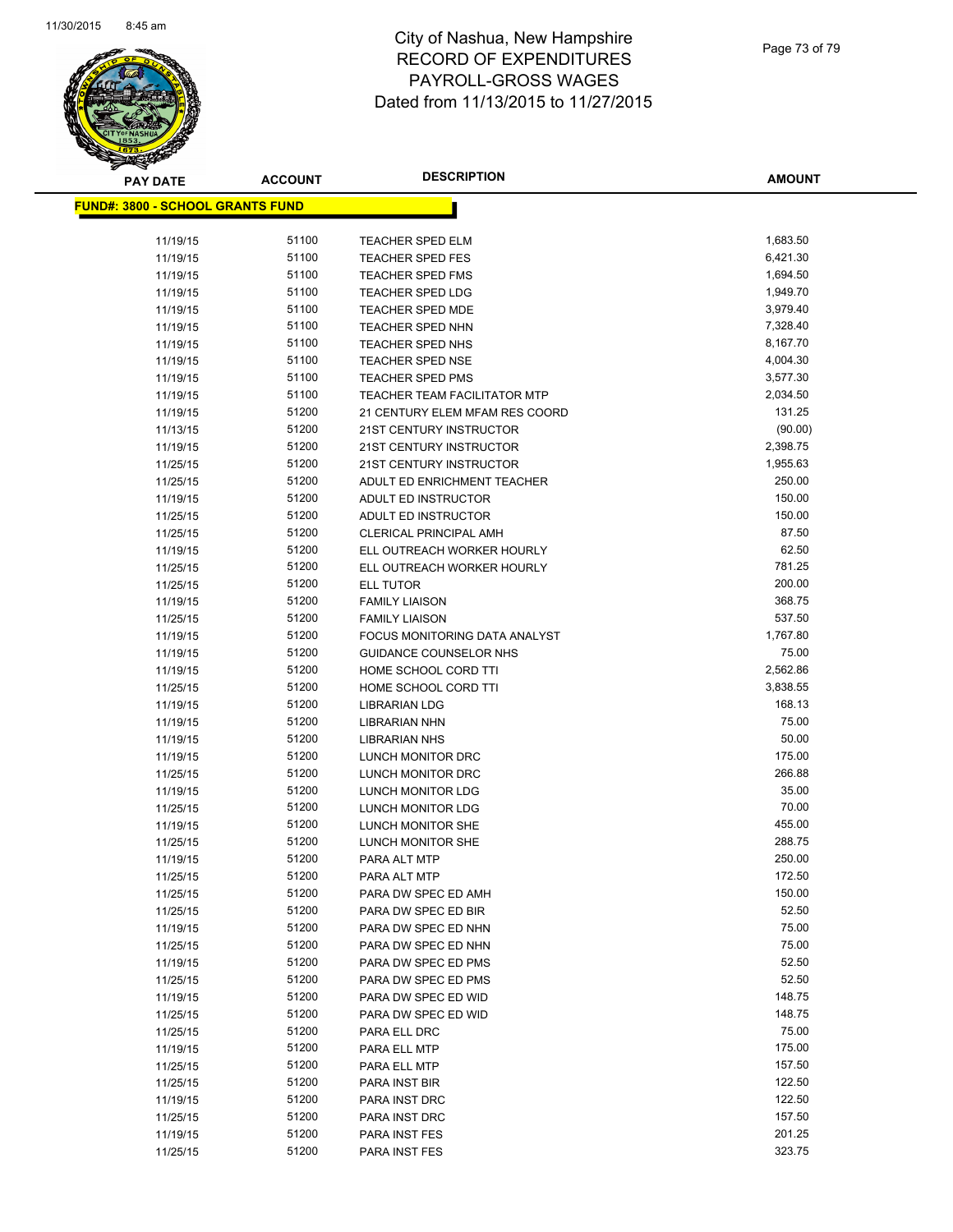

| <b>PAY DATE</b>                          | <b>ACCOUNT</b> | <b>DESCRIPTION</b>           | AMOUNT   |
|------------------------------------------|----------------|------------------------------|----------|
| <u> FUND#: 3800 - SCHOOL GRANTS FUND</u> |                |                              |          |
|                                          |                |                              |          |
| 11/19/15                                 | 51200          | PARA INST LDG                | 323.75   |
| 11/25/15                                 | 51200          | <b>PARA INST LDG</b>         | 245.00   |
| 11/19/15                                 | 51200          | PARA INST NHN                | 78.75    |
| 11/25/15                                 | 51200          | PARA INST NHN                | 78.75    |
| 11/19/15                                 | 51200          | PARA INST PMS                | 135.63   |
| 11/25/15                                 | 51200          | PARA INST PMS                | 91.88    |
| 11/19/15                                 | 51200          | PARA INST SHE                | 157.50   |
| 11/25/15                                 | 51200          | PARA INST SHE                | 131.25   |
| 11/19/15                                 | 51200          | PARA KIND AMH                | 48.13    |
| 11/25/15                                 | 51200          | PARA KIND AMH                | 87.50    |
| 11/19/15                                 | 51200          | PARA KIND FES                | 17.50    |
| 11/19/15                                 | 51200          | PARA PRE SCH BIC             | 105.00   |
| 11/25/15                                 | 51200          | PARA PRE SCH BIC             | 52.50    |
| 11/19/15                                 | 51200          | <b>SUB FOOD SERVICE</b>      | 243.75   |
| 11/25/15                                 | 51200          | <b>SUB PARA PROFESSIONAL</b> | 12.50    |
| 11/19/15                                 | 51200          | <b>SUB TEACHER</b>           | 156.88   |
| 11/25/15                                 | 51200          | <b>SUB TEACHER</b>           | 365.00   |
| 11/19/15                                 | 51200          | SUMMER SCHOOL SCIENCE        | 65.00    |
| 11/25/15                                 | 51200          | SUMMER SCHOOL SCIENCE        | 120.00   |
| 11/19/15                                 | 51200          | <b>TEACHER BUSINESS NHS</b>  | 325.00   |
| 11/19/15                                 | 51200          | <b>TEACHER ELL ELM</b>       | 175.00   |
| 11/19/15                                 | 51200          | <b>TEACHER ELL FES</b>       | 100.00   |
| 11/19/15                                 | 51200          | <b>TEACHER ELL FMS</b>       | 325.00   |
| 11/19/15                                 | 51200          | <b>TEACHER ELL NHN</b>       | 200.00   |
| 11/19/15                                 | 51200          | TEACHER ELL SHE              | 112.50   |
| 11/19/15                                 | 51200          | <b>TEACHER ENGLISH NHN</b>   | 375.00   |
| 11/19/15                                 | 51200          | <b>TEACHER ENGLISH NHS</b>   | 150.00   |
| 11/19/15                                 | 51200          | <b>TEACHER GR1 FES</b>       | 1,993.80 |
| 11/19/15                                 | 51200          | <b>TEACHER GR2 AMH</b>       | 200.00   |
| 11/19/15                                 | 51200          | <b>TEACHER GR2 SHE</b>       | 87.50    |
| 11/19/15                                 | 51200          | <b>TEACHER GR3 AMH</b>       | 100.00   |
| 11/19/15                                 | 51200          | <b>TEACHER GR3 BIC</b>       | 50.00    |
| 11/19/15                                 | 51200          | <b>TEACHER GR3 DRC</b>       | 125.00   |
| 11/19/15                                 | 51200          | <b>TEACHER GR3 FES</b>       | 50.00    |
| 11/19/15                                 | 51200          | <b>TEACHER GR4 FES</b>       | 50.00    |
| 11/19/15                                 | 51200          | <b>TEACHER GR4 LDG</b>       | 172.51   |
| 11/19/15                                 | 51200          | <b>TEACHER GR5 BIC</b>       | 50.00    |
| 11/19/15                                 | 51200          | <b>TEACHER GR6 ELM</b>       | 86.26    |
| 11/19/15                                 | 51200          | <b>TEACHER GR6 FMS</b>       | 100.00   |
| 11/19/15                                 | 51200          | <b>TEACHER KIND LDG</b>      | 145.01   |
| 11/19/15                                 | 51200          | <b>TEACHER MATH ELM</b>      | 25.00    |
| 11/19/15                                 | 51200          | <b>TEACHER MATH FMS</b>      | 75.00    |
| 11/19/15                                 | 51200          | <b>TEACHER MATH NHN</b>      | 75.00    |
| 11/19/15                                 | 51200          | <b>TEACHER MATH NHS</b>      | 450.00   |
| 11/19/15                                 | 51200          | <b>TEACHER SCIENCE ELM</b>   | 50.00    |
| 11/19/15                                 | 51200          | <b>TEACHER SCIENCE NHN</b>   | 150.00   |
| 11/19/15                                 | 51200          | <b>TEACHER SCIENCE NHS</b>   | 200.00   |
| 11/19/15                                 | 51200          | TEACHER SOCIAL STUDIES NHN   | 575.00   |
| 11/19/15                                 | 51200          | TEACHER SOCIAL STUDIES NHS   | 150.00   |
| 11/19/15                                 | 51200          | <b>TEACHER SPED BIC</b>      | 50.00    |
| 11/19/15                                 | 51200          | <b>TEACHER SPED FES</b>      | 170.00   |
| 11/19/15                                 | 51200          | <b>TEACHER SPED LDG</b>      | 102.50   |
| 11/19/15                                 | 51200          | TEACHER SPED NHS             | 375.00   |
| 11/19/15                                 | 51200          | <b>TEACHER SPED PMS</b>      | 250.00   |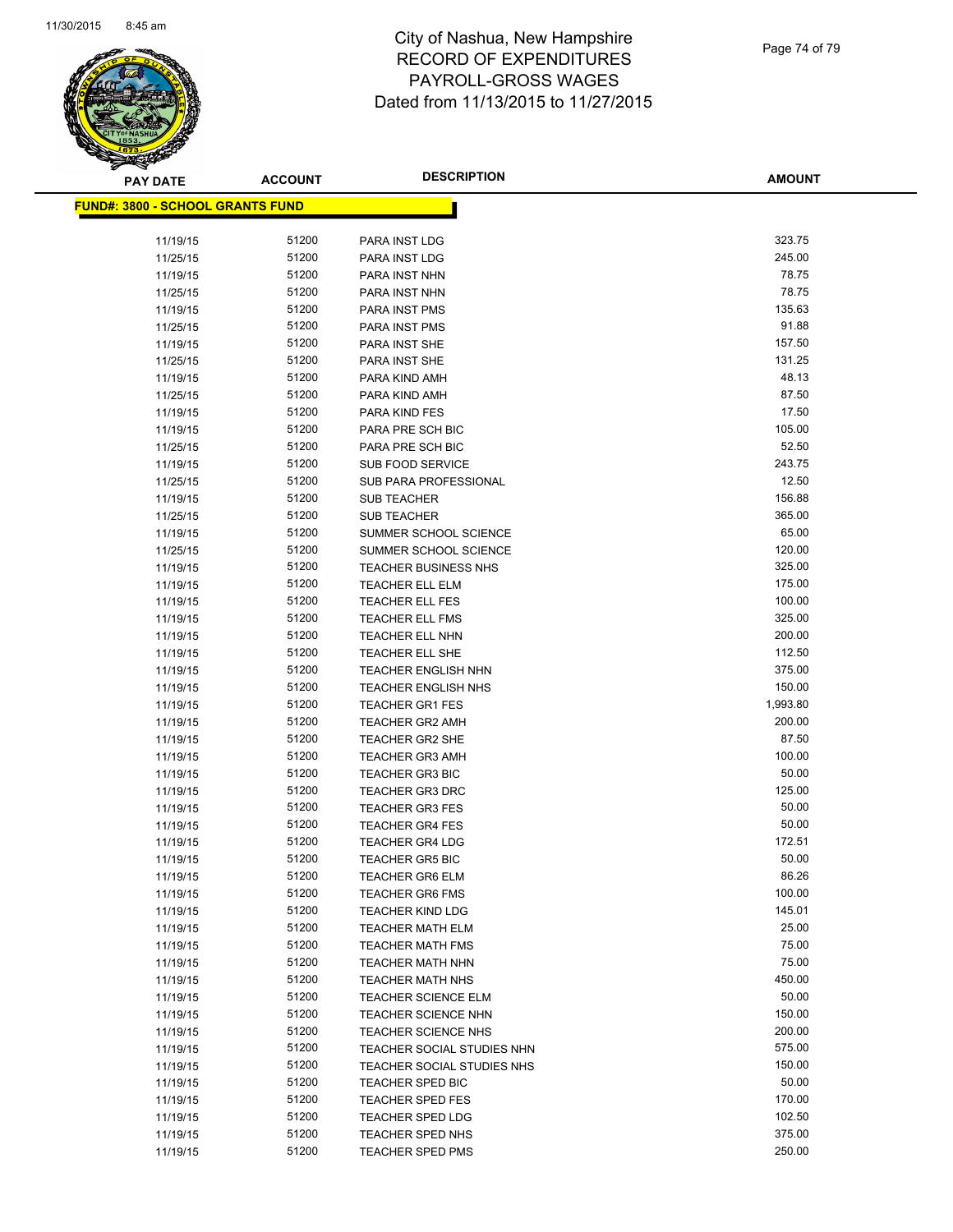

| <b>PAY DATE</b>                                   | <b>ACCOUNT</b> | <b>DESCRIPTION</b>                | <b>AMOUNT</b> |
|---------------------------------------------------|----------------|-----------------------------------|---------------|
| <b>FUND#: 3800 - SCHOOL GRANTS FUND</b>           |                |                                   |               |
|                                                   |                |                                   |               |
| 11/19/15                                          | 51200          | <b>TEACHER TTI AMH</b>            | 8,149.19      |
| 11/19/15                                          | 51200          | <b>TEACHER TTI FES</b>            | 6,612.70      |
| 11/19/15                                          | 51200          | <b>TEACHER TTI LDG</b>            | 9,664.80      |
| 11/19/15                                          | 51200          | <b>TEACHER TTI MTP</b>            | 5,212.14      |
| 11/19/15                                          | 51200          | <b>TEACHER TTI NURSERY</b>        | 4,770.50      |
| 11/19/15                                          | 51200          | <b>TEACHER TTIDRC</b>             | 8,396.30      |
| 11/19/15                                          | 51650          | <b>ADDITIONAL HOURS</b>           | 6,792.87      |
| <b>TOTAL FUND 3800 - SCHOOL GRANTS FUND</b>       |                |                                   | \$187,664.87  |
| <b>FUND#: 3810 - FOOD SERVICE GRANTS FUND</b>     |                |                                   |               |
| 11/19/15                                          | 51300          | OVERTIME-REGULAR                  | 1,107.01      |
| 11/25/15                                          | 51300          | OVERTIME-REGULAR                  | 725.72        |
| <b>TOTAL FUND 3810 - FOOD SERVICE GRANTS FUND</b> |                |                                   | \$1,832.73    |
|                                                   |                |                                   |               |
| <b>FUND#: 4005 - TRAFFIC VIOLATIONS FUND</b>      |                |                                   |               |
|                                                   |                |                                   |               |
| 11/19/15                                          | 51100          | PARKING ENFORCEMENT SPEC          | 3,194.60      |
| 11/25/15                                          | 51100          | PARKING ENFORCEMENT SPEC          | 3,194.60      |
| 11/19/15                                          | 51100          | PV/MV COORDINATOR                 | 833.70        |
| 11/25/15                                          | 51100          | PV/MV COORDINATOR                 | 833.69        |
| 11/19/15                                          | 51100          | <b>VEHICLE REGISTRATION CLERK</b> | 279.25        |
| 11/25/15                                          | 51100          | <b>VEHICLE REGISTRATION CLERK</b> | 279.25        |
| 11/19/15                                          | 51200          | <b>VEHICLE REGISTRATION CLERK</b> | 363.60        |
| 11/25/15                                          | 51200          | <b>VEHICLE REGISTRATION CLERK</b> | 370.88        |
|                                                   | 51300          |                                   | 5.26          |
| 11/19/15                                          |                | OVERTIME-REGULAR                  |               |
| 11/25/15                                          | 51300          | OVERTIME-REGULAR                  | 62.52         |
| 11/19/15                                          | 51390          | OVERTIME-OTHER                    | 314.76        |
| 11/25/15                                          | 51390          | <b>OVERTIME-OTHER</b>             | 606.12        |
| TOTAL FUND 4005 - TRAFFIC VIOLATIONS FUND         |                |                                   | \$10,338.23   |
|                                                   |                |                                   |               |
| <b>FUND#: 4010 - MOTOR VEHICLE ADMIN FUND</b>     |                |                                   |               |
| 11/19/15                                          | 51100          | <b>VEHICLE REGISTRATION CLERK</b> | 826.35        |
| 11/25/15                                          | 51100          | <b>VEHICLE REGISTRATION CLERK</b> | 826.35        |
| 11/19/15                                          | 51300          | OVERTIME-REGULAR                  | 5.22          |
| TOTAL FUND 4010 - MOTOR VEHICLE ADMIN FUND        |                |                                   | \$1,657.92    |
|                                                   |                |                                   |               |
| <b>FUND#: 4030 - POLICE SPECIAL DETAILS FUND</b>  |                |                                   |               |
| 11/19/15                                          | 51200          | <b>OUTSIDE DETAIL SPEC PT</b>     | 618.04        |
| 11/25/15                                          | 51200          | <b>OUTSIDE DETAIL SPEC PT</b>     | 618.04        |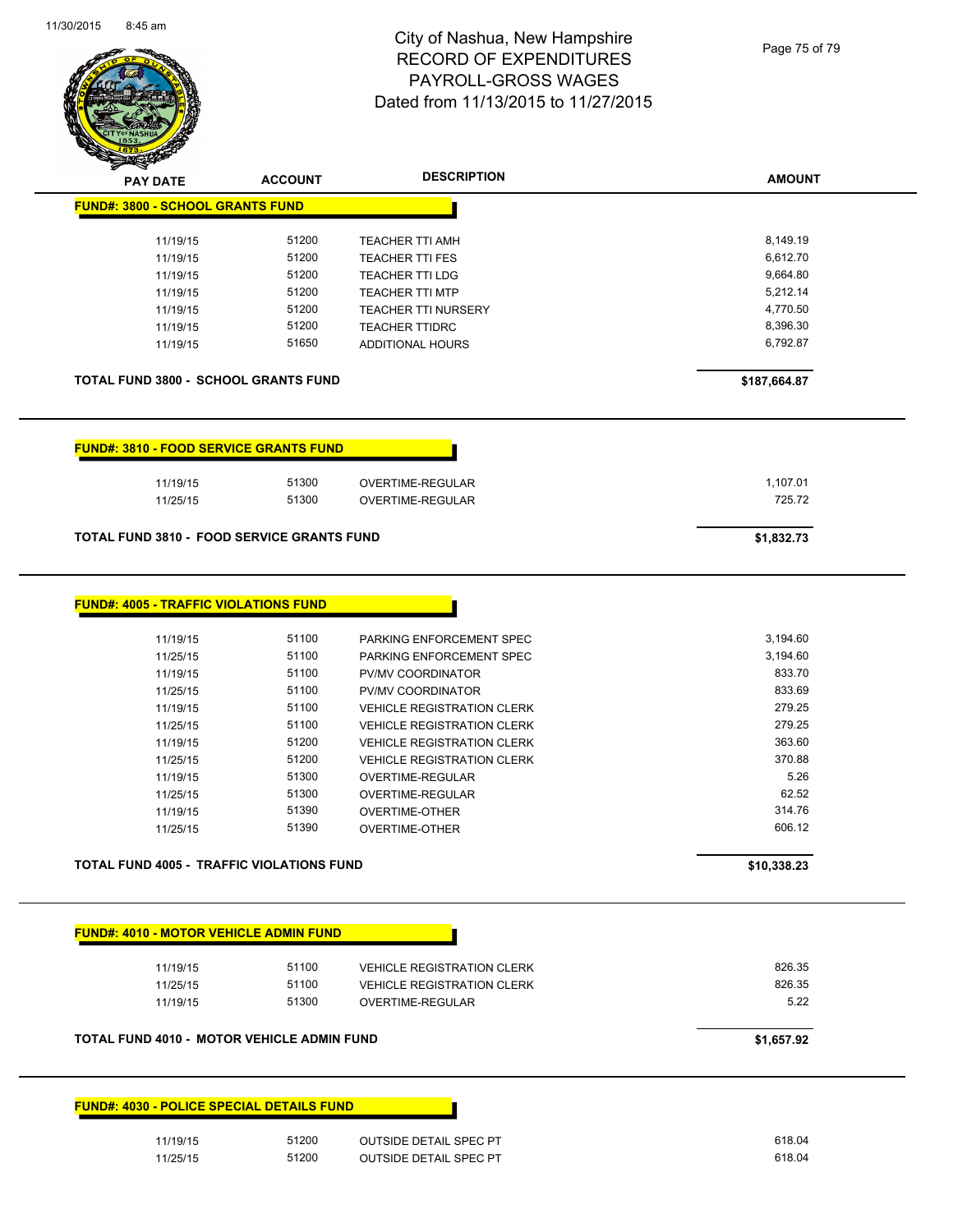

| <b>PAY DATE</b>                                      | <b>ACCOUNT</b> | <b>DESCRIPTION</b>      | <b>AMOUNT</b> |
|------------------------------------------------------|----------------|-------------------------|---------------|
| <b>FUND#: 4030 - POLICE SPECIAL DETAILS FUND</b>     |                |                         |               |
| 11/19/15                                             | 51712          | <b>SPECIAL DETAIL</b>   | 15,517.06     |
| 11/25/15                                             | 51712          | <b>SPECIAL DETAIL</b>   | 12,806.22     |
| <b>TOTAL FUND 4030 - POLICE SPECIAL DETAILS FUND</b> |                |                         | \$29,559.36   |
|                                                      |                |                         |               |
|                                                      |                |                         |               |
| <b>FUND#: 4035 - POLICE OVERTIME BILLING FUND</b>    |                |                         |               |
| 11/19/15                                             | 51300          | <b>OVERTIME-REGULAR</b> | 326.97        |
| 11/25/15                                             | 51300          | <b>OVERTIME-REGULAR</b> | 1,548.02      |
|                                                      |                |                         |               |

Г

### **FUND#: 6000 - SOLID WASTE FUND**

| 11/19/15 | 51100 | ACCOUNTING COMPLIANCE MGR            | 162.65   |
|----------|-------|--------------------------------------|----------|
| 11/25/15 | 51100 | <b>ACCOUNTING COMPLIANCE MGR</b>     | 162.65   |
| 11/19/15 | 51100 | ADMINISTRATIVE ASSISTANT I           | 1,333.79 |
| 11/25/15 | 51100 | <b>ADMINISTRATIVE ASSISTANT I</b>    | 666.90   |
| 11/19/15 | 51100 | <b>ADMINISTRATIVE ASSISTANT II</b>   | 704.60   |
| 11/25/15 | 51100 | <b>ADMINISTRATIVE ASSISTANT II</b>   | 812.49   |
| 11/19/15 | 51100 | AUTOMATED TRASH COLLECTION OPR       | 2,845.20 |
| 11/25/15 | 51100 | AUTOMATED TRASH COLLECTION OPR       | 2,845.20 |
| 11/19/15 | 51100 | <b>CITY ENGINEER</b>                 | 309.10   |
| 11/25/15 | 51100 | <b>CITY ENGINEER</b>                 | 309.10   |
| 11/19/15 | 51100 | <b>COLLECTION EQUIP OPR</b>          | 9,033.76 |
| 11/25/15 | 51100 | <b>COLLECTION EQUIP OPR</b>          | 8,157.36 |
| 11/19/15 | 51100 | <b>COLLECTION EQUIP OPR LANDFILL</b> | 939.60   |
| 11/25/15 | 51100 | <b>COLLECTION EQUIP OPR LANDFILL</b> | 939.60   |
| 11/19/15 | 51100 | DEP TREASURER TAX COLLECTOR          | 239.20   |
| 11/25/15 | 51100 | DEP TREASURER TAX COLLECTOR          | 239.20   |
| 11/19/15 | 51100 | DEPUTY MANAGER OF ENGINEERING        | 78.95    |
| 11/25/15 | 51100 | DEPUTY MANAGER OF ENGINEERING        | 78.95    |
| 11/19/15 | 51100 | <b>DIRECTOR PUBLIC WORKS</b>         | 218.30   |
| 11/25/15 | 51100 | <b>DIRECTOR PUBLIC WORKS</b>         | 218.30   |
| 11/19/15 | 51100 | DIVISION OPERATIONS MANAGER          | 181.95   |
| 11/25/15 | 51100 | DIVISION OPERATIONS MANAGER          | 181.95   |
| 11/19/15 | 51100 | DPW BILLING ACCOUNTANT               | 463.55   |
| 11/25/15 | 51100 | DPW BILLING ACCOUNTANT               | 463.55   |
| 11/19/15 | 51100 | DPW CONTRACT ADMINISTRATOR           | 113.45   |
| 11/25/15 | 51100 | DPW CONTRACT ADMINISTRATOR           | 113.45   |
| 11/19/15 | 51100 | <b>ENVIRONMENTAL ENGINEER</b>        | 1,331.45 |
| 11/25/15 | 51100 | <b>ENVIRONMENTAL ENGINEER</b>        | 1,331.45 |
| 11/19/15 | 51100 | <b>EQUIPMENT OPR LANDFILL</b>        | 6,717.68 |
| 11/25/15 | 51100 | <b>EQUIPMENT OPR LANDFILL</b>        | 6,682.41 |
| 11/19/15 | 51100 | <b>EXECUTIVE ASSISTANT</b>           | 147.80   |
| 11/25/15 | 51100 | <b>EXECUTIVE ASSISTANT</b>           | 147.80   |
| 11/19/15 | 51100 | FINANCE AND ADMIN MANAGER            | 383.40   |
| 11/25/15 | 51100 | <b>FINANCE AND ADMIN MANAGER</b>     | 383.40   |
| 11/19/15 | 51100 | FLEET MANAGER STREET DEPT            | 313.55   |
| 11/25/15 | 51100 | FLEET MANAGER STREET DEPT            | 313.55   |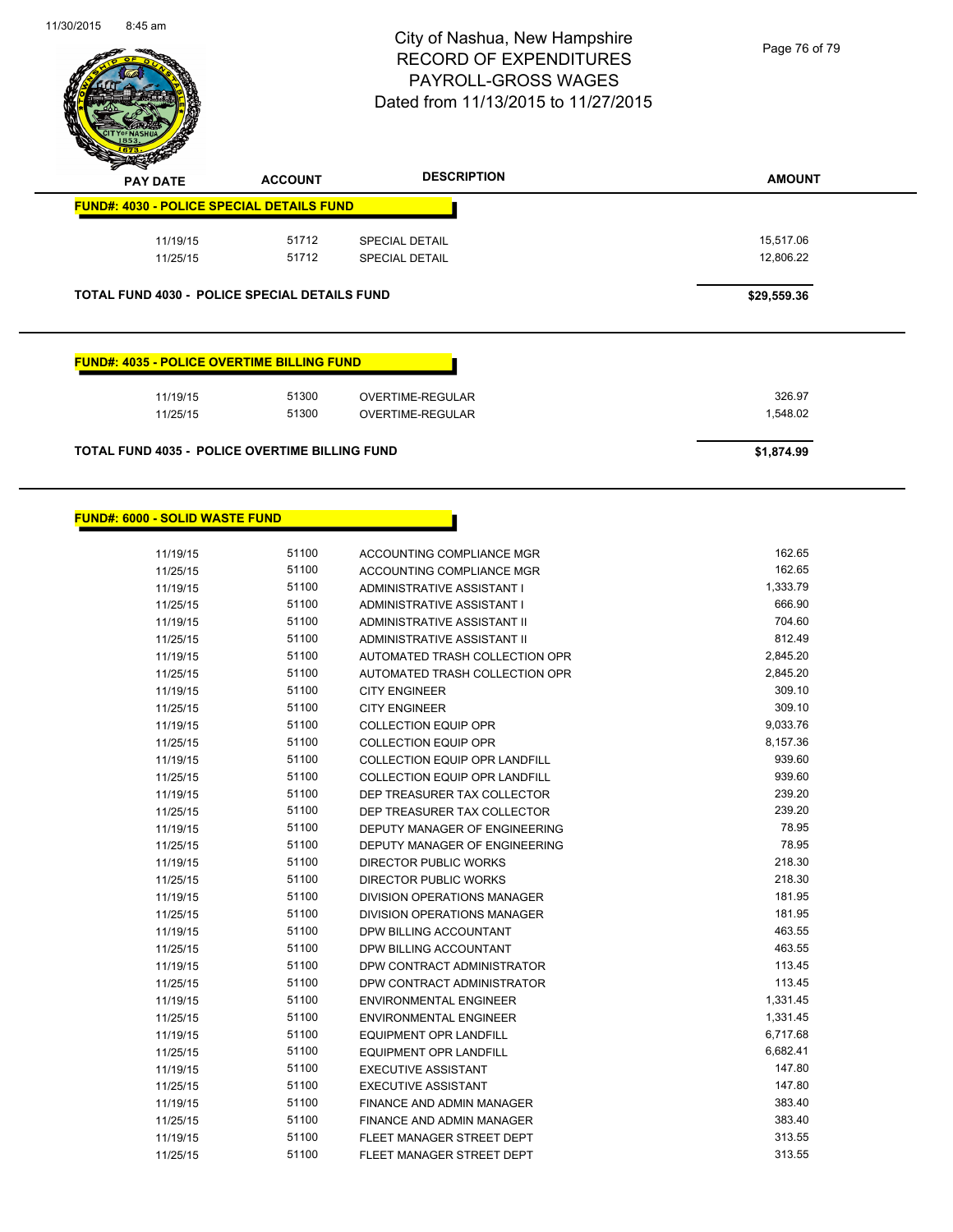

| <b>PAY DATE</b>                       | <b>ACCOUNT</b> | <b>DESCRIPTION</b>                     | <b>AMOUNT</b> |  |
|---------------------------------------|----------------|----------------------------------------|---------------|--|
| <b>FUND#: 6000 - SOLID WASTE FUND</b> |                |                                        |               |  |
|                                       |                |                                        |               |  |
| 11/19/15                              | 51100          | LICENSED SCALE OPERATOR                | 712.90        |  |
| 11/25/15                              | 51100          | LICENSED SCALE OPERATOR                | 712.90        |  |
| 11/19/15                              | 51100          | RECYCLING COORDINATOR                  | 1,112.85      |  |
| 11/25/15                              | 51100          | RECYCLING COORDINATOR                  | 1,112.85      |  |
| 11/19/15                              | 51100          | <b>RETIREE DPW</b>                     | 125.60        |  |
| 11/19/15                              | 51100          | <b>SOLID WASTE FOREMAN</b>             | 2,419.60      |  |
| 11/25/15                              | 51100          | <b>SOLID WASTE FOREMAN</b>             | 2,419.59      |  |
| 11/19/15                              | 51100          | SOLID WASTE TECHNICIAN                 | 1,014.70      |  |
| 11/25/15                              | 51100          | SOLID WASTE TECHNICIAN                 | 1,014.70      |  |
| 11/19/15                              | 51100          | SUPERINTENDENT OF SOLID WASTE          | 1,622.10      |  |
| 11/25/15                              | 51100          | SUPERINTENDENT OF SOLID WASTE          | 1,622.10      |  |
| 11/19/15                              | 51300          | OVERTIME-REGULAR                       | 19,211.76     |  |
| 11/25/15                              | 51300          | <b>OVERTIME-REGULAR</b>                | 11,210.55     |  |
| 11/19/15                              | 51750          | <b>RETIREMENT &amp; SEPARATION PAY</b> | 193.41        |  |
| 11/25/15                              | 55118          | TELEPHONE-CELLULAR                     | 118.00        |  |
|                                       |                |                                        |               |  |

**TOTAL FUND 6000 - SOLID WASTE FUND \$94,188.90** 

### **FUND#: 6200 - WASTEWATER FUND**

11/19/15 51100 ACCOUNTING COMPLIANCE MGR 525.20 11/25/15 51100 ACCOUNTING COMPLIANCE MGR 325.20 11/19/15 51100 ADMINISTRATIVE ASSISTANT II 850.35 11/25/15 51100 ADMINISTRATIVE ASSISTANT II 850.35 11/19/15 51100 ANALYTICAL CHEMIST 895.45 11/25/15 51100 ANALYTICAL CHEMIST 895.45 11/19/15 51100 CITY ENGINEER 721.30 11/25/15 51100 CITY ENGINEER 721.30 11/19/15 51100 COLLECTION SYSTEMS OPERATOR 2,859.12 11/25/15 51100 COLLECTION SYSTEMS OPERATOR 2,845.20 11/19/15 51100 COLLECTION SYSTEMS TECHNICIAN 2,036.00 11/25/15 51100 COLLECTION SYSTEMS TECHNICIAN 2,036.00 11/19/15 51100 COLLECTIONS SPEC II 833.70 11/25/15 51100 COLLECTIONS SPEC II 833.70 11/19/15 51100 CONST INSP ENGINEERING ASST 236.90 11/25/15 51100 CONST INSP ENGINEERING ASST 611/25/15 236.90 11/19/15 51100 CSO STORM WATER ENGINEER 1,285.00 11/25/15 51100 CSO STORM WATER ENGINEER 1,285.00 11/19/15 51100 CSO TECHNICIAN INSPECTOR 6 1,041.60 11/25/15 51100 CSO TECHNICIAN INSPECTOR 61 CONTROLLER 1,041.60 11/19/15 51100 DEP TREASURER TAX COLLECTOR 239.20 11/25/15 51100 DEP TREASURER TAX COLLECTOR 239.20 11/19/15 51100 DEPUTY MANAGER OF ENGINEERING 789.60 11/25/15 51100 DEPUTY MANAGER OF ENGINEERING 789.60 11/19/15 51100 DIRECTOR PUBLIC WORKS 436.80 11/25/15 51100 DIRECTOR PUBLIC WORKS 436.80 11/19/15 51100 DIVISION OPERATIONS MANAGER 181.90 11/25/15 51100 DIVISION OPERATIONS MANAGER 181.90 11/19/15 51100 DPW BILLING ACCOUNTANT 463.50 11/25/15 51100 DPW BILLING ACCOUNTANT 463.50 11/19/15 51100 DPW CONTRACT ADMINISTRATOR 681.10 11/25/15 51100 DPW CONTRACT ADMINISTRATOR 681.10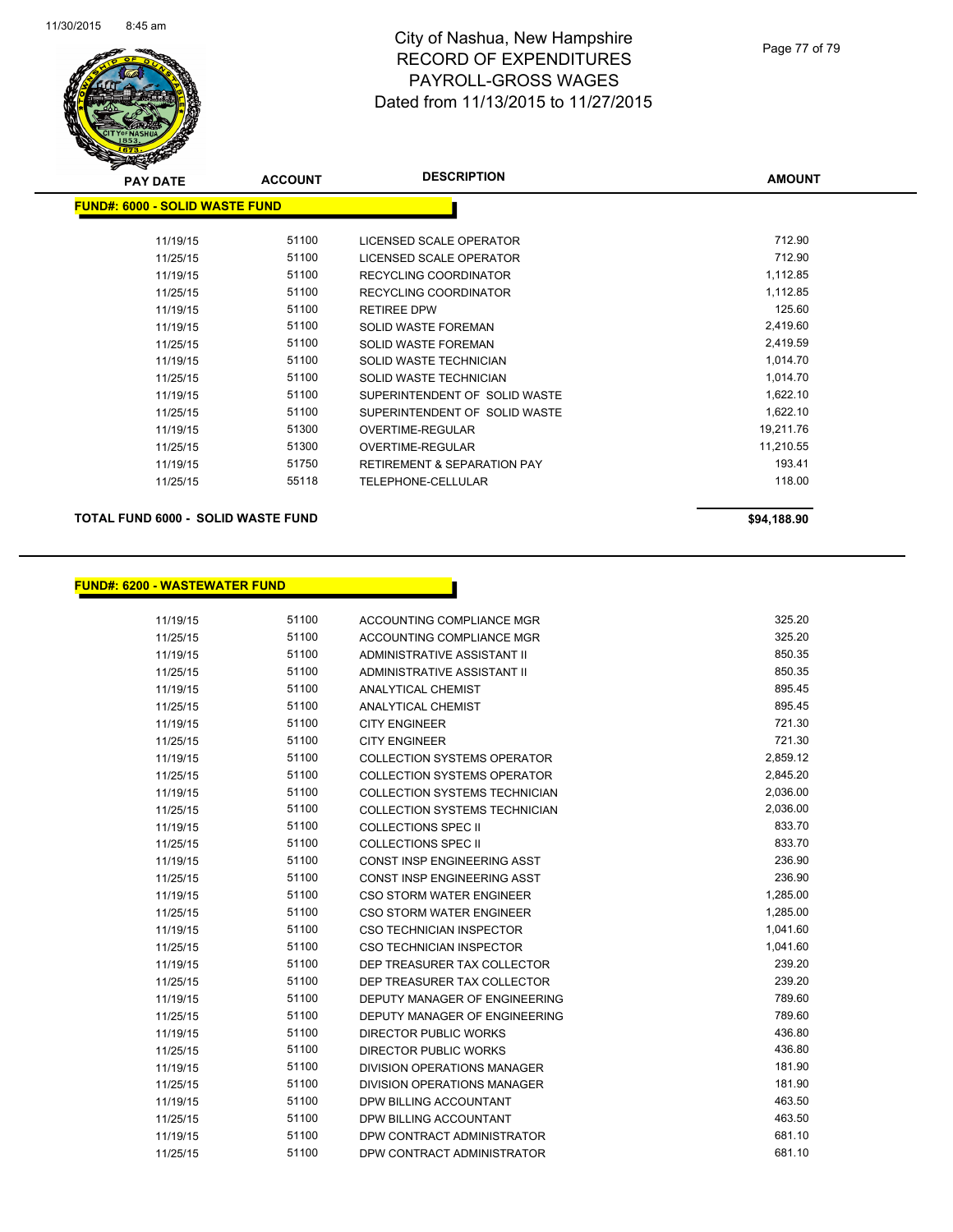

| <b>PAY DATE</b>                       | <b>ACCOUNT</b> | <b>DESCRIPTION</b>                     | <b>AMOUNT</b> |
|---------------------------------------|----------------|----------------------------------------|---------------|
| <u> FUND#: 6200 - WASTEWATER FUND</u> |                |                                        |               |
| 11/19/15                              | 51100          | ELECTRICAL DIAGNOSTIC TECH I           | 2,168.80      |
| 11/25/15                              | 51100          | ELECTRICAL DIAGNOSTIC TECH I           | 2,168.80      |
| 11/19/15                              | 51100          | <b>EXECUTIVE ASSISTANT</b>             | 147.85        |
| 11/25/15                              | 51100          | <b>EXECUTIVE ASSISTANT</b>             | 147.85        |
| 11/19/15                              | 51100          | FINANCE AND ADMIN MANAGER              | 383.40        |
| 11/25/15                              | 51100          | FINANCE AND ADMIN MANAGER              | 383.40        |
| 11/19/15                              | 51100          | FLEET MANAGER STREET DEPT              | 104.50        |
| 11/25/15                              | 51100          | FLEET MANAGER STREET DEPT              | 104.50        |
| 11/19/15                              | 51100          | FOREMAN MAINTENANCE                    | 1,591.53      |
| 11/25/15                              | 51100          | FOREMAN MAINTENANCE                    | 1,162.80      |
| 11/19/15                              | 51100          | INDUSTRIAL PRETREATMENT COORD          | 1,209.55      |
| 11/25/15                              | 51100          | INDUSTRIAL PRETREATMENT COORD          | 1,209.55      |
| 11/19/15                              | 51100          | MECHANIC WWTP 1ST CLASS                | 4,177.60      |
| 11/25/15                              | 51100          | MECHANIC WWTP 1ST CLASS                | 3,133.20      |
| 11/19/15                              | 51100          | OPERATOR II WWTP 1st                   | 3,120.00      |
| 11/25/15                              | 51100          | OPERATOR II WWTP 1st                   | 3,120.00      |
| 11/19/15                              | 51100          | OPERATOR II WWTP 2nd                   | 1,052.00      |
| 11/25/15                              | 51100          | OPERATOR II WWTP 2nd                   | 1,052.00      |
| 11/19/15                              | 51100          | OPERATOR II WWTP 3rd                   | 2,103.21      |
| 11/25/15                              | 51100          | <b>OPERATOR II WWTP 3rd</b>            | 2,104.01      |
| 11/19/15                              | 51100          | OPERATOR III WWTP 1st                  | 3,282.82      |
| 11/25/15                              | 51100          | <b>OPERATOR III WWTP 1st</b>           | 3,282.80      |
| 11/19/15                              | 51100          | PLANT OPERATIONS SUPERVISOR            | 1,475.35      |
| 11/25/15                              | 51100          | PLANT OPERATIONS SUPERVISOR            | 1,475.35      |
| 11/19/15                              | 51100          | PROCESS CHEMIST                        | 1,136.13      |
| 11/25/15                              | 51100          | PROCESS CHEMIST                        | 1,125.65      |
| 11/19/15                              | 51100          | <b>RETIREE DPW</b>                     | 690.70        |
| 11/19/15                              | 51100          | SUPERINTENDENT OF WASTEWATER           | 1,771.20      |
| 11/25/15                              | 51100          | SUPERINTENDENT OF WASTEWATER           | 1,771.20      |
| 11/19/15                              | 51100          | <b>SUPV LABORATORY</b>                 | 1,209.55      |
| 11/25/15                              | 51100          | <b>SUPV LABORATORY</b>                 | 1,209.57      |
| 11/19/15                              | 51100          | <b>TRUCK DRIVER STREET REPAIR</b>      | 871.20        |
| 11/25/15                              | 51100          | <b>TRUCK DRIVER STREET REPAIR</b>      | 874.40        |
| 11/19/15                              | 51100          | WASTEWATER PROJECT ENGINEER            | 1,371.00      |
| 11/25/15                              | 51100          | WASTEWATER PROJECT ENGINEER            | 1,371.00      |
| 11/19/15                              | 51300          | OVERTIME-REGULAR                       | 10,624.93     |
| 11/25/15                              | 51300          | OVERTIME-REGULAR                       | 5,836.04      |
| 11/19/15                              | 51750          | <b>RETIREMENT &amp; SEPARATION PAY</b> | 1,063.72      |
| 11/25/15                              | 55118          | TELEPHONE-CELLULAR                     | 135.00        |
|                                       |                |                                        |               |

#### **TOTAL FUND 6200 - WASTEWATER FUND \$98,961.68**

## **FUND#: 6500 - PROPERTY & CASUALTY FUND**

| 11/19/15 | 51100 | <b>PROGRAM SUPV</b>            | 1.212.05 |
|----------|-------|--------------------------------|----------|
| 11/25/15 | 51100 | <b>PROGRAM SUPV</b>            | 1.212.05 |
| 11/19/15 | 51100 | PROPERTY AND CASUALTY ADJUSTER | 2.059.90 |
| 11/25/15 | 51100 | PROPERTY AND CASUALTY ADJUSTER | 2.059.89 |
| 11/19/15 | 51100 | <b>RISK MANAGER</b>            | 1.626.10 |
| 11/25/15 | 51100 | <b>RISK MANAGER</b>            | 1.626.10 |
| 11/19/15 | 51100 | SAFETY LOSS PREVENTION SPEC    | 1.060.80 |
| 11/25/15 | 51100 | SAFETY LOSS PREVENTION SPEC    | 1.060.80 |